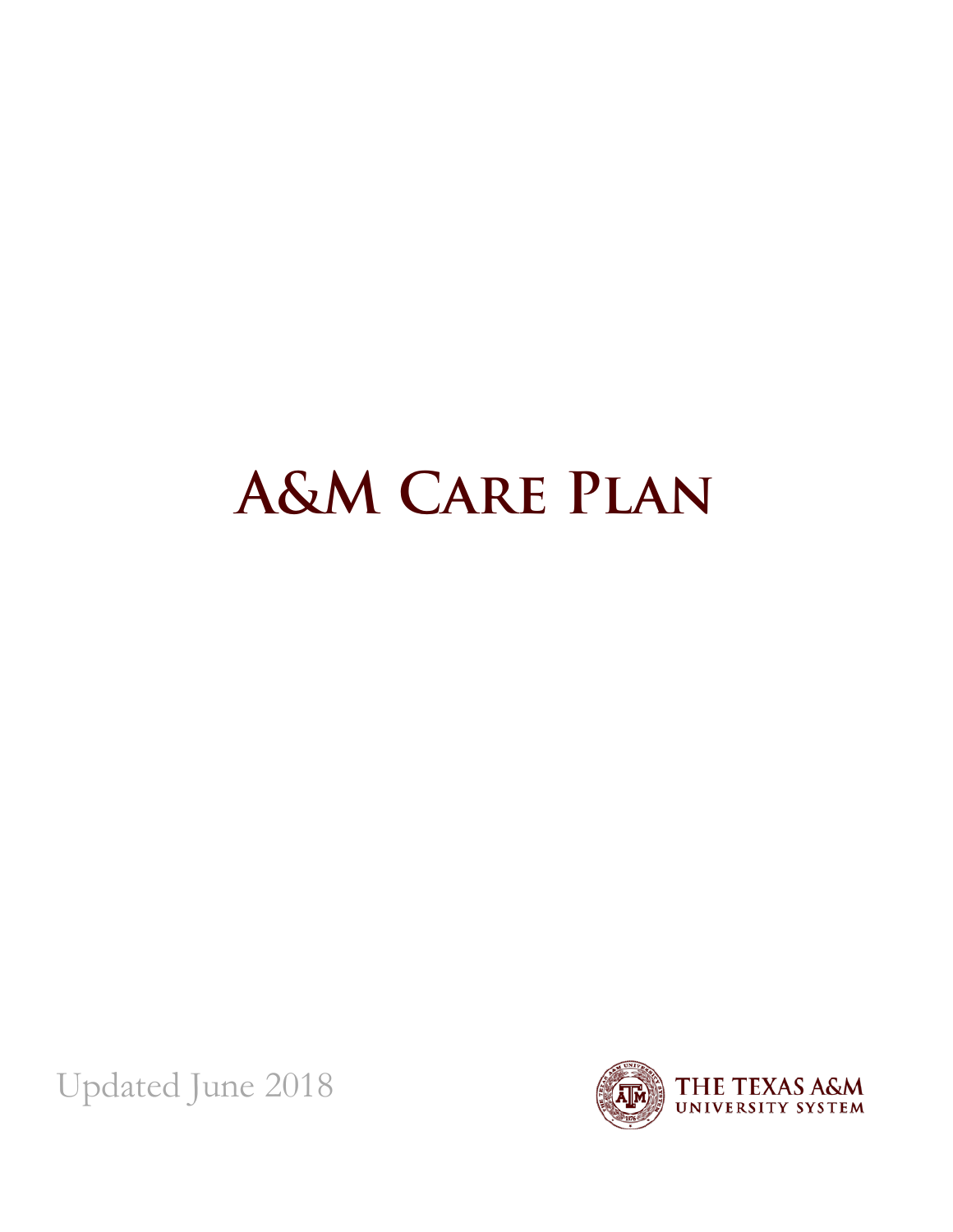#### **Table of Contents**

| How to Find Blue Access for Members  3              |
|-----------------------------------------------------|
| Blue Access for Members (requires registration) 3   |
|                                                     |
| Summary of Benefits - A&M Care and J Plan  4        |
| A&M Care Plan and J Plan - Medical 4                |
|                                                     |
| Summary of Benefits - 65 PLUS (Medicare Primary)7   |
| 65 PLUS (Medicare Primary) - Medical  7             |
| Medicare - Primary 65 PLUS - Pharmacy 8             |
| How Your A&M System Health Plan Works  10           |
|                                                     |
| Network vs. Out-of-Network Providers  10            |
| Use of Non-Contracting Providers 11                 |
|                                                     |
|                                                     |
|                                                     |
|                                                     |
|                                                     |
|                                                     |
|                                                     |
|                                                     |
| Accessing the BlueCard Program for Health Care      |
| What the A&M System Health Plan Covers  16          |
|                                                     |
|                                                     |
|                                                     |
| Breastfeeding Support, Services and Supplies 17     |
|                                                     |
|                                                     |
|                                                     |
|                                                     |
| Cosmetic, Reconstructive, or Plastic Surgery 18     |
| Dental Services and Covered Oral Surgery  19        |
| Emergency Care and Treatment of Accidental Injury19 |
| Health Care<br>and Private Duty Nursing<br>Home     |

| Hospice Benefits (preauthorization required)21         |  |
|--------------------------------------------------------|--|
| Hospital Admission (preauthorization required)21       |  |
|                                                        |  |
|                                                        |  |
|                                                        |  |
| Mental Health - Mental Illness/Serious Mental          |  |
|                                                        |  |
|                                                        |  |
|                                                        |  |
| Chemical Dependency Treatment (preauthorization        |  |
| Organ and Tissue Transplants (preauthorization         |  |
|                                                        |  |
|                                                        |  |
|                                                        |  |
|                                                        |  |
|                                                        |  |
|                                                        |  |
| Skilled Nursing Facility (preauthorization required)27 |  |
|                                                        |  |
|                                                        |  |
| How Your A&M Care Plan Prescription Drug Program       |  |
|                                                        |  |
|                                                        |  |
|                                                        |  |
| Here's how the Mandatory Drug Substitution             |  |
|                                                        |  |
|                                                        |  |
|                                                        |  |
|                                                        |  |
|                                                        |  |
| Smoking Cessation and Weight Loss 33                   |  |
|                                                        |  |
|                                                        |  |
|                                                        |  |
|                                                        |  |
| To file a medical claim, follow these steps:  35       |  |
|                                                        |  |
|                                                        |  |
| If a Claim Is Denied or Not Paid in Full  36           |  |
| Timing of Required Notices and Extensions 37           |  |
|                                                        |  |
|                                                        |  |
|                                                        |  |
|                                                        |  |
|                                                        |  |
|                                                        |  |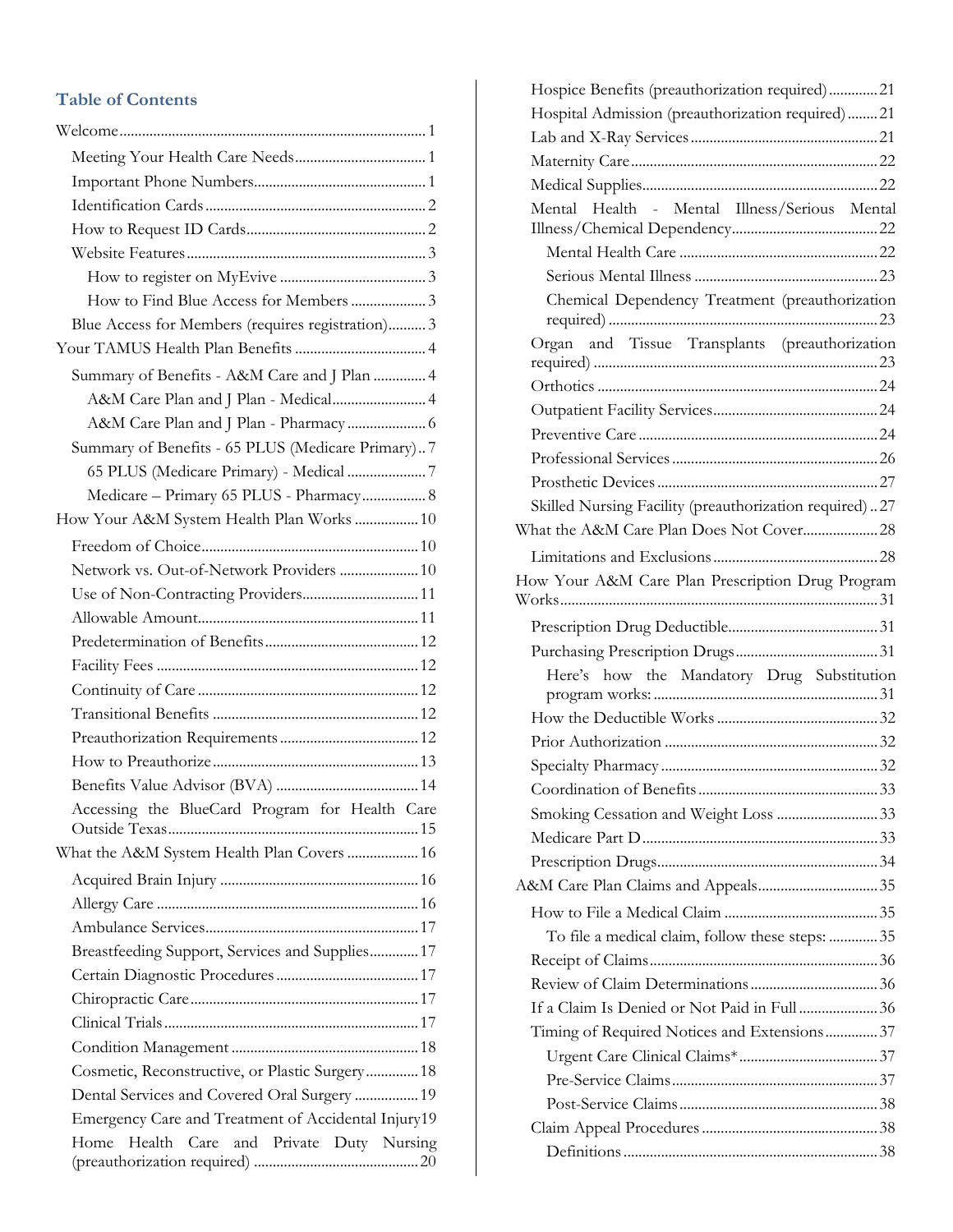| How to Appeal an Adverse Benefit Determination       |
|------------------------------------------------------|
|                                                      |
| Timing of Appeal Determinations 40                   |
|                                                      |
|                                                      |
|                                                      |
|                                                      |
|                                                      |
| Interpretation of Employer's Plan Provisions 43      |
| Prescription drug claims through Express Scripts  44 |
| Summary of Express Scripts IRO Exchange of           |
|                                                      |
|                                                      |
|                                                      |
|                                                      |
|                                                      |
|                                                      |
|                                                      |
|                                                      |
|                                                      |
|                                                      |
|                                                      |
|                                                      |
|                                                      |
|                                                      |
|                                                      |

| Initial Period of Eligibility for Employees 53 |  |
|------------------------------------------------|--|
|                                                |  |
|                                                |  |
|                                                |  |
|                                                |  |
|                                                |  |
| Negotiated (non-BlueCard Program) National     |  |
| Non-Participating Healthcare Providers Outside |  |
|                                                |  |
|                                                |  |
|                                                |  |
|                                                |  |
|                                                |  |
|                                                |  |
|                                                |  |
|                                                |  |
|                                                |  |
|                                                |  |
|                                                |  |
|                                                |  |
| Qualified Medical Child Support Orders 62      |  |
|                                                |  |
|                                                |  |
|                                                |  |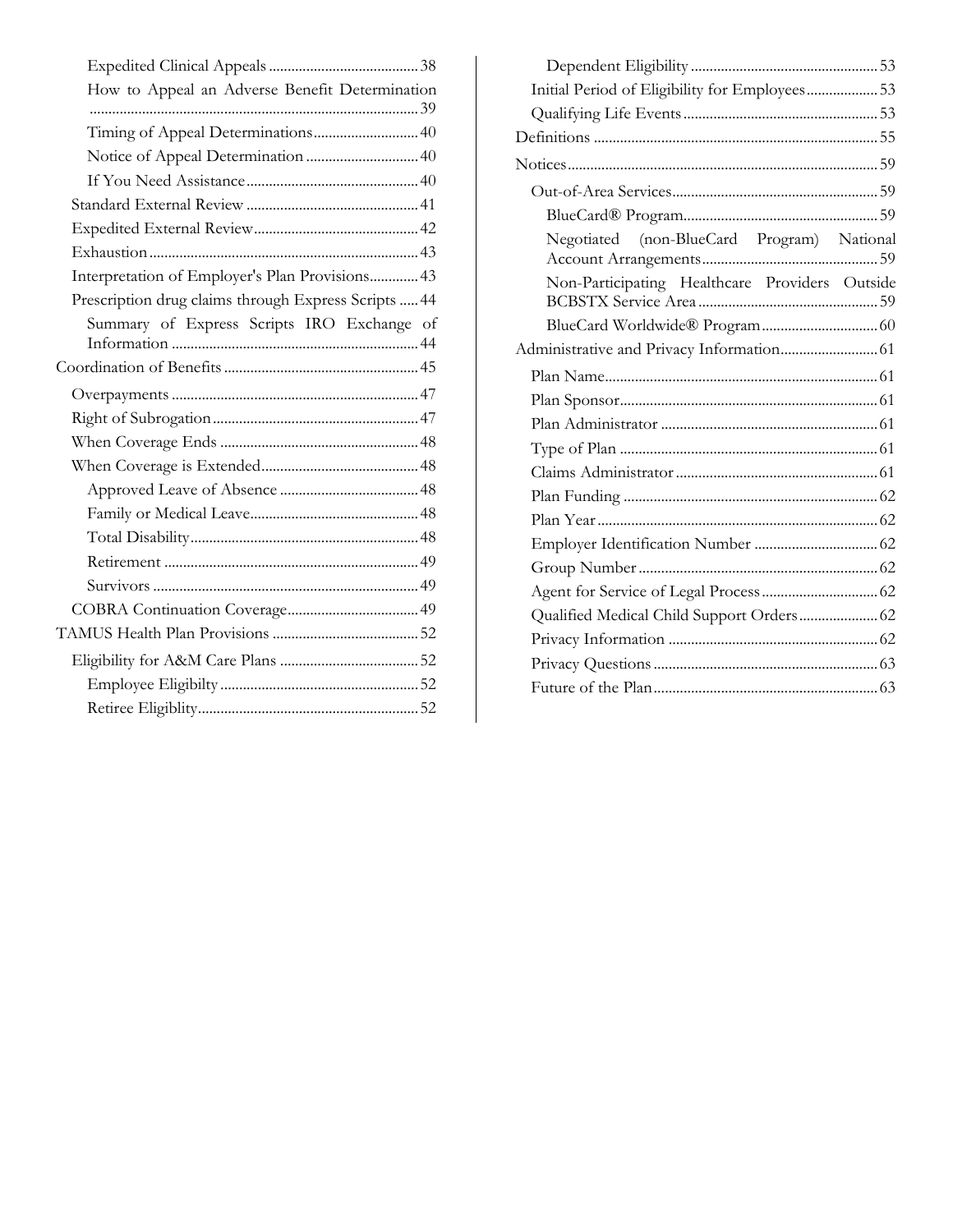## Welcome

## **Meeting Your Health Care Needs**

<span id="page-3-1"></span><span id="page-3-0"></span>*The Texas A&M University System (TAMUS) provides health benefits to protect you and your family from the high cost of health care.*

This booklet includes definitions of terms you should know and detailed information about your TAMUS plans. Tips on how to use the plan effectively, answers to frequently asked questions, and a comprehensive table of contents to help you locate information you need are also included. If you have questions, call Customer Service at 1-866-295-1212, refer to the website (*[www.bcbstx.com/tamus](http://www.bcbstx.com/tamus)*), or contact your campus or agency.

The terms "you" and "your" as used in this benefits booklet refer to the employee or retiree. Use of the masculine pronoun "his," "he," or "him" will be considered to include the feminine unless the context clearly indicates otherwise. *Underlined* words are defined terms or hyperlinks to additional information. Whenever these terms are used, the meaning is consistent with the definition given.

This plan is governed by this booklet plus additional administrative details. This booklet is neither a contract of current or future employment nor a guarantee of payment of benefits. The System reserves the right to change or end the benefits described in this booklet at any time for any reason. Clerical or enrollment errors do not obligate the plan to pay benefits. Errors, when discovered, will be corrected according to the provisions of the plan description and published procedures of the A&M System.

You are responsible for carefully reading this booklet so you will be aware of all the benefits and requirements of the TAMUS plans, including definitions and limitations and exclusions.

The TAMUS plans are funded by the Texas A&M University System. Medical claims are administered by BlueCross and BlueShield of Texas, a division of Health Care Service Corporation, a mutual legal reserve company, an independent licensee of the BlueCross and BlueShield Association. Pharmacy claims are administered by Express Scripts.

TAMUS, the Plan Administrator, has given the Claim Administrator the initial authority to establish or construe the terms and conditions of the Health Benefit Plan and the discretion to interpret and determine benefits in accordance with the Health Benefit Plan's provisions. The Plan Administrator has all powers and authority necessary or appropriate to control and manage the operation and administration of the Health Benefit Plan. All powers to be exercised by the Claim Administrator or the Plan Administrator shall be exercised in a non-discriminatory manner and shall be applied uniformly to assure similar treatment to persons in similar circumstances.

#### **Español**

Para información sobre sus beneficios en español, llame 1 (866) 295-1212 (oprima "2" para español).





#### **Important Phone Numbers**

<span id="page-3-2"></span>**Customer Service (***[Benefits Value Advisor/BVA](#page-16-0)***)**

1-866-295-1212 8 a.m. - 8 p.m. (Central Time) Monday through Friday **Preauthorization** 1-800-441-9188 7:30 a.m. - 6 p.m. (Central Time) Monday through Friday **Behavioral Health** 1-800-528-7264 8 a.m. - 5 p.m. (Central Time) Monday through Friday

**Special Beginnings® Prenatal Program** 1-888-421-7781

**24/7 Nurseline** 1-800-581-0368

**Websites** TAMUS and Online Provider Directory *[www.tamus.myevive.com](http://www.tamus.myevive.com/)*

#### *[www.bcbstx.com/tamus](http://www.bcbstx.com/tamus)*

**Express Scripts, Inc.**

Prescription Drug Program – Customer Service 1-866-544-6970 – www.express-scripts.com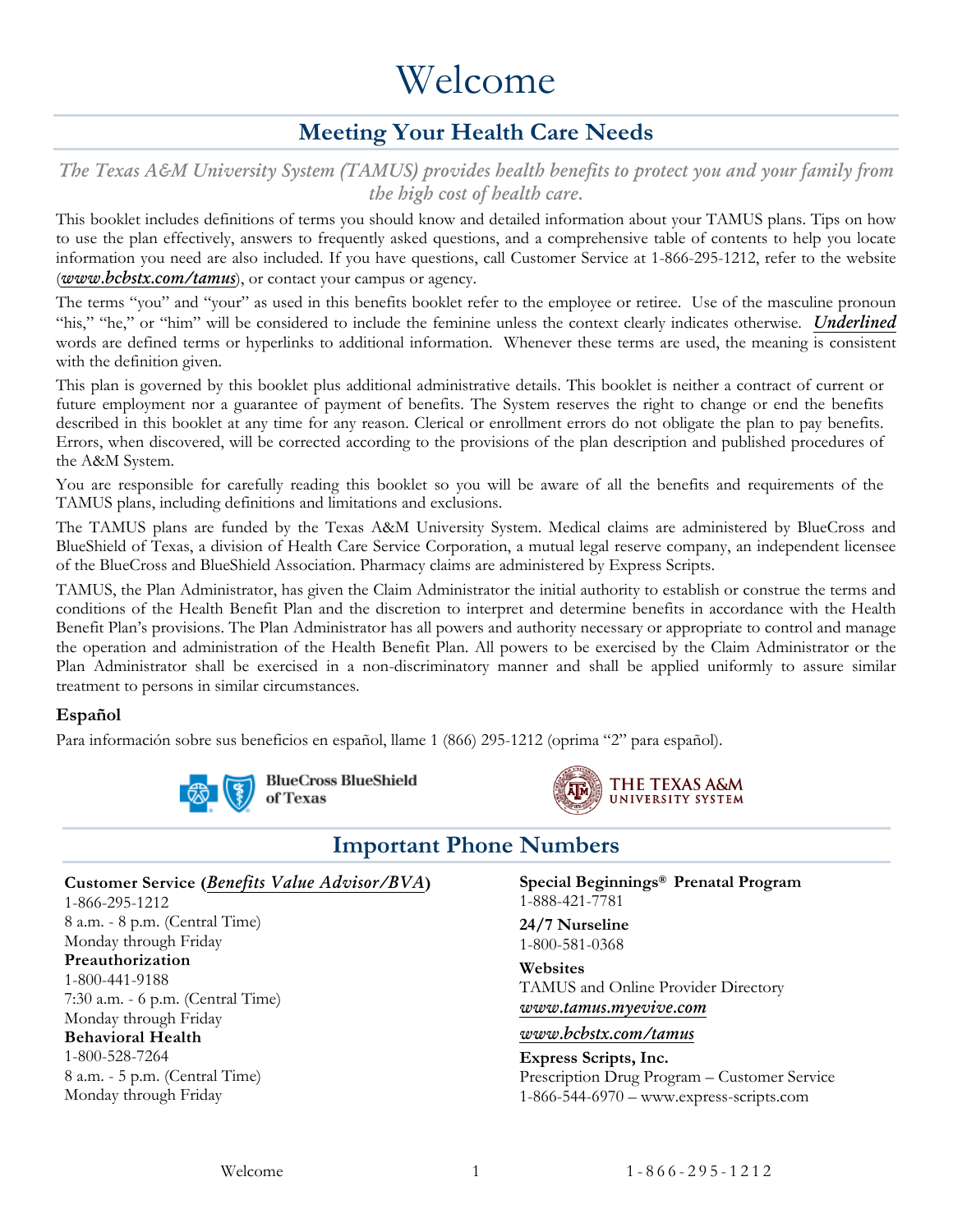The A&M Care Health Plan is administered by Blue Cross and Blue Shield of Texas, a Division of Health Care Service Corporation, a Mutual Legal Reserve Company, an Independent Licensee of the Blue Cross and Blue Shield Association. Blue Cross and Blue Shield of Texas provides claims payment services only and does not assume any financial risk or obligation with respect to claims.

#### **Copyright © 2017 Blue Cross and Blue Shield of Texas**

#### **Identification Cards**

<span id="page-4-0"></span>The ID card issued to you by Blue Cross and Blue Shield of Texas identifies you as a *[participant](#page-59-0)* in one of the TAMUS health plans. (You will receive a separate ID card from Express Scripts for your pharmacy benefits.) Your ID card contains important information about you, your employer group, and the benefits to which you are entitled.

Always remember to carry your ID card with you, present it when receiving health care services or supplies, and make sure your provider always has an updated copy of your ID card.

Any change in family status may require a new ID card be issued to you.

#### **Unauthorized, Fraudulent, Improper, or Abusive Use of ID cards**

*The unauthorized, fraudulent, improper, or abusive use of ID cards issued to you and your covered family members will include, but not be limited to:*

- Use of the ID card prior to your *[effective date](#page-58-0)*
- Use of the ID card after your date of termination of coverage under one of the TAMUS plans.

The unauthorized, fraudulent, improper, or abusive use of ID cards by any **[participant](#page-59-0)** can result in, but is not limited to, the following sanctions:

- Denial of benefits
- Recoupment from you or any of your covered family members of any benefit payments made
- <span id="page-4-1"></span>• Notice to your institution Benefits Office of potential violations of law or professional ethics

## **How to Request ID Cards**

Blue Cross and Blue Shield of Texas and Express Scripts will issue separate ID cards for the Medical and Prescription Drug plans. The cards will be mailed to your home address on file. There is no charge for ID cards. To request additional cards or to replace lost or damaged cards:

- **Medical:** Call Blue Cross and Blue Shield of Texas Customer Service at **1-866-295-1212**, or log onto Blue Access for Members through *[www.tamus.myevive.com](http://www.tamus.myevive.com/)* to order Medical ID cards online or print a temporary ID card. A virtual ID card is also available through the MyEvive app via your mobile phone.
- **Prescription Drug:** Call Express Scripts customer service at **1-866-544-6970** or you can print one through the Express Scripts website, **[www.express-scripts.com](http://www.express-scripts.com/)**. A virtual card is also available through the new Express Scripts app (application) via your mobile phone.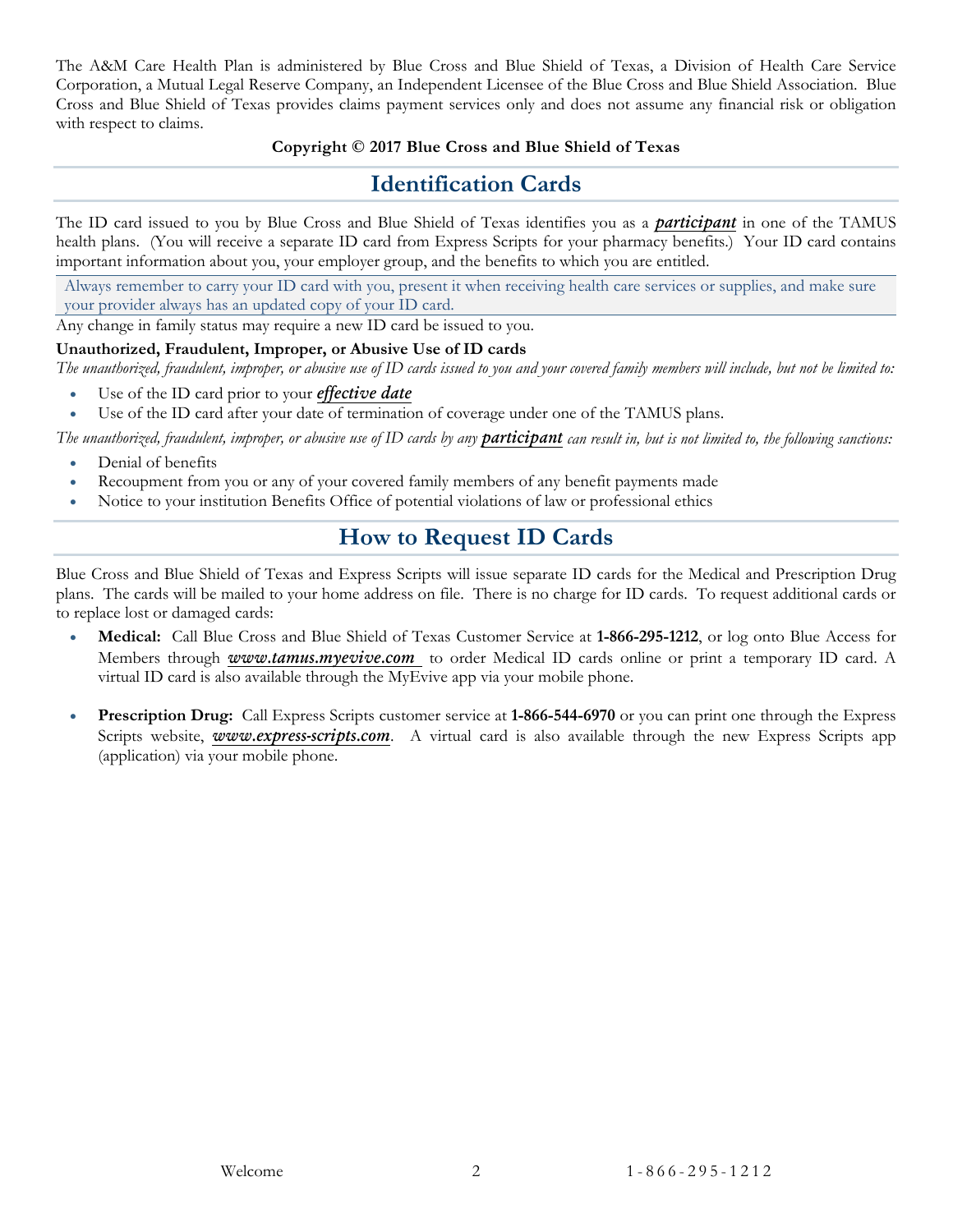## **Website Features**

<span id="page-5-0"></span>You can access helpful information and resource documents through your MyEvive portal. Go to *[www.tamus.myevive.com](http://www.tamus.myevive.com/)* (requires registration) to:

- Track your A&M System Wellness Incentive Status
- Connect seamlessly with Blue Access for Members and Express Scripts
- Complete your Health Assessment to earn a medical deductible reduction
- Access to Resource Documentation
- Benefits Booklet
- Access Virtual ID Cards for Medical and Pharmacy benefit plans
- Medical Policies
- Healthy Living Information
- Contact Information
- Frequently Asked Questions

#### **How to register on MyEvive**

- <span id="page-5-1"></span>• Click the "register" button at tamus.myevive.com
- Enter the following details:
- For your ID#, enter your employee UIN, which is the Unique Identification Number on your BCBSTX health insurance card. Note: Both employee and spouse will use the employee UIN to register.
- Select your status (Employee or Spouse)
- Enter your first name and last name, just as they appear on your BCBSTX health insurance card.
- Enter your birthday in the format MM/DD/YYYY.
- Select and confirm your preferred email address. Note: Your email address will serve as your username for future logins on MyEvive.
- Your password will need to contain at least: one capital letter, one number, and one special character.
- Provide your telephone number.
- Select how you would like to hear from MyEvive when a health or cost-saving opportunity is waiting for you
- Describe your status
- Log in and take a tour!

#### **How to Find Blue Access for Members**

- <span id="page-5-2"></span>• From tamus.myevive.com, click on the tile "Blue Access for Members"
- For your first time log in, you will need to register which requires your group number and UID# (employee UIN).
- <span id="page-5-3"></span>• Upon authentication, you will have direct access by clicking on the tile "Blue Access for Members"

#### **Blue Access for Members (requires registration)**

With Blue Access for Members you can:

- Check the status of a claim.
- Confirm who is covered under your plan.
- View and print detailed claim history and information (Explanation of Benefits/EOBs). **EOBs are available online. To receive copies by mail, you must log into Blue Access for Members through your MyEvive portal to elect to receive paper copies or call Customer Service for assistance.**
- Locate a physician or other provider in your network that meets your needs.
- Shop and compare provider costs for common procedures and treatments.
- Sign up to receive e-mail notifications of new claim activity.
- Request a new or replacement ID card or print a temporary ID card.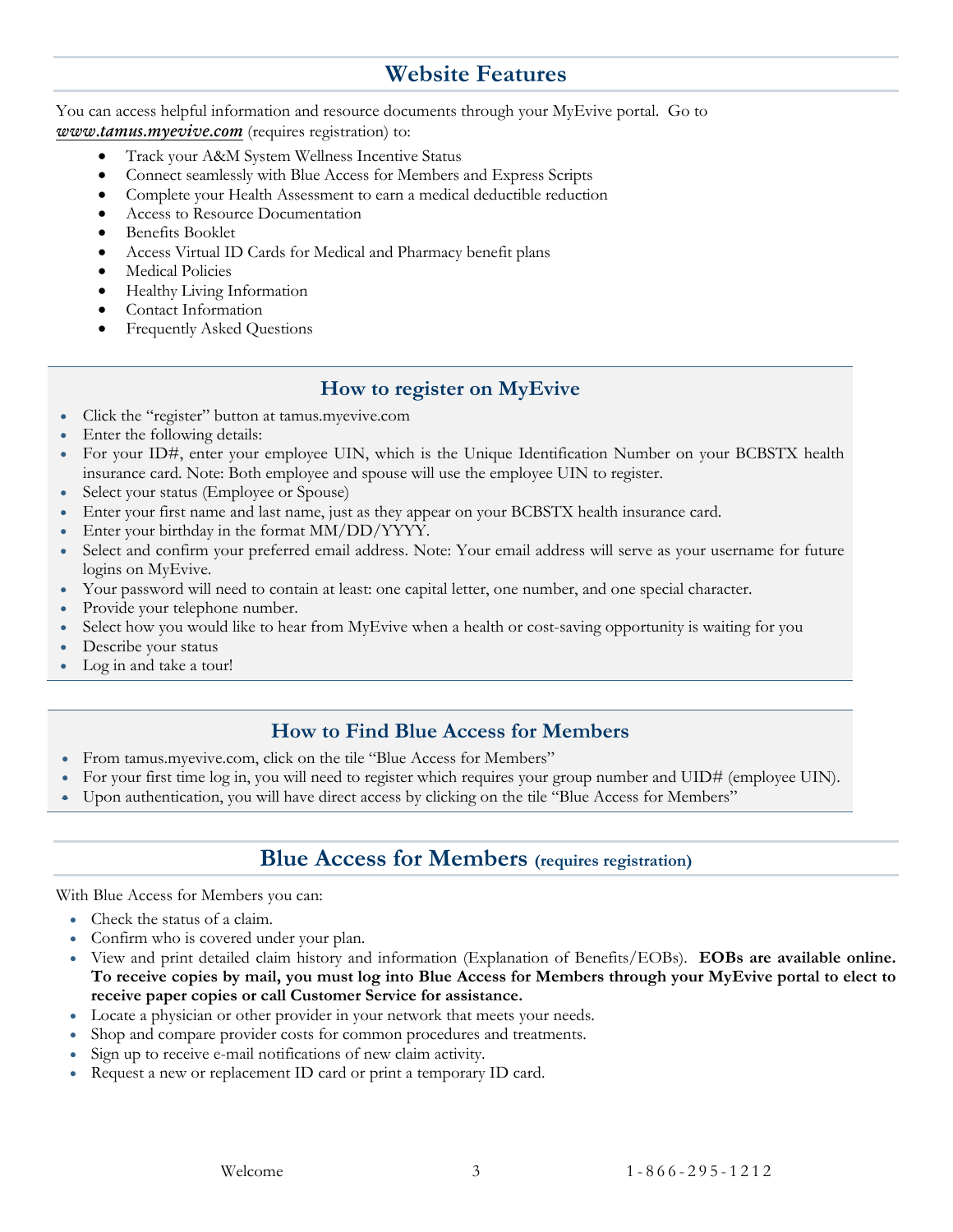# Your TAMUS Health Plan Benefits

## **Summary of Benefits - A&M Care and J Plan**

<span id="page-6-1"></span><span id="page-6-0"></span>Payment for out-of-network (including *[ParPlan](#page-6-3)*) services is limited to the *[allowable amount](#page-57-1)* as determined by Blue Cross and Blue Shield of Texas. ParPlan providers accept the *[allowable amount](#page-57-1)*. **Any charges over the** *[allowable amount](#page-57-1)* **for out-of-network services are the patient's responsibility and are in addition to** *[deductible](#page-58-1)***,** *[coinsurance](#page-58-2)* **and** *[out-of](#page-59-1)[pocket maximums](#page-59-1)***.** Annual deductibles, *[out-of-pocket maximums](#page-59-1)* and annual limits are based on the plan year, which runs from September 1 through August 31. *[Primary Care Physician](#page-59-2)* is abbreviated PCP. *[Specialist](#page-60-0)* means any doctor or licensed practitioner physician's assistant who is not a general or family practitioner.

<span id="page-6-2"></span>

| A&M Care Plan and J Plan - Medical                                                                                                                                                                                                                                                                                                                                                    |                                                                                                                                                                                                                                        |                                                                                                                    |  |
|---------------------------------------------------------------------------------------------------------------------------------------------------------------------------------------------------------------------------------------------------------------------------------------------------------------------------------------------------------------------------------------|----------------------------------------------------------------------------------------------------------------------------------------------------------------------------------------------------------------------------------------|--------------------------------------------------------------------------------------------------------------------|--|
| Coverage                                                                                                                                                                                                                                                                                                                                                                              | <b>BCBS Network/Brazos Valley</b><br><b>Network (BVN)</b>                                                                                                                                                                              | <b>BCBS Out-of-Network*</b>                                                                                        |  |
| Annual Plan Year Deductible<br>(applicable when coinsurance is required)                                                                                                                                                                                                                                                                                                              | \$400/person/plan year<br>\$1,200/family/plan year                                                                                                                                                                                     | \$800/person/plan year<br>\$2,400/family/plan year                                                                 |  |
| Annual Plan Year Out-of-Pocket Maximum<br>Non-covered medical or prescription drug expenses,<br>prescription drug penalties such as the mandatory generic<br>substitute penalty and out-of-network hospitaldeductibles<br>are not included in calculating the out-of-pocket<br>maximum. BCBSTX and Express Scripts exchange out-of-<br>pocket data so claims are processed correctly. | \$5,400/person/plan year<br>\$10,800/family/plan year<br>(includes medical and prescription drug<br>deductibles, copayments, and coinsurance)                                                                                          | \$10,000/person/plan year<br>\$20,000/family/plan year<br>(excludes annual deductible and<br>hospital deductibles) |  |
| Pre-existing Condition Limitation                                                                                                                                                                                                                                                                                                                                                     | None                                                                                                                                                                                                                                   |                                                                                                                    |  |
| Lifetime Maximum Benefit                                                                                                                                                                                                                                                                                                                                                              | No Limit                                                                                                                                                                                                                               |                                                                                                                    |  |
|                                                                                                                                                                                                                                                                                                                                                                                       | <b>OFFICE SERVICES</b>                                                                                                                                                                                                                 |                                                                                                                    |  |
| Preventive Care                                                                                                                                                                                                                                                                                                                                                                       | Plan pays 100%<br>(no copayment required)                                                                                                                                                                                              | Not covered                                                                                                        |  |
| Diagnostic Office Visit                                                                                                                                                                                                                                                                                                                                                               | \$20 PCP Copay; BVN \$5 PCP Copay<br>\$30 Specialist Copay; BVN \$15 Specialist<br>Copay<br>100% covered after copay<br>(excludes office surgeries that cost \$500 or<br>more, which would revert to plan pays 80%<br>after deductible | After deductible, plan pays 50%; you<br>pay $50\%$                                                                 |  |
| Diagnostic Lab and X-Ray<br>(if no office visit billed)                                                                                                                                                                                                                                                                                                                               | Plan pays 100%<br>(no copayment required)                                                                                                                                                                                              | After deductible, plan pays 50%; you<br>pay 50%                                                                    |  |
| Other Diagnostic Tests                                                                                                                                                                                                                                                                                                                                                                | After deductible, plan pays 80%;<br>you pay 20%<br>$\mathrm{BVN}-10\%$                                                                                                                                                                 | After deductible, plan pays 50%; you<br>pay 50%                                                                    |  |
| Office Surgery Costing \$500 or more                                                                                                                                                                                                                                                                                                                                                  | After deductible, plan pays 80%;<br>you pay 20%<br>$BVN - 10%$                                                                                                                                                                         | After deductible, plan pays 50%; you<br>pay 50%                                                                    |  |
| Allergy Testing                                                                                                                                                                                                                                                                                                                                                                       | \$20 PCP Copay; BVN \$5 PCP Copay<br>\$30 Specialist Copay; BVN \$15 Specialist<br>Copay                                                                                                                                               | After deductible, plan pays 50%; you<br>pay 50%                                                                    |  |
| Allergy Serum/Injections<br>(if no office visit billed)                                                                                                                                                                                                                                                                                                                               | Plan pays 100% (no copayment required)                                                                                                                                                                                                 | After deductible, plan pays 50%; you<br>pay $50\%$                                                                 |  |

#### <span id="page-6-3"></span>**What is a** *[ParPlan](#page-6-3)* **provider?**

ParPlan providers have agreed to accept the Blue Cross and Blue Shield of Texas *[allowable amount](#page-57-1)* and/or negotiated rates for covered services. When using ParPlan providers, benefits for covered services are reimbursed at the lower (out-ofnetwork) level. In most cases, ParPlan providers will file the member's claims and preauthorize necessary services. The member is not responsible for costs exceeding the Blue Cross and Blue Shield of Texas *[allowable amount](#page-57-1)* for covered services when ParPlan providers are used.

#### **What happens if care is not available from a network** *[provider](#page-59-3)***?**

If care is not available from a network *[provider](#page-59-3)* as determined by Blue Cross and Blue Shield of Texas, and Blue Cross and Blue Shield of Texas preauthorizes your visit to a out-of-network *[provider](#page-59-3)* **prior to the visit**, network benefits will be paid.

How Your TAMU Health Plan Works 4 1 - 866 - 295 - 1 2 1 2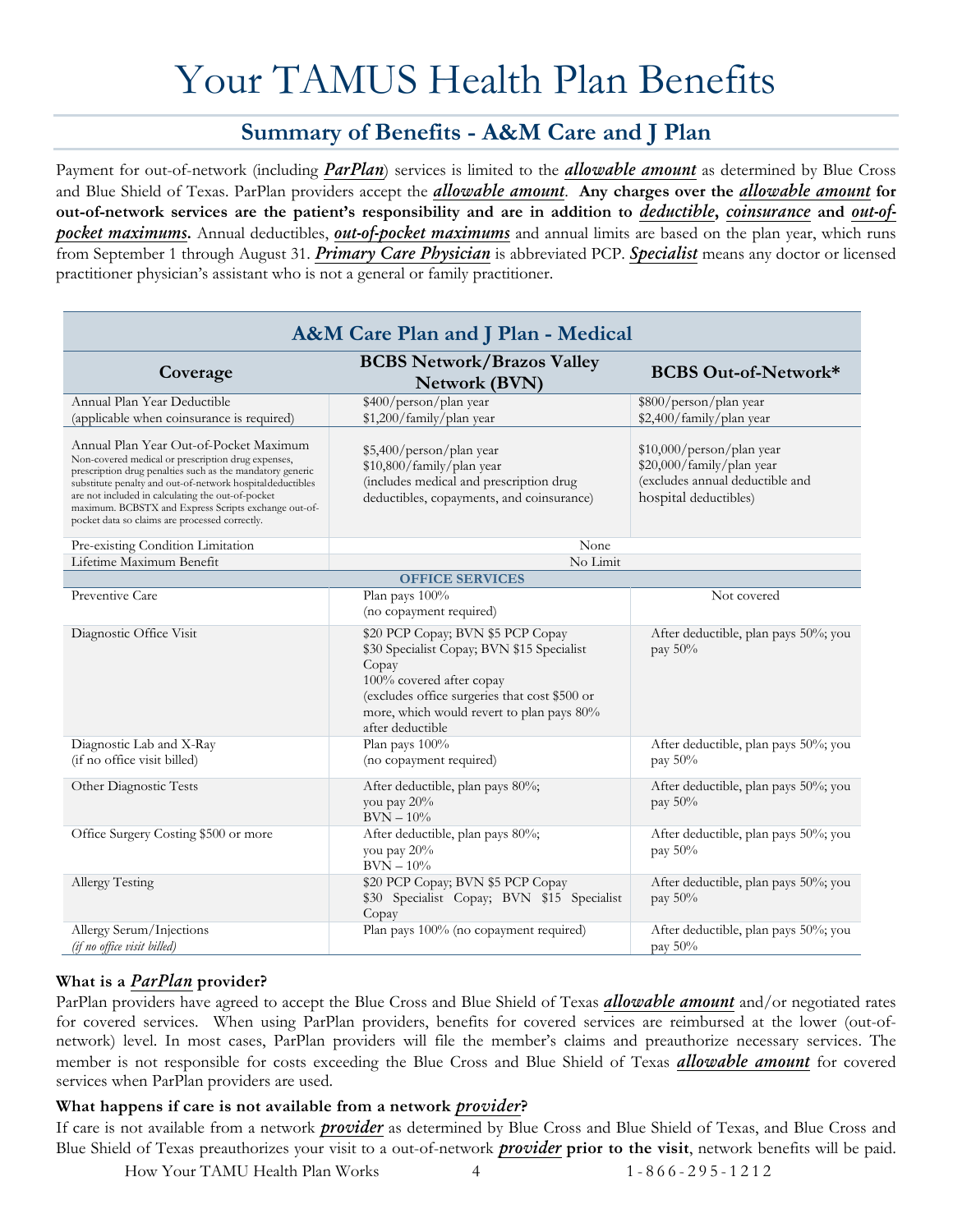Otherwise, out-of-network benefits will be paid, and the claim will have to be resubmitted for review and adjustment, if appropriate.

| <b>EMERGENCY CARE</b>                                                                                                |                                                                                        |                                                                                                |  |
|----------------------------------------------------------------------------------------------------------------------|----------------------------------------------------------------------------------------|------------------------------------------------------------------------------------------------|--|
| Ambulance Service                                                                                                    | After deductible, plan pays 80%;<br>you pay 20%; BVN 10%                               | After deductible, plan pays 80%;<br>you pay 20%                                                |  |
| Hospital Emergency Room                                                                                              | After deductible, plan pays 80%;<br>you pay 20%; BVN 10%                               | After deductible, plan pays 80%;<br>you pay 20%                                                |  |
| <b>Emergency Physician Services</b>                                                                                  | After deductible, plan pays 80%;<br>you pay 20%; BVN 10%                               | After deductible, plan pays 80%;<br>you pay $20\%$                                             |  |
|                                                                                                                      | <b>OUTPATIENT CARE</b>                                                                 |                                                                                                |  |
| Observation                                                                                                          | After deductible, plan pays 80%;<br>you pay 20%; BVN 10%                               | After deductible, plan pays 50%;<br>you pay 50%                                                |  |
| Surgery - Facility                                                                                                   | After deductible, plan pays 80%;<br>you pay 20%; BVN 10%                               | After deductible, plan pays 50%;<br>you pay 50%                                                |  |
| Surgery - Physician                                                                                                  | After deductible, plan pays 80%;<br>you pay 20%; BVN 10%                               | After deductible, plan pays 50%;<br>you pay 50%                                                |  |
| Lab and X-Ray                                                                                                        | Plan pays 100%<br>(except when billed with surgery; then<br>plan pays 80%; you pay 20% | After deductible, plan pays 50%;<br>you pay 50%                                                |  |
| Other Diagnostic Tests                                                                                               | After deductible, plan pays 80%;<br>you pay 20%; BVN 10%                               | After deductible, plan pays 50%;<br>you pay 50%                                                |  |
| <b>Outpatient Procedures</b>                                                                                         | After deductible, plan pays 80%;<br>you pay 20%; BVN 10%                               | After deductible, plan pays 50%;<br>you pay 50%                                                |  |
|                                                                                                                      | <b>INPATIENT CARE</b>                                                                  |                                                                                                |  |
| Hospital - Semi-private Room and Board**                                                                             | After deductible, plan pays 80%;<br>you pay 20%; BVN 10%                               | After \$400 hospitalization<br>deductible and annual deductible,<br>plan pays 50%; you pay 50% |  |
| Hospital Inpatient Surgery**                                                                                         | After deductible, plan pays 80%;<br>you pay 20%; BVN 10%                               | After deductible, plan pays 50%;<br>you pay 50%                                                |  |
| Physician                                                                                                            | After deductible, plan pays 80%;<br>you pay 20%; BVN 10%                               | After deductible, plan pays 50%;<br>you pay 50%                                                |  |
| Note: Newborn deductible waived for first 4<br>days of inpatient stay, including facility and<br>physician services. |                                                                                        |                                                                                                |  |
|                                                                                                                      | <b>OBSTETRICAL CARE</b>                                                                |                                                                                                |  |
|                                                                                                                      | \$20 PCP Copay; BVN \$5 PCP Copay                                                      |                                                                                                |  |
| Prenatal and Postnatal Care Office Visits                                                                            | \$30 Specialist Copay; BVN \$15 Specialist<br>Copay<br>(initial visit only)            | After deductible, plan pays 50%;<br>you pay 50%                                                |  |
| Delivery - Facility/Inpatient Care**                                                                                 | After deductible, plan pays 80%;<br>you pay 20%; BVN 10%                               | After deductible, plan pays 50%;<br>you pay 50%                                                |  |
| Obstetrical Care and Delivery - Physician                                                                            | After deductible, plan pays 80%;<br>you pay 20%; BVN 10%                               | After deductible, plan pays 50%;<br>you pay 50%                                                |  |
|                                                                                                                      | <b>THERAPY</b>                                                                         |                                                                                                |  |
| Chiropractic Care/Manipulations<br>(max. 30 visits/person/plan year)                                                 | \$30 Copay/Visit; BVN \$15 Copay                                                       | After deductible, plan pays 50%;<br>you pay 50%                                                |  |
| Occupational Therapy                                                                                                 | \$30 Copay/Visit; BVN \$15 Copay                                                       | After deductible, plan pays 50%;<br>you pay 50%                                                |  |
| Speech and Hearing Therapy                                                                                           | \$30 Copay/Visit; BVN \$15 copay                                                       | After deductible, plan pays 50%;<br>you pay $50\%$                                             |  |
|                                                                                                                      | <b>EXTENDED CARE</b>                                                                   |                                                                                                |  |
| Skilled Nursing/Convalescent Facility**<br>(max. 60 days/person/plan year)                                           | After deductible, plan pays 80%;<br>you pay 20%; BVN 10%                               | After deductible, plan pays 50%;<br>you pay 50%                                                |  |
| Home Health Care Services and<br>Private Duty Nursing**<br>(max. 60 visits/person/plan year)                         | After deductible, plan pays 80%;<br>you pay 20%; BVN 10%                               | After deductible, plan pays 50%;<br>you pay 50%                                                |  |
| Hospice Care Services**<br>(Limited to 6 months with possible extension<br>for additional 6 months)                  | After deductible, plan pays 80%;<br>you pay 20%; BVN 10%                               | After deductible, plan pays 50%;<br>you pay 50%                                                |  |
| <b>Bereavement Counseling</b><br>(Limited to 15 visits)                                                              | After deductible, plan pays 80%;<br>you pay 20%; BVN 10%                               | After deductible, plan pays 50%;<br>you pay $50\%$                                             |  |
|                                                                                                                      | <b>BEHAVIORAL HEALTH</b>                                                               |                                                                                                |  |
| Serious Mental Illness - Office Visit                                                                                | \$20 PCP Copay; BVN \$5 PCP Copay<br>\$30 Specialist Copay; \$15 Specialist Copay      | After deductible, plan pays 50%;<br>you pay 50%                                                |  |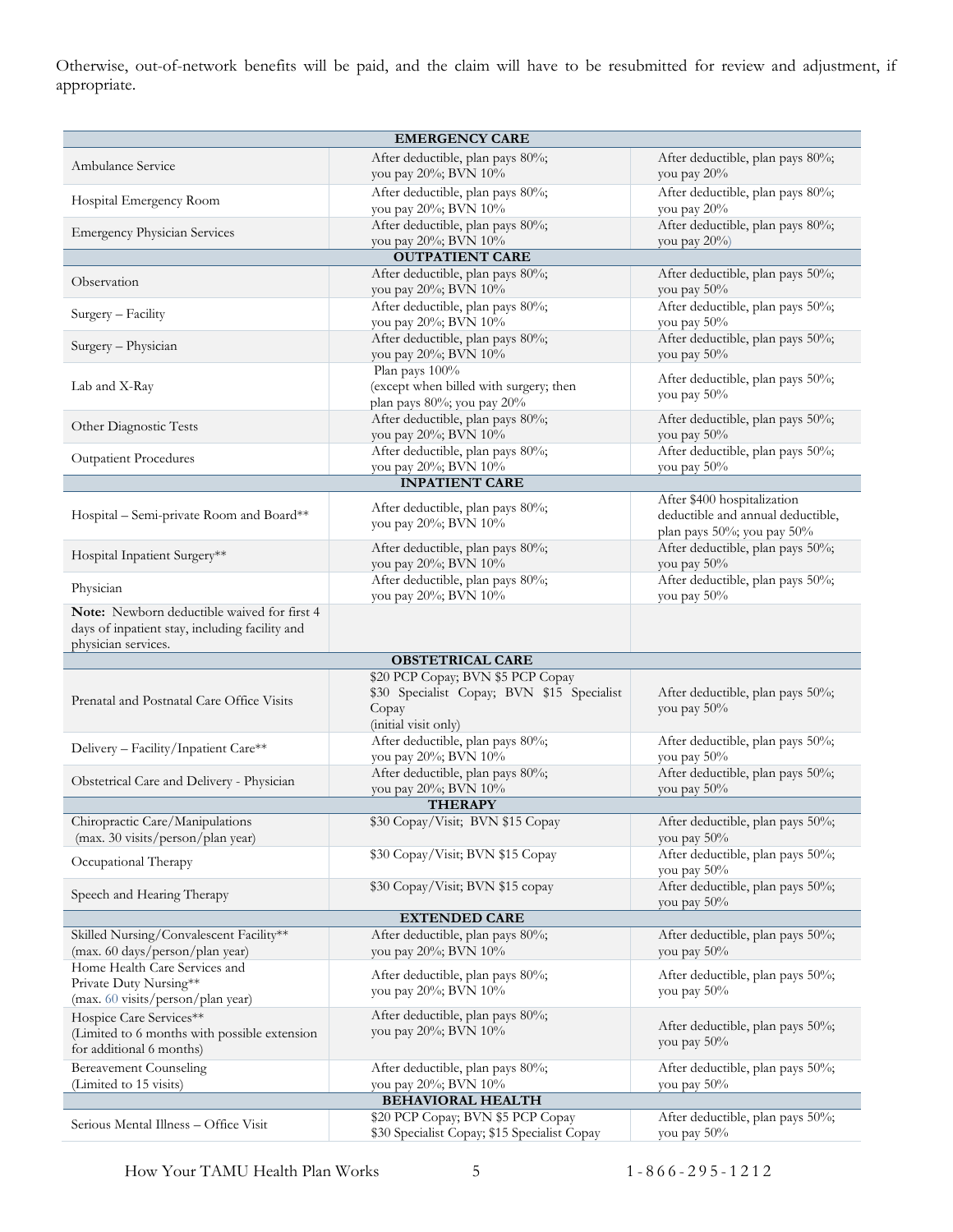| Serious Mental Illness - Outpatient**           | After deductible, plan pays 80%;<br>you pay 20%; BVN 10%                                 | After deductible, plan pays 50%;<br>you pay 50%                                                   |  |
|-------------------------------------------------|------------------------------------------------------------------------------------------|---------------------------------------------------------------------------------------------------|--|
| Serious Mental Illness - Inpatient**            | After deductible, plan pays 80%;<br>you pay 20%; BVN 10%                                 | After \$400 per hospitalization<br>deductible and annual deductible<br>plan pays 50%; you pay 50% |  |
| Mental Illness - Office                         | \$20 PCP Copay; BVN \$5 PCP Copay<br>\$30 Specialist Copay; BVN \$15 Specialist<br>Copay | After deductible, plan pays 50%;<br>you pay 50%                                                   |  |
| Mental Illness - Outpatient**                   | After deductible, plan pays 80%;<br>you pay 20%; BVN 10%                                 | After deductible, plan pays 50%;<br>you pay 50%                                                   |  |
| Mental Illness - Inpatient**                    | After deductible, plan pays 80%<br>you pay 20%; BVN 10%                                  | After \$400 per hospitalization<br>deductible and annual deductible<br>plan pays 50%; you pay 50% |  |
| Chemical Dependency - Office                    | \$20 PCP Copay; BVN \$5 PCP Copay<br>\$30 Specialist Copay                               | After deductible, plan pays 50%;<br>you pay $50\%$                                                |  |
| Chemical Dependency - Outpatient<br>Treatment** | After deductible, plan pays 80%;<br>you pay 20%; BVN 10%                                 | After deductible, plan pays 50%;<br>you pay $50\%$                                                |  |
| Chemical Dependency - Inpatient<br>Treatment**  | After deductible, plan pays 80%;<br>you pay 20%; BVN 10%                                 | After \$400 per hospitalization<br>deductible and annual deductible<br>plan pays 50%; you pay 50% |  |
| <b>OTHER SERVICES</b>                           |                                                                                          |                                                                                                   |  |
| Durable Medical Equipment**                     | After deductible, plan pays 80%;<br>you pay 20%; BVN 10%                                 | After deductible, plan pays 50%;<br>you pay $50\%$                                                |  |
| <b>Prosthetic Devices</b>                       | After deductible, plan pays 80%;<br>you pay 20%; BVN 10%                                 | After deductible, plan pays 50%;<br>you pay $50\%$                                                |  |
| Eye Examination                                 | \$20 PCP Copay; BVN \$5 PCP Copay<br>\$30 Specialist Copay; \$15 Specialist Copay        | After deductible, plan pays 50%;<br>you pay $50\%$                                                |  |
| Hearing Aid                                     | No deductible, plan pays 80% up to \$1000<br>per ear, you pay 20%                        | No deductible, plan pays 80% up to<br>$$1000$ per ear, you pay $20\%$                             |  |

\* For services provided out-of-network and out-of-area, any charges over the allowable amount are the patient's responsibility. \*\*These services require preauthorization to establish medical necessity; see *[Preauthorization Requirements](#page-14-4)*.

<span id="page-8-0"></span>

| A&M Care Plan and J Plan - Pharmacy                                                                                                                            |                                                                                                                         |                                                                                                                                                                                                                             |  |
|----------------------------------------------------------------------------------------------------------------------------------------------------------------|-------------------------------------------------------------------------------------------------------------------------|-----------------------------------------------------------------------------------------------------------------------------------------------------------------------------------------------------------------------------|--|
| Coverage                                                                                                                                                       | <b>Express Scripts Network</b>                                                                                          | <b>Express Scripts Out-of-Network</b>                                                                                                                                                                                       |  |
| Drug Deductible                                                                                                                                                | \$50/person/plan year<br>(3 person maximum)                                                                             | \$50/person/plan year<br>(3 person maximum)                                                                                                                                                                                 |  |
| Retail Short-Term<br>(up to a 30-day supply)<br>Generic<br>Brand-name preferred drug<br>Brand-name non-preferred drug                                          | \$10 Copay, after deductible<br>$\bullet$<br>\$35 Copay, after deductible<br>\$60 Copay, after deductible               | You will be reimbursed for 75% of the reasonable and<br>customary charges after the deductible and copayment.<br>You must file a claim for reimbursement with Express<br>Scripts, Inc. within 12 months of service date.    |  |
| Mail Order Pharmacy Service (up to a 90-<br>day supply)<br>Generic<br>Brand-name preferred drug<br>Brand-name non-preferred drug                               | \$20 Copay, after deductible<br>$\bullet$<br>\$70 Copay, after deductible<br>\$120 Copay, after deductible<br>$\bullet$ | N/A                                                                                                                                                                                                                         |  |
| Retail-Plus Network (60- to 90-day supply<br>at Retail-Plus participating pharmacies)<br>Generic<br>Brand-name preferred drug<br>Brand-name non-preferred drug | \$30 Copay, after deductible<br>\$105 Copay, after deductible<br>\$180 Copay, after deductible                          | You will be reimbursed for 75% of the reasonable and<br>customary charges after the deductible and copayment.<br>You must file a claim for reimbursement with Express<br>Scripts, Inc. within 12 months of<br>service date. |  |

**Mandatory Drug Substitution:** The prescription drug plan has a mandatory generic drug substitution policy. It applies when a generic substitute is available for a brand-name drug.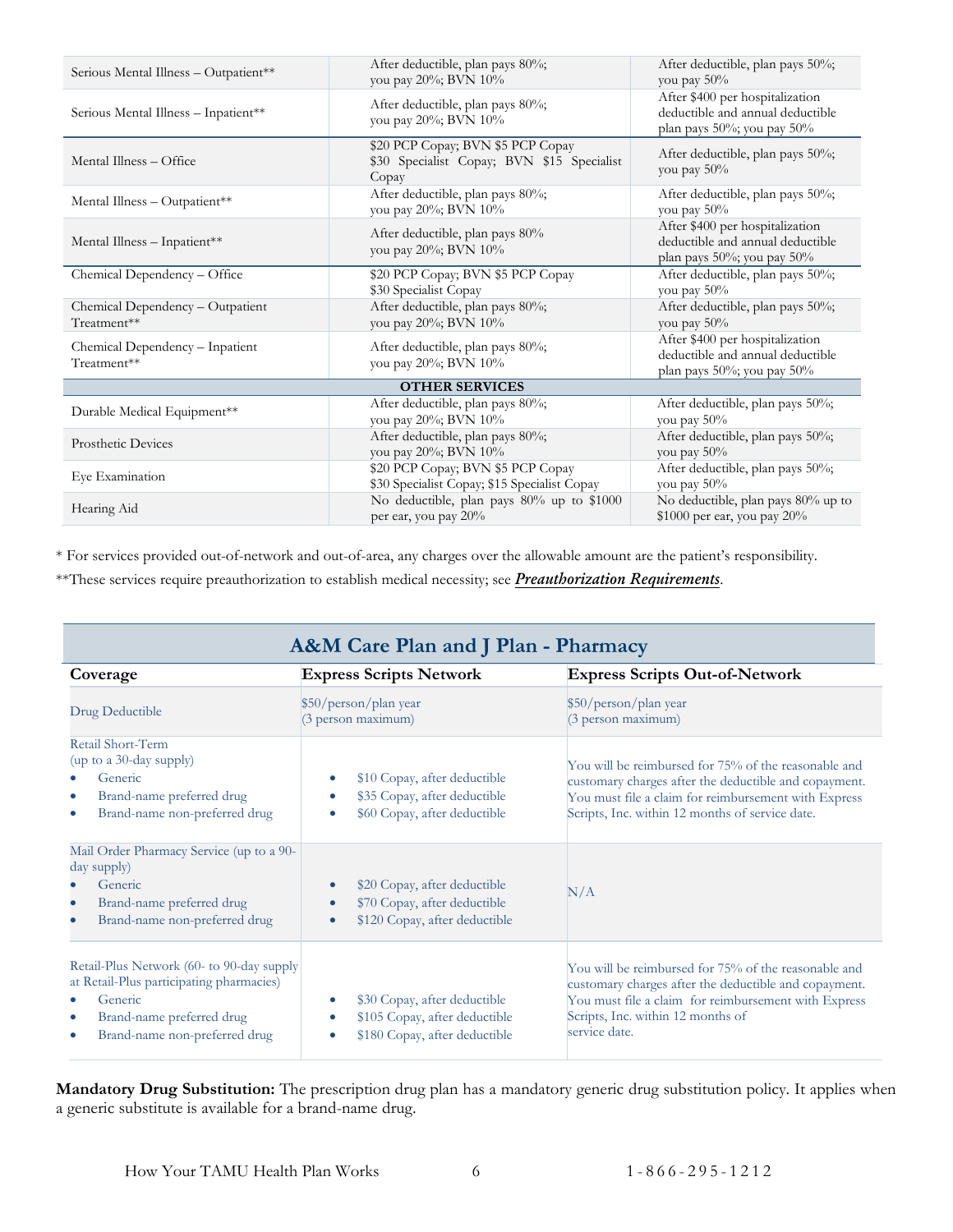You will automatically be given a generic drug, if available. If you request the brand-name drug, you will pay the difference in cost between the generic and brand-name drug as well as the brand-name preferred drug or non-preferred drug *[copayment](#page-58-3)*.

If your *[doctor](#page-58-4)* has written "Brand-Name Medically Necessary" on the prescription, you will receive the brand-name drug and will pay the difference in cost between the generic and brand-name drug as well as the brand-name preferred drug or nonpreferred drug *[copayment](#page-58-3)*.

If you cannot take the generic drug for a documented medical reason, your *[doctor](#page-58-4)* can call Express Scripts to request a medical override for the brand-name drug. If this is approved, you will receive the brand-name drug and will pay only the brand-name preferred drug or brand-name non-preferred drug *[copayment](#page-58-3)*.

## **Summary of Benefits - 65 PLUS (Medicare Primary)**

<span id="page-9-0"></span>Payment for covered (including *[ParPlan](#page-6-3)*) services is limited to the *[allowable amount](#page-57-1)* as determined by Blue Cross and Blue Shield of Texas. ParPlan providers accept the *[allowable amount](#page-57-1)*. **Any charges over the** *[allowable amount](#page-57-1)* **for out-ofnetwork services are the patient's responsibility and are in addition to** *deductible***,** *[coinsurance](#page-58-2)* **and** *[out-of-pocket](#page-59-1)  [maximums](#page-59-1)***.** Annual deductibles, *[out-of-pocket maximums](#page-59-1)* and annual limits are based on the plan year, which runs from September 1 through August 31.

<span id="page-9-1"></span>

| 65 PLUS (Medicare Primary) - Medical                                                                                                                                                                                                                                                                                                                                            |                                                                                                                                              |  |  |
|---------------------------------------------------------------------------------------------------------------------------------------------------------------------------------------------------------------------------------------------------------------------------------------------------------------------------------------------------------------------------------|----------------------------------------------------------------------------------------------------------------------------------------------|--|--|
| Coverage                                                                                                                                                                                                                                                                                                                                                                        | <b>Benefit</b>                                                                                                                               |  |  |
| Annual Plan Year <b>Deductible</b><br>(applicable when coinsurance is required)                                                                                                                                                                                                                                                                                                 | \$400/person/plan year<br>\$1,200/family/plan year                                                                                           |  |  |
| Annual Plan Year Out-of-Pocket Maximum<br>Non-covered medical or prescription drug expenses, prescription drug penalties such as<br>the mandatory generic substitute penalty and out-of-network hospital deductibles are not<br>included in calculating the out-of-pocket maximum. BCBSTX and Express Scripts<br>exchange out-of-pocket data so claims are processed correctly. | \$1,400/person/plan year<br>\$2,800/family/plan year<br>(includes medical and prescription drug deductibles, copayments,<br>and coinsurance) |  |  |
| Pre-existing Condition Limitation                                                                                                                                                                                                                                                                                                                                               | None                                                                                                                                         |  |  |
| Lifetime Maximum Benefit                                                                                                                                                                                                                                                                                                                                                        | No Limit                                                                                                                                     |  |  |
|                                                                                                                                                                                                                                                                                                                                                                                 | <b>OFFICE SERVICES</b>                                                                                                                       |  |  |
| Preventive Care                                                                                                                                                                                                                                                                                                                                                                 | Plan pays $100\%$                                                                                                                            |  |  |
| Diagnostic Office Visit                                                                                                                                                                                                                                                                                                                                                         | After deductible, plan pays 80%; you pay 20%                                                                                                 |  |  |
| Diagnostic Lab and X-Ray                                                                                                                                                                                                                                                                                                                                                        | After deductible, plan pays 80%; you pay 20%                                                                                                 |  |  |
| Other Diagnostic Tests                                                                                                                                                                                                                                                                                                                                                          | After deductible, plan pays 80%; you pay 20%                                                                                                 |  |  |
| <b>Allergy Testing</b>                                                                                                                                                                                                                                                                                                                                                          | After deductible, plan pays 80%; you pay 20%                                                                                                 |  |  |
| Allergy Serum/Injections                                                                                                                                                                                                                                                                                                                                                        | After deductible, plan pays 80%; you pay 20%                                                                                                 |  |  |
|                                                                                                                                                                                                                                                                                                                                                                                 | <b>EMERGENCY CARE</b>                                                                                                                        |  |  |
| Ambulance Service                                                                                                                                                                                                                                                                                                                                                               | After deductible, plan pays 80%; you pay 20%                                                                                                 |  |  |
| Hospital Emergency Room                                                                                                                                                                                                                                                                                                                                                         | After deductible, plan pays 80%; you pay 20%                                                                                                 |  |  |
| <b>Emergency Physician Services</b>                                                                                                                                                                                                                                                                                                                                             | After deductible, plan pays 80%; you pay 20%                                                                                                 |  |  |
|                                                                                                                                                                                                                                                                                                                                                                                 | <b>OUTPATIENT CARE</b>                                                                                                                       |  |  |
| Observation                                                                                                                                                                                                                                                                                                                                                                     | After deductible, plan pays 80%; you pay 20%                                                                                                 |  |  |
| Surgery - Facility                                                                                                                                                                                                                                                                                                                                                              | After deductible, plan pays 80%; you pay 20%                                                                                                 |  |  |
| Surgery - Physician                                                                                                                                                                                                                                                                                                                                                             | After deductible, plan pays 80%; you pay 20%                                                                                                 |  |  |
| Diagnostic Lab and X-Ray                                                                                                                                                                                                                                                                                                                                                        | After deductible, plan pays 80%; you pay 20%                                                                                                 |  |  |
| Other Diagnostic Tests                                                                                                                                                                                                                                                                                                                                                          | After deductible, plan pays 80%; you pay 20%                                                                                                 |  |  |
| <b>Outpatient Procedures</b>                                                                                                                                                                                                                                                                                                                                                    | After deductible, plan pays 80%; you pay 20%                                                                                                 |  |  |
|                                                                                                                                                                                                                                                                                                                                                                                 | <b>INPATIENT CARE</b>                                                                                                                        |  |  |
| Hospital - Semi-private Room and Board*                                                                                                                                                                                                                                                                                                                                         | After deductible, plan pays 80%; you pay 20%                                                                                                 |  |  |
| Hospital Inpatient Surgery*                                                                                                                                                                                                                                                                                                                                                     | After deductible, plan pays 80%; you pay 20%                                                                                                 |  |  |
| Physician                                                                                                                                                                                                                                                                                                                                                                       | After deductible, plan pays 80%; you pay 20%                                                                                                 |  |  |
| Note: Newborn deductible waived for first 4 days of inpatient stay,<br>including facility and physician services.                                                                                                                                                                                                                                                               | After deductible, plan pays 80%; you pay 20%                                                                                                 |  |  |
| <b>OBSTETRICAL CARE</b>                                                                                                                                                                                                                                                                                                                                                         |                                                                                                                                              |  |  |
| Prenatal and Postnatal Care Office Visits                                                                                                                                                                                                                                                                                                                                       | After deductible, plan pays 80%; you pay 20%                                                                                                 |  |  |
| Delivery - Facility/Inpatient Care*                                                                                                                                                                                                                                                                                                                                             | After deductible, plan pays 80%; you pay 20%                                                                                                 |  |  |
| Obstetrical Care and Delivery - Physician                                                                                                                                                                                                                                                                                                                                       | After deductible, plan pays 80%; you pay 20%                                                                                                 |  |  |
| <b>THERAPY</b>                                                                                                                                                                                                                                                                                                                                                                  |                                                                                                                                              |  |  |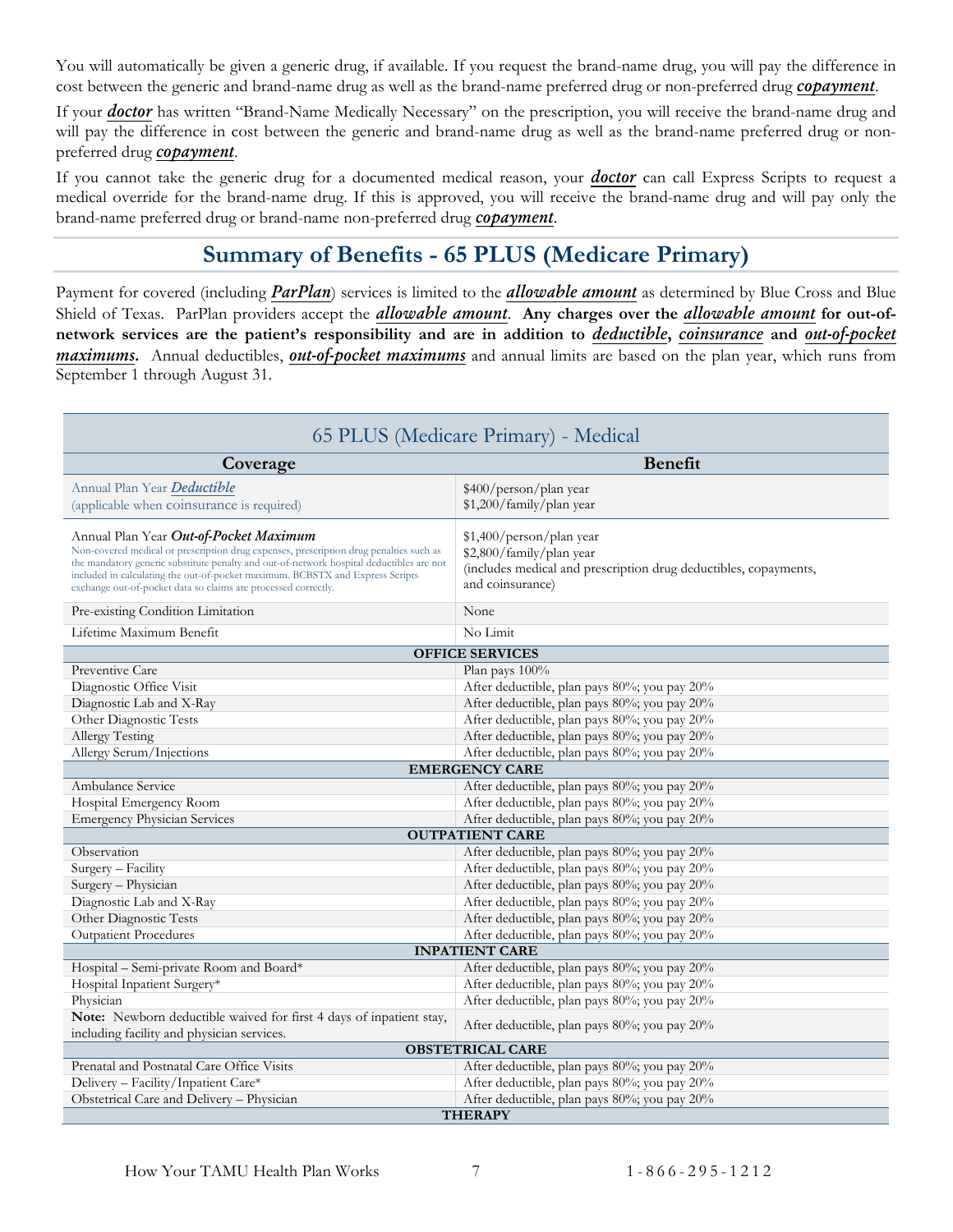| 65 PLUS (Medicare Primary) - Medical                                                                 |                                                                |  |  |
|------------------------------------------------------------------------------------------------------|----------------------------------------------------------------|--|--|
| Coverage                                                                                             | <b>Benefit</b>                                                 |  |  |
| Chiropractic Care/Manipulations<br>(max. 30 visits/person/plan year)                                 | After deductible, plan pays 80%; you pay 20%                   |  |  |
|                                                                                                      | <b>EXTENDED CARE</b>                                           |  |  |
| Skilled Nursing/Convalescent Facility<br>(max. 60 days/person/plan year)                             | After deductible, plan pays 80%; you pay 20%                   |  |  |
| Home Health Care Services and Private Duty Nursing<br>(max. 60 visits/person/plan year)              | After deductible, plan pays 80%; you pay 20%                   |  |  |
| Hospice Care Services **<br>(Limited to 6 months with possible extension for additional 6<br>months) | After deductible, plan pays 80%; you pay 20%                   |  |  |
| Bereavement Counseling (Limited to 15 visits)                                                        | After deductible, plan pays 80%; you pay 20%                   |  |  |
| <b>BEHAVIORAL HEALTH</b>                                                                             |                                                                |  |  |
| Serious Mental Illness - Office Visit                                                                | After deductible, plan pays 80%; you pay 20%                   |  |  |
| Serious Mental Illness - Outpatient*                                                                 | After deductible, plan pays 80%; you pay 20%                   |  |  |
| Serious Mental Illness - Inpatient*                                                                  | After deductible, plan pays 80%; you pay 20%                   |  |  |
| Mental Illness - Office                                                                              | After deductible, plan pays 80%; you pay 20%                   |  |  |
| Mental Illness - Outpatient*                                                                         | After deductible, plan pays 80%; you pay 20%                   |  |  |
| Mental Illness - Inpatient*                                                                          | After deductible, plan pays 80%; you pay 20%                   |  |  |
| Chemical Dependency - Office                                                                         | After deductible, plan pays 80%; you pay 20%                   |  |  |
| Chemical Dependency - Outpatient Treatment*                                                          | After deductible, plan pays 80%; you pay 20%                   |  |  |
| Chemical Dependency - Inpatient Treatment*                                                           | After deductible, plan pays 80%; you pay 20%                   |  |  |
| <b>OTHER SERVICES</b>                                                                                |                                                                |  |  |
| Durable Medical Equipment                                                                            | After deductible, plan pays 80%; you pay 20%                   |  |  |
| Prosthetic Devices                                                                                   | After deductible, plan pays 80%; you pay 20%                   |  |  |
| Eye Examination                                                                                      | After deductible, plan pays 80%; you pay 20%                   |  |  |
| Hearing Aid                                                                                          | No deductible, plan pays 80% up to \$1000 per ear, you pay 20% |  |  |

\*These services require preauthorization to establish medical necessity; see *[Preauthorization Requirements](#page-14-4)* page for more information

<span id="page-10-0"></span>

| Medicare - Primary 65 PLUS - Pharmacy                                                                                                                                         |                                                                                                                         |                                                                                                                                                                                                                                   |
|-------------------------------------------------------------------------------------------------------------------------------------------------------------------------------|-------------------------------------------------------------------------------------------------------------------------|-----------------------------------------------------------------------------------------------------------------------------------------------------------------------------------------------------------------------------------|
| Coverage                                                                                                                                                                      | <b>Express Scripts Network</b>                                                                                          | <b>Express Scripts Out-of-Network</b>                                                                                                                                                                                             |
| Drug Deductible                                                                                                                                                               | \$50/per/plan year<br>(3 person maximum)                                                                                | \$50/person/plan year<br>$(3$ person maximum)                                                                                                                                                                                     |
| Retail Short-Term (up to a 30-day supply)<br>Generic<br>$\bullet$<br>Brand-name preferred drug<br>$\bullet$<br>Brand-name non-preferred drug<br>$\bullet$                     | \$10 Copay, after deductible<br>$\bullet$<br>\$35 Copay, after deductible<br>\$60 Copay, after deductible               | You will be reimbursed for 75% of the<br>reasonable and customary charges after the<br>deductible and copayment. You must file a<br>claim for reimbursement with Express Scripts,<br>Inc. within 12 months of service date.       |
| Mail Order Pharmacy Service (up to a 90-day supply)<br>Generic<br>$\bullet$<br>Brand-name preferred drug<br>$\bullet$<br>Non-preferred drug<br>$\bullet$                      | \$20 Copay, after deductible<br>$\bullet$<br>\$70 Copay, after deductible<br>\$120 Copay, after deductible<br>$\bullet$ | N/A                                                                                                                                                                                                                               |
| Retail-Plus Network (60- to 90-day supply at Retail-Plus<br>participating pharmacies)<br>Generic<br>۰<br>Brand-name preferred drug<br>۰<br>Brand-name non-preferred drug<br>۰ | \$30 Copay, after deductible<br>$\bullet$<br>\$105 Copay, after deductible<br>\$180 Copay, after deductible             | You will be reimbursed for 75% of<br>the reasonable and customary<br>charges after the deductible and copayment.<br>You must file a claim<br>for reimbursement with Express Scripts, Inc.<br>within 12 months of<br>service date. |

**Mandatory Drug Substitution:** The prescription drug plan has a mandatory generic drug substitution policy. It applies when a generic substitute is available for a brand-name drug.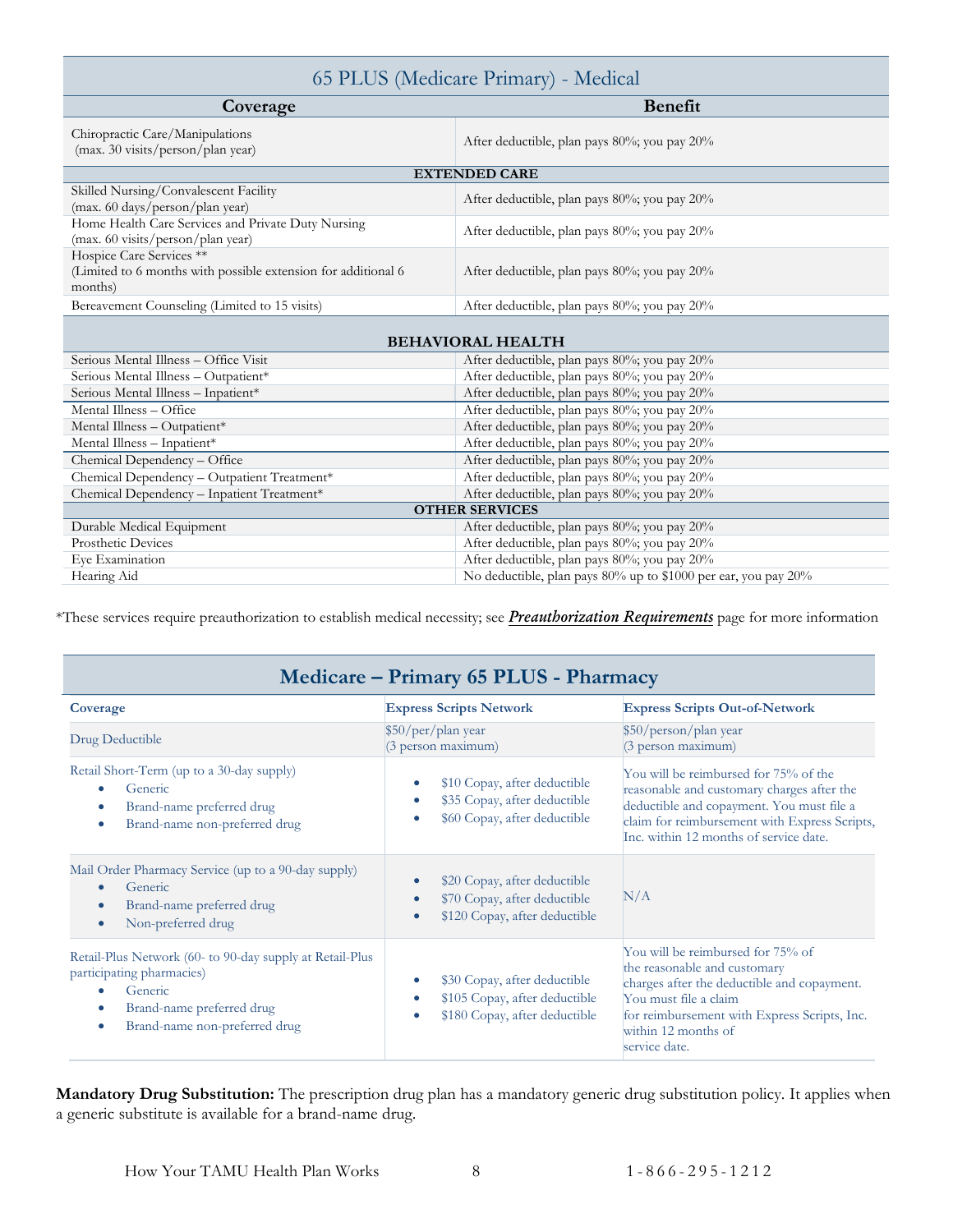You will automatically be given a generic drug, if available. If you request the brand-name drug, you will pay the difference in cost between the generic and brand-name drug as well as the brand-name preferred drug or non-preferred drug *[copayment](#page-58-3)*.

If your *[doctor](#page-58-4)* has written "Brand-Name Medically Necessary" on the prescription, you will receive the brand-name drug and will pay the difference in cost between the generic and brand-name drug as well as the brand-name preferred drug or nonpreferred drug *[copayment](#page-58-3)*.

If you cannot take the generic drug for a documented medical reason, your *[doctor](#page-58-4)* can call Express Scripts to request a medical override for the brand-name drug. If this is approved, you will receive the brand-name drug and will pay only the brand-name preferred drug or brand-name non-preferred drug *[copayment](#page-58-3)*.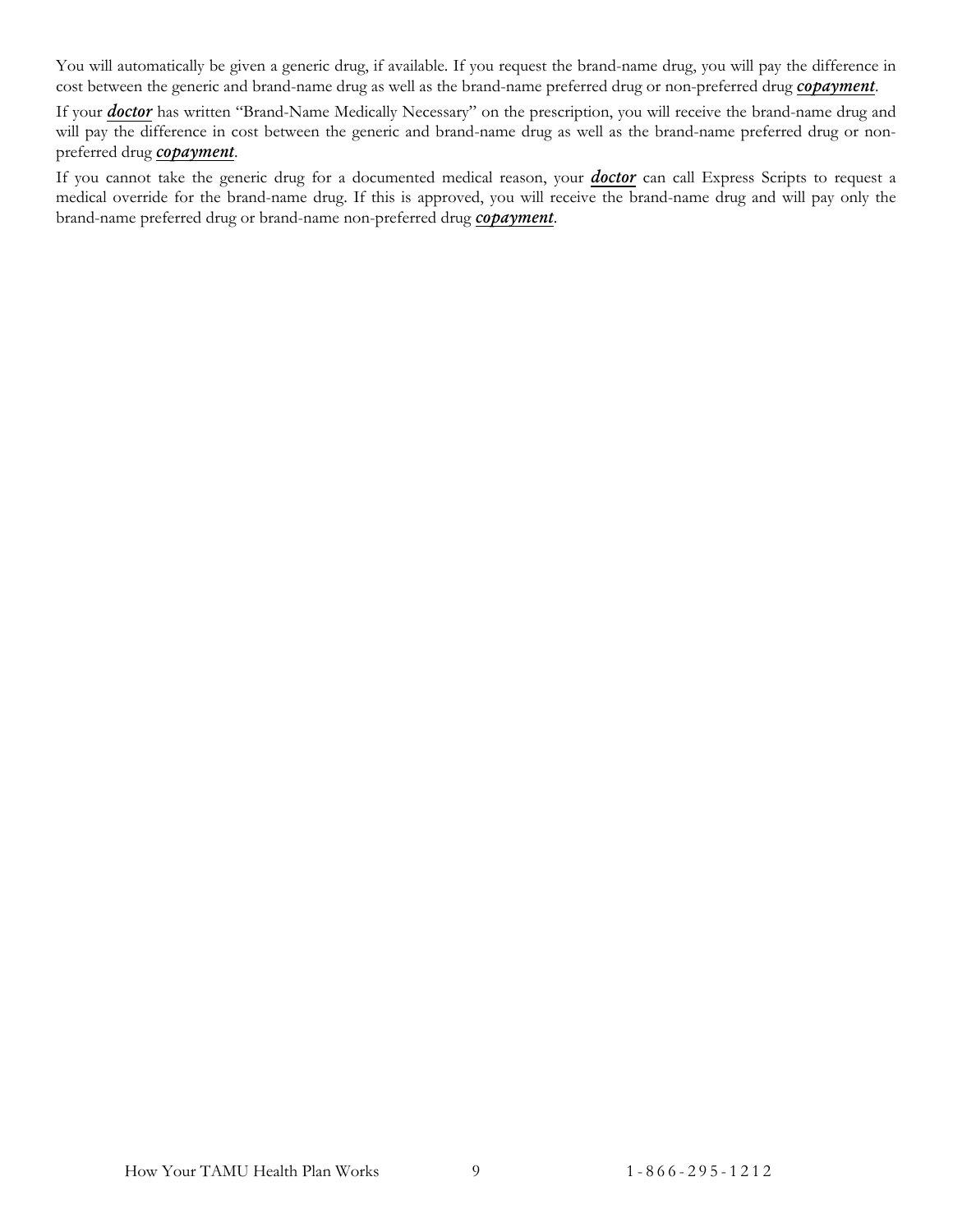# <span id="page-12-0"></span>How Your A&M System Health Plan Works

## **Freedom of Choice**

<span id="page-12-1"></span>Each time you need medical care, you can choose to:

| <b>See a Network Provider</b>                                                                                                                                                                                                                                                                                                | Par Plan Provider                                                                                                                                                                                                                                                                                                                                                                                                         | See an Out-of-Network Provider Out-of-Network Provider that is<br>not a contracting provider                                                                                                                                                                                       |
|------------------------------------------------------------------------------------------------------------------------------------------------------------------------------------------------------------------------------------------------------------------------------------------------------------------------------|---------------------------------------------------------------------------------------------------------------------------------------------------------------------------------------------------------------------------------------------------------------------------------------------------------------------------------------------------------------------------------------------------------------------------|------------------------------------------------------------------------------------------------------------------------------------------------------------------------------------------------------------------------------------------------------------------------------------|
| • You receive the highest level of<br>benefits (network benefits)<br>• You are not required to file claim<br>forms<br>• You are not balance billed; network<br>providers will not bill for costs<br>exceeding the BCBSTX allowable<br>amount for covered services<br>• Your provider will preauthorize<br>necessary services | • You receive the lower level of<br>benefits (non-network benefits)<br>• You are not required to file claim<br>forms in most cases; ParPlan<br>providers will usually file claims for<br>you<br>• You are not balance billed; ParPlan<br>providers will not bill for costs<br>exceeding the BCBSTX allowable<br>amount for covered services<br>• In most cases, ParPlan providers will<br>preauthorize necessary services | • You receive out-of-network benefits<br>(the lowest level of benefits)<br>• You are required to file your own<br>claim forms<br>• You may be billed for charges<br>exceeding the BCBSTX allowable<br>amount for covered services<br>• You must preauthorize necessary<br>services |

## **Network vs. Out-of-Network Providers**

<span id="page-12-2"></span>

|                                                                                                                                                      | <b>Network</b>                                                                                                                                                                                                                                                                                          | Out-of-Network (Including <i>ParPlan</i> )                                                                                                                                                                                                                                                                                                                                  |
|------------------------------------------------------------------------------------------------------------------------------------------------------|---------------------------------------------------------------------------------------------------------------------------------------------------------------------------------------------------------------------------------------------------------------------------------------------------------|-----------------------------------------------------------------------------------------------------------------------------------------------------------------------------------------------------------------------------------------------------------------------------------------------------------------------------------------------------------------------------|
|                                                                                                                                                      | You pay lower out-of-pocket costs if<br>you choose network care                                                                                                                                                                                                                                         | Payment for out-of-network services is limited to<br>the allowable amount as determined by<br>BCBSTX. ParPlan providers accept the<br>allowable amount. You are responsible for all<br>charges billed by non-ParPlan providers which<br>exceed the allowable amount.                                                                                                        |
| If you need to                                                                                                                                       |                                                                                                                                                                                                                                                                                                         |                                                                                                                                                                                                                                                                                                                                                                             |
| Visit a doctor or<br>specialist<br>A "specialist" is any<br>physician other than a<br>family practitioner,<br>internist, $OB/GYN$ or<br>pediatrician | • Visit any network doctor or specialist<br>• Pay the office visit copayment<br>• Pay any deductible and coinsurance<br>• Your doctor or other provider cannot<br>charge more than the allowable amounts<br>for covered services                                                                        | • Visit any licensed doctor or specialist<br>• Pay for the office visit<br>• File a claim and get reimbursed for the visit minus<br>any deductible and coinsurance<br>· Your costs will be based on allowable amounts; the<br>out-of-network doctor from whom you receive<br>services may require you to pay any charges over<br>the allowable amounts determined by BCBSTX |
| Receive preventive care                                                                                                                              | • Visit any network doctor or specialist<br>· Plan pays 100% for certain age-specific<br>and gender-specific preventive care<br>services; on What the A&M Care<br><b>Health Plan Covers</b><br>· Your doctor or other provider cannot<br>charge more than the allowable amounts<br>for covered services | • Visit any licensed doctor or specialist<br>· Pay for the preventive care visit<br>• Your costs will be based on allowable amounts; the<br>out-of-network doctor from whom you receive<br>services may require you to pay any charges over<br>the allowable amounts determined by BCBSTX.                                                                                  |
| Receive emergency care                                                                                                                               | <b>Emergency Care</b> as defined by the plan<br>· Pay any deductible and coinsurance (if admitted) (see <i>Emergency Care</i> )                                                                                                                                                                         | · Call 911 or go to any hospital or doctor immediately; you will receive network benefits for                                                                                                                                                                                                                                                                               |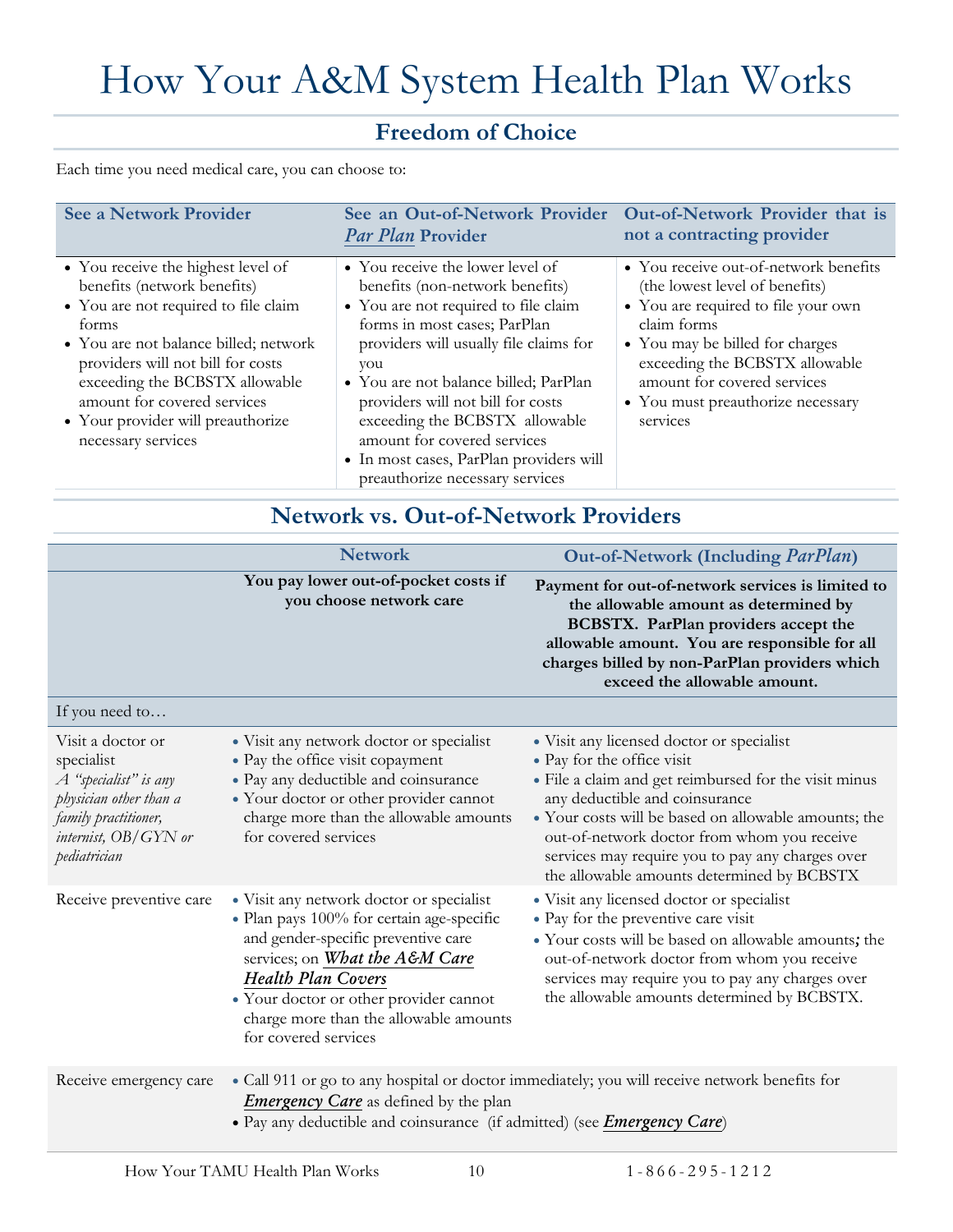|                                                                 | <b>Network</b>                                                                                                                                                                                                                                                                          | Out-of-Network (Including <i>ParPlan</i> )                                                                                                                                                                                                                                                                                                                                                                                                                                                 |
|-----------------------------------------------------------------|-----------------------------------------------------------------------------------------------------------------------------------------------------------------------------------------------------------------------------------------------------------------------------------------|--------------------------------------------------------------------------------------------------------------------------------------------------------------------------------------------------------------------------------------------------------------------------------------------------------------------------------------------------------------------------------------------------------------------------------------------------------------------------------------------|
|                                                                 | You pay lower out-of-pocket costs if<br>you choose network care                                                                                                                                                                                                                         | Payment for out-of-network services is limited to<br>the allowable amount as determined by<br>BCBSTX. ParPlan providers accept the<br>allowable amount. You are responsible for all<br>charges billed by non-ParPlan providers which<br>exceed the allowable amount.                                                                                                                                                                                                                       |
| If you need to                                                  |                                                                                                                                                                                                                                                                                         |                                                                                                                                                                                                                                                                                                                                                                                                                                                                                            |
| Be admitted to the<br>hospital                                  | • Your network doctor will preauthorize<br>your admission<br>• Go to the network hospital<br>• Pay any applicable copayment,<br>deductible and coinsurance                                                                                                                              | • You, a family member, your doctor or the hospital<br>must preauthorize your admission<br>· Go to any licensed hospital<br>· Pay any deductible and coinsurance each time you<br>are admitted<br>• Your costs will be based on allowable amounts; the<br>out-of-network doctor/facility from whom you<br>receive services may require you to pay any charges<br>over the allowable amounts determined by<br><b>BCBSTX</b>                                                                 |
| Receive behavioral<br>health or chemical<br>dependency services | • Call the behavioral health number on<br>your ID card first to authorize all<br>inpatient and certain outpatient care<br>• See any licensed doctor or other<br>provider, or go to any network hospital<br>or facility<br>• Pay any applicable copayment,<br>deductible and coinsurance | • Call the behavioral health number on your ID card<br>first to authorize all inpatient and certain outpatient<br>care<br>• See any licensed doctor or other provider, or go to<br>any licensed hospital or facility<br>· Pay any deductible and coinsurance<br>• Your costs will be based on allowable amounts; the<br>out-of-network doctor or other provider from<br>whom you receive services may require you to pay<br>any charges over the allowable amounts determined<br>by BCBSTX |
| File a claim                                                    | Claims will be filed for you                                                                                                                                                                                                                                                            | You may need to file the claim yourself                                                                                                                                                                                                                                                                                                                                                                                                                                                    |

#### **Use of Non-Contracting Providers**

<span id="page-13-0"></span>When you choose to receive services, supplies, or care from a *[provider](#page-59-3)* that does not contract with Blue Cross and Blue Shield of Texas (a non-contracting *[provider](#page-59-3)*), you receive out-of-network benefits (the lower level of benefits). Benefits for covered services will be reimbursed based on the Blue Cross and Blue Shield of Texas non-contracting *[allowable amount](#page-57-1)*, which in most cases is less than the *[allowable amount](#page-57-1)* applicable for Blue Cross and Blue Shield of Texas contracted *[providers](#page-59-3)*. The non-contracted *[provider](#page-59-3)* is not required to accept the Blue Cross and Blue Shield of Texas non-contracting *[allowable amount](#page-57-1)* as payment in full and may balance bill you for the difference between the Blue Cross and Blue Shield of Texas non-contracting *[allowable amount](#page-57-1)* and the non-contracting *[provider's](#page-59-3)* billed charges. You will be responsible for this balance bill amount, which may be considerable. You will also be responsible for charges for services, supplies and procedures limited or not covered under your TAMUS medical plan and any applicable deductibles, *[coinsurance](#page-58-2)* amounts, and *[copayment](#page-58-3)* amounts.

#### **Allowable Amount**

<span id="page-13-1"></span>The *[allowable amount](#page-57-1)* is the maximum amount of benefits Blue Cross and Blue Shield of Texas will pay for eligible expenses you incur under your TAMUS medical plan. Blue Cross and Blue Shield of Texas has established an *[allowable amount](#page-57-1)* for medically necessary services, supplies and procedures provided by *[providers](#page-59-3)* that have contracted with Blue Cross and Blue Shield of Texas or any other Blue Cross and/or Blue Shield Plan and *[providers](#page-59-3)* that have not contracted with Blue Cross and Blue Shield of Texas or any other Blue Cross and/or Blue Shield Plan. When you receive services, supplies, or care from a *[provider](#page-59-3)* that does not contract with Blue Cross and Blue Shield of Texas, you will be responsible for any difference between the Blue Cross and Blue Shield of Texas *[allowable amount](#page-57-1)* and the amount charged by the non-contracting *[provider](#page-59-3)*. You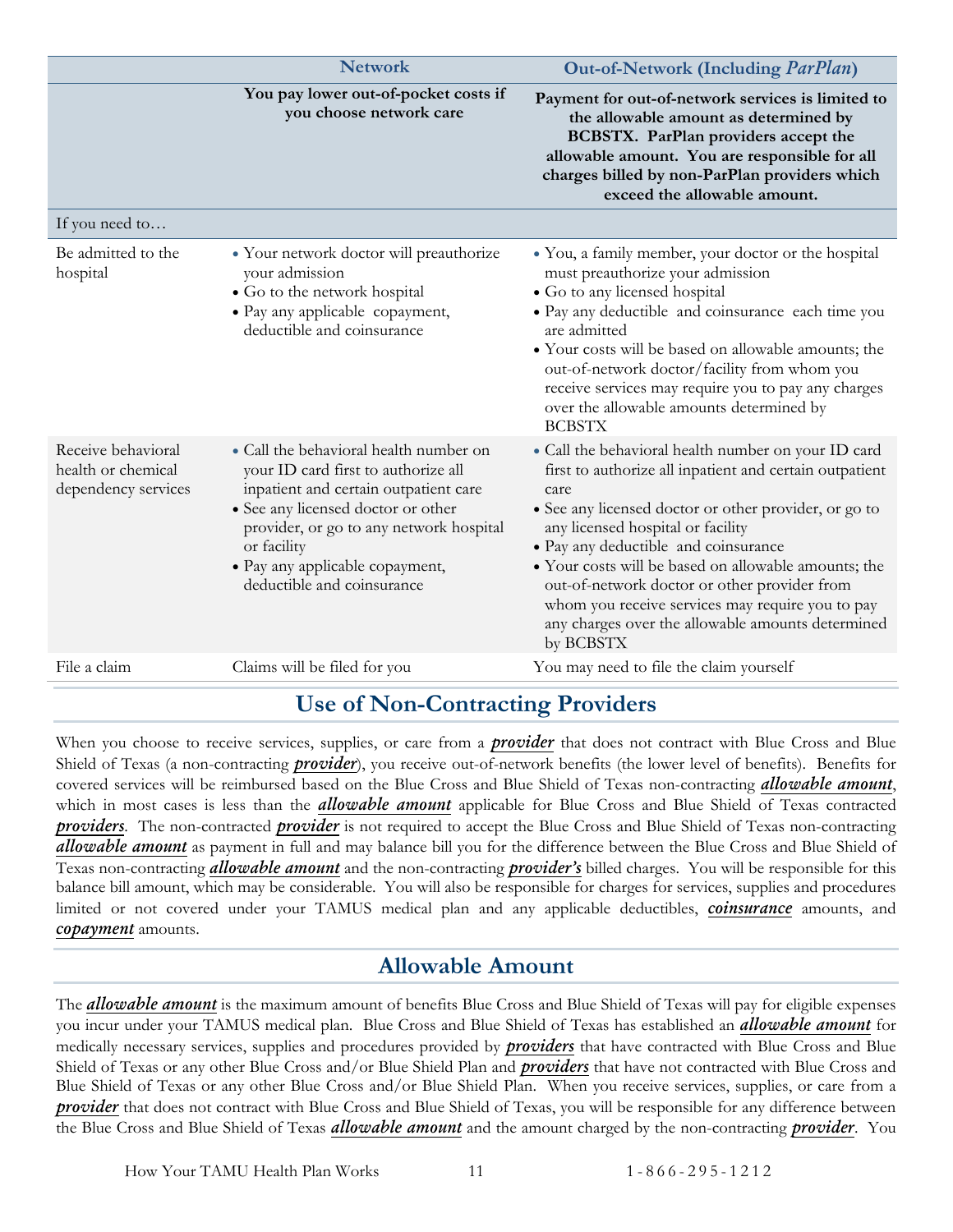<span id="page-14-0"></span>will also be responsible for charges for services, supplies and procedures limited or not covered under TAMUS medical plans, *[copayment](#page-58-3)* amounts, *deductibles*, any applicable *[coinsurance](#page-58-2)*, and *[out-of-pocket maximum](#page-59-1)* amounts.

#### **Predetermination of Benefits**

As *[participants](#page-59-0)* in one of the TAMUS Medical plans, you and your covered dependents are entitled to a review by the Blue Cross and Blue Shield of Texas medical Division to determine the medical necessity of any proposed medical procedure. It will inform you in advance if Blue Cross and Blue Shield of Texas considers the service to be medically necessary and, therefore, eligible for benefits. To have a predetermination conducted, have your physician provide a letter of medical necessity and any pertinent medical records supporting this position to Blue Cross and Blue Shield of Texas. After a decision is reached, you and your physician will be notified in writing. **Predetermination is not a guarantee of payment.**

## **Facility Fees**

<span id="page-14-1"></span>Some medical centers charge a separate facility fee for *[doctor](#page-58-4)* visits or other procedures and services performed in an outpatient or inpatient facility. If your services take place at a medical center that charges a facility fee, you may be charged for outpatient or inpatient services. These fees can be up to a few hundred dollars for each visit—even if the *[provider](#page-59-3)* is in the network. When making an appointment, always ask your *[provider's](#page-59-3)* office if a separate facility fee will be charged for your visit.

## **Continuity of Care**

<span id="page-14-2"></span>In the event a *[participant](#page-59-0)* is under the care of a network *[provider](#page-59-3)* at the time such *[provider](#page-59-3)* stops participating in the network and at the time of the network *[provider's](#page-59-3)* termination, the *[participant](#page-59-0)* has *special circumstances* such as a (1) disability, (2) acute condition, (3) life-threatening illness, or (4) is past the 24th week of pregnancy and is receiving treatment in accordance with the dictates of medical prudence, Blue Cross and Blue Shield of Texas will continue providing coverage for that *[provider's](#page-59-3)* services at the in-network benefit level.

*Special circumstances* means a condition such that the treating physician or health care *[provider](#page-59-3)* reasonably believes that discontinuing care by the treating physician or *[provider](#page-59-3)* could cause harm to the *[participant](#page-59-0)*. *Special circumstances* shall be identified by the treating physician or health care *[provider](#page-59-3)*, who must request that the *[participant](#page-59-0)* be permitted to continue treatment under the physician's or *[provider's](#page-59-3)* care and agree not to seek payment from the *[participant](#page-59-0)* of any amounts for which the *[participant](#page-59-0)* would not be responsible if the physician or *[provider](#page-59-3)* were still a network *[provider](#page-59-3)*.

The continuity of coverage will not extend for more than ninety (90) days, or more than nine (9) months if the *[participant](#page-59-0)* has been diagnosed with a terminal illness, beyond the date the *[provider's](#page-59-3)* termination from the network takes effect. However, for *[participants](#page-59-0)* past the 24<sup>th</sup> week of pregnancy at the time the *[provider's](#page-59-3)* termination takes effect, continuity of coverage may be extended through delivery of the child, immediate postpartum care and the follow-up check-up within the first six (6) weeks of delivery.

#### **Transitional Benefits**

<span id="page-14-3"></span>If you or a covered dependent are undergoing a course of medical treatment at the time of enrolling in A&M Care Health Plans and your *[provider](#page-59-3)* is **not** in the PPO network, ongoing care with the current *[provider](#page-59-3)* may be requested for a period of time. Transitional care benefits may be available if being treated for any of the following conditions by a non-network *[provider](#page-59-3)*:

- Pregnancy (third trimester or high risk)
- Newly diagnosed cancer
- Terminal illness
- Recent heart attack
- <span id="page-14-4"></span>Other ongoing acute care

#### **Preauthorization Requirements**

TAMUS requires advance approval (preauthorization) by Blue Cross and Blue Shield of Texas for certain services. Preauthorization establishes in advance the *medical necessity* of certain care and services covered under TAMUS. Preauthorization ensures that care and services will not be denied on the basis of medical necessity. However,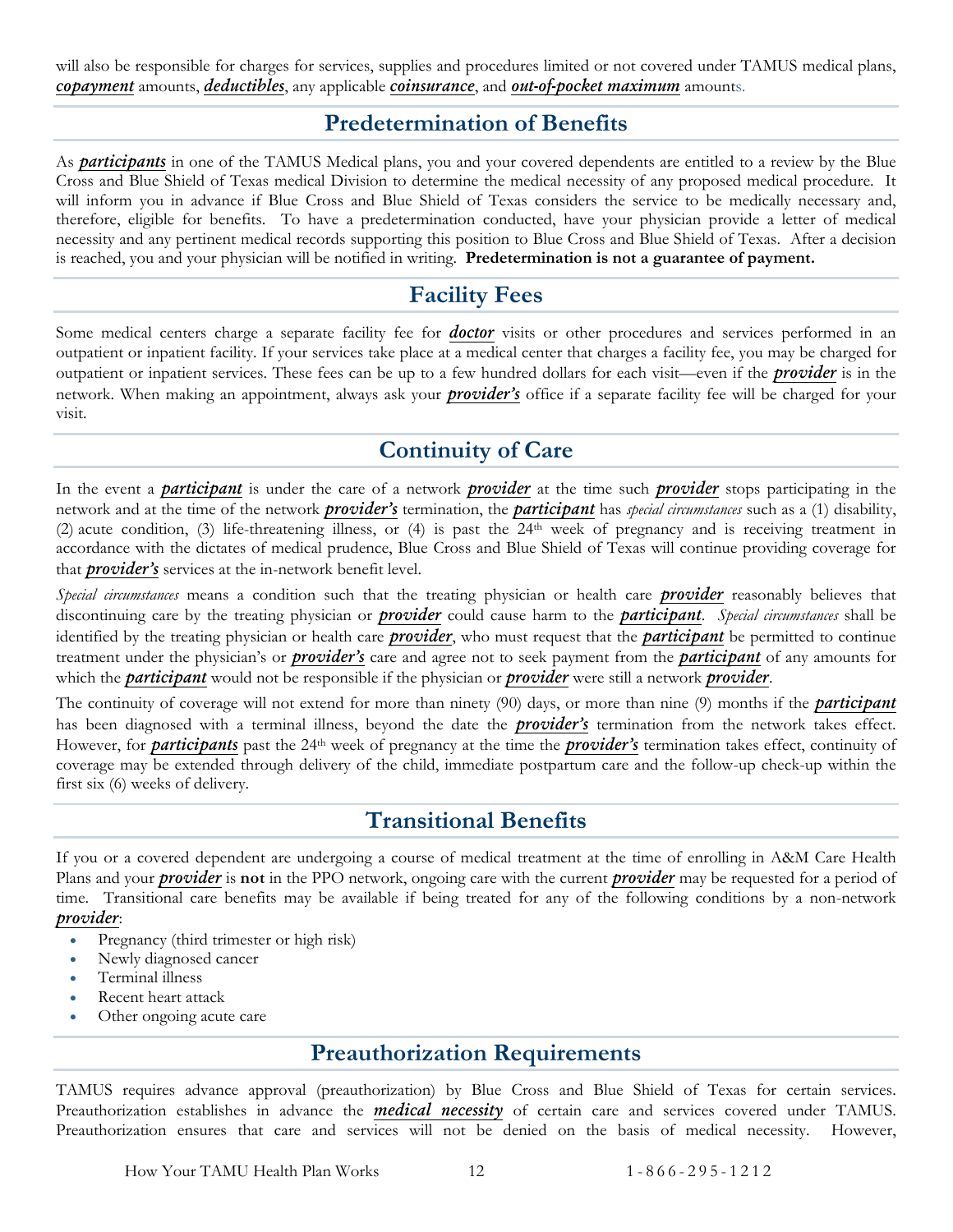preauthorization does not guarantee payment of benefits. Benefits are always subject to other applicable requirements, such as limitations and exclusions, payment of premium, and eligibility at the time care and services are provided.

The following types of services require preauthorization:

- All inpatient *[hospital admissions](#page-59-4)*
- Skilled nursing care in a *[skilled nursing facility](#page-60-1)*
- Home health care
- Hospice care
- Home infusion therapy (in a home setting)
- Motorized and customized wheelchairs and certain other durable medical equipment totaling over \$5,000
- Transplants
- All inpatient treatment of mental health care, chemical dependency and serious mental illness; and (See *[Serious Mental](#page-25-0)  [Illness](#page-25-0)*)
	- The following outpatient treatment of mental health care, chemical dependency and serious mental illness:
		- Electroconvulsive therapy
		- Repetitive transcranial magnetic stimulation, and
		- Intensive outpatient program.

*Intensive outpatient program* means a freestanding or *[hospital](#page-59-4)*-based program that provides services for at least three hours per day, two or more days per week, to treat mental illness, drug addiction, substance abuse or alcoholism, or specializes in the treatment of co-occurring mental illness with drug addiction, substance abuse or alcoholism. These programs offer integrated and aligned assessment, treatment and discharge planning services for treatment of severe or complex co-occurring conditions that are unlikely to benefit from treatment programs that focus solely on mental illness conditions.

Care should also be preauthorized if you or your *[doctor](#page-58-4)* wants to:

- Extend your *[hospital](#page-59-4)* stay beyond the approved days (you or your *[doctor](#page-58-4)* must call for an extension before your approved stay ends); or
- Transfer you to another facility or to or from a specialty unit within the facility.

**Note:** You must request preauthorization to use an out-of-network *[provider](#page-59-3)* to receive the network level of benefits. **Preauthorization for** *medical necessity* **of services does not guarantee the network level of benefits.** Even if approved by Blue Cross and Blue Shield of Texas, out-of-network *[providers](#page-59-3)* paid at the network level may bill for charges exceeding the Blue Cross and Blue Shield of Texas *[allowable amount](#page-57-1)* for covered services. You are responsible for these charges, which can be significant.

#### **What happens if services are not preauthorized?**

Blue Cross and Blue Shield of Texas will review the *medical necessity* of your treatment prior to the final benefit determination. If Blue Cross and Blue Shield of Texas determines the treatment or service is not medically necessary, benefits will be denied.

#### **How to Preauthorize**

<span id="page-15-0"></span>To satisfy preauthorization requirements, you, your physician or other *[provider](#page-59-3)* of services, or a family member must call the toll-free number (1-800-441-9188) on the back of your Medical ID Card. The call for preauthorization should be made between 7:30 a.m. and 6:00 p.m. on business days. Calls made after working hours or on weekends will be recorded and returned the next working day. A benefits management *[nurse](#page-59-5)* will follow up with your *[provider's](#page-59-3)* office.

**You pay a \$500 penalty if you do not preauthorize services. The penalty will not apply to any out-of-pocket maximums. Where services or supplies are not considered medically necessary, the plan will pay no benefits. If you are hospitalized outside Texas, you or a family member must preauthorize your hospitalization with BCBSTX.** 

**Non-working retirees and dependents with Medicare Parts A&B do not have to preauthorize hospital stays. Retirees and dependents not on Medicare must follow preauthorization rules**.

#### **Preauthorization for Inpatient Hospital Admissions**

In the case of an elective inpatient *[hospital admission](#page-59-4)*, the call for preauthorization should be made at least two working days before you are admitted unless it would delay *[emergency](#page-58-5)* care. In an *[emergency](#page-58-5)*, preauthorization should take place within two working days after admission, or as soon thereafter as reasonably possible.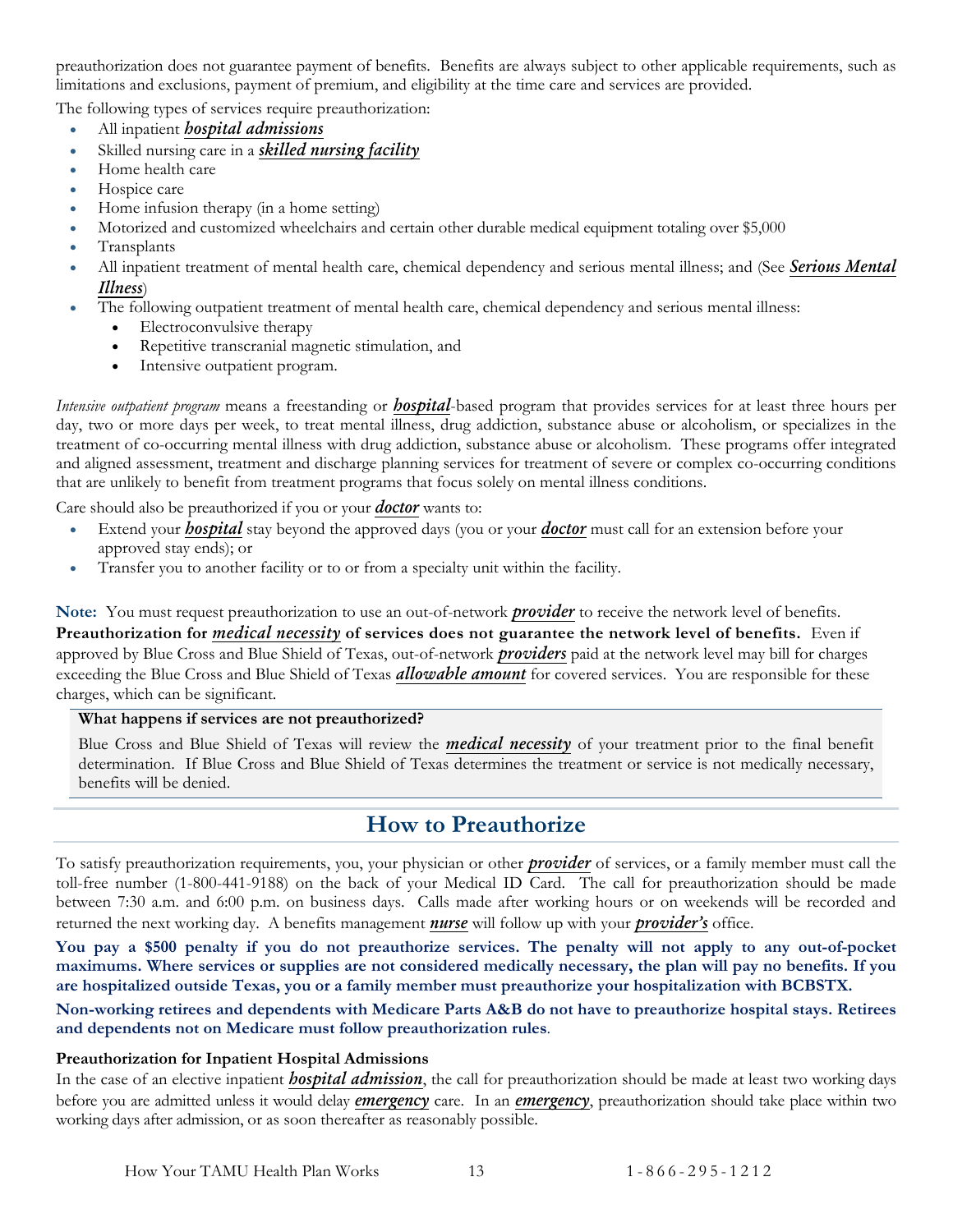When an inpatient *hospital admission* is preauthorized, a length of stay is assigned. Your TAMUS medical *plan* is required to provide a minimum length of stay in a *[hospital](#page-59-4)* facility for the following:

- Maternity Care
- 48 hours following an uncomplicated vaginal delivery
- 96 hours following an uncomplicated delivery by Caesarean section
- Treatment of Breast Cancer
- 48 hours following a mastectomy
- 24 hours following a lymph node dissection

If you require a longer stay than was first preauthorized, your *[provider](#page-59-3)* may seek an extension for the additional days. Benefits will not be available for room and board charges for medically unnecessary days.

**Note:** Your *[provider](#page-59-3)* will not be required to obtain preauthorization from Blue Cross and Blue Shield of Texas for prescribing a length of stay less than 48 hours (or 96 hours) for *[maternity care](#page-24-0)*. If you require a longer stay, your *[provider](#page-59-3)* must seek an extension for the additional days by obtaining preauthorization from Blue Cross and Blue Shield of Texas.

#### **Preauthorization for Extended Care Expense and Home Infusion Therapy**

Preauthorization for *extended care expense* and home infusion therapy (in a home setting) may be obtained by having the agency or facility providing the services contact Blue Cross and Blue Shield of Texas to request preauthorization. The request should be made:

- Prior to initiating *extended care expense* or home infusion therapy
- When an extension of the initially preauthorized service is required; and
- When the treatment plan is altered.

Blue Cross and Blue Shield of Texas will review the information submitted prior to the start of *extended care expense* or home infusion therapy and will send a letter to you and the agency or facility confirming preauthorization or denying benefits. If *extended care expense* or home infusion therapy is to take place in less than one week, the agency or facility should call the preauthorization telephone number shown on your ID card (1-800-441-9188). If Blue Cross and Blue Shield of Texas has given notification that benefits for the treatment plan requested will be denied based on information submitted, claims will be denied.

#### **Preauthorization for Chemical Dependency, Serious Mental Illness, Mental Health Care**

• All inpatient and certain outpatient treatment of chemical dependency, serious mental illness and mental health care should be preauthorized by calling the toll-free number on your ID card (1-800-528-7264).

#### **Preauthorization for Applied Behavioral Analysis (ABA) Therapy**

• TAMUS requires advance approval (preauthorization) by Blue Cross and Blue Shield of Texas for certain services. Preauthorization establishes in advance the *medical necessity* of certain care and services covered under TAMUS. Preauthorization ensures that care and services will not be denied on the basis of medical necessity. However, preauthorization does not guarantee payment of benefits. Benefits are always subject to other applicable requirements, such as limitations and exclusions, payment of premium, and eligibility at the time care and services are provided.

## **Benefits Value Advisor (BVA)**

<span id="page-16-0"></span>You have a choice when selecting where to go for health care. Many times you can choose between different *[providers](#page-59-3)* or facilities and receive the same procedure at a lower cost. This is where Benefits Value Advisor (BVA) comes in. You can call a BVA and get cost comparison information from *[providers](#page-59-3)* in your area or assistance with:

- 
- Knee, hip and spine surgery example of Schedule visits for you
- 
- 
- MRIs, CAT/CT scans Find in-network *[providers](#page-59-3)* 
	-
	- **Maternity services** Request preauthorization
	- Colonoscopies Access online educational tools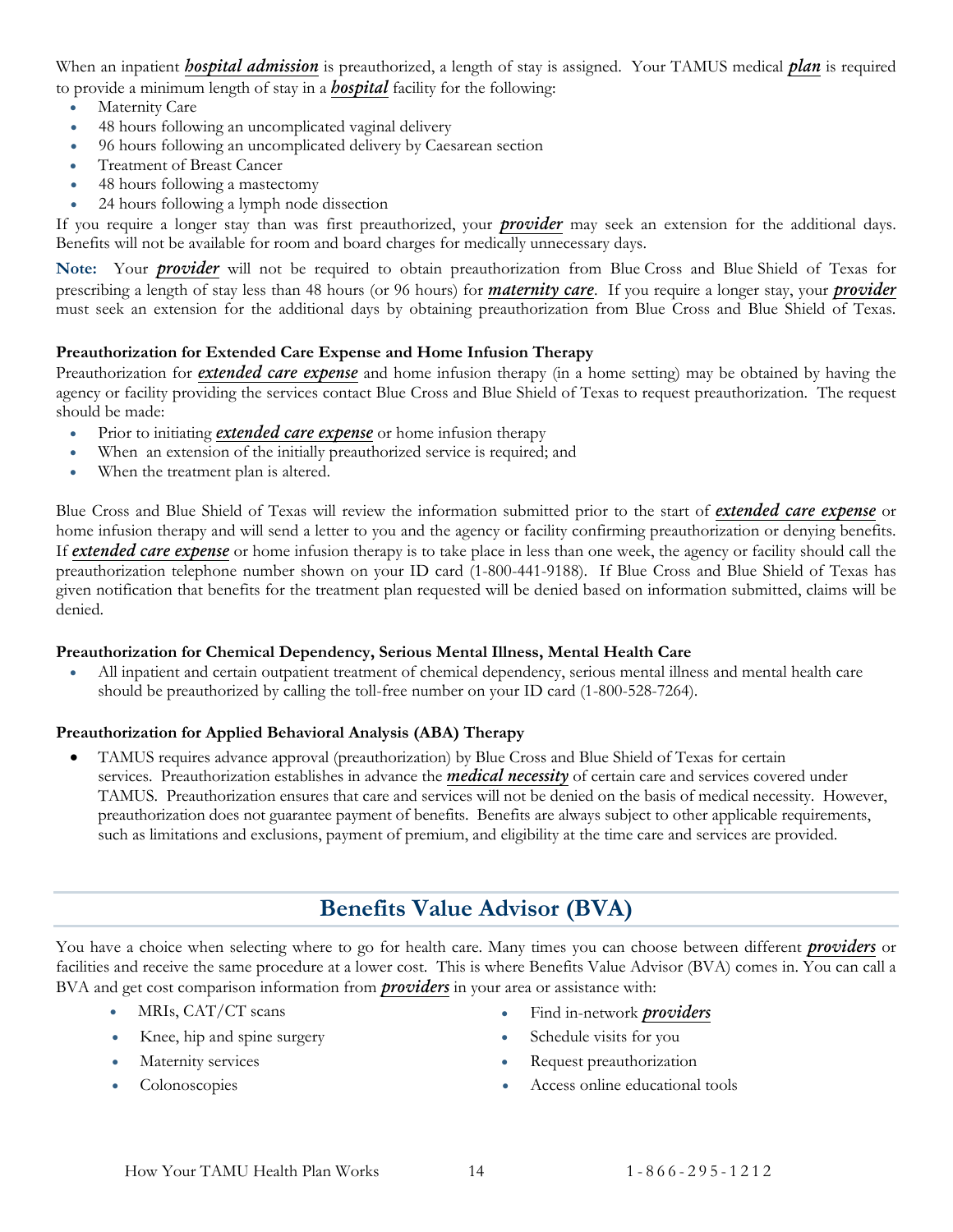## <span id="page-17-0"></span>**Accessing the BlueCard Program for Health Care Outside Texas**



Your benefits travel with you. Your TAMUS Medical ID Card features the Blue Cross and Blue Shield symbols and the PPOin-a-suitcase logo telling *[providers](#page-59-3)* that you are part of the BlueCard program. This means that you and your covered dependents may use Blue Cross and Blue Shield network *[providers](#page-59-3)* throughout the United States. Follow these steps to receive the network (highest) level of benefits offered under your *plan* while traveling or away from home:

- 1. If you are outside of Texas and need health care, call BlueCard Access at 1-800-810-BLUE (2583) for information on the nearest network *[doctors](#page-58-4)* and *[hospitals](#page-59-4)*.
- 2. Although network *[providers](#page-59-3)* outside of Texas may preauthorize those services that require preauthorization (such as a *[hospital admission](#page-59-4)*), it is ultimately your responsibility to obtain preauthorization by calling 1-800-441-9188.
- 3. When you arrive at the doctor's office or *[hospital](#page-59-4)*, present your TAMUS Medical ID Card, and the *[doctor](#page-58-4)* or *[hospital](#page-59-4)* will verify eligibility and coverage information.
- 4. After you receive medical attention, the network *[provider](#page-59-3)* will file claims for you.
- 5. You will be responsible for paying any applicable *[copayment,](#page-58-3) deductible*, or *[coinsurance](#page-58-2)* amounts, as well as any charges for non-covered services. BlueCard *[providers](#page-59-3)* have agreed to accept the Blue Cross and Blue Shield Plan's *[allowable amount](#page-57-1)* for covered services and will not bill you for any costs exceeding the *[allowable amount](#page-57-1)*.

For more information, see *[the notice](#page-65-2)* regarding other Blue Cross and Blue Shield's separate financial arrangements with *[providers](#page-59-3)*.

#### **Does TAMUS provide benefits for medical services outside the United States?**

Yes. Through the BlueCard Worldwide program, you have access to *[hospitals](#page-59-4)* on almost every continent and to a broad range of medical assistance services when you travel or live outside the United States. BlueCard Worldwide provides the following services:

- Provider location
- Referral information
- Medical monitoring
- Translation
- Coverage verification
- Currency conversion

• Wire transfers/overseas mailing

If you need to locate a *[doctor](#page-58-4)*, other *[provider](#page-59-3)* or *[hospital](#page-59-4)*, or need medical assistance, call BlueCard Access at (800) 810- BLUE (2583) or call collect at (804) 673-1177, 24 hours a day, seven days a week. A medical assistance coordinator, in conjunction with a medical professional, will arrange hospitalization, if necessary. Network benefits will apply for inpatient care at BlueCard Worldwide *[hospitals](#page-59-4)*.

#### In an *[emergency](#page-58-5)*, go directly to the nearest *[hospital](#page-59-4)*.

Call Blue Cross and Blue Shield of Texas for preauthorization, if necessary call 1-800-441-9188. The preauthorization phone number is different than the BlueCard Access number.)

In most cases, you will not need to pay for inpatient care at BlueCard Worldwide *[hospitals](#page-59-4)* in advance. The *[hospital](#page-59-4)* should submit your claim. You will, however, be responsible for the usual out-of-pocket expenses (non-covered services, *[copayment](#page-58-3)*, *deductible*, and *[coinsurance](#page-58-2)* amounts).

If you do not use a BlueCard Worldwide *[provider](#page-59-3)* for care, you must pay the *[provider](#page-59-3)* or *[hospital](#page-59-4)* at the time of service and obtain proof of payment (itemized receipt). Then, you will need to complete and submit an international claim form, along with your proof of payment and send it to the BlueCard Worldwide Service Center to receive any applicable reimbursement for covered expenses. The claim form is available online at *[www.bcbstx.com/tamus](http://www.bcbstx.com/tamus)*.

Remember that bills from foreign *[providers](#page-59-3)* differ from billing in the United States. The bills may be missing the *[provider's](#page-59-3)* name and address, in addition to other critical information. It is very important that you fill out the BlueCard Worldwide claim form completely and attach your bills from the foreign *[provider](#page-59-3)*. Missing information will delay claims processing.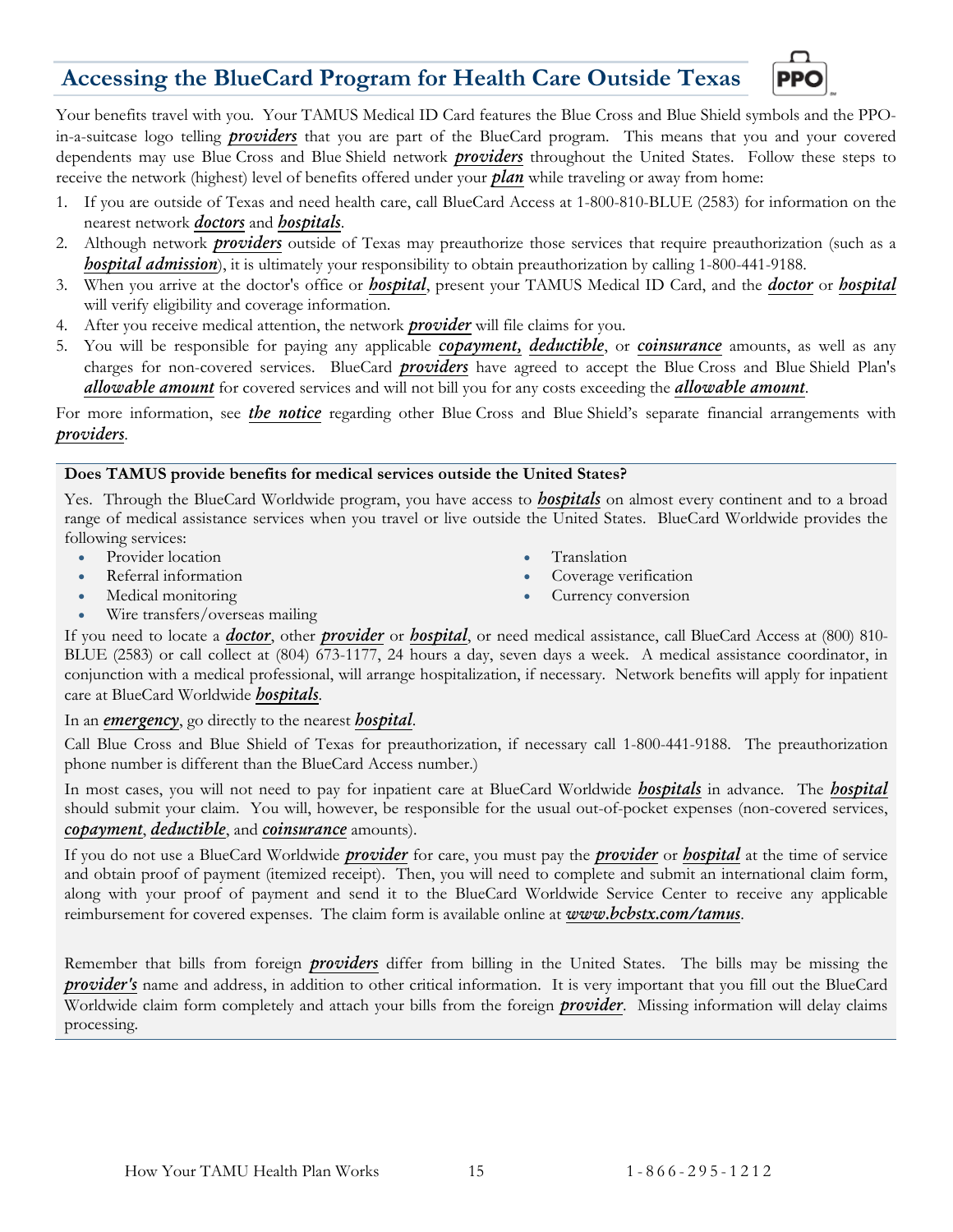# What the A&M System Health Plan Covers

<span id="page-18-0"></span>The following medical expenses are covered by the A&M System. The descriptions have been alphabetized for quick reference. Covered services may be subject to other *plan* limitations.

**Refer to the** *[Benefits Summaries](#page-6-0)* **for A&M System health plans of this booklet for more detailed information, including the applicable** *[copayment](#page-58-3)***,** *deductible* **and** *[coinsurance](#page-58-2)***.**

#### **What does medical necessity or medically necessary mean?**

Supplies and services are covered only if they are medically necessary. This means that the services and supplies must be:

- Essential to, consistent with, and provided for diagnosis or the direct care or treatment of the condition, sickness, disease, injury, or bodily malfunction
- Within the standards of generally accepted health care practice as determined by Blue Cross and Blue Shield of Texas
- Not primarily for the convenience of the *[participant](#page-59-0)*, his physician, the *[hospital](#page-59-4)* or other *[provider](#page-59-3)*
- The most economical supplies or levels of service appropriate for safe and effective treatment. When applied to hospitalization, this further means that the *[participant](#page-59-0)* requires acute care as a bed patient due to the nature of the services provided or the *[participant](#page-59-0)*'s condition and the *[participant](#page-59-0)* cannot receive safe or adequate care as an outpatient.

Medical necessity is determined by Blue Cross and Blue Shield of Texas, considering the views of the state and national medical communities, the guidelines and practices of Medicare, Medicaid, or other government-financed programs, and peer reviewed literature. Although a physician may have prescribed treatment, such treatment may not be medically necessary within this definition. A determination of medical necessity does not guarantee payment unless the service is covered by the TAMUS medical plans.

## **Acquired Brain Injury**

<span id="page-18-1"></span>Benefits for medically necessary treatment of an acquired brain injury will be determined on the same basis as treatment for any other physical condition. Cognitive rehabilitation therapy, cognitive communication therapy, neurocognitive therapy and rehabilitation; neurobehavioral, neuropsychological, neurophysiological and psychophysiological testing and treatment; neurofeedback therapy, remediation, post-acute transition services and community reintegration services, including outpatient day treatment services, or any other post-acute treatment services are covered, if such services are necessary as a result of and related to an acquired brain injury.

To ensure that appropriate post-acute care treatment is provided, TAMUS includes coverage for reasonable expenses related to periodic reevaluation of the care of an individual covered who:

- Has incurred an acquired brain injury;
- Has been unresponsive to treatment; and
- Becomes responsive to treatment at a later date.

Treatment goals for services may include the maintenance of functioning or the prevention of or slowing of further deterioration.

**Note:** *Service* means the work of testing, treatment, and providing therapies to an individual with an acquired brain injury. *Therapy* means the scheduled remedial treatment provided through direct interaction with the individual to improve a pathological condition resulting from an acquired brain injury. Treatment for an acquired brain injury may be provided at a *[hospital](#page-59-4)*, an acute or post-acute rehabilitation *[hospital](#page-59-4)*, an assisted living facility or any other facility at which appropriate services or therapies may be provided.

## **Allergy Care**

<span id="page-18-2"></span>Coverage is provided for testing and treatment for *medically necessary* allergy care. Allergy injections are not considered immunizations for purposes of the TAMUS preventive care benefit.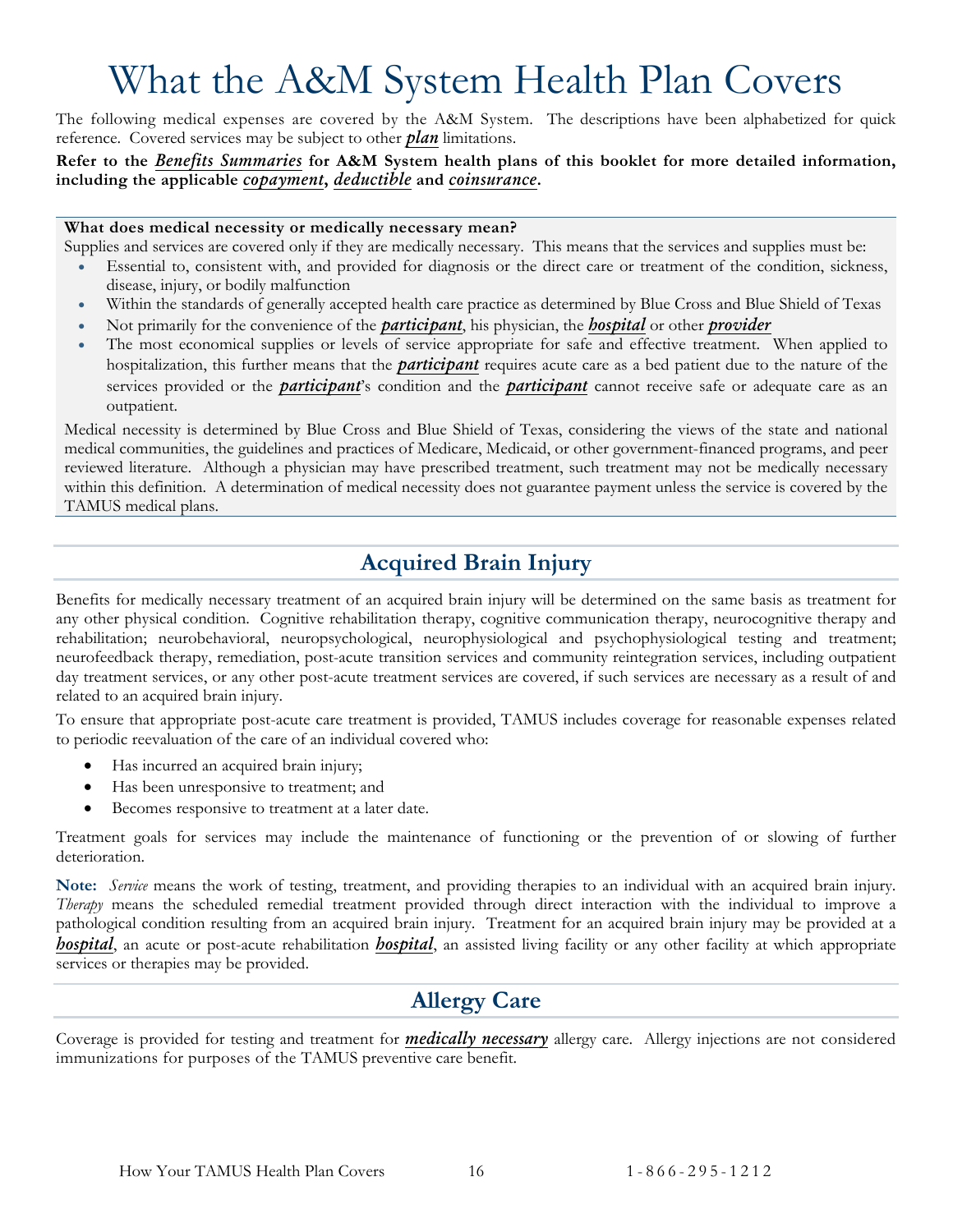#### **Ambulance Services**

<span id="page-19-0"></span>*[Reasonable and customary charges](#page-59-6)*, as determined by BCBSTX, for transportation by professional ambulance to or from the nearest *[hospital](#page-59-4)* or facility that can provide adequate treatment are covered.

## **Breastfeeding Support, Services and Supplies**

<span id="page-19-1"></span>Benefits will be provided for breastfeeding counseling and support services when rendered by a *[provider](#page-59-3)*, during pregnancy and/or in the post-partum period. Benefits include the rental (or at the Plan's option, the purchase) of manual or electric breast pumps, accessories and supplies. Limited benefits are also included for the rental only of *[hospital](#page-59-4)* grade breast pumps. You may be required to pay the full amount and submit a claim form to BCBSTX with a written prescription and the itemized receipt for the manual, electric or *[hospital](#page-59-4)* grade breast pump, accessories and supplies. Visit the BCBSTX website at www.bcbstx.com to obtain a claim form. If you use an out-of-network *[provider](#page-59-3)*, the benefits may be subject to any applicable deductible, *[coinsurance](#page-58-2)*, *[copayment](#page-58-3)* and/or benefit maximum. Contact customer service at 1-866-295-1212.

## **Certain Diagnostic Procedures**

<span id="page-19-2"></span>No matter where you receive services, benefits for some procedures are paid on a cost-sharing basis, even at a network *[provider](#page-59-3)*, after you meet the necessary deductible(s). These include, but are not limited to:

- arthroscopy
- bone scan
- cardiac stress test
- <span id="page-19-3"></span>CT scan

## **Chiropractic Care**

TAMUS plans cover manual manipulation and modalities of the spinal skeleton system and surround tissue to render proper alignment of bones and proper functions of nerves and joints. Treatment is limited to 30 visits per person each plan year for chiropractic care, physical therapy and occupational modalities in conjunction with physical therapy when performed in conjunction with modalities of the spine.

## **Clinical Trials**

<span id="page-19-4"></span>Benefits are available for services provided in connection with a phase I, phase II, phase III, or phase IV clinical trial if the clinical trial is conducted in relation to the prevention, detection, or treatment of a life-threatening disease or condition and is approved by:

- Centers for Disease Control and Prevention of the United States Department of Health and Human Services;
- National Institutes of Health;
- United States Food and Drug Administration;
- United States Department of Defense;
- United States Department of Veterans Affairs; or
- An institutional review board of an institution in this state that has an agreement with the Office for Human Research Protections of the United States Department of Health and Human Services.

Benefits are not available for services that are a part of the subject matter of the clinical trial and that are customarily paid for by the research institution conducting the clinical trial.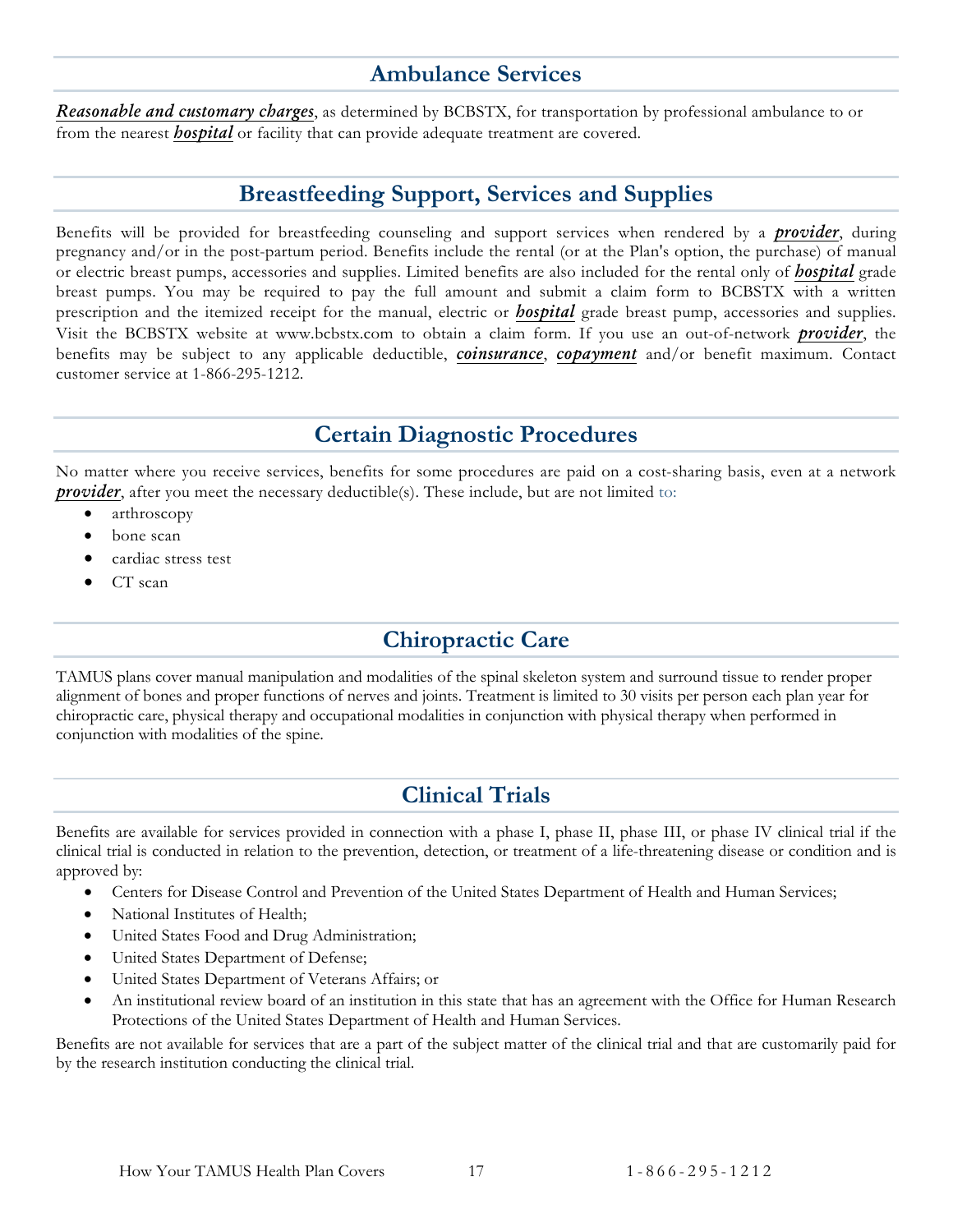## **Condition Management**

<span id="page-20-0"></span>TAMUS provides voluntary condition management (also known as disease management) programs designed specifically for *[participants](#page-59-0)* who have been diagnosed with asthma, diabetes, congestive heart failure, coronary artery disease, chronic obstructive pulmonary disease, metabolic syndrome (high blood pressure, high cholesterol), low back pain, cancer, end stage renal disease or any other chronic condition. Lifestyle management programs are also available to address weight management and Tobacco cessation. When you enroll in one of the programs, you'll receive helpful information about your condition, at no cost to you.

The programs work collaboratively with your medical *plan*, *[doctor](#page-58-4)* and you to identify the best way to manage your condition more effectively. Enrolling in a program can help:

- Decrease the intensity and frequency of your symptoms
- Enhance your self-management skills
- Reduce (or decrease) missed days at work
- Enrich your quality of life

Claims, lab results, pharmacy data, preauthorization prior to hospitalization, predictive modeling, health risk assessments, selfreferrals and/or a physician referral are some of the sources used to determine if you may be a candidate for enrollment in a condition management program. As you know, your physician plays an important role in treating your condition and Blue Cross and Blue Shield of Texas will notify your physician by letter and/or contact you directly to invite you to enroll in one of the programs. Program participation is voluntary.

Each program addresses your specific needs, based on the severity of your condition, complications and risk factors. If the severity of your condition is mild, you will receive:

- Coverage for targeted preventive screenings
- Seasonal mailings with educational materials related to your condition
- Annual contact calls to encourage medication compliance
- Tools to help you better self-manage your condition

If the symptoms of your chronic condition are moderate to severe, your program will be tailored to provide you with:

- Personalized self-management planning
- Regularly scheduled monitoring by a registered *[nurse](#page-59-5)*
- 24-hour-a-day telephone access to a specialty nurse
- An audio library of topics related to your condition, available by telephone around-the-clock
- Assistance in getting selected condition-specific durable medical equipment for monitoring your chronic condition covered under your health plan
- Home health visits and social service consultation, if needed

**Please be assured your health care information is kept confidential and will not be released to your employer.** Blue Cross and Blue Shield of Texas condition management programs are fully compliant with federal and state privacy regulations. Such regulations do permit a health insurer and its contracted business associates (such as a pharmacy benefits manager and a disease management program) to use and disclose individuals' health information for purposes of *health care operations* without a patient authorization, as long as the business associates also agree to keep the information protected and to use it only for the specified purposes. *Health care operations* includes population-based activities relating to improving health or reducing health care costs, plus contacting patients with information about treatment alternatives. Regulators have determined that disease management activities are part of *health care operations.*

To enroll or ask questions about Blue Cross and Blue Shield of Texas condition management programs, call **1-866-295-1212.**

#### **Cosmetic, Reconstructive, or Plastic Surgery**

<span id="page-20-1"></span>Cosmetic, reconstructive and/or plastic surgery is surgery which can be expected or is intended to improve the physical appearance of a *[participant](#page-59-0)*; or is performed for psychological purposes; or restores form but does not correct or materially restore a bodily function. For cosmetic, reconstructive or plastic surgery, TAMUS covers only the following services if *medically necessary*:

• Treatment for correction of defects due to accidental injury while covered under TAMUS.

How Your TAMUS Health Plan Covers 18 1 - 866 - 295 - 1 2 1 2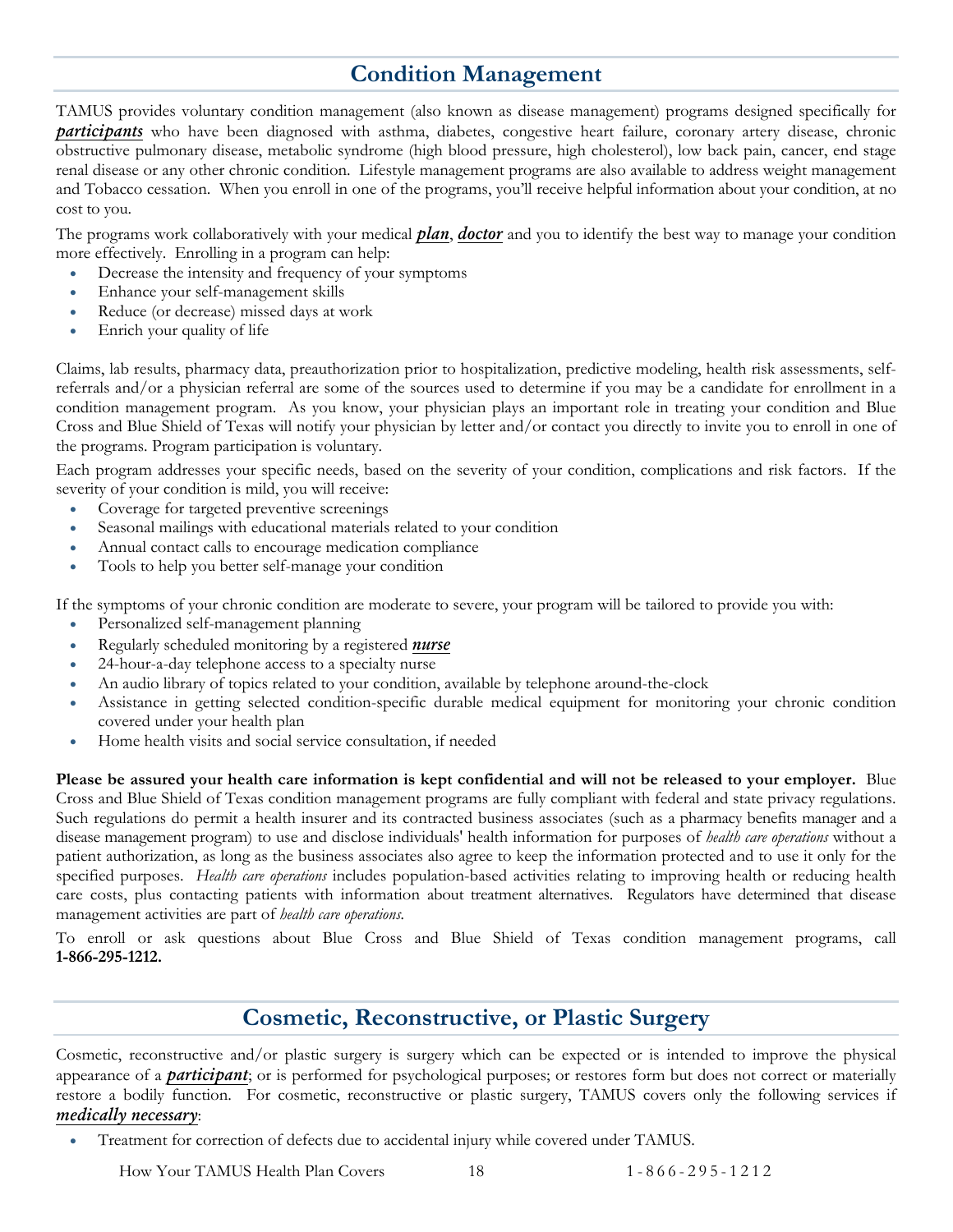- Reconstructive surgery following cancer surgery.
- Surgery performed on a newborn child for the treatment or correction of a congenital defect, if continuously covered under TAMUS from date of birth.
- Reconstruction of the breast on which a mastectomy has been performed while covered under a health care plan offered by TAMUS; surgery and reconstruction of the other breast to achieve a symmetrical appearance; and prostheses (two per *plan year*) and treatment of physical complications, including lymphedemas, at all stages of the mastectomy.

<span id="page-21-0"></span>Benefits for eligible expenses will be the same as for the treatment of any other sickness as shown on the Benefits Summary. No other cosmetic, reconstructive or plastic surgery is covered unless particularly specified in this benefits booklet.

## **Dental Services and Covered Oral Surgery**

General dental services are not covered by TAMUS. When *medically necessary* as determined by Blue Cross and Blue Shield of Texas and prescribed by your *[doctor](#page-58-4)*, covered oral surgery is limited to:

- Covered oral surgery, including removal of complete/partial bony impacted teeth (soft tissue wisdom tooth removal is not a covered benefit);
- Services provided to a newborn for treatment or correction of a congenital defect;
- Correction of damage caused solely by external violent accidental injury to healthy, un-restored natural teeth and supporting tissues, if the accident occurs while the *[participant](#page-59-0)* is covered by TAMUS. Services must be received within 24 months of the date of the accident or to the termination date of the TAMUS *plan*, whichever occurs first. (An injury sustained as a result of biting or chewing is not considered to be an accidental injury); and
- Orthognathic surgery (to age 19)

Facility and related services, when *medically necessary*, are covered for *[participants](#page-59-0)* who are unable to undergo treatment in a dental office or under local anesthesia due to a documented physical, mental, or medical reason. Preauthorization is required. **The specific dental procedure is not covered under the TAMUS plan; only the facility and related services are covered.**

#### **What is covered oral surgery?**

Covered oral surgery means maxillofacial surgical procedures limited to:

- Excision of non-dental related neoplasms, including benign tumors and cysts, and all malignant and premalignant lesions and growths;
- Incision and drainage of facial abscess;
- Surgical procedures involving salivary glands and ducts and non-dental related procedures of the accessory sinuses;
- Surgical and diagnostic treatment of conditions affecting the temporomandibular joint (including the jaw and the craniomandibular joint) due to accident, trauma, congenital defects and developmental defects or a pathology.

## **Emergency Care and Treatment of Accidental Injury**

<span id="page-21-1"></span>Your TAMUS *plan* covers medical emergencies wherever they occur. Examples of medical emergencies are unusual or excessive bleeding, broken bones, acute abdominal or chest pain, unconsciousness, convulsions, difficult breathing, suspected heart attack, sudden persistent pain, severe or multiple injuries or burns, and poisonings.

In case of *[emergency](#page-58-5)*, call 911 or go to the nearest *[emergency](#page-58-5)* room. Whether you require hospitalization or not, you should notify your network physician within 48 hours, or as soon as reasonably possible, of any *[emergency](#page-58-5)* medical treatment so he can recommend the continuation of any necessary medical services.

All *[emergency](#page-58-5)* care, whether provided by a network *[provider](#page-59-3)* or an out-of-network provider, will be eligible for the network level of benefits. If you continue to be treated by an out-of-network provider after you receive *[emergency](#page-58-5)* care and you can safely be transferred to the care of a network *[provider](#page-59-3)*, only out-of-network benefits will be available. Out-of-network providers may bill you for any charges exceeding the non-contracting *[allowable amount](#page-57-1)*.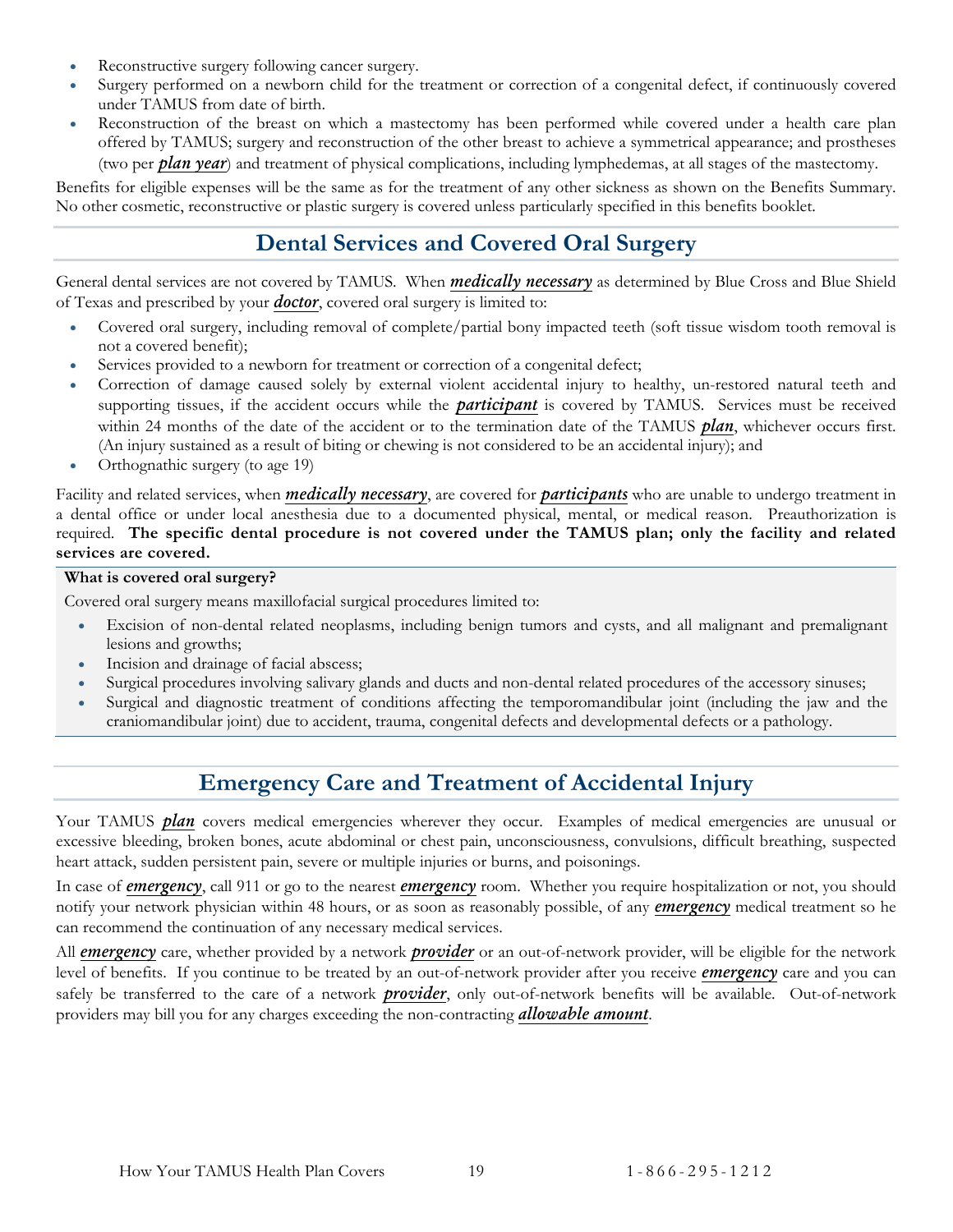#### <span id="page-22-1"></span>**What is an** *[emergency](#page-58-5)***?**

Emergency care means health care services provided in a hospital emergency facility (emergency room), freestanding emergency medical care facility, or comparable emergency facility to evaluate and stabilize medical conditions of a recent onset of a medical condition manifesting itself by acute symptoms of sufficient severity, including severe pain, that would lead a prudent layperson possessing an average knowledge of medicine and health to believe that the person's condition, sickness or injury is of such a nature that failure to get immediate care could result in:

- Placing the person's health in serious jeopardy
- Serious impairment to bodily functions
- Serious dysfunction of any bodily organ or part
- Serious disfigurement, or

In the case of a pregnant woman, serious jeopardy to the health of the fetus.

#### **24/7 Nurseline: 1-800-581-0368**

*Available 24 hours a day, seven days a week; bilingual nurses available.*  The 24/7 Nurseline can help:

- Decide if a situation is an emergency
- Answer health-related questions.
- Understand your condition

## **Hearing Aid Services**

A Hearing Aid benefit is payable after certification by a licensed medical or osteopathic doctor that an eligible person has a hearing loss that may be lessened by the use of a hearing aid. The benefit is 80% of the expenses, up to a maximum of \$1,000.00 per ear (\$2,000.00 if a hearing aid is required for both ears). The deductible is not applicable to this benefit. In general, the benefit is payable only once in a three year period. This benefit amount may be adjusted periodically. Included in the benefit are:

- the cost of the hearing aid, the cost of batteries and other ancillary equipment provided at the time the hearing aid is purchased
- the doctor's hearing examination charges if such charges are not otherwise covered and the cost of service or repairs to the hearing aid.

A hearing aid purchased for either ear will be covered provided at least three years have elapsed since a prior claim. Any unused portion of the benefit may not be carried forward to a future benefit period.

## <span id="page-22-0"></span>**Home Health Care and Private Duty Nursing (preauthorization required)**

The plan covers home health care and private duty nursing. Covered expenses include:

- part-time or intermittent nursing care by a licensed vocational nurse or registered *[nurse](#page-59-5)*
- part-time or intermittent home health aide services,
- physical, speech, and respiratory therapy by persons licensed to perform these services,
- medical supplies, drugs and medicines prescribed by a *[doctor](#page-58-4)*, and
- laboratory services provided by a *[home health agency](#page-59-7)*.

Supplies, drugs, medicines and lab services will be covered only if they would be covered by the plan in the absence of home health care. Benefits will not be paid for:

- food or meals delivered to the home,
- social casework, homemaker, sitter or companion services,
- purchase or rental of durable medical or dialysis equipment (but this may be covered by another provision of the plan),
- services primarily for **[custodial care](#page-58-6)** such as bathing, dressing, cooking and grooming,
- transportation services,
- services not listed in the *[doctor's](#page-58-4)* treatment plan, and services rendered while you are in a hospice, *[hospital](#page-59-4)* or *[skilled](#page-60-1)  [nursing facility](#page-60-1)* (but these may be covered by another provision of the plan).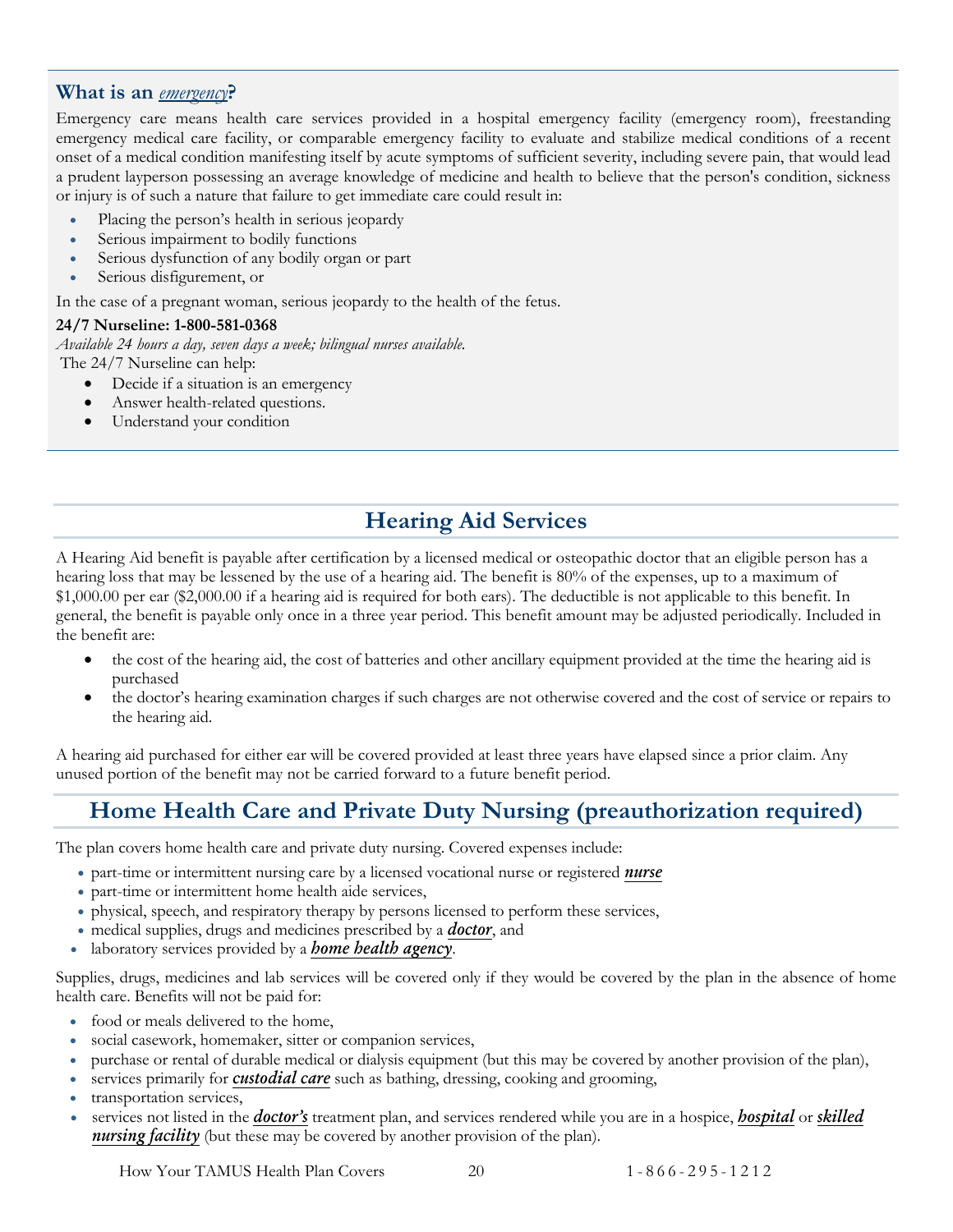Benefits for home health care and private duty nursing will be covered only if:

- the care is medically necessary for a totally disabled person who would otherwise be hospitalized, and
- the services are provided by a *[home health agency](#page-59-7)*, although the private duty nursing may be provided by a nurse who is not employed by the *[home health agency](#page-59-7)*.

Other requirements for coverage are that:

- the patient be under the direct care of a *[doctor](#page-58-4)*,
- the *[doctor](#page-58-4)* write a treatment plan before treatment begins,
- the treatment plan be reviewed by BCBSTX before treatment begins, and
- <span id="page-23-0"></span>• the treatment plan be certified by the *[doctor](#page-58-4)* and BCBSTX at least once a month during treatment.

## **Hospice Benefits (preauthorization required)**

Hospice benefits are covered when the *[doctor](#page-58-4)* certifies that the patient is terminally ill and expected to live six months or less. Benefits may be extended for a second six months, but will not be paid for more than 12-months. Covered hospice expenses are:

- room and board,
- services and supplies while confined in a hospice,
- part-time nursing care by or under the supervision of a registered *[nurse](#page-59-5)*,
- home health aide services,
- physical, speech and respiratory therapy by persons licensed to provide these services,
- counseling services by a licensed social worker or pastoral counselor,
- bereavement counseling by a licensed social worker or pastoral counselor for the family for up to 15-visits, and
- any *[doctor](#page-58-4)*-ordered service including *[custodial care](#page-58-6)*.

<span id="page-23-1"></span>Bereavement counseling is covered only for you, your spouse and your children who are covered under this plan..

## **Hospital Admission (preauthorization required)**

TAMUS covers room and board (up to the *[hospital](#page-59-4)*'s semiprivate room rate; a private-room rate is allowed only when medically necessary), general nursing care, and other *[hospital](#page-59-4)* services and supplies. It does not cover personal items such as telephones and television rental.

## **Lab and X-Ray Services**

<span id="page-23-2"></span>*Medically necessary* laboratory and radiographic procedures, services and materials, including diagnostic X-rays, X-ray therapy, chemotherapy, fluoroscopy, electrocardiograms, laboratory tests, and therapeutic radiology services are covered when ordered by a *[provider](#page-59-3)*.

Network *[providers](#page-59-3)* are responsible for referring patients to network labs, imaging centers or an outpatient department of a network *[hospital](#page-59-4)* for *medically necessary* lab and X-ray services that are not available in a *[provider's](#page-59-3)* office. However, you should always remind your *[provider](#page-59-3)* that you will receive a higher level of benefits offered under your *plan* when using network *[providers](#page-59-3)*.

If care is not available from a network *[provider](#page-59-3)* as determined by Blue Cross and Blue Shield of Texas, and Blue Cross and Blue Shield of Texas preauthorizes your visit to an out-of-network *[provider](#page-59-3)* **prior to the visit**, network benefits will be paid. If an out-of-network *[provider](#page-59-3)* is used, the *[participant](#page-59-0)* will be responsible for any expenses exceeding the *[allowable](#page-57-1)  [amount](#page-57-1)*.

In some situations, a *[provider](#page-59-3)* or facility will refer the results of lab tests and X-rays to a radiologist or pathologist for a professional interpretation of the results. If an out-of-network *[provider](#page-59-3)* is used, the *[participant](#page-59-0)* will be responsible for any expenses exceeding the *[allowable amount](#page-57-1)*.

Lab and X-ray services, including interpretations, performed outside the *[doctor's](#page-58-4)* office at a free-standing network facility are paid at 100% of the *[allowable amount](#page-57-1)*. Lab and X-ray services performed in conjunction with an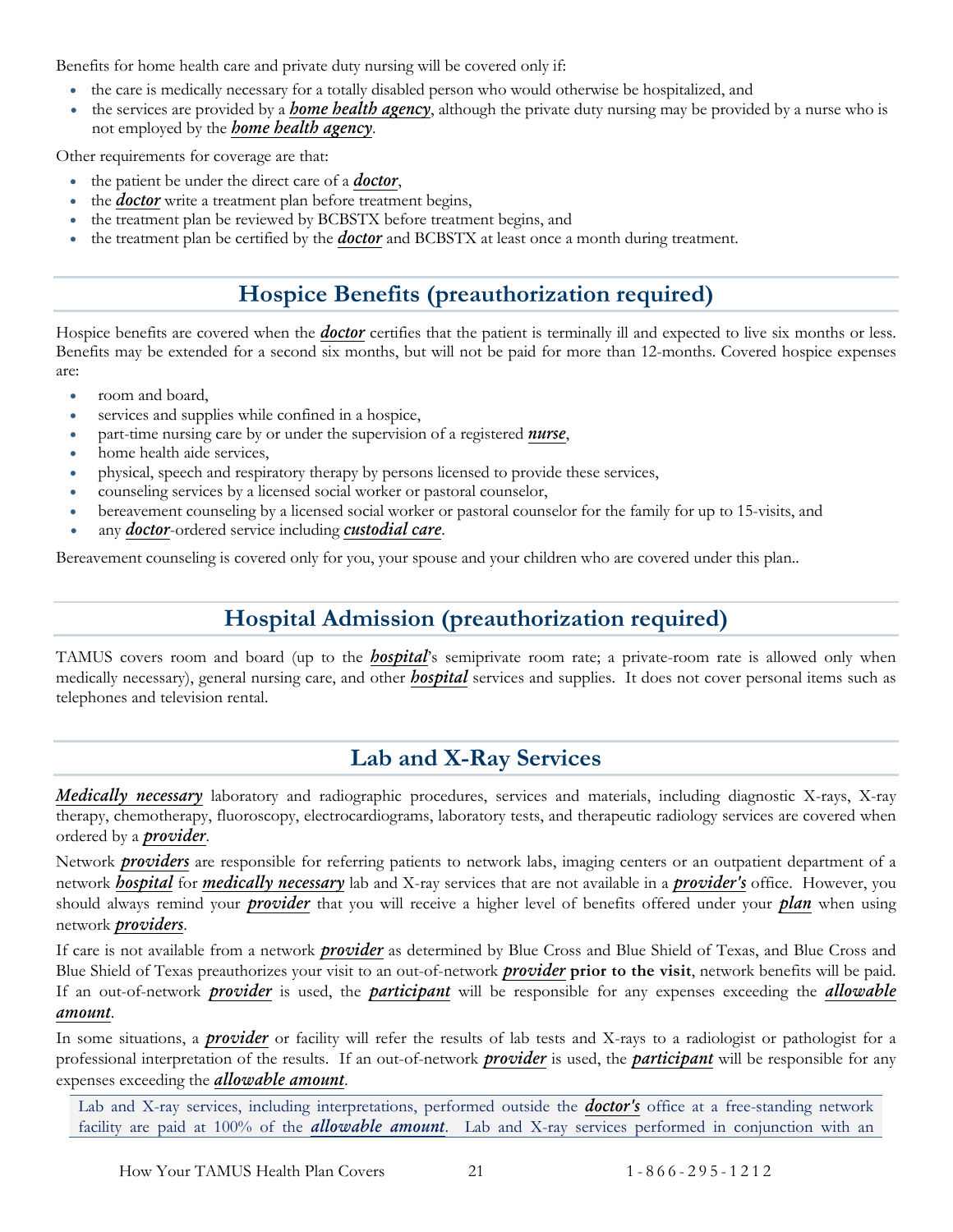<span id="page-24-0"></span>outpatient procedure or inpatient at an in- network facility will be subject to *deductible* and *[coinsurance](#page-58-2)*.

## **Maternity Care**

The plan covers prenatal, delivery and postnatal expenses related to pregnancy. See "Mother/Baby Program" for more information.

If you go to a network *[Primary Care Physician](#page-59-2)* **(PCP)** or OB/GYN, you pay your *[PCP](#page-59-2)* copay for your first office visit and the plan pays all other *[PCP](#page-59-2)* or OB/GYN charges related to your pregnancy. Network *[hospital](#page-59-4)* charges and all out-of-network maternity expenses are subject to the deductible and cost sharing.

If the pregnancy results in a miscarriage and is not completed, the plan requires an office visit *[copayment](#page-58-3)* for each office visit, and all additional *[hospital](#page-59-4)* services are subject to the deductible and cost sharing amounts. The plan covers maternity expenses for covered employees and their covered dependents. Voluntary termination of pregnancy is covered only in cases where the mother's life is endangered or the pregnancy resulted from a criminal act. However, complications arising from a voluntary termination of pregnancy are covered.

Amniocentesis and chorionic villus sampling (CVS) are also covered. You should preauthorize your delivery expenses before you are four months pregnant; please see "Mother/Baby Program". You must preauthorize within 48 hours of admission to the *[hospital](#page-59-4)* for delivery or complications. The plan will cover a *[hospital](#page-59-4)* stay for mother and baby of 48-hours following vaginal delivery or 96-hours following a cesarean section. The *[doctor](#page-58-4)*, in consultation with the mother, may discharge the mother and baby sooner. The plan will not require special authorization (other than that described on this page) for stays of this length or provide financial incentives for shorter stays.

## **Medical Supplies**

<span id="page-24-1"></span>The plan covers:

- Oxygen and its administration,
- Blood and other fluids for the circulatory or digestive systems,
- Artificial limbs and eyes if natural limbs and eyes are lost,
- Casts, splints, trusses, braces, crutches and surgical dressings,
- Diabetic supplies except insulin, which is covered under the plan's prescription drug benefits,
- Surgical implants or prosthetic appliances (pads and bras) prescribed by a *[doctor](#page-58-4)* after a mastectomy is performed on a person while covered by this plan,
- Replacement of prosthetics (including but not limited to glass eyes, breast implants and limbs) if deemed medically necessary by BCBSTX,
- Special dietary supplements for treatment of phenylketonuria (PKU) or other inheritable dis- eases when recommended by a *[doctor](#page-58-4)*,
- Orthotics if prescribed by a *[doctor](#page-58-4)* and deemed medically necessary by BCBSTX,
- Purchase or rental of kidney dialysis equipment,
- Rental or purchase, at the plan's option, of other hospital-type equipment such as wheelchair, hospital bed, iron lung, equipment for treatment of respiratory paralysis or use of oxygen, and
- Repair or replacement of parts due to normal wear.

If you live in a network service area, you will receive a higher reimbursement if you use a Blue Choice or BlueCard medical equipment supplier.

## <span id="page-24-2"></span>**Mental Health - Mental Illness/Serious Mental Illness/Chemical Dependency**

#### **Mental Health Care**

<span id="page-24-3"></span>TAMUS covers charges for inpatient and outpatient mental health care for:

• Diagnosis or treatment of a mental disease, disorder, or condition listed in the Diagnostic and Statistical Manual of Mental Disorders of the American Psychiatric Association, as revised, or any other diagnostic coding system used by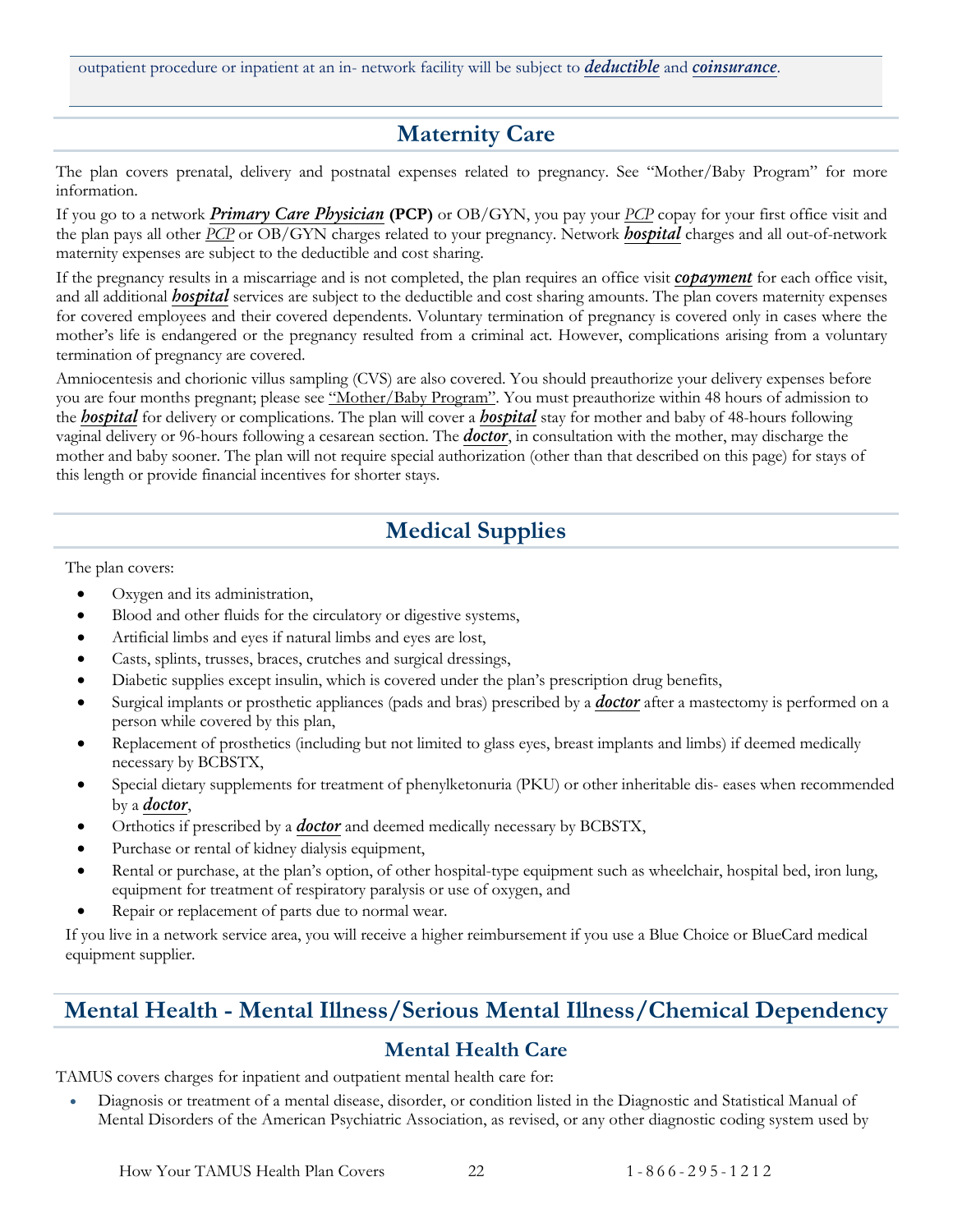Blue Cross and Blue Shield of Texas, whether or not the cause of the disease, disorder or condition is physical, chemical or mental in nature or origin

- Diagnosis or treatment of any symptom, condition, disease or disorder by a *[provider](#page-59-3)*, or any person working under the direction or supervision of a *[provider](#page-59-3)*, when the eligible expense is:
- Individual, group, family or conjoint psychotherapy
- Counseling
- Psychoanalysis
- Psychological testing and assessment
- For administering or monitoring of psychotropic drugs
- *[Hospital](#page-59-4)* visits or consultations in a facility providing such care
- Electroconvulsive treatment
- Psychotropic drugs

All inpatient and some outpatient treatment for mental health should be preauthorized by calling **1-800-528-7264.**

*Medically necessary* mental health care in a *psychiatric day treatment facility*, a *[crisis stabilization unit](#page-58-7)* or facility, or a *[residential treatment center](#page-59-8)*, in lieu of hospitalization, will be considered inpatient *[hospital](#page-59-4)* expense at a mental health facility. Each full day of mental health care in a *psychiatric day treatment facility*, *[crisis stabilization unit](#page-58-7)* or facility, or *[residential treatment center](#page-59-8)* will count as a half day of inpatient care when calculating *plan year* limitations. *[Residential](#page-59-8)  [treatment centers](#page-59-8)* are generally not covered for adults.

#### **Serious Mental Illness**

<span id="page-25-0"></span>Benefits for the treatment of serious mental illness will be provided on the same basis as any other illness. Serious mental illness means the following psychiatric illnesses as defined by the American Psychiatric Association in the latest edition of the *Diagnostic and Statistical Manual of Mental Disorders of the American Psychiatric Association:*

- Bipolar disorders (hypomanic, manic, depressive, and mixed)
- Depression in childhood and adolescence
- Major depressive disorders (single episode or recurrent)
- Obsessive-compulsive disorders
- Paranoid and other psychotic disorders
- Schizo-affective disorders (bipolar or depressive)
- Schizophrenia
- Applied Behavioral Analysis (ABA)

All inpatient and some outpatient treatment for serious mental illness should be preauthorized by calling 1-800-528-7264.

#### **Chemical Dependency Treatment (preauthorization required)**

<span id="page-25-1"></span>Chemical dependency is the abuse of, psychological or physical dependence on, or addiction to alcohol or a controlled substance. All inpatient and certain outpatient treatment for chemical dependency should be preauthorized by calling **1-800- 528-7264**.

A series of treatments is a planned, structured, and organized program to promote chemical-free status. A program may include different facilities or modalities, such as inpatient detoxification, inpatient rehabilitation/ treatment, partial hospitalization or intensive outpatient treatment or a series of these levels of treatments without a lapse in treatment. A series is complete when a *[participant](#page-59-0)* is discharged on medical advice or when a *[participant](#page-59-0)* fails to materially comply with the treatment program.

Inpatient treatment of chemical dependency must be provided in a chemical dependency treatment center. Benefits for the medical management of acute, life-threatening intoxication (toxicity) in a *[hospital](#page-59-4)* will be available on the same basis as any other illness.

## **Organ and Tissue Transplants (preauthorization required)**

<span id="page-25-2"></span>Organ and tissue transplants (bone marrow, cornea, heart, heart/lung, kidney, kidney/pancreas, liver, lung) and related services and supplies are covered if the:

- Transplant is not *experimental/investigational* in nature
	- How Your TAMUS Health Plan Covers 23 1 866 295 1 2 1 2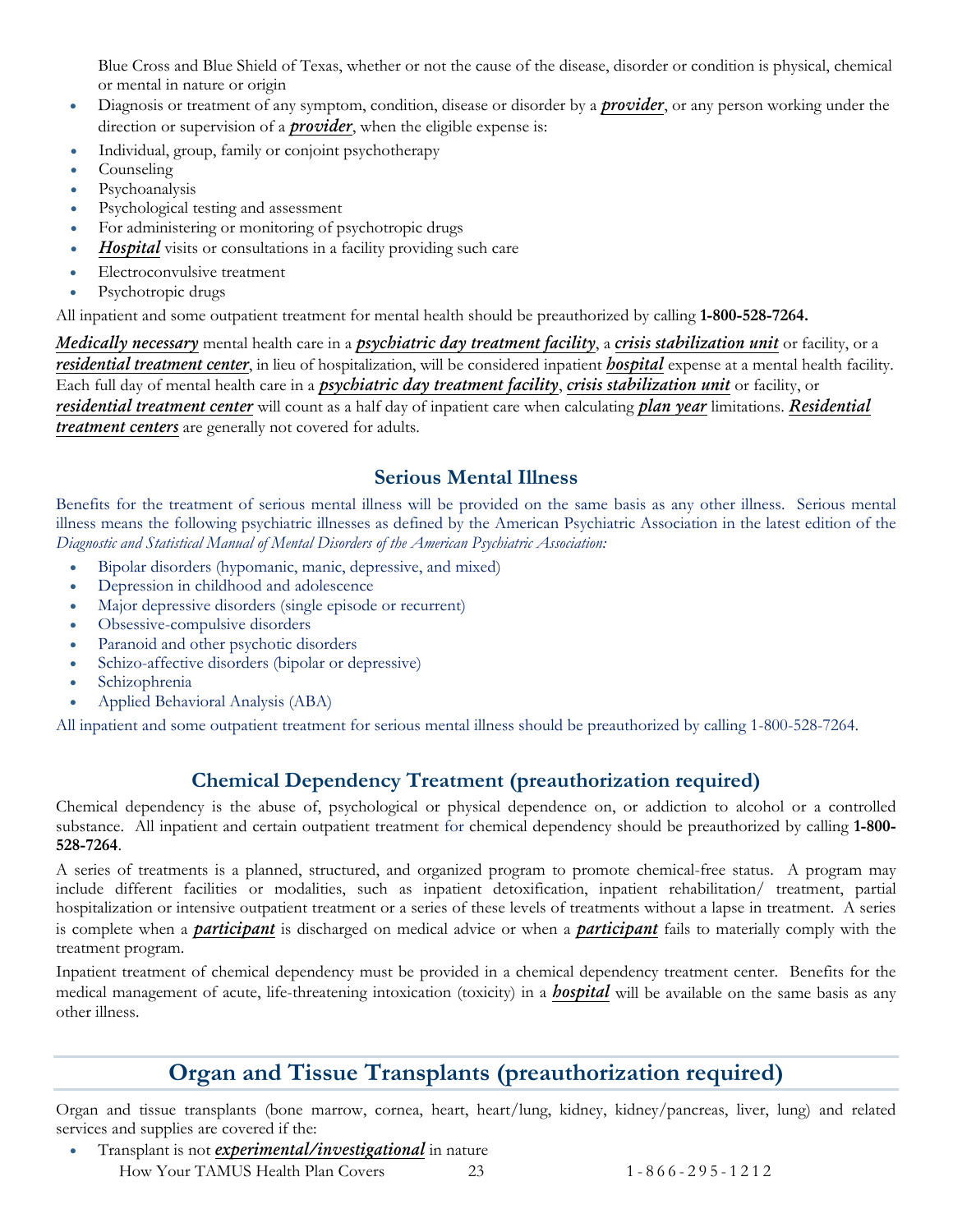- Donated human organs or tissue or an FDA-approved artificial device are used
- Recipient or donor is a *[participant](#page-59-0)* under TAMUS (Benefits are also available to the donor who is not a *[participant](#page-59-0)* under TAMUS)
- Transplant procedure is preauthorized
- Recipient meets all of the criteria established by Blue Cross and Blue Shield of Texas in its written medical policy guidelines, and
- Recipient meets all of the protocols established by the *[hospital](#page-59-4)* in which the transplant is performed

Covered services and supplies include:

- Evaluation of organs or tissues including, but not limited to, the determination of tissue matches
- Donor search and acceptability testing of potential live donors
- Removal of organs or tissues from deceased donors
- Transportation and storage of donated organs and tissues

Covered services and supplies related to an organ or tissue transplant include, but are not limited to, X-rays, laboratory testing, chemotherapy, radiation therapy, and complications arising from such transplant.

Services and supplies **not** covered by TAMUS include:

- Living and/or travel expenses of the recipient or live donor
- Expenses related to maintenance of life for purposes of organ or tissue donation
- Purchase of the organ or tissue
- Organs or tissue (xenograft) obtained from another species

## **Orthotics**

<span id="page-26-0"></span>TAMUS covers orthopedic braces (i.e., an orthopedic appliance used to support, align, or hold body parts in a correct position) and crutches, including rigid back, leg or neck braces; casts for treatment of any part of the legs, arms, shoulders, hips or back; special surgical and back corsets; and physician-prescribed, directed, or applied dressings, bandages, trusses, and splints which are custom-designed for the purpose of assisting the function of a joint.

Non-covered items include, but are not limited to, splints or bandages available for purchase over the counter for support of strains and sprains; orthopedic shoes which are a separable part of a covered brace; specially ordered, custom-made or built-up shoes, cast shoes, shoe inserts designed to support the arch or effect changes in the foot; or foot alignment, arch supports, elastic stockings and garter belts.

**Note:** Foot orthotics are covered for the treatment of diabetes.

<span id="page-26-1"></span>Maintenance and repairs to orthotics resulting from accident, misuse or abuse are the *[participant](#page-59-0)*'s responsibility.

## **Outpatient Facility Services**

TAMUS covers the following services provided through a *[hospital](#page-59-4)* outpatient department or a free-standing facility when *medically necessary*:

- Radiation therapy
- Chemotherapy
- Dialysis
- Rehabilitation services
- Outpatient surgery

Preauthorization for outpatient procedures is not required, but calling customer service to confirm benefits before services are performed is recommended.

## **Preventive Care**

<span id="page-26-2"></span>TAMUS encourages preventive care and maintenance of good health. Covered services under this benefit must be billed by the *[provider](#page-59-3)* as "preventive care." Preventive care benefits will be provided for the following covered services and when using network *[provider](#page-59-3)*s, the services will not be subject to *[copayment](#page-58-3)*, *deductible*, *[coinsurance](#page-58-2)* or *dollar maximums*:

• Evidence-based items or services that have in effect a rating of "A" or "B" in the current recommendations of the United States Preventive Services Task Force ("USPSTF");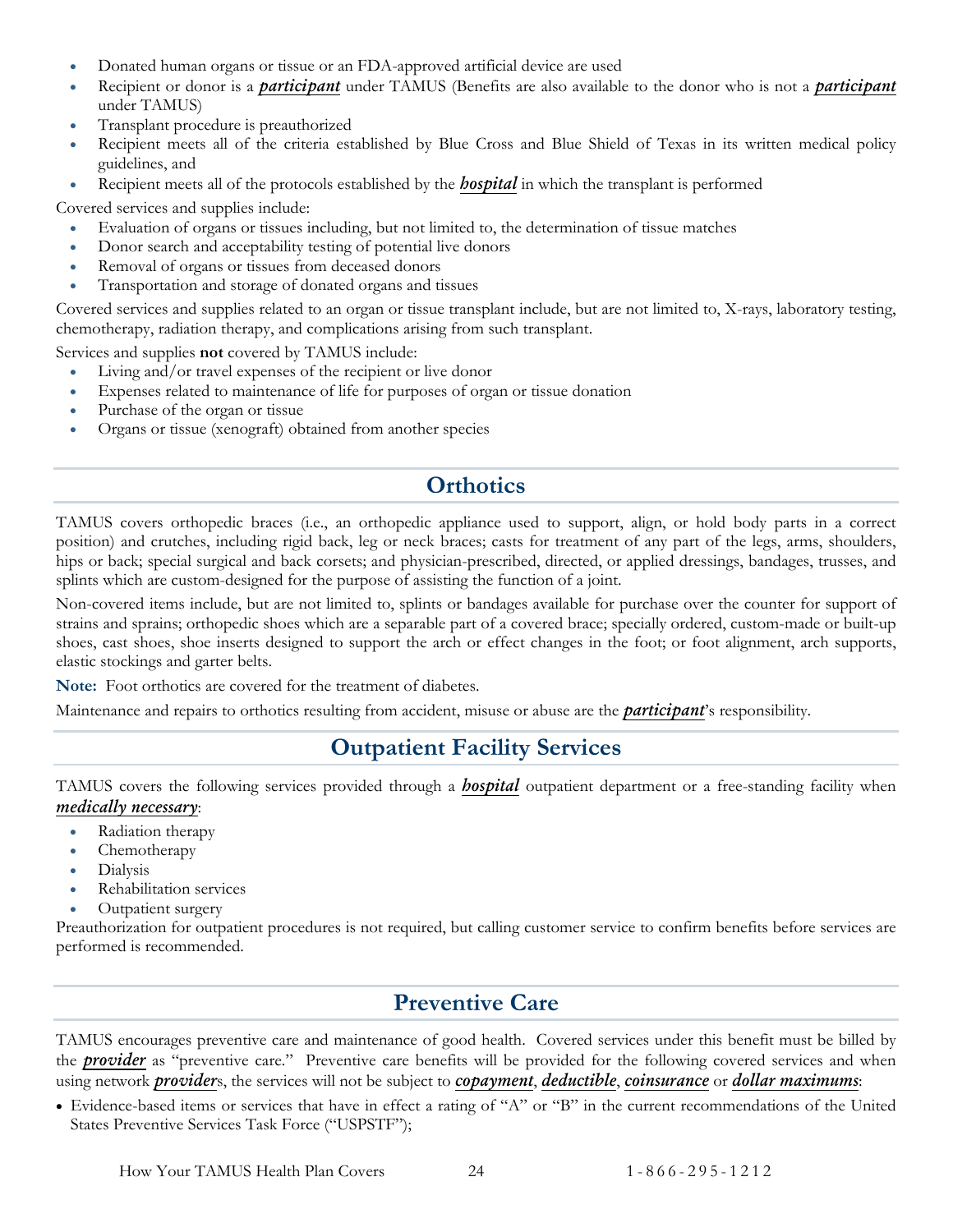- Immunizations recommended by the Advisory Committee on Immunization Practices of the Centers for Disease Control and Prevention ("CDC") with respect to the individual involved;
- Evidenced-informed preventive care and screenings provided for in the comprehensive guidelines supported by the Health Resources and Services Administration ("HRSA") for infants, children, and adolescents; and
- Additional preventive care and screenings for women, not described above, as provided for in comprehensive guidelines supported by the HRSA.

For purposes of this benefit, the current recommendations of the USPSTF regarding breast cancer screening and mammography and prevention will be considered the most current (other than those issued in or around November 2009).

The preventive care services described above may change as USPSTF, CDC and HRSA guidelines are modified. For the most recent list of recommended services, check with your *[doctor](#page-58-4)* or visit www.healthcare.gov.

Examples of covered services included are routine annual physicals; routine gynecological examinations, pap smears, mammograms; immunizations; well-child care; breastfeeding support, services and supplies; cancer screening mammograms; routine bone density test; screening for prostate cancer and colorectal cancer (including routine colonoscopies); tobacco cessation counseling services; healthy diet counseling; and obesity screening/counseling. Examples of covered services for women with reproductive capacity are female sterilization procedures and specified FDA-approved contraception methods with a written prescription by a *health care practitioner*, including cervical caps, diaphragms, implantable contraceptives, intra-uterine devices, injectables, transdermal contraceptives and vaginal contraceptive devices. Prescription contraceptives for women are covered under the pharmacy benefits administered by Express Scripts. To determine if a specific contraceptive drug or device is included in this benefit, contact customer service at the toll-free number on your identification card. The list of contraceptive drugs and devices covered under this benefit may change as FDA guidelines, medical management and medical policies are modified. NOTE: If religious employer exemption/eligible organization accommodation applies, ACA federal mandates pertaining to coverage of certain FDA-approved women's contraception methods and counseling with no cost sharing, may not be required.

Covered preventive care services not included in the description above may be subject to applicable *[copayment](#page-58-3)*, *deductible*, and *[coinsurance](#page-58-2)*. Examples include hearing screenings and early detection tests for cardiovascular disease.

You may find more information about covered preventive care services by visiting *[healthcare.gov](http://www.healthcare.gov/news/factsheets/2010/07/preventive-services-list.html)* or by contacting customer service at 1-866-295-1212. Please be aware that you may incur some cost if the preventive service is not the primary purpose of the visit or if your *[doctor](#page-58-4)* bills for services that are not preventive.

#### **More about Your Preventive Care Benefits**

#### **Benefits for the Prevention and Detection of Osteoporosis**

If a *[participant](#page-59-0)* is a *qualified individual*, as defined below, benefits will be determined on the same basis as for any other illness as shown on the *Benefits Summary*. Benefits are provided for medically accepted bone mass measurement for the detection of low bone mass and/or to determine the *[participant](#page-59-0)*'s risk of osteoporosis and fractures associated with osteoporosis.

*Qualified individual* means a *[participant](#page-59-0)* who is:

- Postmenopausal and not receiving estrogen replacement therapy
- An individual with vertebral abnormalities, primary hyperparathyroidism, or a history of bone fractures
- An individual who is receiving long-term glucocorticoid therapy or being monitored to assess the response to or effectiveness of approved osteoporosis drug therapy

#### **Benefits for Certain Tests for Detection of Prostate Cancer**

If a male *[participant](#page-59-0)* incurs medical-surgical expenses for diagnostic medical procedures incurred in conducting a medically recognized diagnostic examination for the detection of prostate cancer, benefits will be provided for:

- A physical examination for the detection of prostate cancer; and
- A prostate-specific antigen test used for the detection of prostate cancer for each covered male who is at least 50 years of age and asymptomatic, or 40 years of age with a family history of prostate cancer or another prostate risk factor.

#### **Benefits for Colorectal Cancer Screening**

Benefits will be provided for colorectal cancer screening as prescribed by a physician, in accordance with the published American Cancer Society guidelines on colorectal cancer screening or other existing colorectal cancer screening guidelines issued by nationally recognized professional medical societies or federal government agencies, including the National Cancer Institute, the Centers for Disease Control and Prevention, and the American College of Gastroenterology.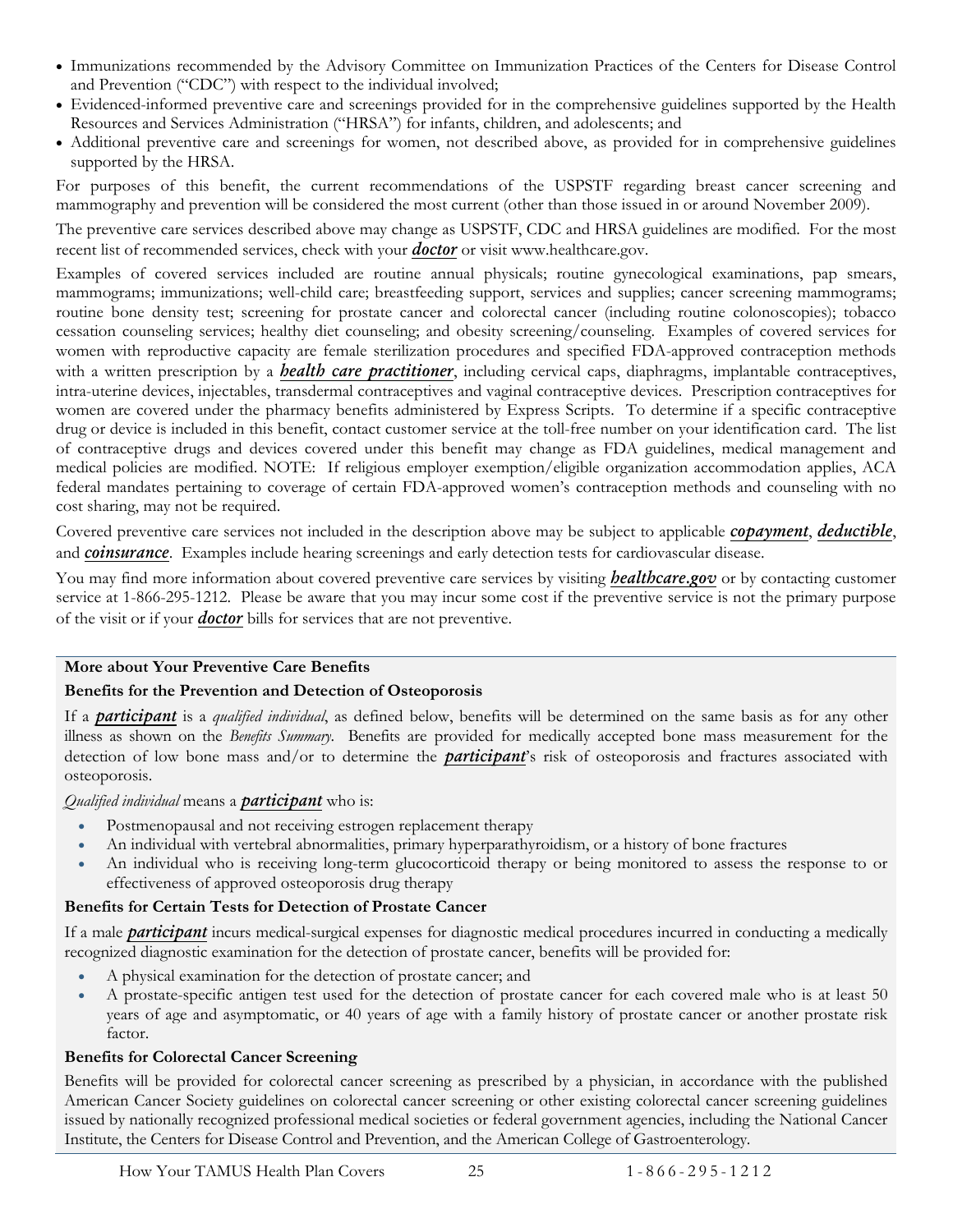Benefits for surgical procedures, such as colonoscopy and sigmoidoscopy, are provided as a surgical benefit as referenced in the Benefits Summary.

#### **Benefits for Speech and Hearing Services**

Benefits as shown on the *Benefits Summary* are available for the services of a physician or other professional *[provider](#page-59-3)* to restore loss of or correct an impaired speech or hearing function. Any benefit payments made by Blue Cross and Blue Shield of Texas for hearing aids will apply toward the benefit maximum amount indicated on the *Benefits Summary.*

#### **Benefits for Screening Tests for Hearing Impairment**

Benefits are available for a covered dependent child for a screening test for hearing loss from birth through the date the child is 30 days old and for necessary diagnostic follow-up care related to the screening tests from birth through the date the child is 24 months.

#### **Benefits for Certain Tests for Detection of Human Papillomavirus and Cervical Cancer**

Benefits will be determined on the same basis as for other preventive care services as shown on the *Benefits Summary*, for each woman enrolled in a TAMUS plan for eligible expenses incurred for an annual medically recognized diagnostic examination for the early detection of cervical cancer. Coverage includes, at a minimum, a conventional Pap smear screening or a screening using liquid-based cytology methods as approved by the United States Food and Drug Administration alone or in combination with a test approved by the United States Food and Drug Administration for the detection of the human papillomavirus. **Note:** TAMUS provides coverage for the HPV vaccine.

#### **Childhood Immunizations**

Benefits for childhood immunizations will be determined at 100% of the *[allowable amount](#page-57-1)*. Any *[copayment,](#page-58-3) deductible*, and *[coinsurance](#page-58-2)* and amounts will not be applicable. Benefits are available for:

- Diphtheria
- Hemophilus influenzae type B
- Hepatitis B
- **Measles**
- Mumps
- Pertussis
- Polio
- Rubella
- Tetanus
- Varicella
- Any other immunization that is required by law for the child

Doses, recommended ages, and recommended populations vary. See the Advisory Committee on Immunization Practices' website for more information: *[www.cdc.gov/vaccines/recs/acip/default.htm](http://www.cdc.gov/vaccines/recs/acip/default.htm)*. Injections for allergies are not considered immunizations under this benefit provision.

#### **Benefits for Early Detection Tests for Cardiovascular Disease**

Benefits are available for one of the following noninvasive screening tests for atherosclerosis and abnormal artery structure and function every five years when performed by a laboratory that is certified by a recognized national organization:

- Computed tomography (CT) scanning measuring coronary artery calcifications; or
- Ultrasonography measuring carotid intima-media thickness and plaque.

Tests are available to each covered individual who is (1) a male older than 45 years of age and younger than 76 years of age, or (2) a female older than 55 years of age and younger than 76 years of age. The individual must be a diabetic or have a risk of developing coronary heart disease, based on a score derived using the Framingham Heart Study coronary prediction algorithm that is intermediate or higher. Covered services not included in the description above may be subject to applicable *[copayment](#page-58-3)*, *deductible*, and *[coinsurance](#page-58-2)*.

## **Professional Services**

<span id="page-28-0"></span>Covered services must be *medically necessary* as determined by Blue Cross and Blue Shield of Texas and provided by a licensed *[doctor](#page-58-4)* or by other covered health *[providers](#page-59-3)* as listed below. Benefits for services for diagnosis and treatment of illness or injury are available on an inpatient or an outpatient basis or in a *[provider's](#page-59-3)* office.

#### **This includes the following but is not an exclusive list?**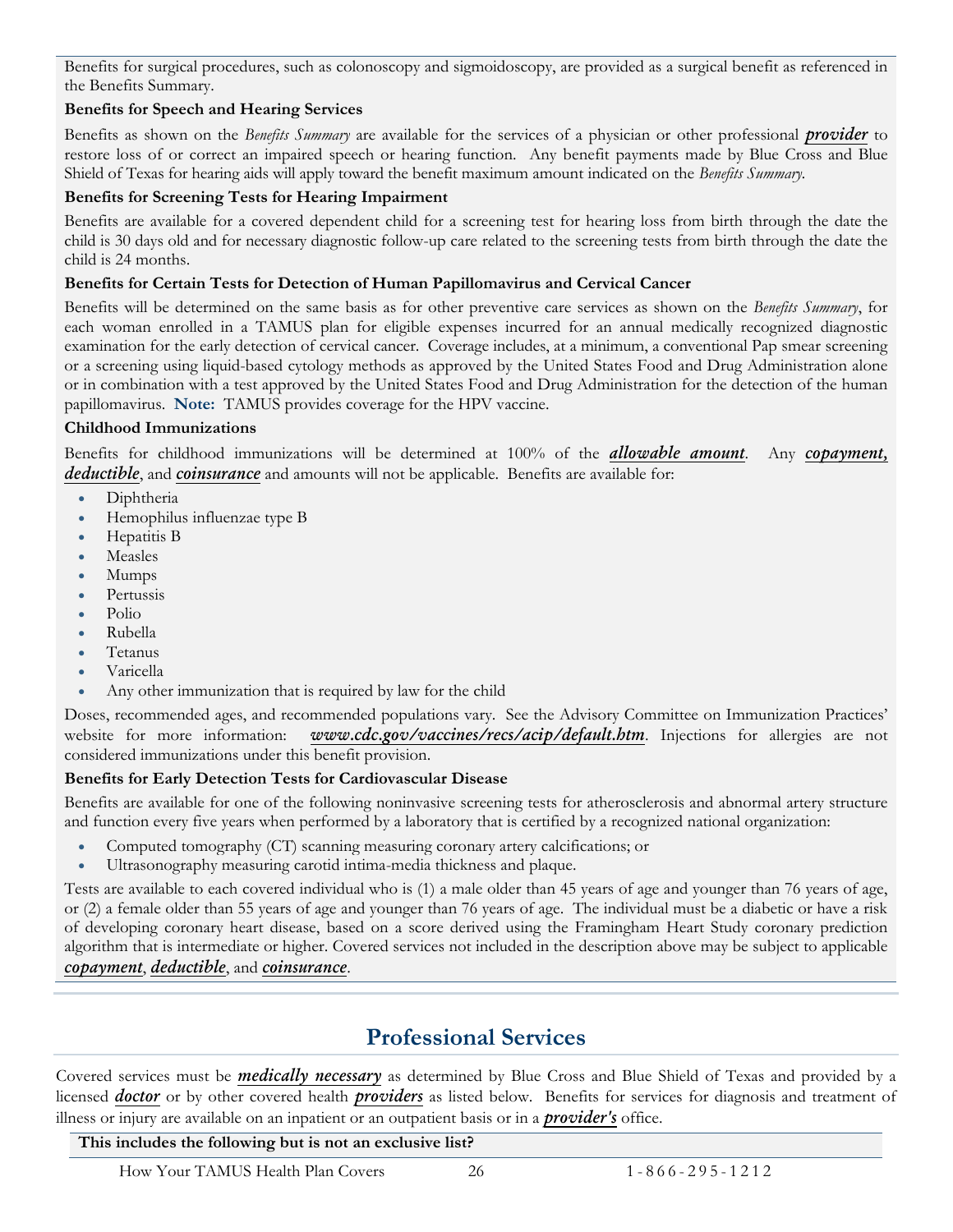- Certified Registered Nurse Anesthesia
- Licensed Nurse Practitioner
- Advanced Practice Nurse (APN)
- Nurse Midwives Certified by the AMBCE (American Midwifery Certification Board Examination) and ACNM (American College of Nurse Midwives)
- Licensed Physician Assistant
- Licensed Physical Therapist

#### **Prosthetic Devices**

<span id="page-29-0"></span>TAMUS provides coverage for prosthetic appliances, including replacements necessitated by growth to maturity of the *[participant](#page-59-0)*. Coverage is provided for *medically necessary* artificial devices including limbs or eyes, braces or similar prosthetic or orthopedic devices, which replace all or part of:

- An absent body organ (including contiguous tissue), or
- The function of a permanently inoperative or malfunctioning body organ (excluding dental appliances and the replacement of cataract lenses)

For purposes of this definition, a wig or hairpiece is **not** considered a prosthetic appliance.

<span id="page-29-1"></span>Maintenance and repairs to prosthetic devices resulting from accident, misuse or abuse are the *[participant](#page-59-0)*'s responsibility.

## **Skilled Nursing Facility (preauthorization required)**

TAMUS covers care in a *[skilled nursing facility](#page-60-1)* and pays benefits for:

- Room and board
- Routine medical services, supplies, and equipment provided by the *[skilled nursing facility](#page-60-1)*
- General nursing care by a registered *[nurse](#page-59-5)* (RN), advanced practice nurse (APN) or licensed vocational nurse (LVN)
- Physical, occupational, speech therapy, and respiratory therapy services by a licensed therapist

#### **What is a skilled nursing facility?**

A skilled nursing facility means a facility primarily engaged in providing skilled nursing services and other therapeutic services. A skilled nursing facility is licensed in accordance with state law (where the state law provides for licensing of such facility) and is Medicare or Medicaid eligible as a supplier of skilled inpatient nursing care. Skilled nursing facilities are not for individuals convalescing.

Care must be recertified every 30-days. *[Custodial care](#page-58-6)* is not covered.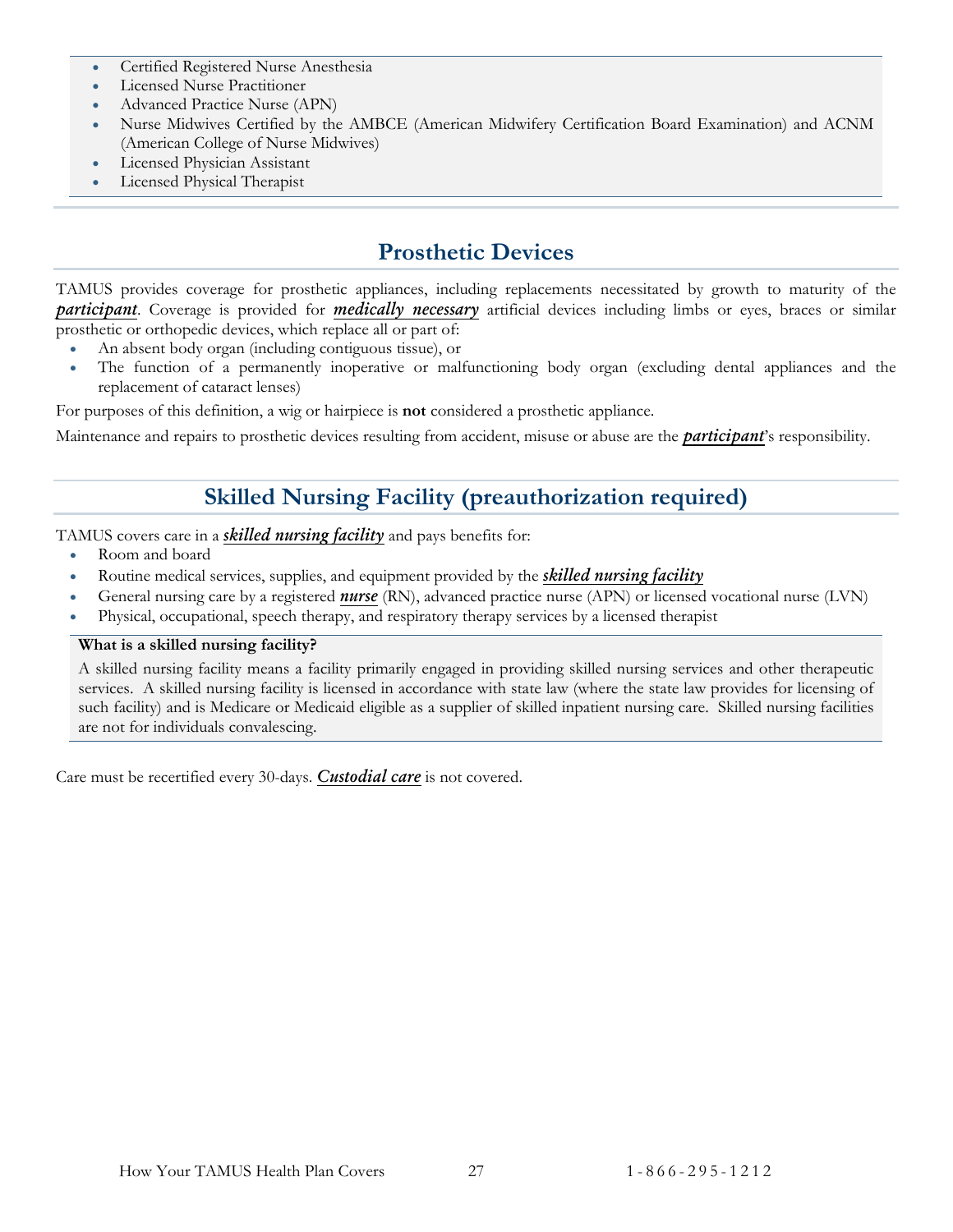# <span id="page-30-0"></span>What the A&M Care Plan Does Not Cover

#### **Limitations and Exclusions**

<span id="page-30-1"></span>*Some expenses are not covered by your health plan. These include expenses for solely cosmetic procedures, experimental treatment or employment-related injuries.*

Some health care expenses are not covered by the plan. Most of these are listed below. Others that are specific to a certain medical service, supply or *[provider](#page-59-3)* are listed in the section "Covered Expenses" where those services, supplies or *[providers](#page-59-3)* are discussed. For information on prescription drug expenses that are not covered, see "*Prescription Drugs*".

If you cannot find a specific expense listed in this section or in the list of *covered expenses* call BCBSTX Customer Service at 1 (866) 295-1212 to determine its coverage status.

Expenses that are *not* covered include, but are not limited to, those:

- for accidental injury or illness related to any employment or for which the patient is entitled to or has received benefits or a settlement from any workers' compensation or occupational disease law,
- due to war or any act of war, whether declared or undeclared,
- that would not have been made if you did not have this coverage,
- that you are not legally obligated to pay, except charges from a tax- supported institution of the State of Texas for care of mental illness or retardation and charges for services or materials provided under the Texas Medical Assistance Act of 1967,
- for services or supplies furnished by an agency of the U.S. or a foreign government, unless excluding the charges is illegal,
- for services or supplies provided by a person who holds a Master of Science in Social Work unless the individual is also a *[doctor](#page-58-4)* or holds a license as an advanced clinical practitioner except under hospice,
- for services while you are not under the direct care of a *[doctor](#page-58-4)*,
- for treatments by a *[doctor](#page-58-4)* that are not within the scope of his/her license,
- for services of a person who is a member of your or your spouse's immediate family or who lives with you,
- for treatments that are not medically necessary, except those preventive benefits described in section "*Preventive Care*",
- for services and materials in excess of the *[reasonable and customary charge](#page-59-6)*,
- for which benefits are not provided under this plan,
- for dental services, appliances, including TMJ splints, or supplies, except:
	- o *[hospital](#page-59-4)* charges if medically necessary, or
	- o repair or replacement of sound natural teeth and supporting tissue due to an external accident while you are covered by the plan, but only within 24 months of the accident. (An injury sustained as a result of biting or chewing shall not be considered an Accidental Injury.) Since some dental problems can be treated in more than one way, the plan will pay benefits based on the generally accepted treatment that provides adequate care at the lowest cost,
- for acupuncture, unless provided by a licensed medical *[doctor](#page-58-4)* as treatment for a medical diagnosis,
- for cosmetic surgery or treatment, except due to:
	- o an accident that occurred while you were covered by the plan,
	- o the surgical removal or reconstruction of breast tissue due to an illness,
	- o a birth defect if your child is continuously covered by this plan from date of birth, or
	- surgical reconstruction or correction of a defect resulting from surgery while you were covered by the plan,
- for removal of skin tags,
- for surgical removal of fatty tissue or excess skin, including breast reduction, unless medically necessary as determined by BCBSTX,
- for treatment of obesity, except if approved in advance by BCBSTX, surgical treatment of morbid obesity,
- for scholastic education or vocational training, for medical social services, except as part of hospice services (see "*Hospice Benefits*"),
- for food allergy testing, except when medically necessary for a diagnosis,
- for orthoptics or visual training, LASIK surgery, radial keratotomy, eyeglasses or contact lenses, except those due to cataract surgery immediately after surgery,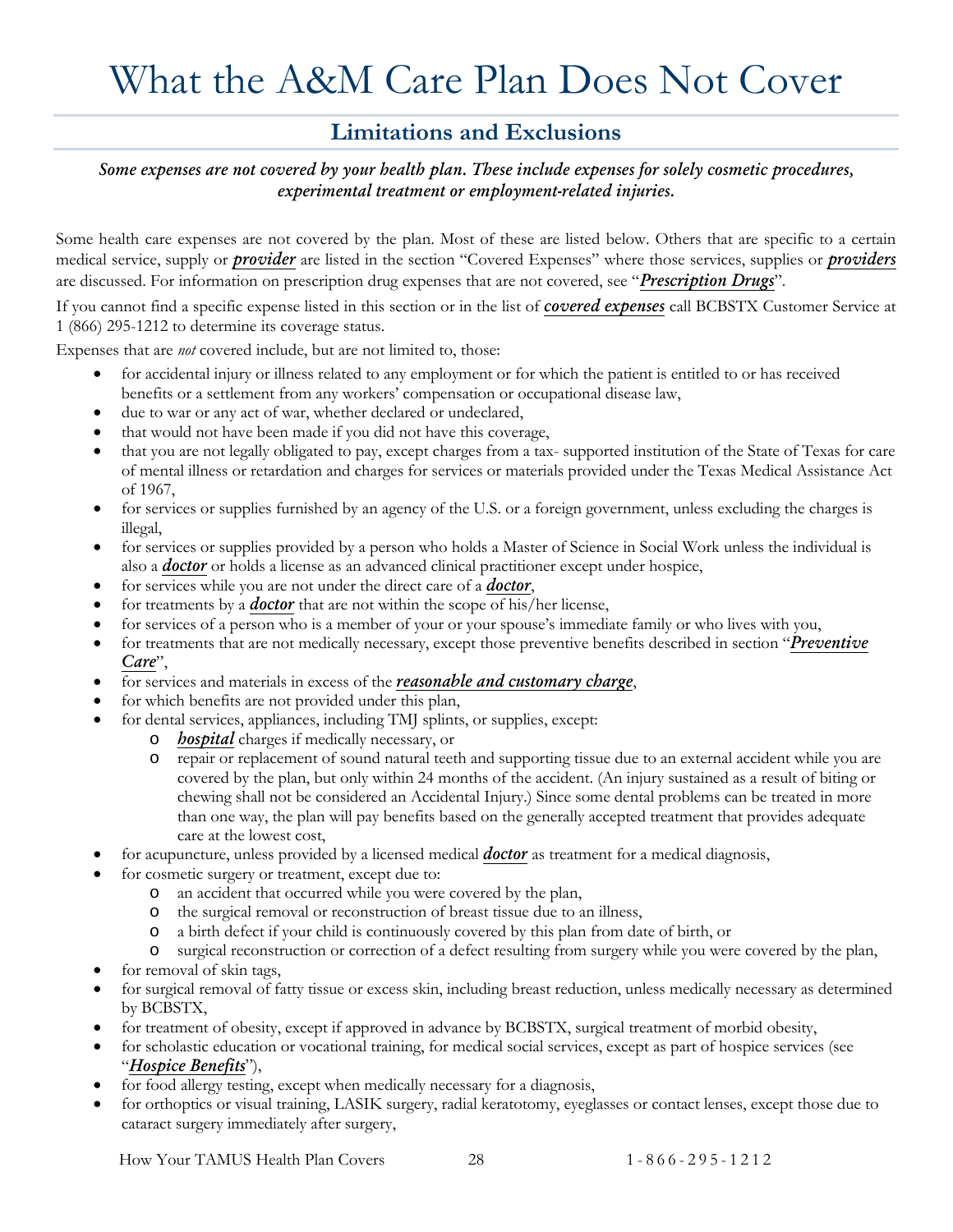- for hair wigs,
- for Jobst or other similar support stockings except in connection with a diagnosis of diabetes,
- for care, treatment, services or supplies that are considered experimental or investigative under generally accepted medical standards (call BCBSTX customer service at (866) 295-1212 to find out if treatment will be covered),
- for travel, even if recommended by a *[doctor](#page-58-4)*,
- for voluntary interruption of pregnancy, except where the life of the mother is in danger or the pregnancy is the result of a criminal act and complications resulting from voluntary termination,
- for reversal of sterilization,
- for infertility treatment, including artificial insemination, invitro fertilization, embryo implant or transplant and gamete intra-fallopian transfer,
- for gender reassignment surgery unless based on medical necessity and in conjunction with a diagnosis of gender dysphoria,
- for vitamins or over-the-counter drugs, even if prescribed, except prescribed prenatal vitamins,
- for any services or supplies provided for dietary and nutritional services, except for an inpatient nutritional assessment program provided in and by a *[hospital](#page-59-4)* and approved by the claims administrator or for diabetic management services provided by or under the direction of a *[doctor](#page-58-4)*,
- for services or supplies provided for *[custodial care](#page-58-6)*, except those described for *hospice care*,
- for services or supplies provided for treatment of adolescent behavior disorders including conduct disorders and oppositional disorders,
- for occupational therapy services that do not consist of traditional physical therapy modalities and are not part of an active multidisciplinary physical rehabilitation program designed to restore lost or impaired body function,
- for services or supplies provided primarily for:
	- o environmental sensitivity,
	- o *[clinical ecology](#page-57-2)* or any similar treatment not recognized as safe and effective by the American Academy of Allergists and Immunologists, or
	- o inpatient allergy testing or treatment,
- for services or supplies for routine foot care, such as:
	- o cutting or removal of corns or callouses, trimming of nails (including mycotic nails) and other hygienic and preventive maintenance care in the realm of self-care, such as cleaning and soaking feet and using skin creams to maintain skin tone of both ambulatory and bedfast patients,
	- o services performed in the absence of localized illness, injury or symptoms involving the foot,
	- o any treatment (including prescription drugs) of a fungal (mycotic) infection of the toenail in the absence of clinical evidence of mycosis of the toenail or compelling medical evidence documenting that the patient either has a marked limitation of ambulation requiring active treatment of the foot or, in the case of a nonambulatory patient, has a condition that is likely to result in significant medical complications in the absence of such treatment, and
	- o excision of a nail without using an injectable or general anesthetic,
- for services or supplies provided for the following modalities:
	- o intersegmental traction,
	- o EMGs,
	- o manipulation under anesthesia, and
	- muscle testing through computerized kinesiology machines such as isestation, digital myograph and dynatron, and
- for appointments that are not kept, completion of forms, phone conversations with a *[doctor](#page-58-4)* or obtaining medical records,
- for biofeedback or other behavior modification services.
- for services or supplies provided for the following:
	- o Cognitive rehabilitation therapy: Services designed to address therapeutic cognitive activities, based on an assessment and understanding of the individual's brain-behavioral deficits;
	- o Cognitive communication therapy: Services designed to address modalities of comprehension and expression, including understanding, reading, writing, and verbal expression of information;
	- o Neurocognitive rehabilitation Services designed to assist cognitively impaired individuals to compensate for deficits in cognitive functioning by rebuilding cognitive skills and/or developing compensatory strategies and techniques;
	- o Neurocognitive therapy Services designed to address neurological deficits in informational processing and to facilitate the development of higher level cognitive abilities;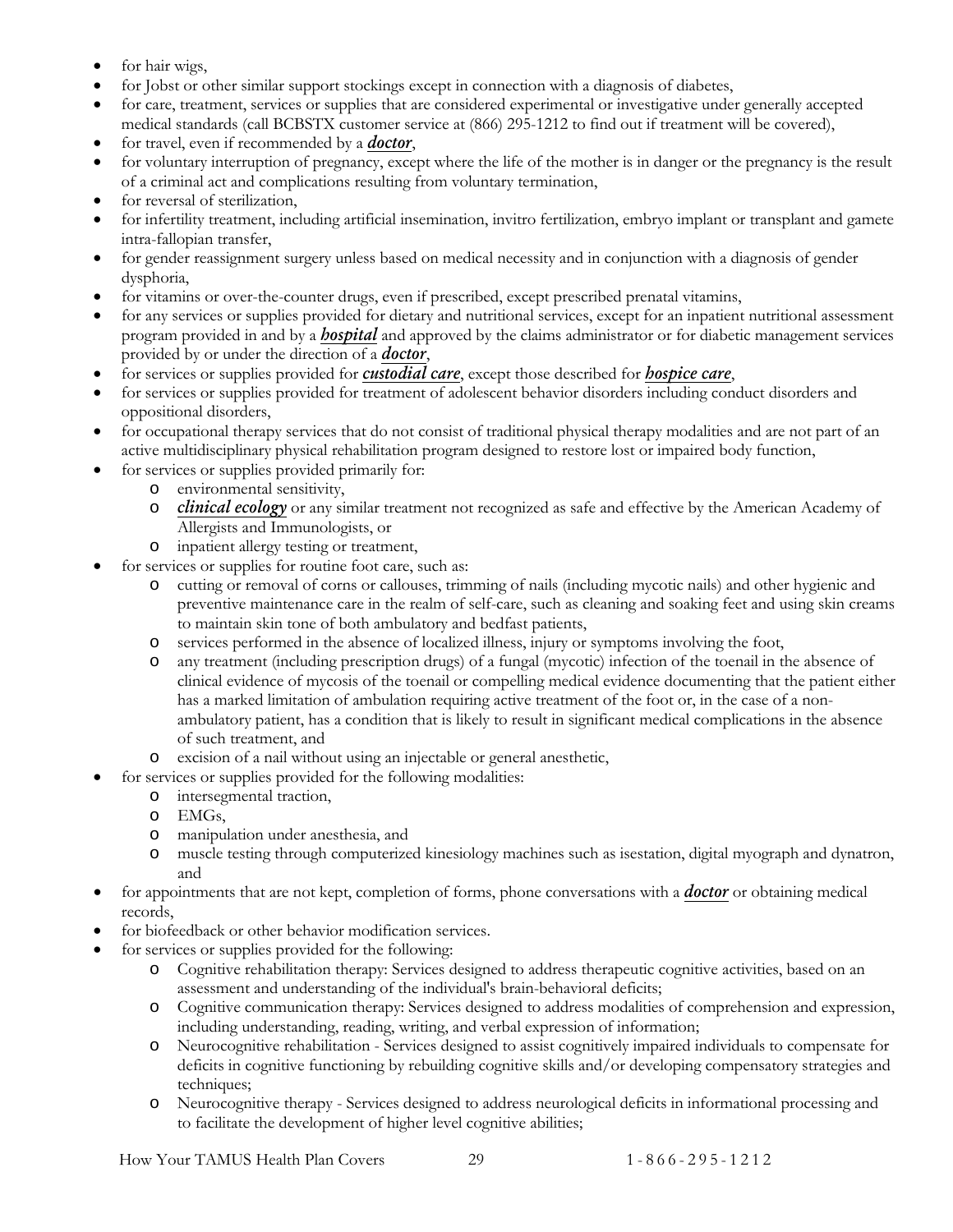- o Neurofeedback therapy Services that utilize operant conditioning learning procedure based on electroencephalography (EEG) parameters, and which are designed to result in improved mental performance and behavior, and stabilized mood;
- o Post-acute transition services Services that facilitate the continuum of care beyond the initial neurological insult through rehabilitation and community reintegration; and
- o Community reintegration services Services that facilitate the continuum of care as an affected individual transitions into the community.

BCBS will not pay the additional costs resulting from hospital-based preventable medical errors. Five principles or guidelines will be used when a "serious **[hospital](#page-59-4)** acquired condition" or "never event" occurs, involving determination, by a medical director, whether the event was preventable, within control of the *[hospital](#page-59-4)*, the result of a mistake and resulted in significant harm to the patient. These principles will be applied to determine whether reimbursement to the *[hospital](#page-59-4)* should be reduced for the additional costs related to the event. "Never events" include:

- Surgery performed on the wrong body part.
- Surgery performed on the wrong patient.
- The wrong surgical procedure performed on a patient.
- Patient death or serious disability associated with intravascular air embolism that occurs while being cared for in a facility.
- An infant discharged to the wrong person.
- Patient death or serious disability associated with a hemolytic reaction due to the administration of ABO incompatible blood or blood products.
- Death or serious disability, including kernicterus, associated with failure to identify and treat hyper- bilirubinemia in neonates during the first 28-days of life.
- Artificial insemination with the wrong donor sperm or donor egg.
- Patient death or serious disability associated with a burn incurred from any source while being cared for in a facility.

Other conditions may apply as identified by the Centers for Medicare and Medicaid Services, (CMS).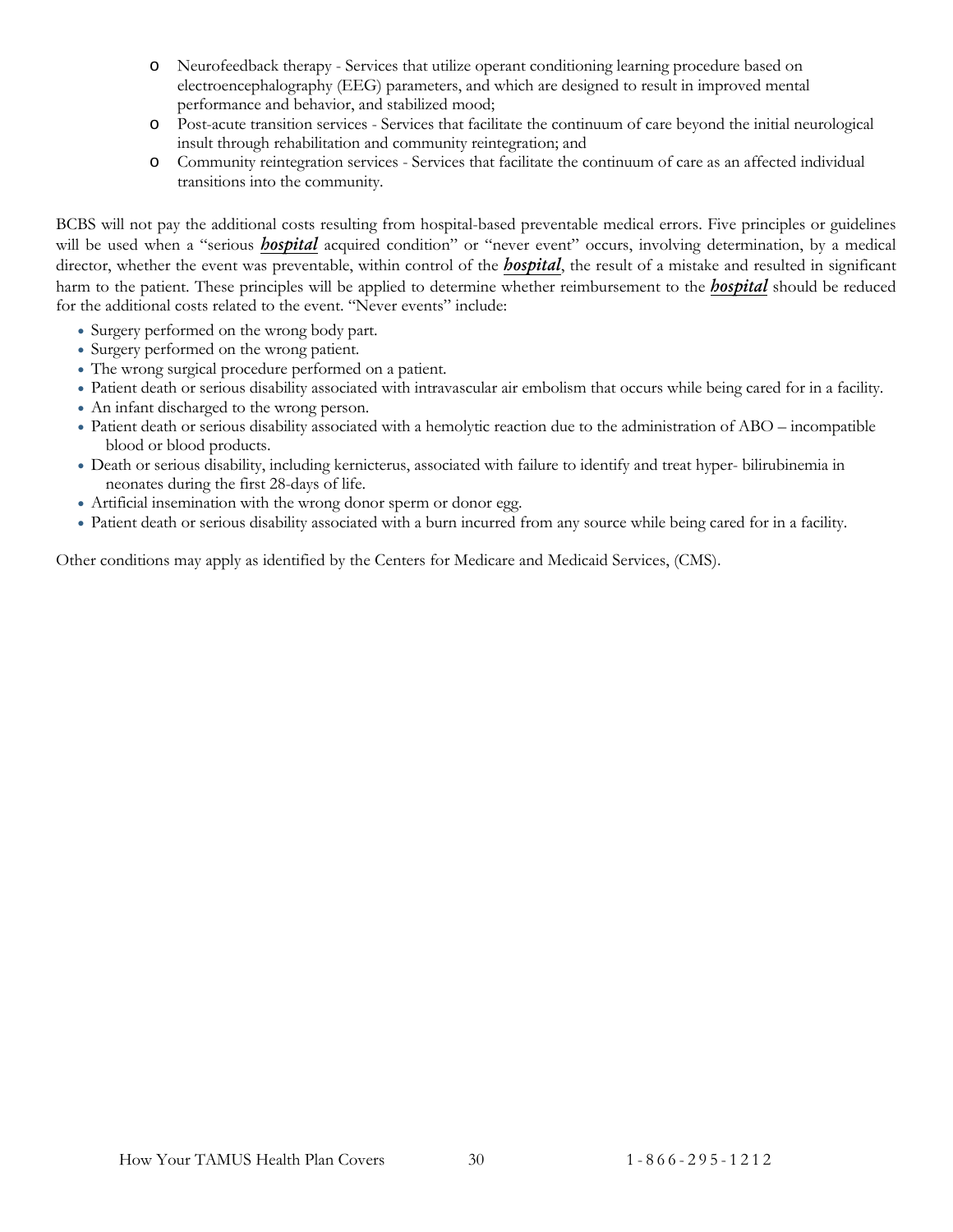# <span id="page-33-0"></span>How Your A&M Care Plan Prescription Drug Program Works

#### *The A&M Care plan includes a prescription drug program administered by Express Scripts.*

Express Scripts administers the prescription drug part of the A&M Care plans. You will receive a separate ID card from Express Scripts. You should use your Express Scripts card, not your BCBSTX card, to purchase drugs at a pharmacy. Express Scripts has a nationwide network of more than 60,000 retail pharmacies. If you have questions about prescription drugs, call Express Scripts at the Customer Service toll-free number on the back of your ID card, 1 (866) 544-6970.

## **Prescription Drug Deductible**

<span id="page-33-1"></span>The plan includes a \$50-per-person annual *[deductible](#page-58-1)* (with a 3-person maximum). This *[deductible](#page-58-1)* applies to the first \$50 in prescription drugs that each covered person buys, whether at a retail pharmacy or through mail order. After you meet the *[deductible](#page-58-1)*, you pay the applicable *[copayments](#page-58-3)* (see next section) for any remaining eligible drug purchases through the end of the plan year. If you meet the *[deductible](#page-58-1)* on a prescription drug purchase, but it doesn't cover the full cost of the drug, the *[copayment](#page-58-3)* will be applied to the rest of the cost. If the remaining cost is less than the *[copayment](#page-58-3)*, you will pay only the remaining cost. If the remaining cost is more than the *[copayment](#page-58-3)*, you pay only the *[copayment](#page-58-3)*.

#### **Purchasing Prescription Drugs**

<span id="page-33-2"></span>You have more than one option for purchasing prescription drugs:

- If you go to a participating Express Scripts pharmacy and show your Express Scripts drug card, you pay \$10 for generic, \$35 for brand-name formulary and \$60 for brand-name non-formulary drugs for a 30-day supply.
- For maintenance drugs, you can order a 90-day supply by mail from Express Scripts. You pay two *[copayments](#page-58-3)*. You will receive your prescription within 10 to 14-days of ordering.
- You may purchase a 90-day supply at certain retail pharmacies, but you will pay three *[copayments](#page-58-3)*.
- You can go to a nonparticipating pharmacy for your prescription and file a claim for reimbursement with Express Scripts. You will be reimbursed for 75% of the *[reasonable and customary charges](#page-59-6)* after deducting the appropriate *[deductible](#page-58-1)* and *[copayment](#page-58-3)*.
- You can request a refill through a retail pharmacy once you have used 75% (or about 23-days) of your medication and through mail order when you have used 75% (about 68-days) of the medication. Refill requests made too soon will be rejected. (Percent usage is based on the prescribed dosing instructions as given by prescribing *[doctor](#page-58-4)*.)

<span id="page-33-3"></span>**Mandatory Drug Substitution**: The prescription drug plan has a mandatory generic drug substitution policy. It applies when a generic substitute is available for a brand-name drug.

#### **Here's how the Mandatory Drug Substitution program works:**

- You will automatically be given a generic drug, if available. If you request the brand-name drug, you will pay the difference in cost between the generic and brand- name drug as well as the brand-name formulary or non-formulary *[copayment](#page-58-3)*.
- If your *[doctor](#page-58-4)* has written "Brand-Name Medically Necessary" on the prescription, you will receive the brand-name drug and will pay the difference in cost between the generic and brand-name drug as well as the brand-name formulary or non-formulary *[copayment](#page-58-3)*.

If you cannot take the generic drug for a documented medical reason, your *[doctor](#page-58-4)* can call Express Scripts to request a medical override for the brand-name drug. If this is approved, you will receive the brand-name drug and will pay only the formulary or non-formulary brand-name *[copayment](#page-58-3)*.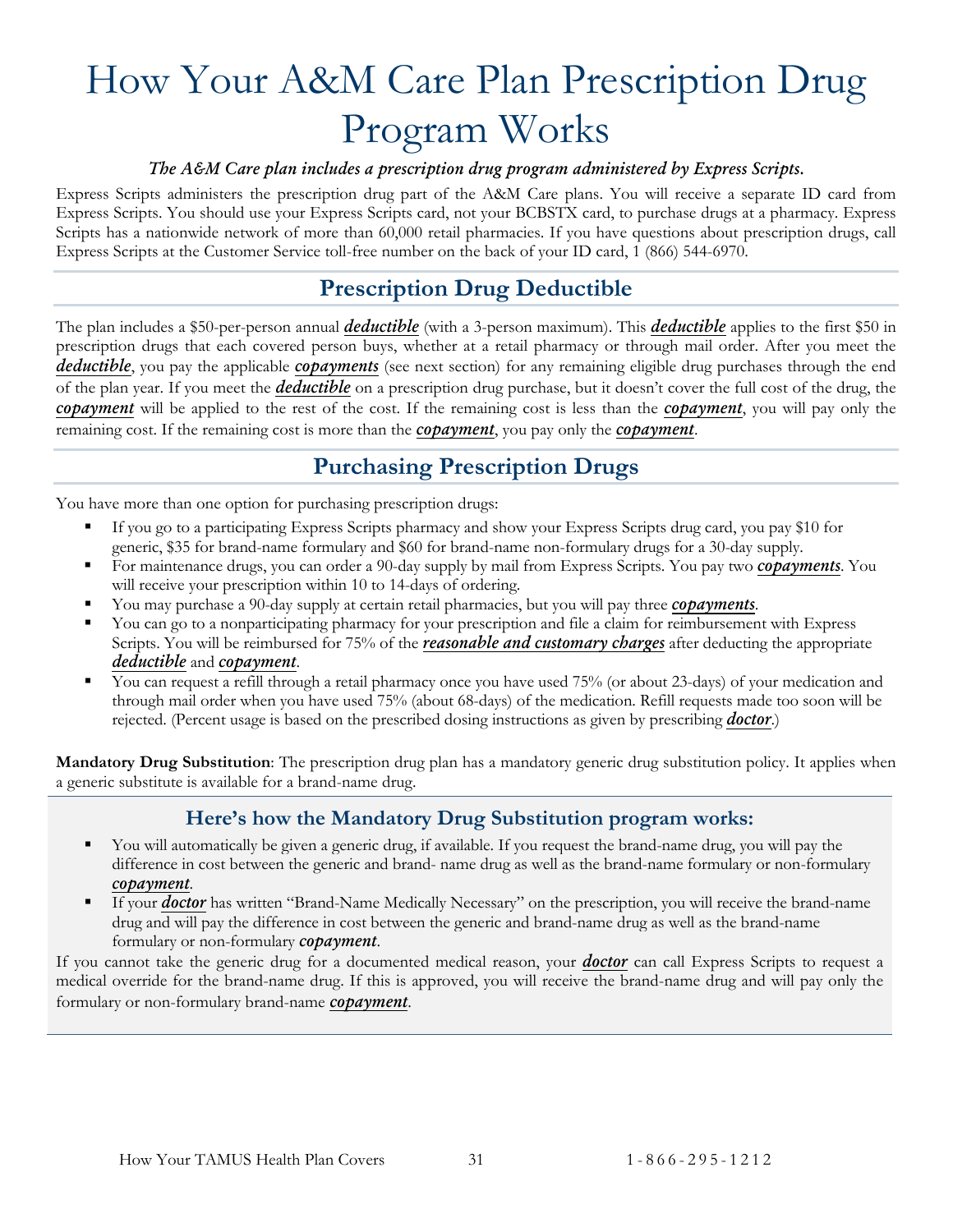## **How the Deductible Works**

- <span id="page-34-0"></span>• Bill's first drug purchase after Sept. 1 is a generic drug that costs \$20. Bill will pay the full \$20, which will apply toward his *[deductible](#page-58-1)*. The second drug he purchases is a \$110 brand-name formulary mail-order drug. He will pay \$100. The first \$30 of that will complete his \$50 *[deductible](#page-58-1)*, and the remaining \$70 will be his *[copayment](#page-58-3)* (two \$35 *[copayments](#page-58-3)* for a 90-day supply). The plan will pay the remaining cost of that drug (\$10). Bill has now met his *[deductible](#page-58-1)*, so he will pay only the drug *[copayments](#page-58-3)* for any other prescription drugs he purchases through August 31.
- Laura's first prescription drug purchase of the year is two generic drugs totaling \$60 at a retail pharmacy. She will pay the full \$60. The first \$50 meets her *[deductible](#page-58-1)*. Because the remaining cost of the drugs (\$10) is less than the *[copayment](#page-58-3)* for two generic drugs (\$20), she pays only the remaining cost of the drugs. After that, Laura will pay only the drug *[copayments](#page-58-3)* for any other prescription drugs she purchases through August 31.
- Bryan has coverage on himself, his wife and their two children. By May, the two children have each met the \$50 *[deductible](#page-58-1)* and will pay only *[copayments](#page-58-3)* for drug purchases made during the remainder of the plan year. Bryan, on the other hand, is \$20 away from meeting his *[deductible](#page-58-1)*, while his wife is \$10 away. In June, Bryan purchases a brand-name formulary drug totaling \$70. He pays \$55 (\$20 to meet his *[deductible](#page-58-1)* and \$35 for his brand-name formulary *[copayment](#page-58-3)*). In August, Bryan's wife purchases a \$50 brand-name formulary drug. Because three covered family members have met their prescription *[deductibles](#page-58-1)*, Bryan's wife no longer has to meet her *[deductible](#page-58-1)*. She will pay only the \$35 *[copayment](#page-58-3)*.

**Formulary Override**: If you cannot take a formulary drug for a documented medical reason, your *[doctor](#page-58-4)* can, in advance, request a medical override for the non-formulary drug by contacting Express Scripts at 1 (866) 544-6970. If this is approved, you will receive the non-formulary drug and pay only the formulary *[copayment](#page-58-3)*. A committee at Express Scripts reviews formulary additions and deletions.

**Drugs While Hospitalized:** Drugs you receive while hospitalized or in a *[skilled nursing facility](#page-60-1)*, convalescent *[hospital](#page-59-4)* or hospice will be included on the facility bill and processed by BCBSTX, the medical carrier for the Plan.

## **Prior Authorization**

<span id="page-34-1"></span>Certain prescription drugs require prior authorization before Express Scripts will pay claims. Prior authorization is when Express Scripts conducts a clinical review of a drug to verify that it is the most appropriate way to treat a condition. Drugs that require prior authorization typically are expensive, have uses not approved by the FDA, or have the potential to be used inappropriately.

Some medications have a quantity limitation. This limitation is typically in place for medications that have an abuse potential or for medications that have been deter- mined by the FDA to be safe only in limited amounts.

Other medications may be subject to step therapy protocol. This means that coverage of a requested medication is approved if you have tried certain other medications first but they did not work, or if you have specific medical conditions that prevent you from trying the alternatives. To purchase a drug subject to review, your *[doctor](#page-58-4)* must provide Express Scripts with his/her diagnosis of your condition, along with any other necessary information. To do this, your *[doctor](#page-58-4)* must call Express Scripts at 1 (866) 544-6970. In some cases, your pharmacist can provide this information if it is included on the prescription. Once this information is provided, Express Scripts will determine whether to cover the drug for your condition.

## **Specialty Pharmacy**

<span id="page-34-2"></span>Express Scripts has Accredo Pharmacy to assist A&M Care plan *[participants](#page-59-0)* who use specialty medications. The Accredo Pharmacy offers:

- Delivery of a 30-day, 60-day, 90-day supply of medication to the individual's home or physician's office. Supply is based on written prescription from a phsysician.
- Around-the-clock access to a staff of pharmacists, *[nurses](#page-59-5)* and care coordinators who understand the individual's condition.

How Your TAMUS Health Plan Covers 32 1 - 866 - 295 - 1 2 1 2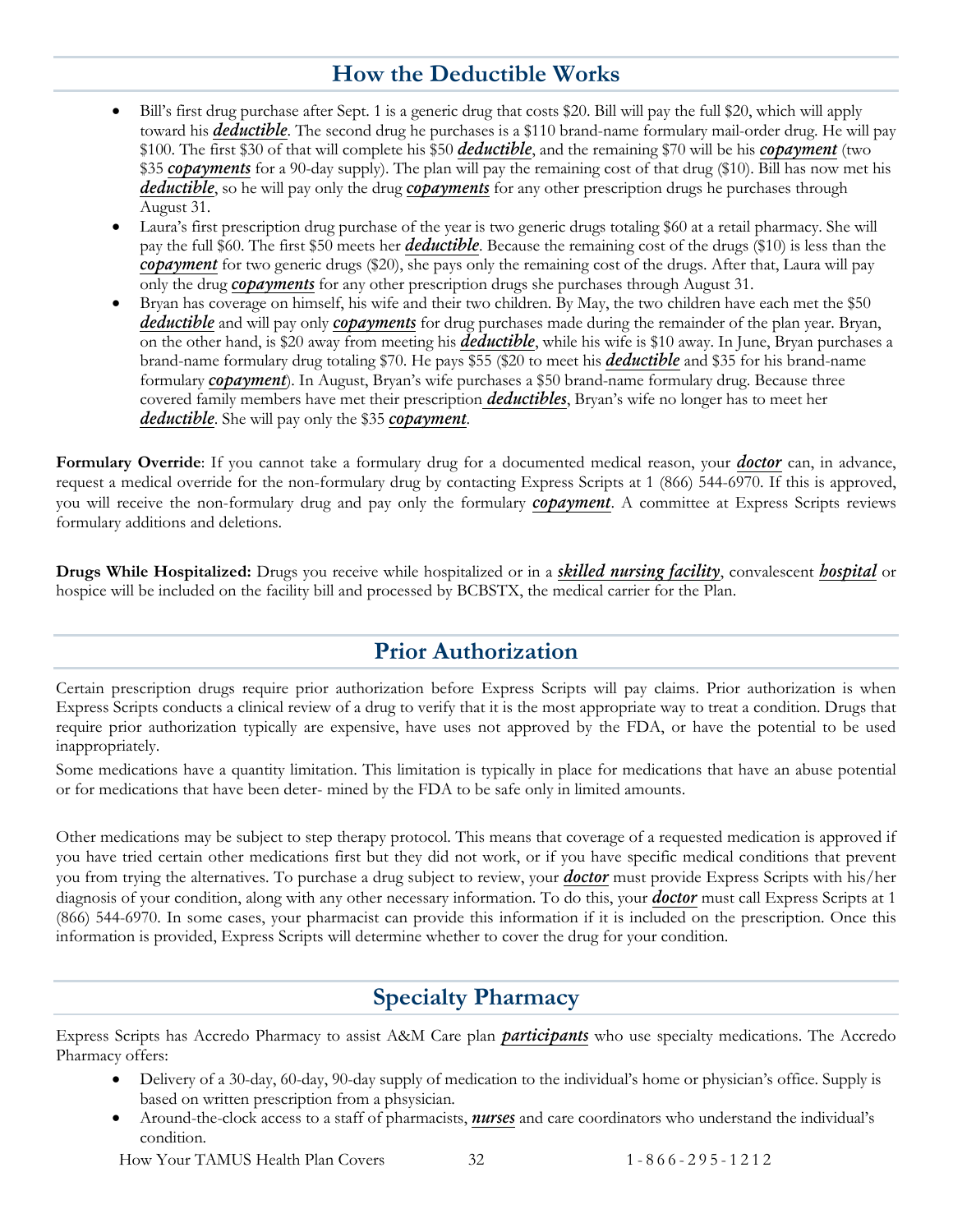- Educational materials, support and home instruction.
- Better coordination of care with the individual's physician.

A&M Care plan *[participants](#page-59-0)* must use the Accredo Pharmacy to fill specialty medication prescriptions. More information on *[specialty drugs](#page-60-2)* is available by calling 1 (800) 922-8279. Copays for certain specialty medications may be set to the maximum of the current plan design or any available manufacturer-funded copay assistance that results in an equal-to or lesser-out-ofpocket cost for the member. Patient assistance will not be considered as true out of pocket for members and may not apply to *[deductible](#page-58-1)* and out of pocket maximums. For the above mentioned specialty medications, in most cases, all prescriptions must be filled through Express Script's Mail Order Specialty Pharmacy - Accredo.

## **Coordination of Benefits**

<span id="page-35-1"></span><span id="page-35-0"></span>Express Scripts does not coordinate benefits with other prescription coverage or discount programs.

## **Smoking Cessation and Weight Loss**

Express Scripts provides coverage of prescription smoking cessation and weight loss products. Products available for these diagnoses have refill limits.

## **Medicare Part D**

<span id="page-35-2"></span>All A&M System health plan prescription drug benefits have been certified to be comparable to or better than those provided by the Medicare Part D prescription drug plan. This means that if you have A&M System health coverage and become eligible for Medicare Part D but decide to enroll at a later date, you will not have to pay a higher premium than you would have paid if you'd enrolled when you first became eligible. You may need to provide a copy of this notice if you enroll in Medicare Part D so that you are not asked to pay a higher premium.

Medicare Part D is available if you qualify for Medicare Part A and/or Part B. Enrolling or not enrolling in Medicare Part D will not change your enrollment in Parts A and/or B and will not impact the non-prescription drug part of your A&M System health coverage. You can enroll in a Medicare prescription drug plan when you first become eligible for Medicare or during the Medicare open enrollment period in a later year. (October 15 – December 7).

If you drop or lose A&M System coverage, you don't have to wait until the normal Part D enrollment period to enroll. In fact, in this case, you must enroll in Medicare Part D within 63 days after your coverage ends or you may be required to pay more to enroll in Medicare Part D later.

Because System health plans usually provide better drug benefits at a lower cost, Medicare Part D enrollment is not necessary for most System employees and retirees enrolled in System health plans. However, if you qualify for financial assistance as described below, you will save on Part D premiums, *[copayments](#page-58-3)* and *[coinsurance](#page-58-2)*, which could mean you would benefit from Part D. Financial assistance is available to Medicare beneficiaries with incomes up to 150% of the Federal Poverty Level and limited resources. To determine if you qualify for financial assistance with Medicare Part D, you can contact the Social Security Administration (SSA) at 1 (800) 772-1213 TTY 1 (800) 325-0778) or visit SSA online at www.socialsecurity.gov. Medicare Part D is offered through private, Medicare-approved prescription drug plans. All Medicare drug plans will offer a standard level of coverage set by Medicare. The cost will vary with the plan. If you are eligible for Medicare, you can be enrolled in both your System health plan and Medicare Part D, but you cannot receive prescription drug benefits from both plans. Your options include keeping your A&M System health coverage and not enrolling in Part D, or keeping your A&M System health coverage and also enrolling in Part D. If you enroll in Part D, drug coverage will continue to be a part of whichever A&M System health plan you currently have, and your System health premiums will not decrease. You are entitled to receive a notice of creditable coverage at any time. It is available online at

*[http://assets.system.tamus.edu/files/benefits/pdf/medicare\\_creditable\\_coverage\\_letter.pdf](http://assets.system.tamus.edu/files/benefits/pdf/medicare_creditable_coverage_letter.pdf)* or from your Human Resources office.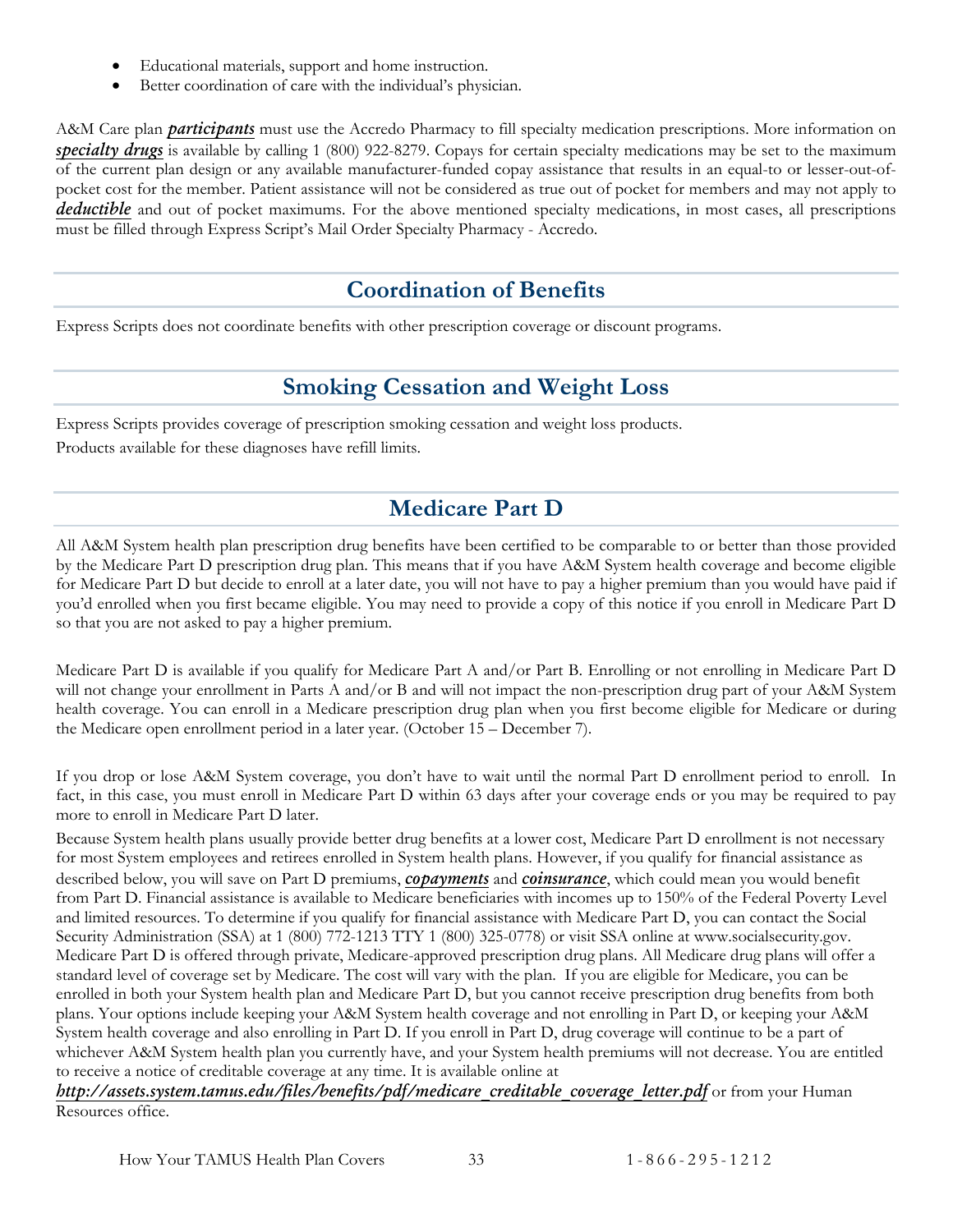## **Prescription Drugs**

<span id="page-36-0"></span>Prescription drugs that are not covered include, but are not limited to:

- those that are experimental or investigative,
- those that you are entitled to receive at no charge under any workers' compensation program,
- nicorette or those containing nicotine or other smoking-deterrent medications (except as covered under the smoking cessation program, as explained in "*[Smoking Cessation and Weight Loss](#page-35-1)*"),
- anorectics or those used for weight control (except as covered under the weight loss program),
- tretinion (Retin A) for cosmetic use if you are 26 or older,
- those used to treat or cure baldness,
- over-the-counter drugs, except for insulin,
- therapeutic devices or appliances,
- refills in excess of the amount specified by the *[doctor](#page-58-4)*,
- refills more than one year after the *[doctor](#page-58-4)*'s original order,
- those used for the treatment of medically diagnosed male impotence (some may be covered subject to dispensing limits),
- contraceptive devices, or
- those used in the treatment of infertility.

In addition, the A&M System, at its discretion, may limit, restrict or elect to not cover new prescription medications that become available.

#### **Specialty pharmacy copay assistance program**

Certain specialty pharmacy drugs are considered non-essential health benefits under the plan and the cost of such drugs will not be applied toward satisfying the participant's out-of-pocket maximum. Although the cost of the Program drugs will not be applied towards satisfying a participant's out-of-pocket maximum, the cost of the Program drugs will be reimbursed by the manufacturer at no cost to the participant, and copays for certain specialty medications may be set to the max of the current plan design or any available manufacturer-funded copay assistance.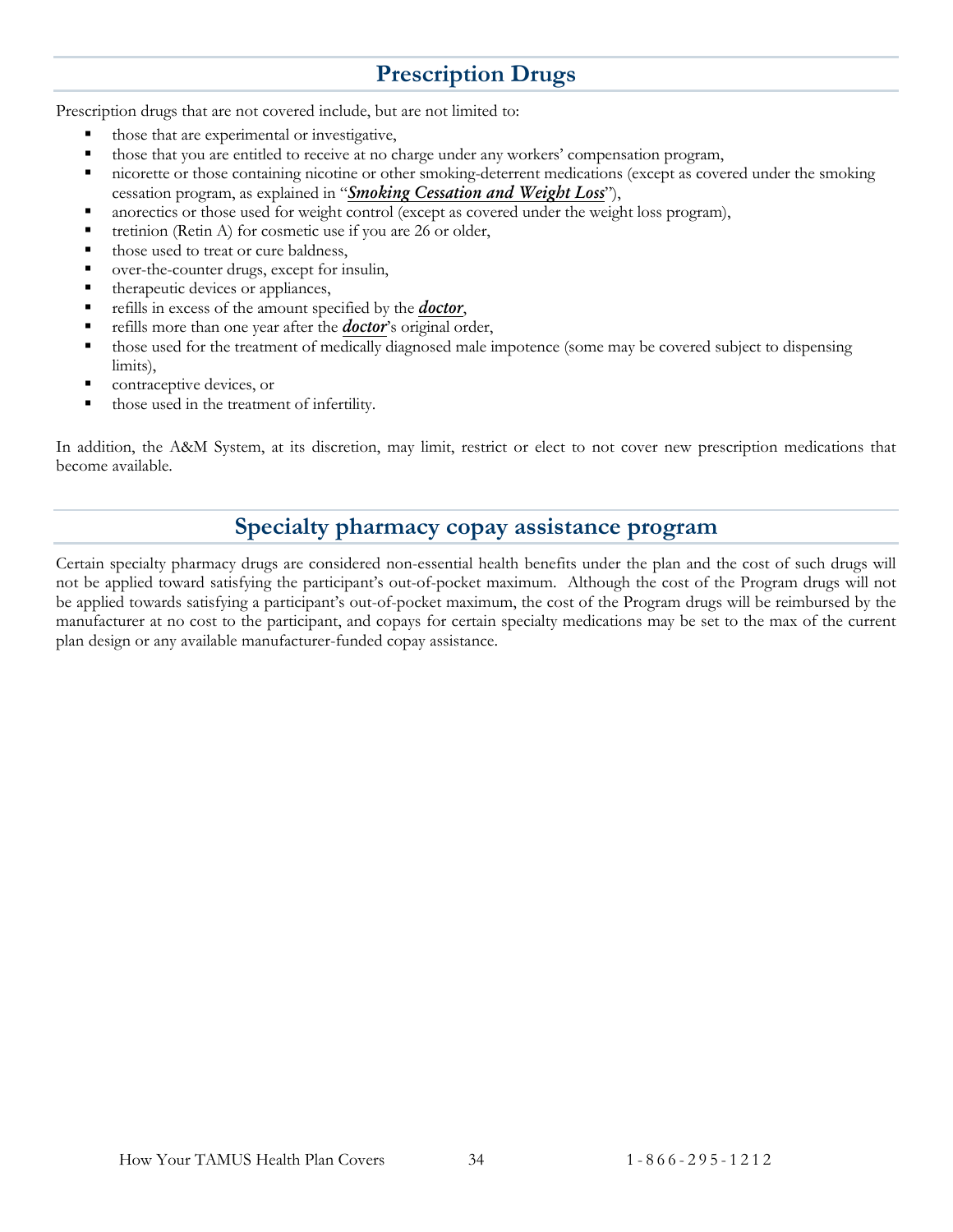# A&M Care Plan Claims and Appeals

## **How to File a Medical Claim**

#### <span id="page-37-1"></span><span id="page-37-0"></span>*If you use a network provider, you file no claims. For other services, you file for reimbursement. If a claim is denied, you may follow an appeal process.*

If you use a Blue Choice or BlueCard *[doctor](#page-58-4)* or *[hospital](#page-59-4)*, you file no claim forms. For services from out-of-network *[providers](#page-59-3)*, you must file a claim for health benefits.

<span id="page-37-2"></span>

| To file a medical claim, follow these steps:                                             |                                                                                                                                                                                                                                                                                                                                                                                                                                                                                                                                    |  |
|------------------------------------------------------------------------------------------|------------------------------------------------------------------------------------------------------------------------------------------------------------------------------------------------------------------------------------------------------------------------------------------------------------------------------------------------------------------------------------------------------------------------------------------------------------------------------------------------------------------------------------|--|
| 1 Get a claim form                                                                       | Claim forms are available from your institution or agency Human Resources office, or<br>you can download a claim form from the website by logging onto<br>www.bcbstx.com/tamus. Use a separate claim form for each individual; do not<br>combine expenses for family members on one claim form.                                                                                                                                                                                                                                    |  |
| 2 Complete the claim form                                                                | Complete all information requested on the claim form. Any missing information,<br>especially the items listed below, will cause a delay in processing your claim.<br>Patient's name<br>$\bullet$<br>Subscriber number, including the alpha prefix (ex. TXW)<br>$\bullet$<br>Correct address<br>$\bullet$<br>Diagnosis (preferably indicated by your provider on an itemized bill)<br>$\bullet$<br>Date of injury, illness, or pregnancy<br>$\bullet$<br>Whether the patient has other group health insurance coverage<br>$\bullet$ |  |
| 3 Attach an itemized bill                                                                | Attach an itemized bill to the completed claim form. An itemized bill includes the<br>following information that is critical to prompt processing of your claim:<br>Name and address of the provider providing the services or supplies<br>$\bullet$<br>Date of service<br>$\bullet$<br>Type of service<br>$\bullet$<br>Charges for each service<br>$\bullet$<br>Patient's name<br>$\bullet$<br>Diagnosis<br>$\bullet$                                                                                                             |  |
| 4 Mail the claim form and<br>itemized bills<br>Keep a copy of the claim form and         | Send the claim form and itemized bills to: BCBSTX, P.O. Box 660044, Dallas, TX<br>75266-0044. (The address also appears on the form.) Do not send the claim form to<br>the A&M System. This will only delay processing. Note: Foreign claims must be<br>translated. If no translation is attached, processing may be delayed.                                                                                                                                                                                                      |  |
| <i>itemized bills for your records.</i>                                                  | You must file and Blue Cross and Blue Shield of Texas must receive claims for expenses within 12<br>months after the date of service.                                                                                                                                                                                                                                                                                                                                                                                              |  |
| 5 Review your Explanation of<br>Benefits (EOB) statement<br>after the claim is processed | The EOB will confirm if the expense is covered by A&M CARE HEALTH PLAN and<br>is eligible for payment. If so, you or the provider will receive a check. If your claim is<br>denied, the EOB will state the reasons why. Note: EOBs are available online through<br>Blue Access for Members at www.bcbstx.com/tamus; you must log in and elect to<br>receive paper copies by mail.                                                                                                                                                  |  |

To assist *[providers](#page-59-3)* in filing your claims, you should always carry your A&M CARE HEALTH PLAN ID card with you. All claims from a plan year must be postmarked by Jan. 31 of the next plan year. The plan is not obligated to pay claims received after that date. If you live in Texas, are retired and enrolled in Medicare, you may have Medicare send your claims directly to BCBSTX. You cannot assign your rights and benefits under the plan to anyone at any time.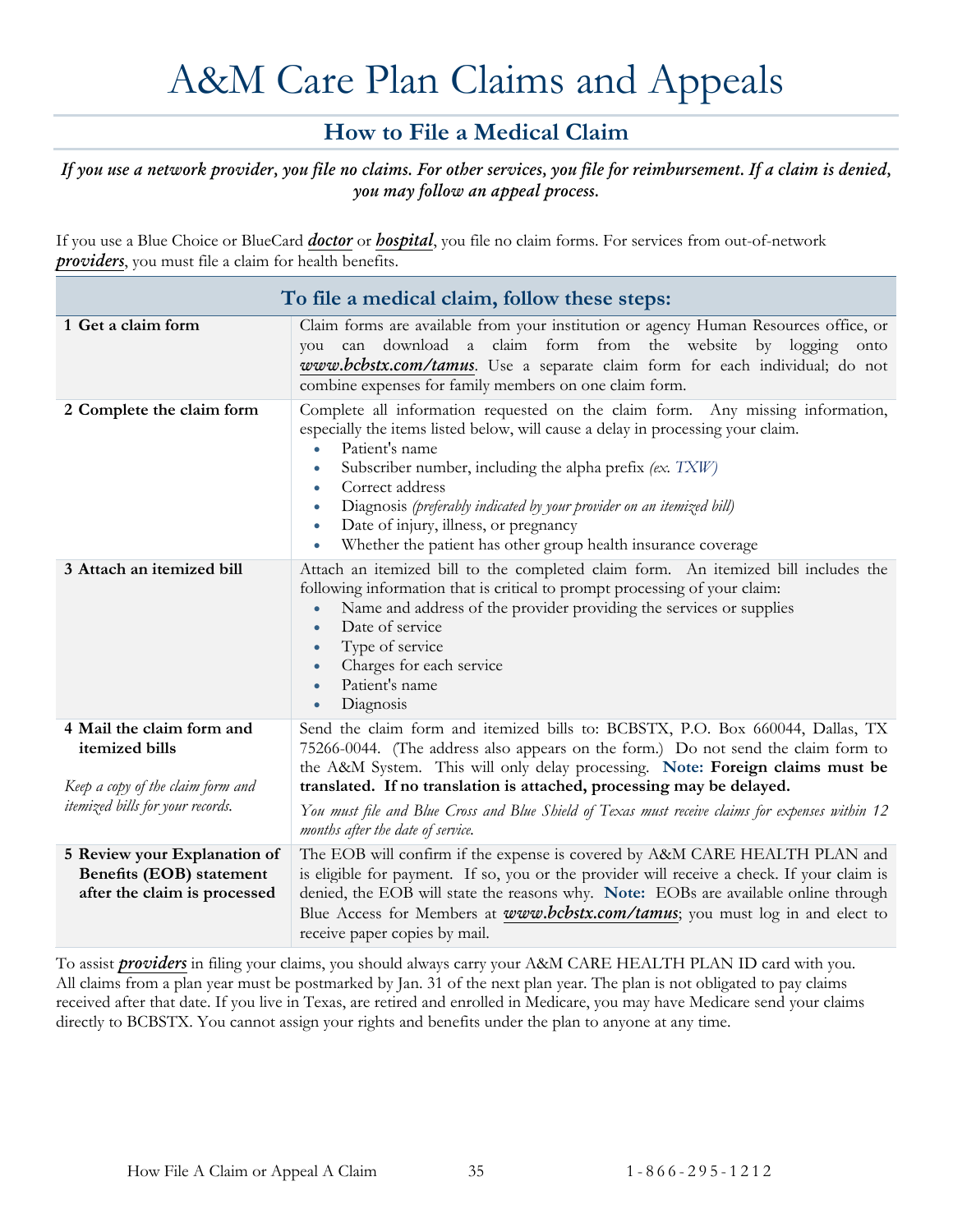## **Receipt of Claims**

<span id="page-38-0"></span>A claim will not be considered received for processing until Blue Cross and Blue Shield of Texas actually receives the claim at the proper address and with all of the required information. If the claim is not complete, Blue Cross and Blue Shield of Texas will return it. On claims that need further information for proper processing, Blue Cross and Blue Shield of Texas may contact either you or the *[provider](#page-59-3)* for the additional information. The claim will be processed when Blue Cross and Blue Shield of Texas receives all the requested information. After processing the claim, BCBSTX will notify the *[participant](#page-59-0)* by way of an Explanation of Benefits summary.

#### **Review of Claim Determinations**

<span id="page-38-1"></span>When BCBSTX receives a properly submitted claim, it has authority and discretion to interpret and determine benefits in accordance with A&M CARE HEALTH PLAN plan provisions. BCBSTX will receive and review claims for benefits and will accurately process claims consistent with administrative practices and procedures established in writing between BCBSTX and the A&M System.

You have the right to seek and obtain a full and fair review by BCBSTX of any determination of a claim, any determination of a request for preauthorization, or any other determination made by BCBSTX in accordance with the benefits and procedures detailed in your A&M CARE HEALTH PLAN medical plan.

## **If a Claim Is Denied or Not Paid in Full**

<span id="page-38-2"></span>On occasion, BCBSTX may deny all or part of your claim. There are a number of reasons why this may happen. We suggest that you first read the *Explanation of Benefits* summary prepared by BCBSTX; then review this Benefits Booklet to see whether you understand the reason for the determination. If you have additional information that you believe could change the decision, send it to BCBSTX and request a review of the decision.

If the claim is denied in whole or in part, you will receive a notice from BCBSTX with the following information, if applicable:

- The reasons for the determination;
- A reference to the benefit plan provisions on which the determination is based, or the contractual, administrative or protocol basis for the determination;
- A description of additional information which may be necessary to perfect an appeal and an explanation of why such material is necessary;
- Subject to privacy laws and other restrictions, if any, the identification of the claim, date of service, health care *[provider](#page-59-3)*, claim amount (if applicable) and a statement describing denial codes with their meanings and the standards used. Upon request, diagnosis/treatment codes with their meanings and the standards used are also available;
- An explanation of BCBSTX's internal review/appeals and external review processes (and how to initiate a review/appeal or external review);
- In certain situations, a statement in non-English language(s) that the written notice of claim denial and certain other benefit information may be available upon request in such non-English language(s);
- In certain situations, a statement in non-English language(s) that indicates how to access the language services provided by BCBSTX;
- The right to request, free of charge, reasonable access to and copies of all documents, records and other information relevant to the claim for benefits;
- Any internal rule, guideline, protocol or other similar criterion relied on in the determination, and a statement that a copy of such rule, guideline, protocol or other similar criterion will be provided free of charge on request;
- An explanation of the scientific or clinical judgment relied on in the determination as applied to claimant's medical circumstances, if the denial was based on medical necessity, experimental treatment or similar exclusion, or a statement that such explanation will be provided free of charge upon request;
- In the case of a denial of an urgent care/expedited clinical claim, a description of the expedited review procedure applicable to such claim. An urgent care/expedited claim decision may be provided orally, so long as a written notice is furnished to the claimant within 3 days of oral notification; and
- Contact information for applicable office of health insurance consumer assistance or ombudsman.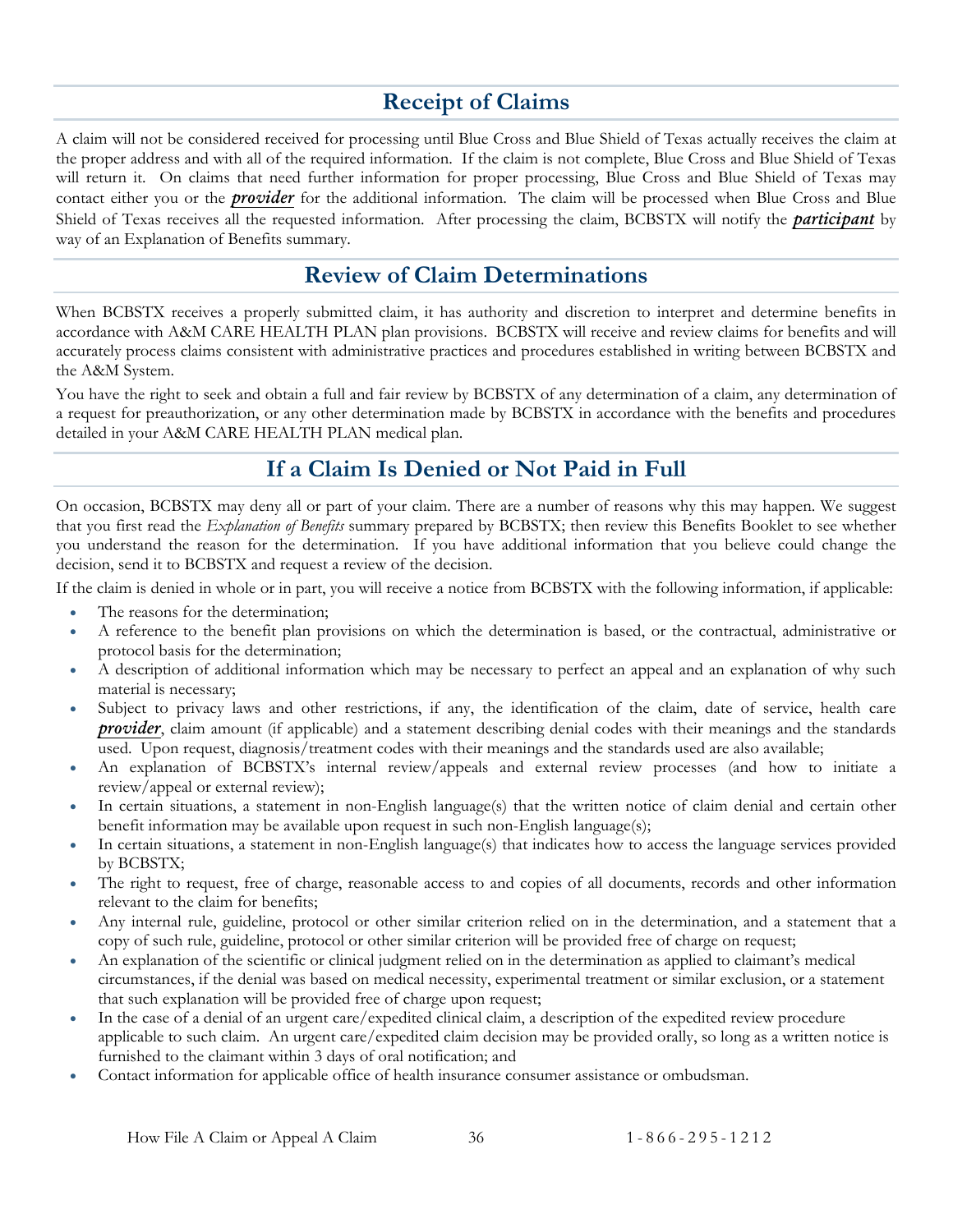## **Timing of Required Notices and Extensions**

<span id="page-39-0"></span>Separate schedules apply to the timing of required notices and extensions, depending on the type of Claim. There are three types of Claims as defined below.

- 1. Urgent Care Clinical Claim is any Pre-Service Claim that requires Preauthorization, as described in this Benefit Booklet, for benefits for medical care or Treatment with respect to which the application of regular time periods for making health Claim decisions could seriously jeopardize the life or health of the claimant or the ability of the claimant to regain maximum function or, in the opinion of a Physician with knowledge of the claimant's medical condition, would subject the claimant to severe pain that cannot be adequately managed without the care or Treatment.
- 2. Pre-Service Claim is any non-urgent request for benefits or a determination with respect to which the terms of the benefit plan condition receipt of the benefit on approval of the benefit in advance of obtaining medical care.
- **3.** Post-Service Claim is notification in a form acceptable to the Claim Administrator that a service has been rendered or furnished to you. This notification must include full details of the service received, including your name, age, sex, identification number, the name and address of the *[Provider](#page-59-3)*, an itemized statement of the service rendered or furnished, the date of service, the diagnosis, the Claim charge, and any other information which the Claim Administrator may request in connection with services rendered to you.

#### **Urgent Care Clinical Claims\***

<span id="page-39-1"></span>

| <b>Type of Notice or Extension</b>                                                                                                                                                                                  | Timing                          |
|---------------------------------------------------------------------------------------------------------------------------------------------------------------------------------------------------------------------|---------------------------------|
| If your Claim is incomplete, the Claim Administrator must notify you within                                                                                                                                         | 24 hours                        |
| If you are notified that your Claim is incomplete,<br>you must then provide completed Claim information to the Claim Administrator within                                                                           | 48 hours after receiving notice |
| The Claim Administrator must notify you of the Claim determination (whether adverse or<br>not): if the initial Claim is complete as soon as possible<br>(taking into account medical exigencies), but no later than | 72 hours                        |
| after receiving the completed Claim (if the initial Claim is incomplete), within                                                                                                                                    | 48 hours                        |

\* You do not need to submit Urgent Care Clinical Claims in writing. You should call the Claim Administrator at the toll-free number listed on the back of your Identification Card as soon as possible to submit an Urgent Care Clinical Claim.

#### **Pre-Service Claims**

<span id="page-39-2"></span>

| <b>Type of Notice or Extension</b>                                                                                                               | Timing                                                                                          |
|--------------------------------------------------------------------------------------------------------------------------------------------------|-------------------------------------------------------------------------------------------------|
| If your Claim is filed improperly, the Claim Administrator must notify you within                                                                | 5 days                                                                                          |
| If your Claim is incomplete, the Claim Administrator must notify you within                                                                      | 15 days                                                                                         |
| If you are notified that your Claim is incomplete, you must then provide<br>completed Claim information to the Claim Administrator within        | 45 days after receiving notice                                                                  |
| The Claim Administrator must notify you of any adverse Claim determination (whether<br>adverse of not): if the initial Claim is complete, within | $15 \text{ days}$                                                                               |
| after receiving the completed Claim (if the initial Claim is incomplete), within                                                                 | 30 days                                                                                         |
| If you require post-stabilization care after an Emergency within                                                                                 | the time appropriate to the circumstance<br>not to exceed one hour after the time of<br>request |

\* This period may be extended one time by the Claim Administrator for up to 15 days, provided that the Claim Administrator both (1) determines that such an extension is necessary due to matters beyond the control of the Plan and (2) notifies you, prior to the expiration of the initial 15-day period, of the circumstances requiring the extension of time and the date by which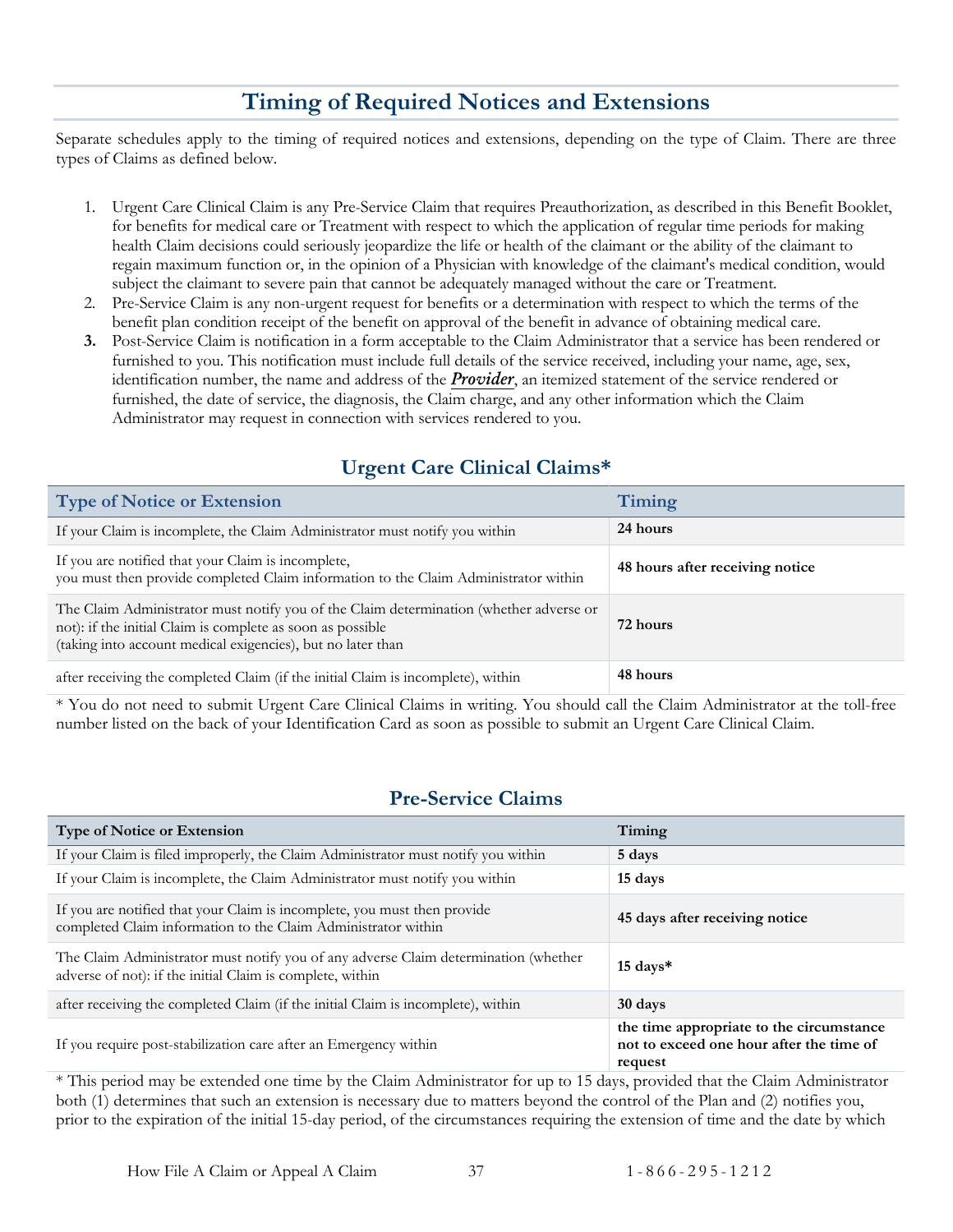the Claim Administrator expects to render a decision.

#### **Post-Service Claims**

<span id="page-40-0"></span>

| Type of Notice or Extension                                                                                                              | Timing                                                                                          |
|------------------------------------------------------------------------------------------------------------------------------------------|-------------------------------------------------------------------------------------------------|
| If your Claim is incomplete, the Claim Administrator must notify you within                                                              | 30 days                                                                                         |
| If you are notified that your Claim is incomplete, you must then provide                                                                 | 45 days after receiving notice                                                                  |
| completed Claim information to the Claim Administrator within                                                                            |                                                                                                 |
| The Claim Administrator must notify you of the Claim determination (whether adverse or<br>not): if the initial Claim is complete, within | $30 \text{ days}^*$                                                                             |
| after receiving the completed Claim (if the initial Claim is incomplete), within                                                         | 45 days                                                                                         |
| If you require post-stabilization care after an Emergency within                                                                         | the time appropriate to the<br>circumstance not to exceed one hour<br>after the time of request |

\*This period may be extended one time by the Claim Administrator for up to 15 days, provided that the Claim Administrator both (1) determines that such an extension is necessary due to matters beyond the control of the Plan and (2) notifies you in writing, prior to the expiration of the initial 30-day period, of the circumstances requiring the extension of time and the date by which the Claim Administrator expects to render a decision. Concurrent Care

<span id="page-40-1"></span>For a benefit determination relating to care that is being received at the same time as the determination, such notice will be provided no later than 24 hours after receipt of your Claim for benefits.

## **Claim Appeal Procedures**

#### Definitions

<span id="page-40-2"></span>An **"Adverse Benefit Determination"** means a denial, reduction, or termination of, or a failure to provide or make payment (in whole or in part) for, a benefit, including any such denial, reduction, termination, or failure to provide in response to a claim, Pre-Service Claim or Urgent Care Clinical Claims, or make payment for, a benefit resulting from the application of any utilization review, as well as a failure to cover an item or service for which benefits are otherwise provided because it is determined to be experimental or investigational or not medically necessary or appropriate. If an ongoing course of treatment had been approved by the Claim Administrator or your Employer and the Claim Administrator or your Employer reduces or terminates such treatment (other than by amendment or termination of the Employer's benefit plan) before the end of the approved treatment period; that is also an Adverse Benefit Determination.

A **"Final Internal Adverse Benefit Determination"** means an Adverse Benefit Determination that has been upheld by the Claim Administrator or your Employer at the completion of the Claim Administrator's or Employer's internal review/appeal process.

#### **Expedited Clinical Appeals**

<span id="page-40-3"></span>If your situation meets the definition of an expedited clinical appeal, you may be entitled to an appeal on an expedited basis. An expedited clinical appeal is an appeal of a clinically urgent nature related to health care services, including but not limited to, procedures or treatments ordered by a health care *[provider](#page-59-3)*, as well as continued hospitalization. Before authorization of benefits for an ongoing course of treatment/continued hospitalization is terminated or reduced, the Claim Administrator will provide you with notice at least 24-hours before the previous benefits authorization ends and an opportunity to appeal. For the ongoing course of treatment, coverage will continue during the appeal process.

Upon receipt of an expedited preservice or concurrent clinical appeal, the Claim Administrator will notify the party filing the appeal, as soon as possible, but no more than 24-hours after submission of the appeal, of all the information needed to review the appeal. Additional information must be submitted within 24-hours of re- quest. The Claim Administrator shall render a determination on the appeal within 24-hours after it receives the requested information, but no later than 72-hours after the appeal has been received by the Claim Administrator.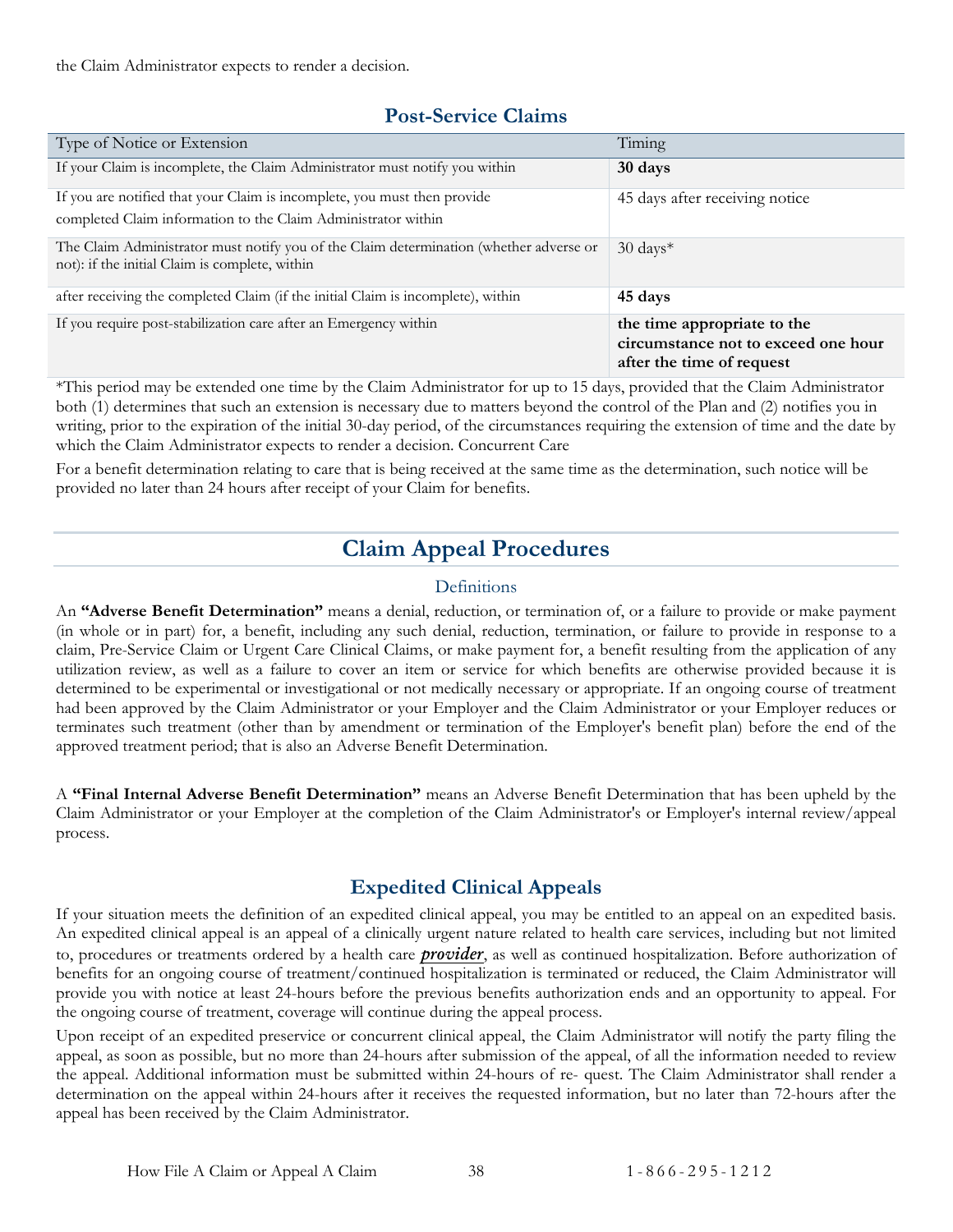#### How to Appeal an Adverse Benefit Determination

<span id="page-41-0"></span>You have the right to seek and obtain a full and fair review of any determination of a claim, any determination of a request for preauthorization, or any other determination made by the Claim Administrator in accordance with the benefits and procedures detailed in your Health Benefit Plan.

An appeal of an Adverse Benefit Determination may be filed by you or a person authorized to act on your behalf. In some circumstances, a health care *[Provider](#page-59-3)* may appeal on his/her own behalf. Your designation of a representative must be in writing as it is necessary to protect against disclosure of information about you except to your authorized representative. To obtain an Authorized Representative Form, you or your representative may call the Claim Administrator at the number on the back of your ID card.

If you believe the Claim Administrator incorrectly denied all or part of your benefits, you may have your claim reviewed. The Claim Administrator will review its decision in accordance with the following procedure:

• Within 180 days after you receive notice of a denial or partial denial, you may call or write to the Claim Administrator's Administrative Office. The Claim Administrator will need to know the reasons why you do not agree with the denial or partial denial. Send your request to:

Claim Review Section Blue Cross and Blue Shield of Texas P. O. Box 660044

Dallas, Texas 75266-0044

- You may also designate a representative to act for you in the review procedure. Your designation of a representative must be in writing as it is necessary to protect against disclosure of information about you except to your authorized representative.
- The Claim Administrator will honor telephone requests for information. However, such inquiries will not constitute a request for review.
- In support of your claim review, you have the option of presenting evidence and testimony to the Claim Administrator. You and your authorized representative may ask to review your file and any relevant documents and may submit written issues, comments and additional medical information within 180 days after you receive notice of an Adverse Benefit Determination or at any time during the claim review process.

The Claim Administrator will provide you or your authorized representative with any new or additional evidence or rationale and any other information and documents used in the review of your claim without regard to whether such information was considered in the initial determination. No deference will be given to the initial Adverse Benefit Determination. Such new or additional evidence or rationale will be provided to you or your authorized representative sufficiently in advance of the date a final decision on appeal is made in order to give you a chance to respond. The appeal determination will be made by a Physician associated or contracted with the Claim Administrator and/or by external advisors, but who were not involved in making the initial denial of your claim. Before you or your authorized representative may bring any action to recover benefits the claimant must exhaust the appeal process and must raise all issues with respect to a claim and must file an appeal or appeals and the appeals must be finally decided by the Claim Administrator or your Employer.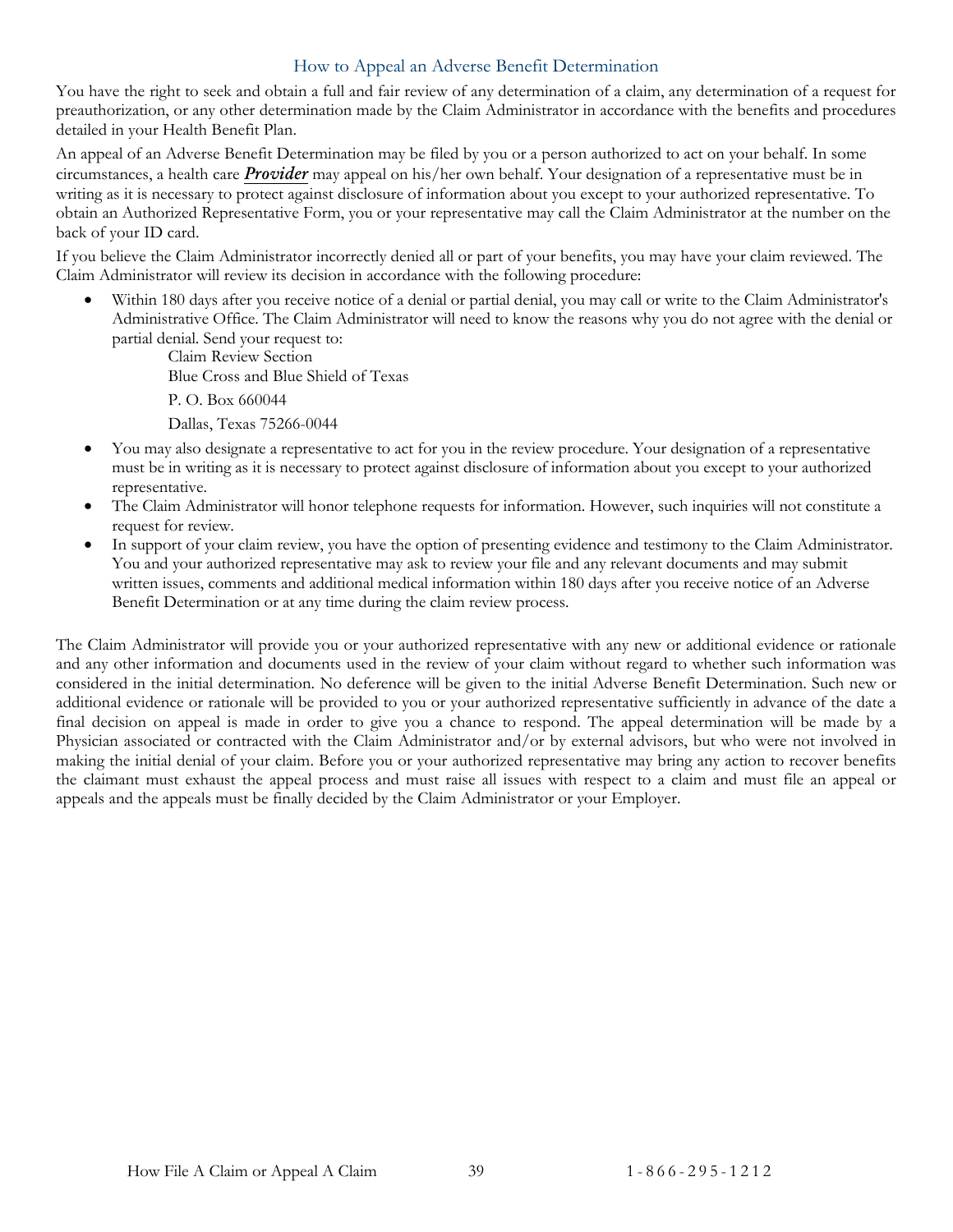If you have any questions about the claims procedures or the review procedure, write to the Claim Administrator's Administrative Office or call the toll-free Customer Service Helpline number shown in this Benefit Booklet or on your Identification Card.

#### **Timing of Appeal Determinations**

<span id="page-42-0"></span>Upon receipt of a non-urgent preservice appeal, the Claim Administrator shall render a determination of the appeal as soon as practical, but in no event more than 30 days after the appeal has been received by the Claim Administrator.

Upon receipt of a non-urgent post-service appeal, the Claim Administrator shall render a determination of the appeal as soon as practical, but in no event more than 60 days after the appeal has been received by the Claim Administrator.

#### **Notice of Appeal Determination**

<span id="page-42-1"></span>The Claim Administrator will notify the party filing the appeal, you, and, if a clinical appeal, any health care *[provider](#page-59-3)* who recommended the services involved in the appeal, by a written notice of the determination. The written notice to you or your authorized representative will include:

- A reason for the determination;
- A reference to the benefit Plan provisions on which the determination is based, and the contractual, administrative or protocol for the determination;
- Subject to privacy laws and other restrictions, if any, the identification of the claim, date of service, health care *[provider](#page-59-3)*, claim amount (if applicable), and a statement describing denial codes with their meanings and the standards used. Diagnosis/treatment codes with their meanings and the standards used are also available upon request;
- An explanation of the Claim Administrator's external review processes (and how to initiate an external review) and a statement of your right, if any, to bring a civil action under Section 502(a) of ERISA following a final denial on external appeal;
- In certain situations, a statement in non-English language(s) that written notices of claim denials and certain other benefit information may be available (upon request) in such non-English language(s);
- In certain situations, a statement in non-English language(s) that indicates how to access the language services provided by the Claim Administrator;
- The right to request, free of charge, reasonable access to and copies of all documents, records and other information relevant to the claim for benefits;
- Any internal rule, guideline, protocol or other similar criterion relied on in the determination, or a statement that a copy of such rule, guideline, protocol or other similar criterion will be provided free of charge on request;
- An explanation of the scientific or clinical judgment relied on in the determination, or a statement that such explanation will be provided free of charge upon request;
- A description of the standard that was used in denying the claim and a discussion of the decision;
- Contact information for applicable office of health insurance consumer assistance or ombudsman.

If the Claim Administrator's or your Employer's decision is to continue to deny or partially deny your claim or you do not receive timely decision, you may be able to request an external review of your claim by an independent third party, who will review the denial and issue a final decision. Your external review rights are described in the **Standard External Review** section below.

#### **If You Need Assistance**

<span id="page-42-2"></span>If you have any questions about the claims procedures or the review procedure, write or call the Claim Administrator Headquarters at 1 (800) 521-2227. The Claim Administrator Customer Service Helpline is accessible from 8:00 A.M. to 8:00 P.M., Monday through Friday.

Claim Review Section Blue Cross and Blue Shield of Texas P. O. Box 660044 Dallas, Texas 75266-0044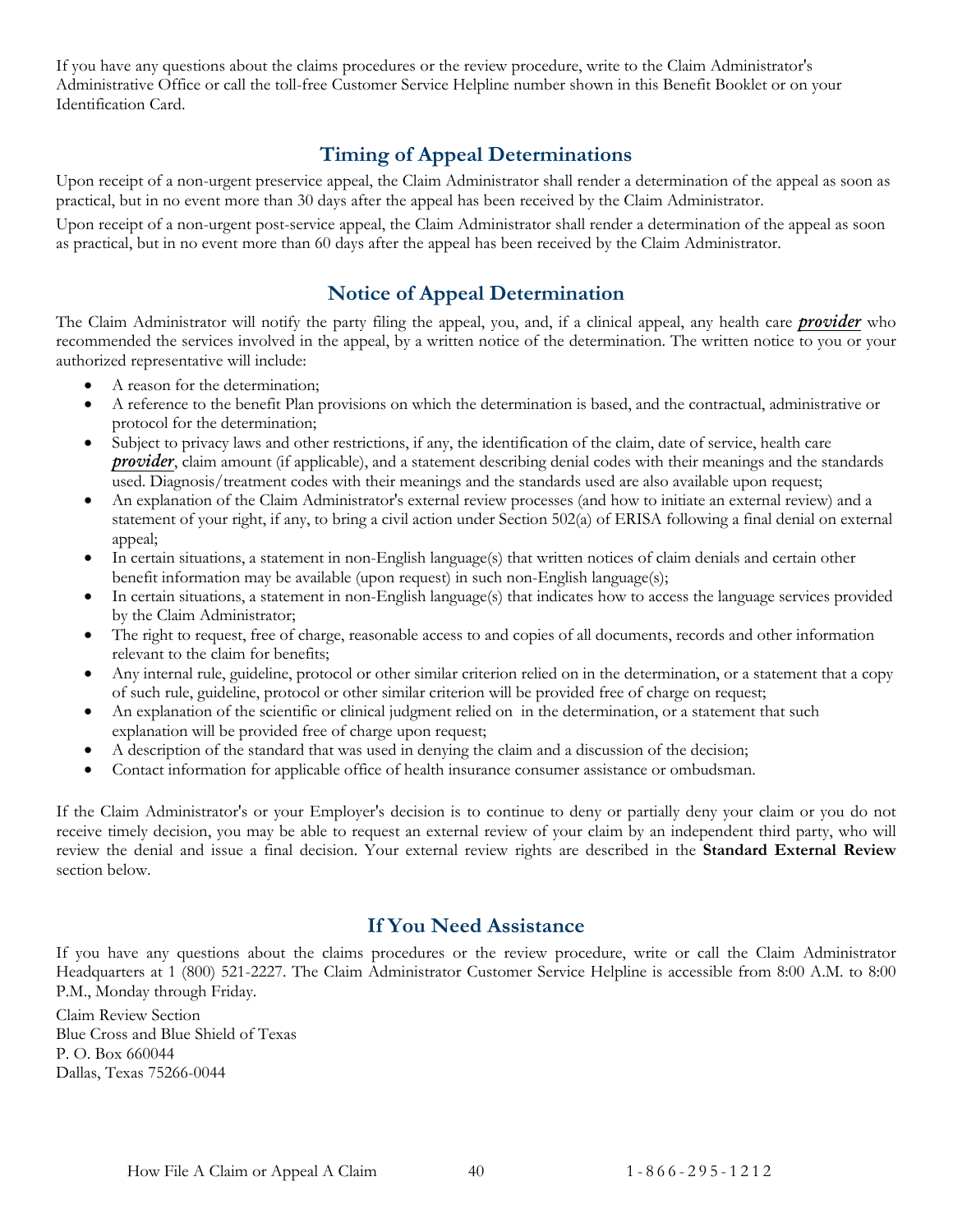If you need assistance with the internal claims and appeals or the external review processes that are described below, you may call the number on the back of your ID card for contact information. In addition, for questions about your appeal rights or for assistance, you can contact the Employee Benefits Security Administration at 1 (866) 444-EBSA (3272).

## **Standard External Review**

<span id="page-43-0"></span>You or your authorized representative (as described above) may make a request for a standard external review or expedited external review of an Adverse Benefit Determination or Final Internal Adverse Benefit Determination by an Independent Review Organization (IRO).

- 1. Request for External Review. Within four months after the date of receipt of a notice of an Adverse Benefit Determination or Final Internal Adverse Benefit Determination from the Claim Administrator, you or your authorized representative must file your request for standard external review.
- 2. Preliminary Review. Within five business days following the date of receipt of the external review request, the Claim Administrator must complete a preliminary review of the request to determine whether:
	- You are, or were, covered under the plan at the time the health care item or service was requested or, in the case of a retrospective review, was covered under the plan at the time the health care item or service was provided;
	- The Adverse Benefit Determination or the Final Adverse Internal Benefit Determination does not relate to your failure to meet the requirements for eligibility under the terms of the plan (e.g., worker classification or similar determination);
	- You have exhausted the Claim Administrator's internal appeal process unless you are not required to exhaust the internal appeals process under the interim final regulations. Please read the Exhaustion section below for additional information and exhaustion of the internal appeal process; and
	- You or your authorized representative has provided all the information and forms required to process an external review. You will be notified within one business day after we complete the preliminary review if your request is eligible or if further information or documents are needed. You will have the remainder of the four month appeal period (or 48 hours following receipt of the notice), whichever is later, to perfect the appeal request. If your claim is not eligible for external review, we will outline the reasons it is ineligible in the notice, and provide contact information for the Department of Labor's Employee Benefits Security Administration (toll-free number 1 (866) 444-EBSA (3272).
- 3. Referral to Independent Review Organization (IRO). When an eligible request for external review is completed within the time period allowed, the Claim Administrator will assign the matter to an IRO. The IRO assigned will be accredited by URAC or by similar nationally-recognized accrediting organization. Moreover, the Claim Administrator will take action against bias and to ensure independence. Accordingly, the Claim Administrator must contract with at least three IROs for assignments under the plan and rotate claims assignments among them (or incorporate other independent, unbiased methods for selection of IROs, such as random selection). In addition, the IRO may not be eligible for any financial incentives based on the likelihood that the IRO will support the denial of benefits. The IRO must provide the following:
	- Utilization of legal experts where appropriate to make coverage determinations under the plan.
	- Timely notification to you or your authorized representative, in writing, of the request's eligibility and acceptance for external review. This notice will include a statement that you may submit in writing to the assigned IRO within 10 business days following the date of receipt of the notice additional information that the IRO must consider when conducting the external review. The IRO is not required to, but may, accept and consider additional information submitted after 10 business days.
	- Within five business days after the date of assignment of the IRO, the Claim Administrator must provide to the assigned IRO the documents and any information considered in making the Adverse Benefit Determination or Final Internal Adverse Benefit Determination. Failure by the Claim Administrator to timely provide the documents and information must not delay the conduct of the external review. If the Claim Administrator fails to timely provide the documents and information, the assigned IRO may terminate the external review and make a decision to reverse the Adverse Benefit Determination or Final Internal Adverse Benefit Determination. Within one business day after making the decision, the IRO must notify the Claim Administrator and you or your authorized representative.
	- Upon receipt of any information submitted by you or your authorized representative, the assigned IRO must within one business day forward the information to the Claim Administrator. Upon receipt of any such information, the Claim Administrator may reconsider the Adverse Benefit Determination or Final Internal Adverse Benefit Determination that is the subject of the external review. Reconsideration by the Claim

How File A Claim or Appeal A Claim 41 1 - 866 - 295 - 1212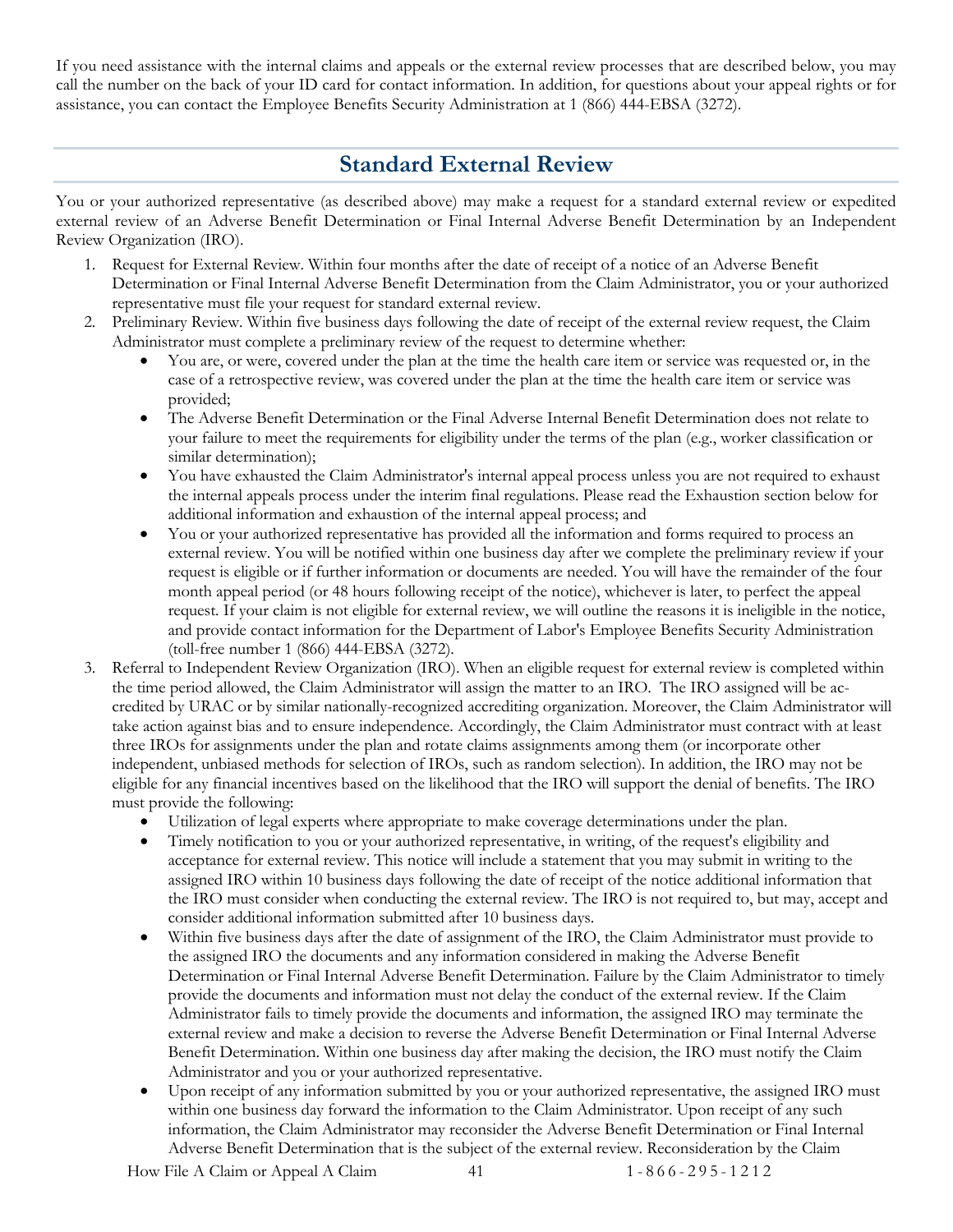Administrator must not delay the external review. The external review may be terminated as a result of the reconsideration only if the Claim Administrator decides, upon completion of its reconsideration, to reverse the Adverse Benefit Determination or Final Internal Adverse Benefit Determination and provide coverage or payment. Within one business day after making such a decision, the Claim Administrator must provide written notice of its decision to you and the assigned IRO. The assigned IRO must terminate the external review upon receipt of the notice from the Claim Administrator.

- Review all of the information and documents timely received. In reaching a decision, the assigned IRO will review the claim de novo and not be bound by any decisions or conclusions reached during the Claim Administrator's internal claims and appeals process applicable under paragraph (b) of the interim final regulations under section 2719 of the Public Health Service (PHS) Act. In addition to the documents and information provided, the assigned IRO, to the extent the information or documents are available and the IRO considers them appropriate, will con- sider the following in reaching a decision:
	- o Your medical records;
	- o The attending health care professional's recommendation;
	- o Reports from appropriate health care professionals and other documents submitted by the Claim Administrator, you, or your treating *[provider](#page-59-3)*;
	- o The terms of your plan to ensure that the IRO's decision is not contrary to the terms of the plan, unless the terms are inconsistent with applicable law;
	- o Appropriate practice guidelines, which must include applicable evidence-based standards and may include any other practice guidelines developed by the Federal government, national or professional medical societies, boards, and associations;
	- o Any applicable clinical review criteria developed and used by the Claim Administrator, unless the criteria are inconsistent with the terms of the plan or with applicable law; and
	- o The opinion of the IRO's clinical reviewer or reviewers after considering information described in this notice to the extent the information or documents are available and the clinical reviewer or reviewers consider appropriate.
- 4. Written notice of the final external review decision must be provided within 45 days after the IRO receives the request for the external review. The IRO must deliver the notice of final external review decision to the Claim Administrator and you or your authorized representative. The notice of final external review decision will contain:
	- A general description of the reason for the request for external review, including information sufficient to identify the claim (including the date or dates of service, the health care *[provider](#page-59-3)*, the claim amount (if applicable), the diagnosis code and its corresponding meaning, the treatment code and its corresponding meaning, and the reason for the previous denial);
	- The date the IRO received the assignment to conduct the external review and the date of the IRO decision;
	- References to the evidence or documentation, including the specific coverage provisions and evidencebased standards, considered in reaching its decision;
	- A discussion of the principal reason or reasons for its decision, including the rationale for its decision and any evidence-based standards that were relied on in making its decision;
	- A statement that the determination is binding except to the extent that other remedies may be available under State or Federal law to either the Claim Administrator or you or your authorized representative;
	- A statement that judicial review may be available to you or your authorized representative; and
	- Current contact information, including phone number, for any applicable office of health insurance consumer assistance or ombudsman established under PHS Act section 2793.
- 5. After a final external review decision, the IRO must maintain records of all claims and notices associated with the external review process for six years. An IRO must make such records available for examination by the Claim Administrator, State or Federal oversight agency upon request, except where such disclosure would violate State or Federal privacy laws, and you or your authorized representative.
- 6. **Reversal of plan's decision**. Upon receipt of a notice of a final external review decision reversing the Adverse Benefit Determination or Final Internal Adverse Benefit Determination, the Claim Administrator must immediately provide coverage or payment (including immediately authorizing or immediately paying benefits) for the claim.

## **Expedited External Review**

<span id="page-44-0"></span>**1.** Request for expedited external review. The Claim Administrator must allow you or your authorized representative to make a request for an expedited external review with the Claim Administrator at the time you receive: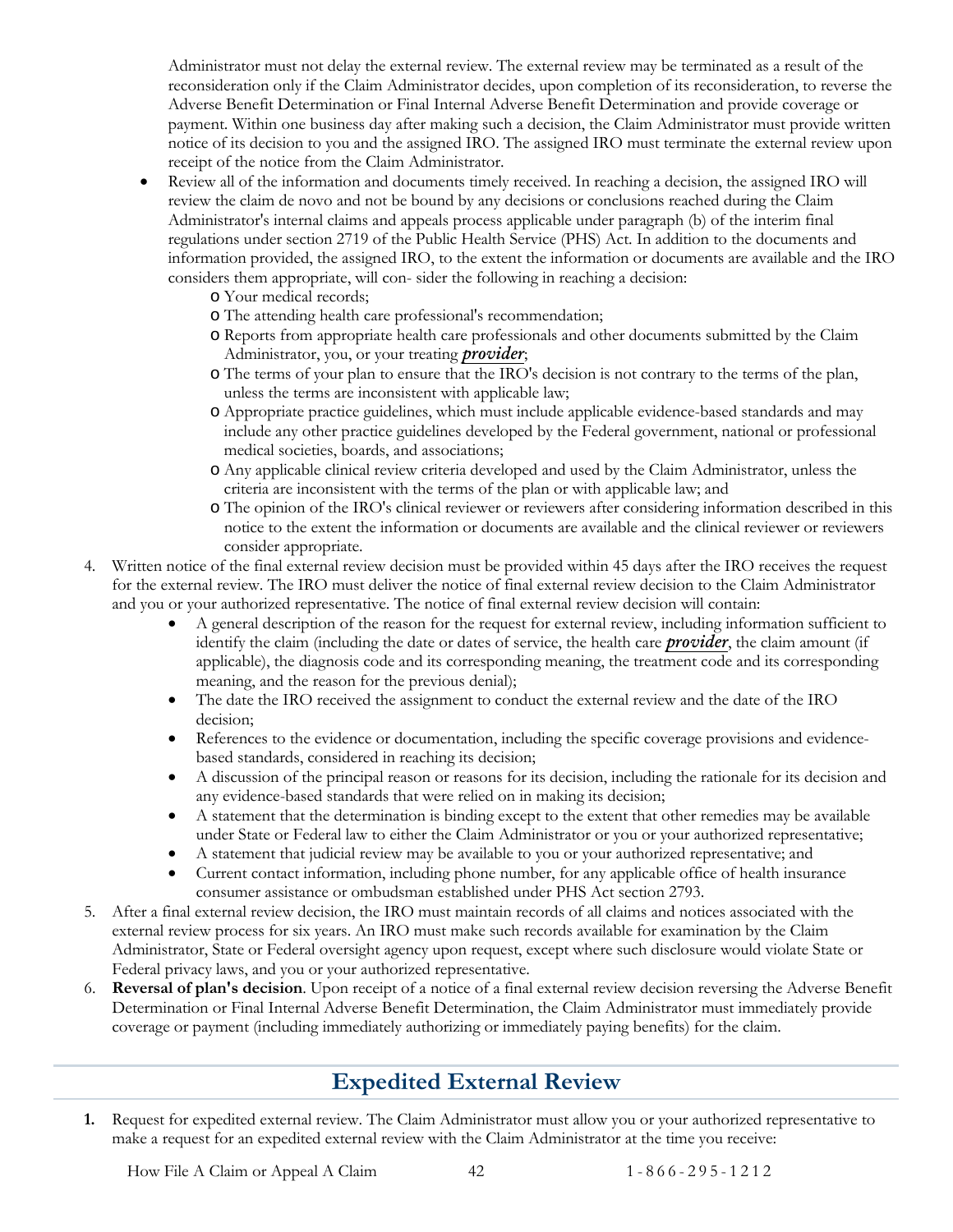- An Adverse Benefit Determination, if the Adverse Benefit Determination involve a medical condition of the claimant for which the timeframe for completion of an expedited internal appeal under the interim final regulations would seriously jeopardize your life or health or would jeopardize your ability to regain maxi- mum function and you have filed a request for an expedited internal appeal; or
- A Final Internal Adverse Benefit Determination, if the claimant has a medical condition where the timeframe for completion of a standard external review would seriously jeopardize your life or health or would jeopardize your ability to regain maximum function, or if the Final Internal Adverse Benefit Determination concerns an admission, availability of care, continued stay, or health care item or service for which you received *[emergency](#page-58-5)* services, but have not been discharged from a facility.
- **2. Preliminary review.** Immediately upon receipt of the request for expedited external review, the Claim Administrator must determine whether the request meets the reviewability requirements set forth in the **Standard External Review** section above. The Claim Administrator must immediately send you a notice of its eligibility determination that meets the requirements set forth in **Standard External Review** section above.
- **3. Referral to Independent Review Organization (IRO).** Upon a determination that a request is eligible for external review following the preliminary review, the Claim Administrator will assign an IRO pursuant to the requirements set forth in the Standard External Review section above. The Claim Administrator must provide or transmit all necessary documents and information considered in making the Adverse Benefit Determination or Final Internal Adverse Benefit Determination to the assigned IRO electronically or by telephone or facsimile or any other available expeditious method. The assigned IRO, to the extent the information or documents are available and the IRO considers them appropriate, must consider the information or documents described above under the procedures for standard review. In reaching a decision, the assigned IRO must review the claim de novo and is not bound by any decisions or conclusions reached during the Claim Administrator's internal claims and appeals process.
- **4. Notice of final external review decision.** The Claim Administrator's contract with the assigned IRO must require the IRO to provide notice of the final external review decision, in accordance with the requirements set forth in the Standard External Review section above, as expeditiously as your medical condition or circumstances require, but in no event more than 72 hours after the IRO receives the request for an expedited external review. If the notice is not in writing, within 48 hours after the date of providing that notice, the assigned IRO must provide written confirmation of the decision to the Claim Administrator and you or your authorized representative.

## **Exhaustion**

<span id="page-45-0"></span>For standard internal review, you have the right to request external review once the internal review process has been completed and you have received the Final Internal Adverse Benefit Determination. For expedited internal review, you may request external review simultaneously with the request for expedited internal review. The IRO will determine whether or not your request is appropriate for expedited external review or if the expedited internal review process must be completed before external review may be requested. You will be deemed to have exhausted the internal review process and may request external review if the Claim Administrator waives the internal review process or the Claim Administrator has failed to comply with the internal claims and appeals process. In the event you have been deemed to exhaust the internal review process due to the failure by the Claim Administrator to comply with the internal claims and appeals process, you also have the right to pursue any available remedies under 502(a) of ERISA or under State law. External review may not be requested for an Adverse Benefit Determination involving a claim for benefits for a health care service that you have already received until the internal review process has been exhausted.

## **Interpretation of Employer's Plan Provisions**

<span id="page-45-1"></span>The Plan Administrator has given the Claim Administrator the initial authority to establish or construe the terms and conditions of the Health Benefit Plan and the discretion to interpret and determine benefits in accordance with the Health Benefit Plan's provisions. The Plan Administrator has all powers and authority necessary or appropriate to control and manage the operation and administration of the Health Benefit Plan. All powers to be exercised by the Claim Administrator or the Plan Administrator shall be exercised in a non-discriminatory manner and shall be applied uniformly to assure similar treatment to persons in similar circumstances.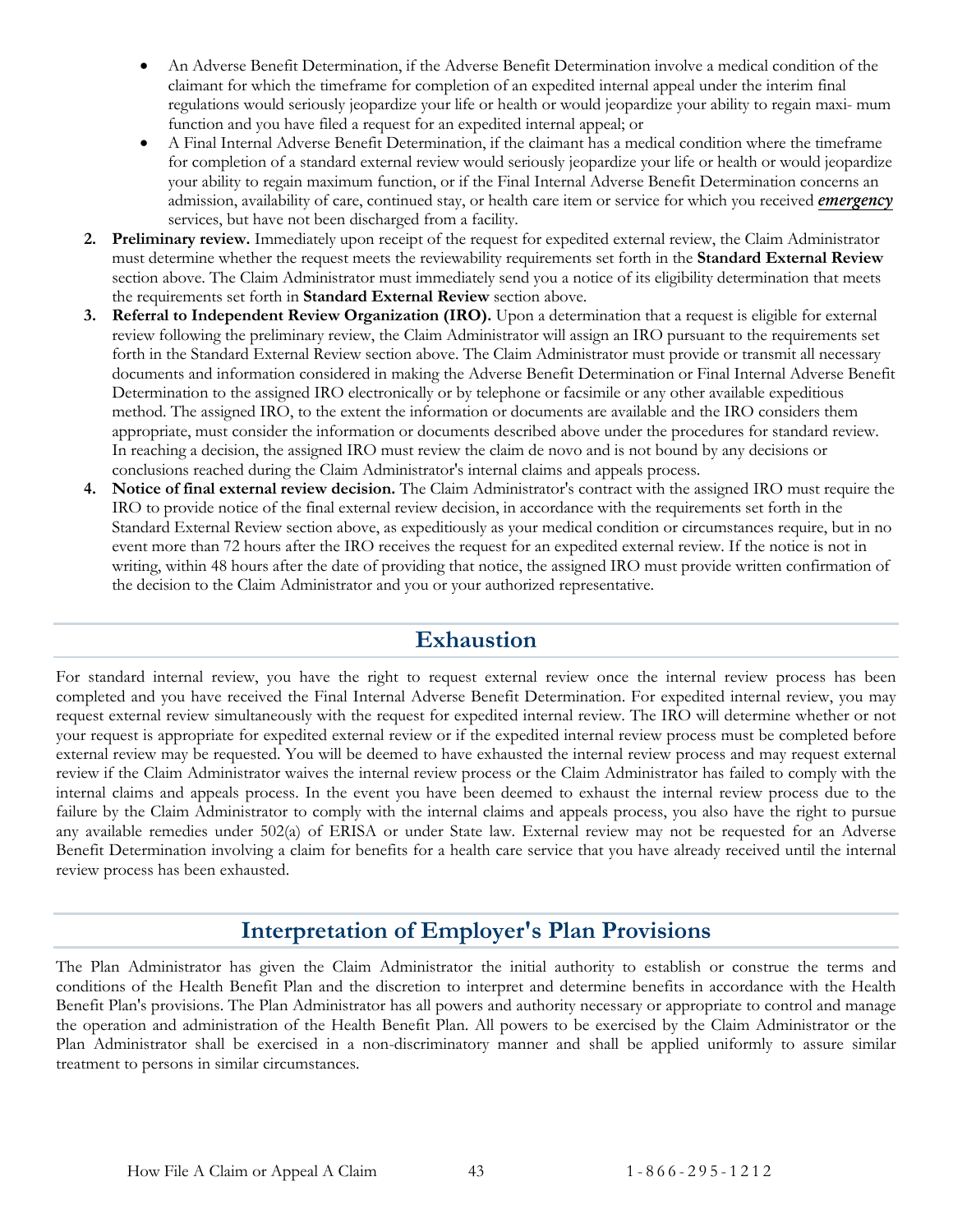## **Prescription drug claims through Express Scripts**

<span id="page-46-0"></span>The Express Scripts coverage authorization program includes the following processes: prior authorization, step therapy, quantity duration/dose duration, quantity per dispensing event, and dose optimization including initial determinations and first level appeals. Review and appeals management handled directly by Express Scripts includes initial determinations and first level appeals. Second level appeals and urgent appeals include potential transmission of the case to an Independent Review Organization (IRO). Express Scripts has entered into an arrangement with three IROs which have been accredited by a nationally recognized private accrediting organization. These IROs will conduct an independent external review of an adverse benefit determination and issue a final external review decision. Express Scripts is authorized to provide to the IRO the appeal files and other related information necessary for the IRO to conduct external reviews.

#### **Summary of Express Scripts IRO Exchange of Information**

- <span id="page-46-1"></span>1. Express Scripts receives an external appeal request in writing or verbally
- 2. Express Scripts will send case information to the IRO after confirming the patient is eligible for the external appeal
- 3. Express Scripts will communicate to the claimant the name and contact information for the IRO reviewing their appeal
- 4. IRO will communicate decision back to Express Scripts
- 5. Express Scripts will document the decision and make any changes/payments required by such decision
- 6. IRO will communicate decision to the claimant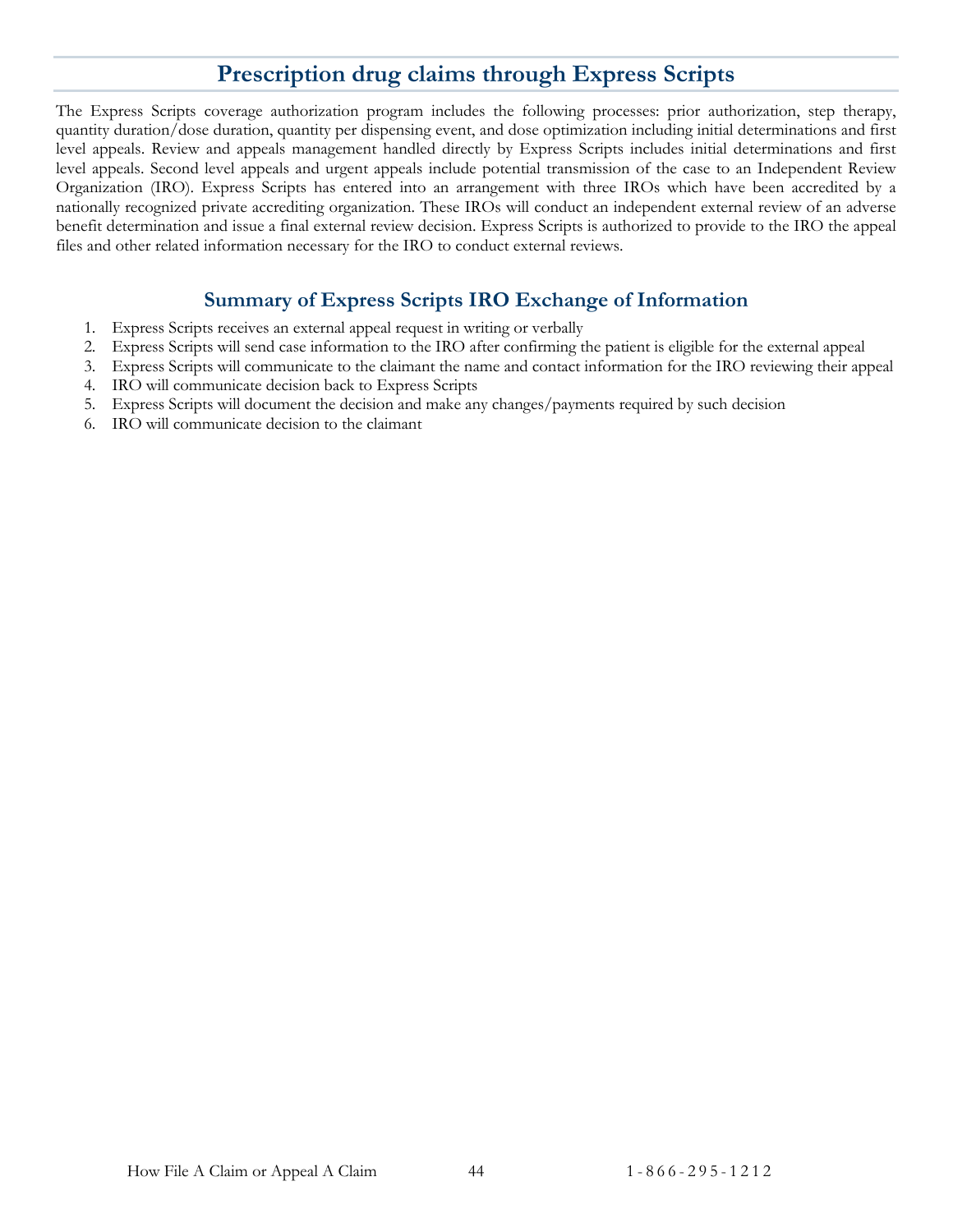# Coordination of Benefits

#### <span id="page-47-0"></span>*Your health benefits are coordinated with other group plans and Medicare. The plan also has subrogation rights when an injury occurs*.

In many families, especially if both husband and wife work, family members may be covered by more than one health plan. Each plan pays benefits, but the plans coordinate their payments so that the total payments are not more than 100% of the allowable expenses. Coordination of benefits (COB) rules determine the sequence of payments.

One plan has primary responsibility and pays first; the other plan has secondary responsibility and pays benefits for any additional covered expenses. When A&M Care is the secondary payer, the A&M Care benefit is based on the amount the other plan does not pay. *[Allowable amounts](#page-57-1)* are compared and if the BCBSTX *[allowable amount](#page-57-1)* is the same or lower than the primary carrier's *[allowable amount](#page-57-1)*, no additional payment is made. If the BCBSTX amount is more than the primary carrier, then payment is made up to the *[allowable amount](#page-57-1)*.

A plan that has no coordination of benefits provision is always primary. If a husband and wife both cover the family under plans through their employers and both plans have COB provisions, the chart below shows which plan is designated as primary or secondary under COB rules. If the parents of a covered dependent child are divorced, the plan of the parent who has financial responsibility for that child's health care expenses under a court decree is primary. If no decree establishes financial responsibility, the plan of the parent with custody is primary. If there is no financial decree and the parent with custody remarries, that parent's plan is primary, the stepparent's plan is secondary and the other natural parent's plan pays third. If you or your spouse are covered under one employer's plan as a retired or laid-off employee and under another plan as an active employee, the plan that covers you as an active employee pays first.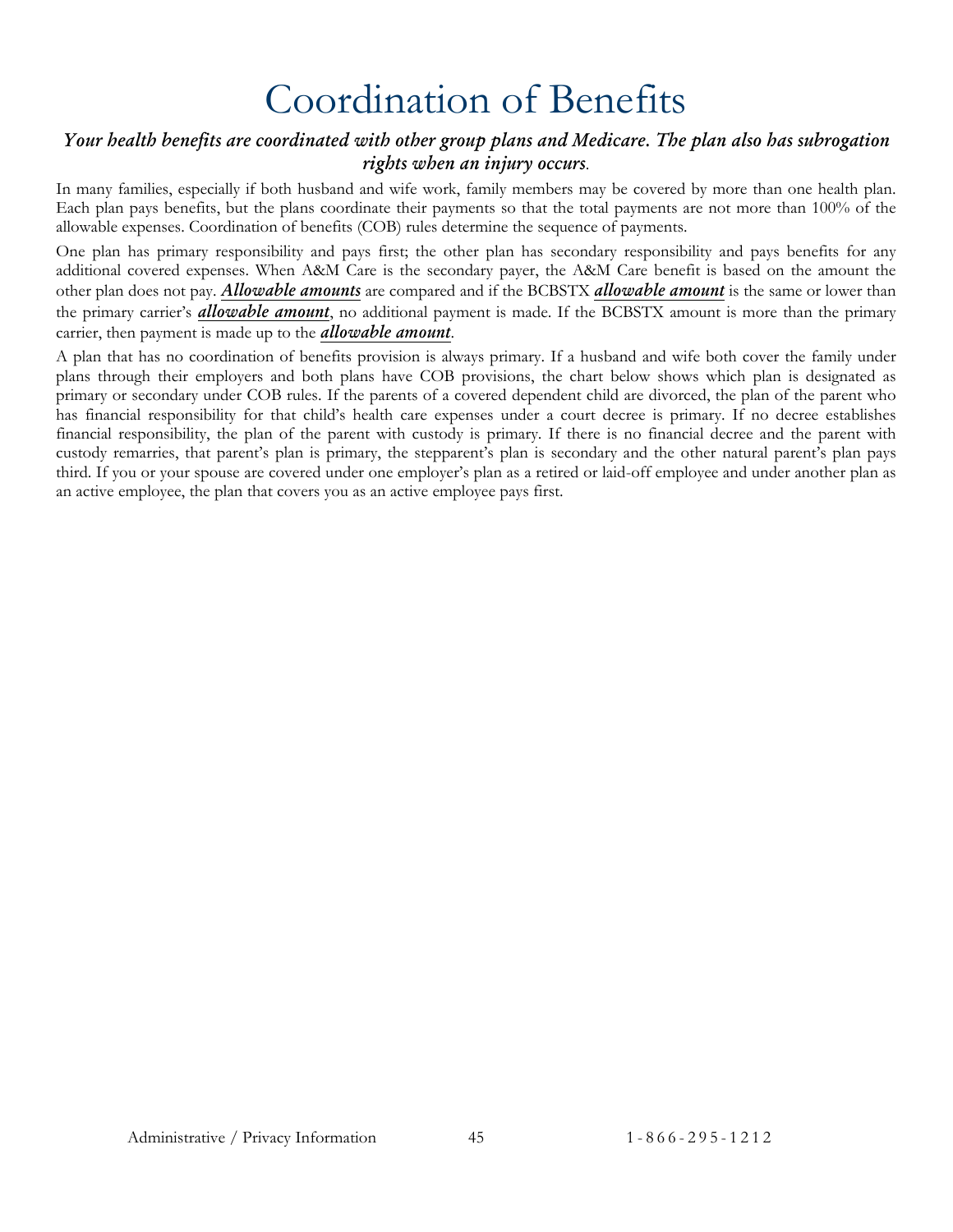| Claimant                                                                                                  | <b>Primary Plan</b>                                       | <b>Secondary Plan</b> |
|-----------------------------------------------------------------------------------------------------------|-----------------------------------------------------------|-----------------------|
| Wife                                                                                                      | Wife's                                                    | Husband's             |
| Husband                                                                                                   | Husband's                                                 | Wife's                |
| Child                                                                                                     | Parent's whose birthday is earliest in the calendar year* | Other parent's        |
| * This assumes both plans have this rule. If not, the other plan's rules determine which plan is primary. |                                                           |                       |

If none of these rules apply, the plan that has covered the person for the longest period will pay first. These rules apply to any other group coverage or government program, except Medicaid. Any personal health care policies you may have are not affected by the COB rules.

Although many factors dictate whether your A&M System health plan or Medicare will be primary or secondary, in general, coverage is determined by the status of the A&M health plan policy holder. If the policy holder is Medicare-eligible and working at the A&M System at least 50% time (20 hours a week) for at least 4½ consecutive months, the A&M System health plan will be primary to Medicare for you and your spouse (if your spouse is covered under your plan).

You can review the fact sheets on the System Benefits Administration website at:

#### *<http://www.tamus.edu/business/benefits-administration/employeeretiree-benefits/medicare-information/>* for more information.

When Medicare should be the primary payer, benefits are calculated as if you are enrolled in Medicare parts A and B, even if you do not enroll in both parts. All A&M Care plans begin their benefit calculation with the total charge, or the assigned charge if the *[doctor](#page-58-4)* accepts assignment. The example on the next page shows you how each plan coordinates with Medicare. For this example, assume you have had office visits throughout the year and have met your Medicare *[deductible](#page-58-1)* by September 1, when the new plan year begins. Because you've already met your Medicare *[deductible](#page-58-1)*, charges for any office visits between September 1 and December 31 will be paid at 80% by Medicare. The full charge will apply toward your A&M Care plan *[deductible](#page-58-1)*.

Beginning January 1, you will need to meet another Medicare *[deductible](#page-58-1)*. This chart shows how your benefits are calculated as you continue to have *[doctor](#page-58-4)*'s visits with various tests and procedures. Some *[doctors](#page-58-4)* do not participate in Medicare except for *[emergency](#page-58-5)* or urgent care. They are called "private contract" *[doctors](#page-58-4)*. If you enter into a private contract arrangement with a *[doctor](#page-58-4)*, Medicare will not pay the claim, and there is no limit to what the *[doctor](#page-58-4)* may charge. However, the A&M Care plan will still treat the claim as if Medicare had paid.

| Medicare Coordination Examples for the A&M Care Plans |          |          |            |             |          |              |              |          |
|-------------------------------------------------------|----------|----------|------------|-------------|----------|--------------|--------------|----------|
| Date of                                               | Doctor's | Medicare | Medicare   | Applied to  | Amount   | Applied to   | Amount       | You Pay  |
| Service                                               | Charge   | Allows   | Contracted | Medicare    | Medicare | <b>TAMUS</b> | <b>TAMUS</b> |          |
|                                                       |          |          | Provider   | Deductible  | Pays     | Deductible   | Plan Pays    |          |
|                                                       |          |          | Writes Off | $(Jan-Dec)$ |          | (Sept - Aug) |              |          |
| 09/10/16                                              | \$135    | \$125    | \$10       |             | \$100    | \$125        | \$0          | \$25     |
| 09/30/16                                              | \$55     | \$50     | \$5        |             | \$40     | \$50         | \$0          | \$10     |
| 10/15/16                                              | \$107    | \$100    | \$7        |             | \$80     | \$100        | \$0          | \$20     |
| 11/05/16                                              | \$205    | \$175    | \$30       |             | \$140    | \$125        | \$35         | \$0      |
| 01/22/17                                              | \$197    | \$185    | \$12       | \$183       | \$2      |              | \$148        | $*$ \$35 |
| 02/15/17                                              | \$270    | \$225    | \$45       |             | \$180    |              | \$45         | \$0      |
| 03/25/17                                              | \$325    | \$300    | \$25       |             | \$240    |              | \$60         | \$0      |
| 05/07/17                                              | \$570    | \$500    | \$70       |             | \$400    |              | \$100        | \$0      |
| 06/15/17                                              | \$237    | \$225    | \$12       |             | \$180    |              | \$45         | \$0      |
|                                                       | \$2,101  | \$1,885  | \$216      | \$183       | \$1,362  | \$400        | \$433        | \$81     |

A&M Care Plan/65 PLUS Plan: FY17 \$400 deductible; Medicare Part B Deductible: CY17 \$183

\*Because A&M Care's normal payment is less than the remaining amount, you will owe the **provider** a small amount. To calculate this amount, figure the amount the plan would pay if you did not have Medicare, this will be maximum the plan will pay. (For example,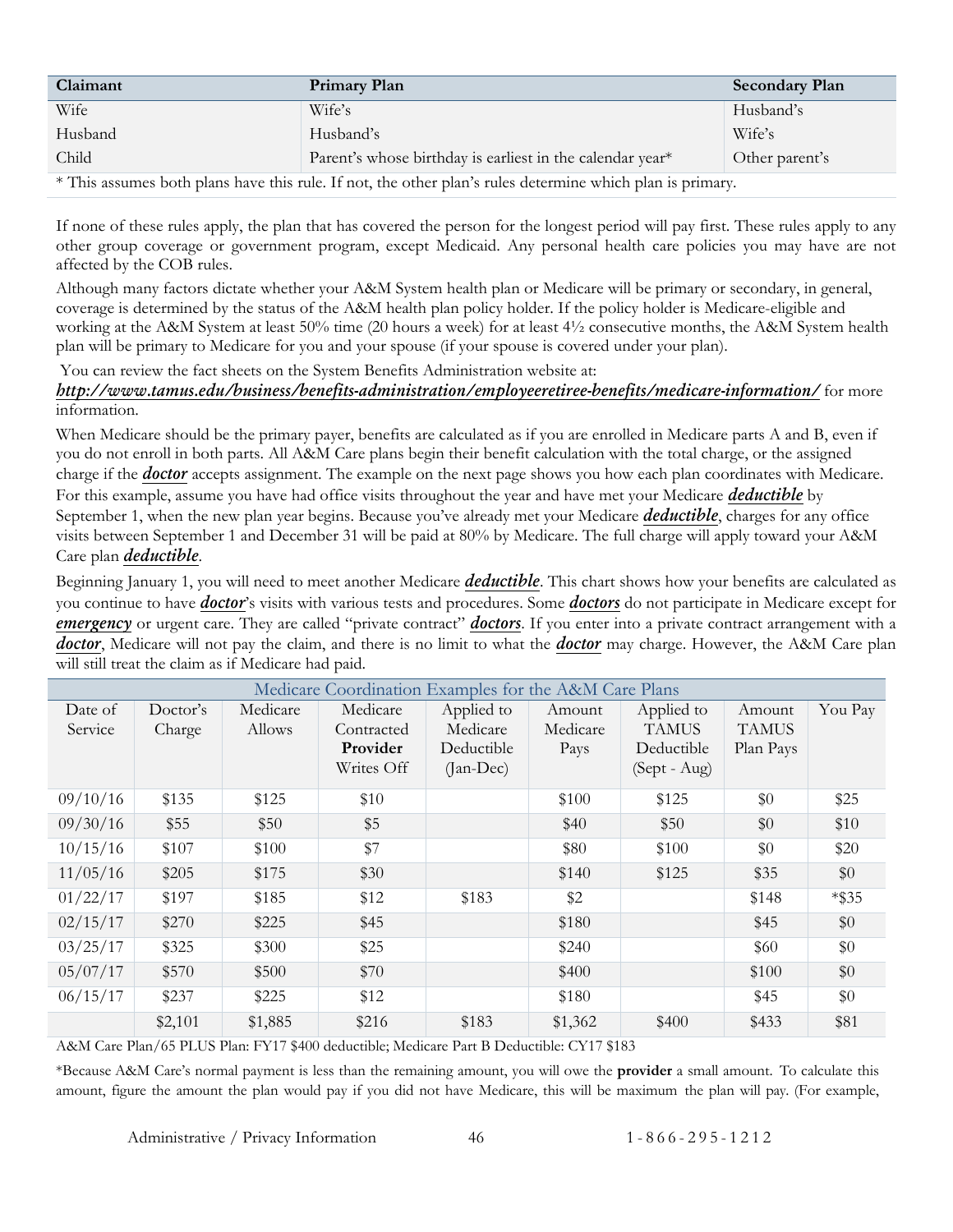<span id="page-49-0"></span>service date 1/22, under the 65 PLUS plan, your A&M Care plan deductible has already been met and 80% of the charge is \$148. Since Medicare paid \$183, that leaves a \$35 balance for you to pay. [\$183 - \$148  $=$  \$35].)

#### **Overpayments**

<span id="page-49-1"></span>If BCBSTX overpays a claim for any reason, BCBSTX has the right to recover the overpaid amount from you.

#### **Right of Subrogation**

You or one of your covered dependents could receive benefits from the health plan for an injury that was caused by another person or organization. If you receive payment from the party that caused the injury, you must pay the plan back for any benefits you received. Any amount you receive that is more than the plan paid in benefits is yours. If you do not try to collect damages from the person or organization that caused your injury, the plan may require that you try to obtain a settlement or that your legal rights of recovery against any party for loss be assigned to the plan so it can recover the benefits paid to you.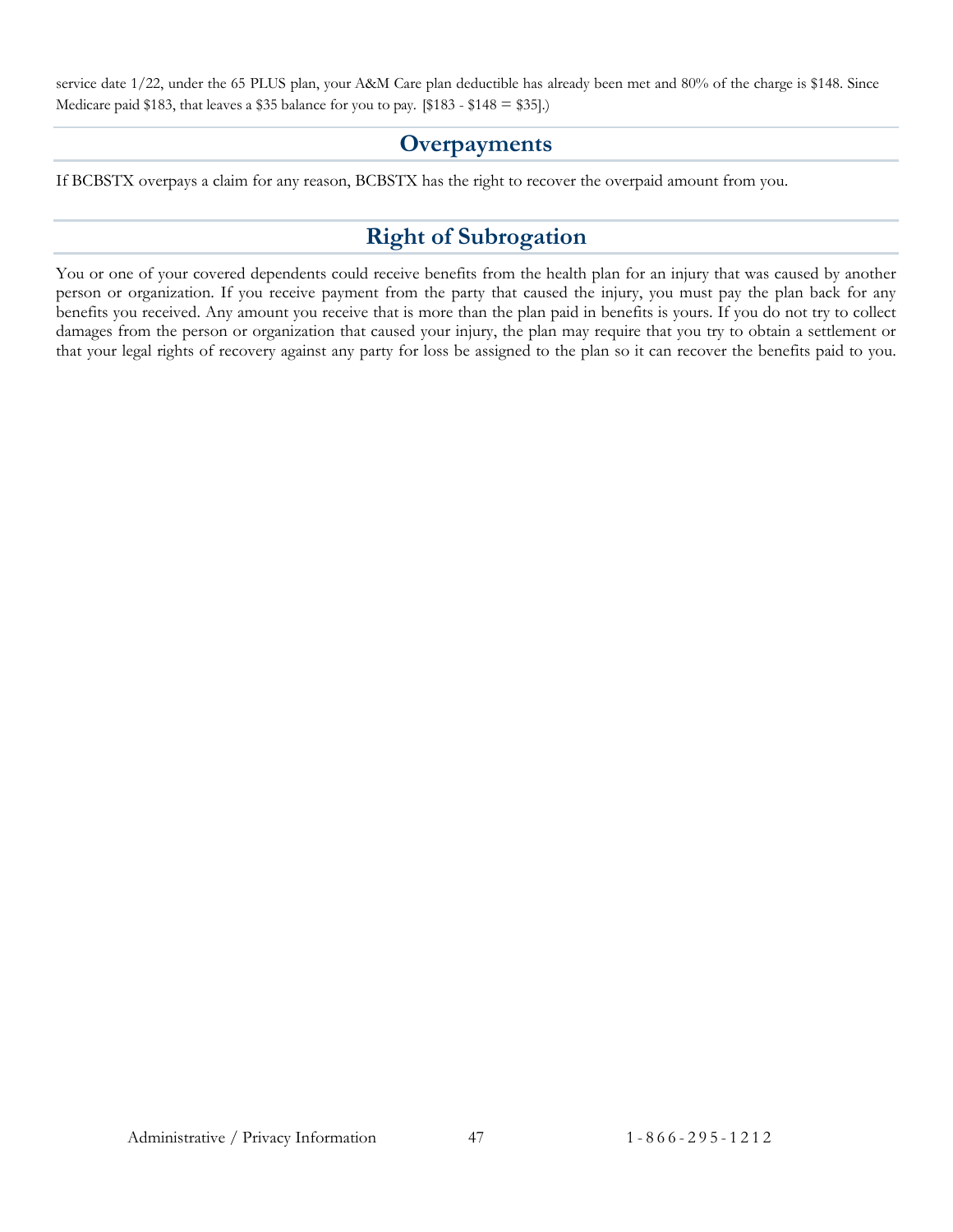## **When Coverage Ends**

<span id="page-50-0"></span>In most cases, coverage ends on the last day of the month in which your employment ends. You can continue your coverage under COBRA for a limited time. Your coverage will end on the earliest of the following dates:

- the last day of the month in which your employment ends or you become ineligible for coverage,
- the last day of the last month for which you pay your share, if any, of the cost of coverage,
- the last day of the plan year if you elect during Open Enrollment not to continue coverage,
- the last day of the month in which you elect to terminate coverage due to a Life Event, or
- the day this plan ends.

Coverage for your dependents ends on the earliest of the following dates:

- the day your coverage ends,
- the last day of the month in which the dependent stops meeting the eligibility requirements,
- the last day of the month for which you pay your full share, if any, of the cost for dependent coverage,
- the last day of the plan year if you elect during Open Enrollment not to continue dependent coverage,
- the last day of the month in which you elect to drop dependent coverage due to a Life Event, or
- <span id="page-50-1"></span>the day the plan stops offering dependent coverage.

#### **When Coverage is Extended**

In some cases, your coverage can be extended due to changes in your System employment.

#### **Approved Leave of Absence**

<span id="page-50-2"></span>If you take a paid leave, your coverage can continue and your share of premiums, if any, will continue to be deducted from your pay. If your leave is unpaid, you may make arrangements to pay your premiums. Unless you are on FMLA (see below), you do not receive an employer contribution toward your coverage while you are on unpaid leave. Should you drop your health coverage while on an unpaid leave, your coverage will automatically be reinstated when you return to work, regardless of the plan year. You have 60 days after your return to make enrollment changes.

#### **Family or Medical Leave**

<span id="page-50-3"></span>If you take an unpaid leave of absence, the employer contribution toward your health coverage normally will end. However, if you take a family or medical leave under the Family and Medical Leave Act (FMLA), the state contribution toward your coverage will continue for up to 12 weeks. If you do not pay your share of the premiums while on family or medical leave, your coverage will be dropped. Your eligible dependents' coverage will be automatically reinstated when you return from family or medical leave, and you have 60 days after your return to make enrollment changes.

#### **Total Disability**

<span id="page-50-4"></span>If you become disabled, your coverage will continue, if you continue to pay any premiums, while you are on sick leave or vacation. You must pay to continue coverage while you are on leave without pay or workers' compensation leave. If you qualify for disability retirement under TRS, whether or not you are a member of TRS, your coverage can continue throughout your disability if you continue to pay any premiums. You will continue to receive the state contribution toward your coverage. If you become disabled as defined by TRS and have less than 10 years of service (but you have at least three years of creditable service in a benefits eligible position with the A&M System, if you were employed by the A&M System on August 31, 2003, but at least 10 years of service if you were employed after that date), you may continue your coverage and receive the state contribution for the same number of months equal to your months of service credit.

In all cases, a *[doctor's](#page-58-4)* certification of disability is required periodically, but no more than once a year. Your health coverage and employer contribution will end when you are no longer disabled, unless you return to work or meet the requirements for retiree insurance coverage.

If you don't qualify for disability retirement, you may continue benefits under COBRA for 18 months. You are not eligible for the employer contribution. You may be able to continue COBRA coverage for 11 months beyond the initial COBRA period if you are approved for Social Security disability benefits while on COBRA.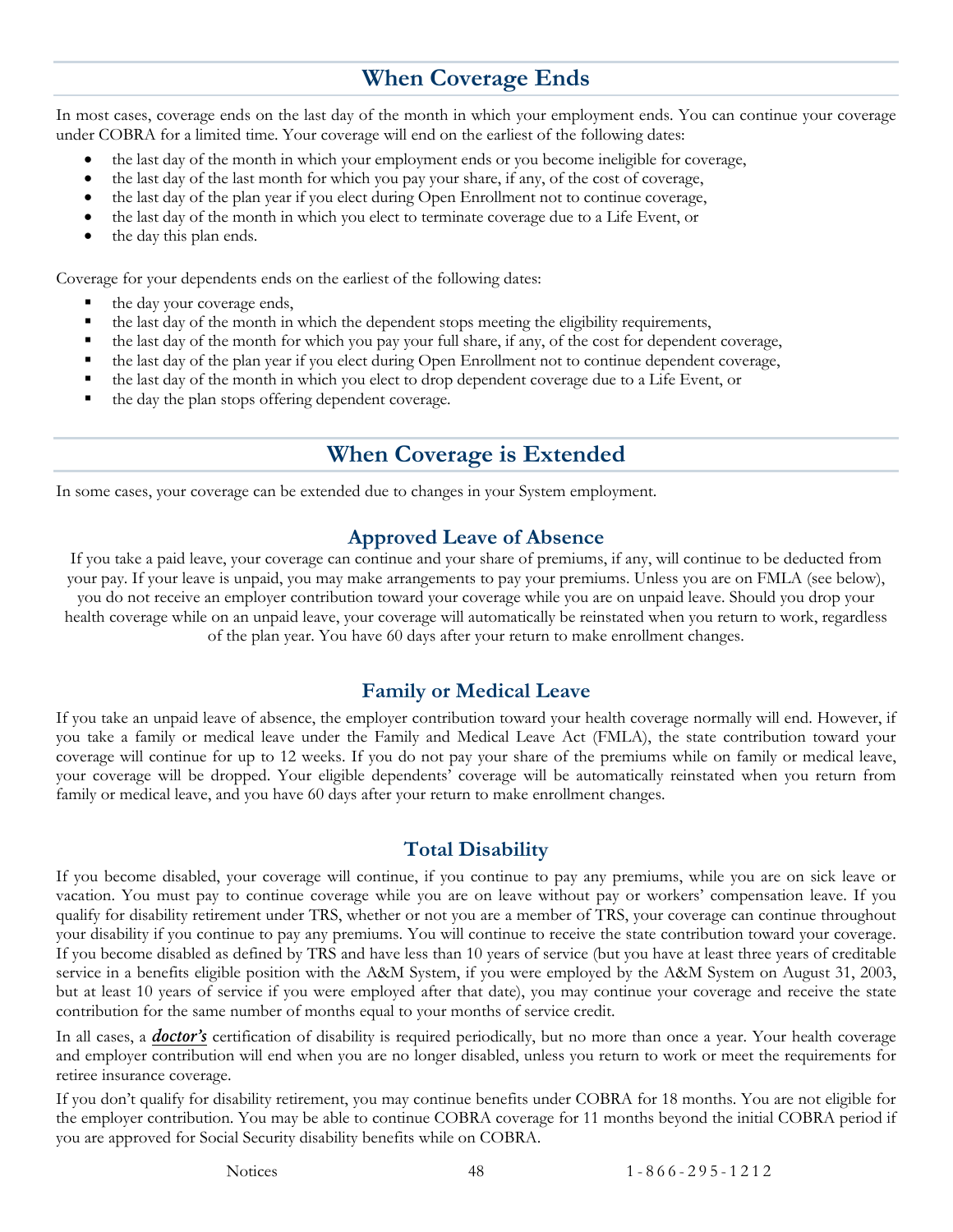#### **Retirement**

<span id="page-51-0"></span>You may continue health coverage if you meet the requirements listed under Eligibility and you had health coverage through the A&M System on your last day of active employment.

#### **Survivors**

<span id="page-51-1"></span>If your dependents were covered at the time of your death, your spouse can continue coverage indefinitely and your children can continue coverage until they no longer meet the dependent requirements if:

- you were any age and had at least five years of TRS or ORP creditable service, including at least three years creditable service in a benefits-eligible position with the A&M System, and your last state employment was with the A&M System.
- your age and service combined totals at least 80-years,
- you were any age and had at least 30-years of service, or
- you were a retiree of the A&M System.

If you were a disability retiree with coverage for only a certain number of months after retirement (see previous page), your dependents can retain coverage for the number of months of coverage you had remaining at the time of your death. Your dependents must pay to continue coverage. If your dependents do not qualify under this provision to continue coverage, or if they qualify only for temporary coverage, they may qualify for COBRA coverage as explained later in this section.

## **COBRA Continuation Coverage**

<span id="page-51-2"></span>In some cases, you, your spouse (including a former spouse) and your children have the option to extend coverage beyond the time coverage would normally end by paying the full cost of coverage. See the chart on "COBRA Qualifying Events & Continuation Periods". If, in anticipation of a divorce, you drop your spouse's health coverage during O Enrollment or due to a Life Event, under certain circumstances, your spouse may be offered COBRA continuation coverage from the date of the divorce. Coverage will not be available for the time between the date you first dropped your spouse's coverage and the divorce date.

In some cases, you are responsible for notifying the A&M System when you or family members experience certain events that would cause coverage to end. In other cases, you will not have to provide notification. Failure to meet notification deadlines will cause you or your dependents to lose your right to continue health coverage. After you notify the System of an event or after an event not requiring notification, the COBRA vendor will send enrollment forms within 14 days directly to the person eligible for extended coverage. Included with the enrollment forms will be information about rights to extended coverage and the costs of this coverage.

To continue coverage, you and/or your covered family members must pay the full premium plus an additional 2% to cover administrative costs. The cost of coverage will be approximately 50% higher during the final 11 months of COBRA coverage due to a Social Security-eligible disability if the disabled person alone or the disabled person and other family members elect to extend coverage during that period. The cost will remain 2% higher if the disabled person does not extend coverage but family members do. If you and covered family members elect extended coverage due to your termination of employment or reduction in hours, your covered family members may elect an additional extension period of up to 18 months (for an overall total of 36 months) if during the initial extension period:

- you die,
- you divorce, or
- you become entitled to Medicare

If your child stops qualifying for coverage (for example, due to age) during the initial extension period, that child may extend coverage for an additional 18-months (for an overall total of 36 months).

To be eligible for the additional extended coverage, your covered family members must notify the COBRA vendor within 60 days of the occurrence of one of these events.

When a person on 18 months of COBRA coverage becomes disabled within the first 60 days of COBRA coverage, that person and other covered family members may extend COBRA coverage for an additional 11 months. To do so, the disabled person or a family member must notify the COBRA vendor of the disabled person's eligibility for Social Security disability benefits. This notification must be made within 60-days of the disabled person receiving the determination from the Social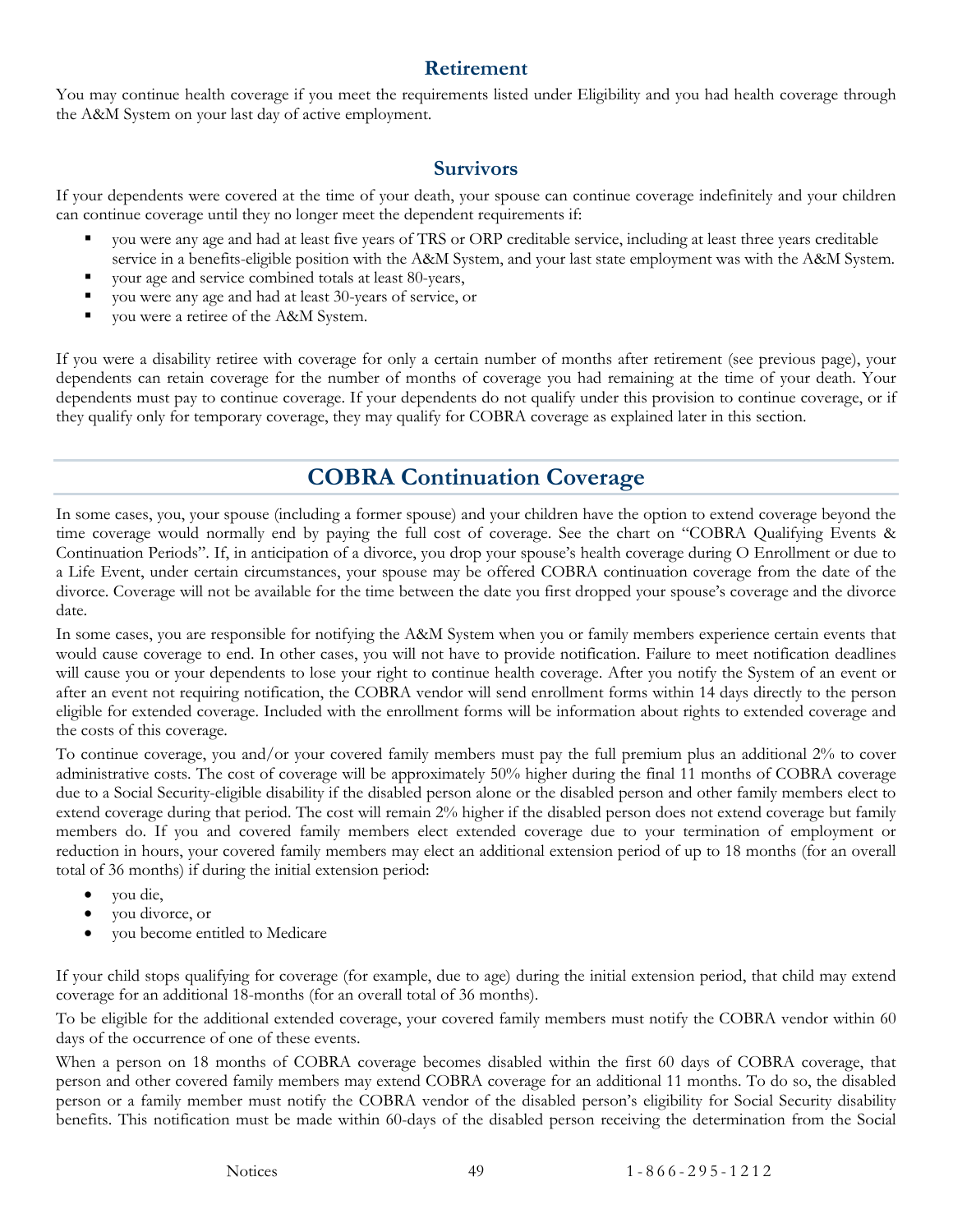Security Administration and before the end of the initial 18-month COBRA period. Coverage stops before the end of the extension period if:

- the required premium is not paid,
- you or a family member becomes covered under another group health plan, unless that plan has a pre-existing condition provision that limits your benefits,
- you or a dependent becomes entitled to benefits under Medicare, or
- the System no longer offers health coverage to its employees.

• If you or your dependent becomes eligible for Social Security disability benefits within 60 days of the date your coverage ended, you or your dependent must notify P&A Group within 60 days of receiving notice from the Social Security Administration and before the end of the initial 18-month COBRA period. *If you and/or your dependents miss any of these deadlines, you and/or your dependents forfeit your rights to continue coverage.*

| <b>COBRA Qualifying Events &amp; Continuation Periods</b>                                                                                                                                                                                     |                                                                                                                                                               |  |  |
|-----------------------------------------------------------------------------------------------------------------------------------------------------------------------------------------------------------------------------------------------|---------------------------------------------------------------------------------------------------------------------------------------------------------------|--|--|
| If                                                                                                                                                                                                                                            | Then                                                                                                                                                          |  |  |
| Your employment ends for any reason (other than<br>$\bullet$<br>gross misconduct), or<br>You go on leave without pay, or<br>٠<br>Your hours are reduced so that you are no longer<br>$\bullet$<br>eligible                                    | Coverage for you and/or your covered family<br>$\bullet$<br>members can be extended for up to 18 months.                                                      |  |  |
| You die, or<br>$\bullet$<br>You divorce or legally separate, or<br>$\bullet$<br>Your covered child no longer qualifies for coverage<br>$\bullet$                                                                                              | Coverage for your covered family members can be<br>extended for up to 36 months<br>Coverage for the child can be extended for up to 36<br>$\bullet$<br>months |  |  |
| You elect extended coverage due to employment<br>termination, leave without pay or reduction in hours and<br>you or a covered family member qualifies for Social<br>Security disability benefits within 60 days of the date<br>coverage ends. | Coverage for the disabled person and all covered family<br>members can be extended for up to 29 months.                                                       |  |  |

| <b>COBRA</b> Timeline                                              |                                                                                                                                                                                                                                                                                                                                                                                                                                                                                             |  |
|--------------------------------------------------------------------|---------------------------------------------------------------------------------------------------------------------------------------------------------------------------------------------------------------------------------------------------------------------------------------------------------------------------------------------------------------------------------------------------------------------------------------------------------------------------------------------|--|
| If                                                                 | Then                                                                                                                                                                                                                                                                                                                                                                                                                                                                                        |  |
| You divorce, or<br>٠<br>Your child becomes ineligible for coverage | You and/or your dependents have 60 days after the<br>event to notify Human Resources of the event.<br>The COBRA Vendor has 14 days to send you<br>and/or your dependents a COBRA enrollment<br>form.<br>You and/or your dependents have 60 days after the<br>event or date the COBRA enrollment form was<br>sent, whichever is later, to elect COBRA coverage<br>and return your enrollment form.<br>You and/or your dependents have 45 days after<br>making your election to pay premiums. |  |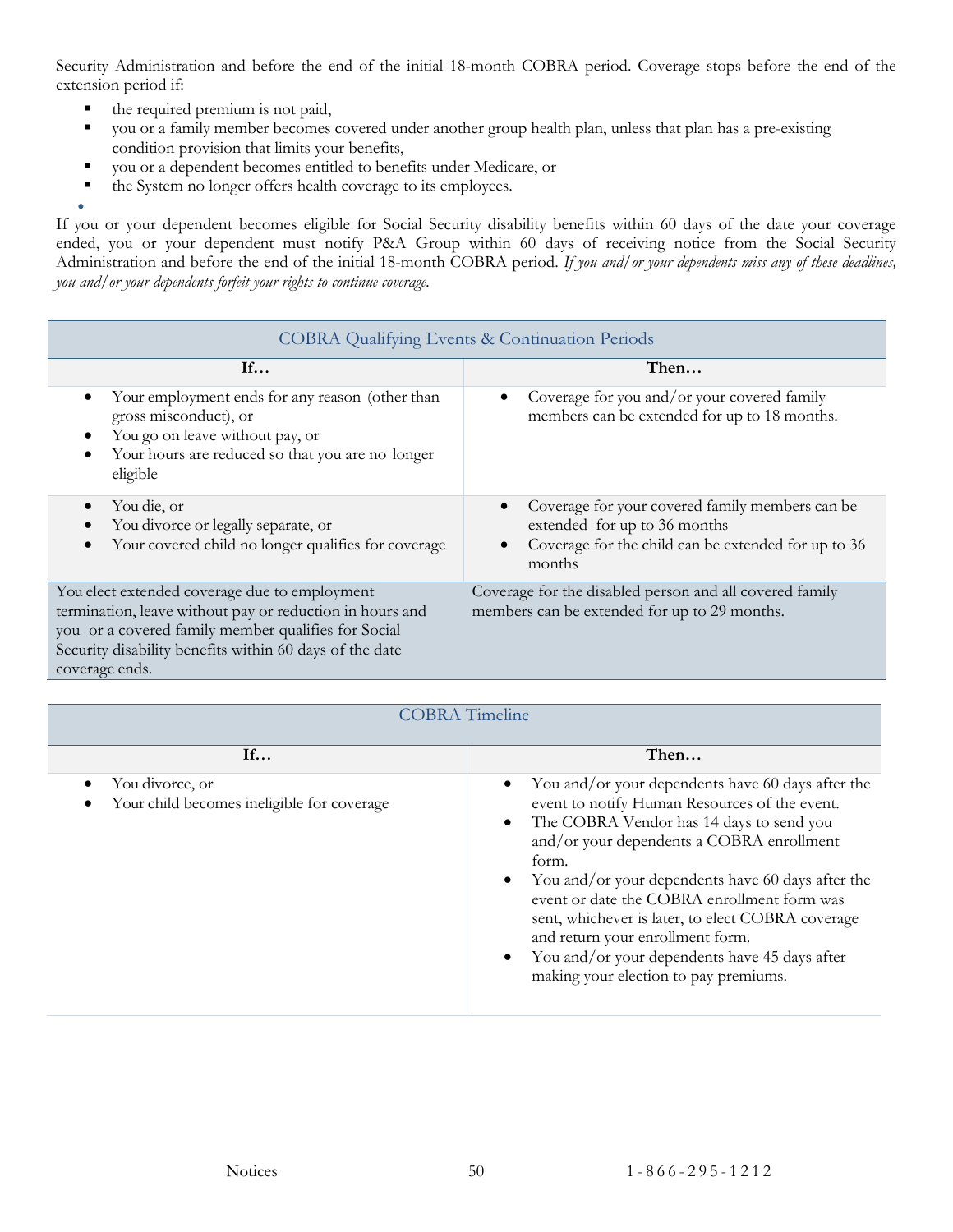| If                                                                                               | Then                                                                                                                                                                                                                                                                                                                                                                                                                |
|--------------------------------------------------------------------------------------------------|---------------------------------------------------------------------------------------------------------------------------------------------------------------------------------------------------------------------------------------------------------------------------------------------------------------------------------------------------------------------------------------------------------------------|
| • You leave employment,<br>Your hours are reduced,<br>You go on leave without pay, or<br>You die | • The COBRA Vendor has 14 days after your<br>notification to send you and/or your dependents a<br>COBRA enrollment form.<br>• You and/or your dependents have 60 days after the<br>event or date the COBRA enrollment form was<br>sent, whichever is later, to elect COBRA coverage<br>and return your enrollment form.<br>• You and/or your dependents have 45 days after<br>making your election to pay premiums. |
|                                                                                                  |                                                                                                                                                                                                                                                                                                                                                                                                                     |

#### **COBRA Information**

P&A Group 17 Court Street Suite 500 Buffalo, NY 14202 Phone: 1 (800) 688-2611

#### **Federal Marketplace**

Conversion to an individual health insurance policy is not available when your coverage under this plan ends. However, you are eligible to go to the Federal Marketplace for coverage at HealthCare.gov.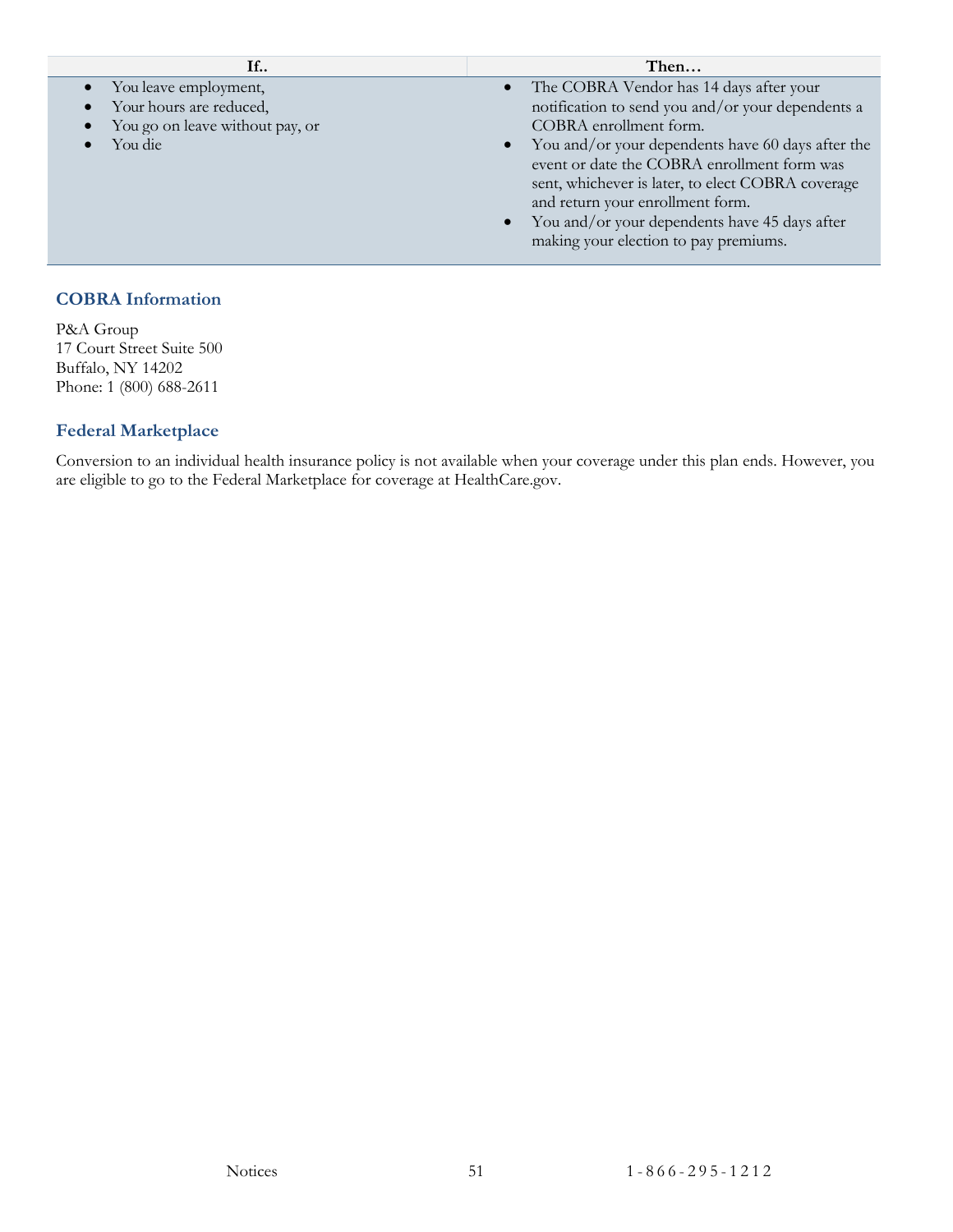# TAMUS Health Plan Provisions

## **Eligibility for A&M Care Plans**

<span id="page-54-1"></span><span id="page-54-0"></span>**Important: This is just a summary of eligibility information. Consult your institution or agency Human Resources office for complete eligibility policies.**

The *[eligibility date](#page-58-8)* is the date a person becomes eligible to be covered under the Plan. Your *[eligibility date](#page-58-8)* will be determined by the A&M System in accordance with their established eligbility procedures. Please contact your Human Resources office for your *[eligbility date](#page-58-8)*.

The A&M Care plans are available all full-time and many part-time employees and retirees and their eligible dependents. Coverage can begin on your first day of work. If you are retired and you (and any dependents you wish to enroll) are all enrolled in Medicare and you work for the A&M System no more than four consecutive months of the plan year for 50% time or more, you have the choice of the 65 PLUS plan.

You also have a choice of four levels of coverage:

- employee/retiree only,
- employee/retiree and spouse,
- employee/retiree and children, or
- employee/retiree and family (spouse and children).

#### **Employee Eligibilty**

<span id="page-54-2"></span>You and your dependents are eligible to participate in the A&M Care health plans if you:

- Work at least 20-hours a week, and
- Your appointment is expected to continue for at least a term of at least  $4\frac{1}{2}$  months, and
- You are eligible for retirement benefits as a member of the Teachers Retirement System of Texas (TRS) or you are enrolled in graduate student-level classes at an A&M System institution as a condition of employment.
- You are also eligible if you are a postdoctoral fellow.

Through the Affordable Care Act, you may also become eligible for coverage after working for 12 months at an average of 30 hours per week or more.

#### **Retiree Eligiblity**

<span id="page-54-3"></span>If you were retired from or employed in a benefits-eligible position with the A&M System on August 31, 2003, you are eligible for health coverage as a retiree when:

- you are at least age 55 and have at least 5 years of service credit, or your age plus years of service equal at least 80, or you have at least 30-years of service, and
- you have 3-years of service with the A&M System, and the A&M System is your last state employer.

If you left A&M System employment before September 1, 2003, but you met the above criteria as of August 31, 2003, you qualify for retiree benefit coverage under these criteria. If you are in TRS and you retire after August 31, 2003, you must also provide documentation that you are receiving or have applied to receive your TRS annuity payments.

If you were hired by the A&M System in a benefitseligible position after August 31, 2003, or if you left A&M System employment before August 31, 2003, and did not meet the criteria listed at left as of August 31, 2003, you are eligible for health coverage as a retiree when:

- you are at least age 65 and have at least 10 years of service credit, or your age plus years of service equal at least 80 and you have 10 years of service credit, and
- you have 10-years of service with the A&M System, and
- the A&M System is your last state employer.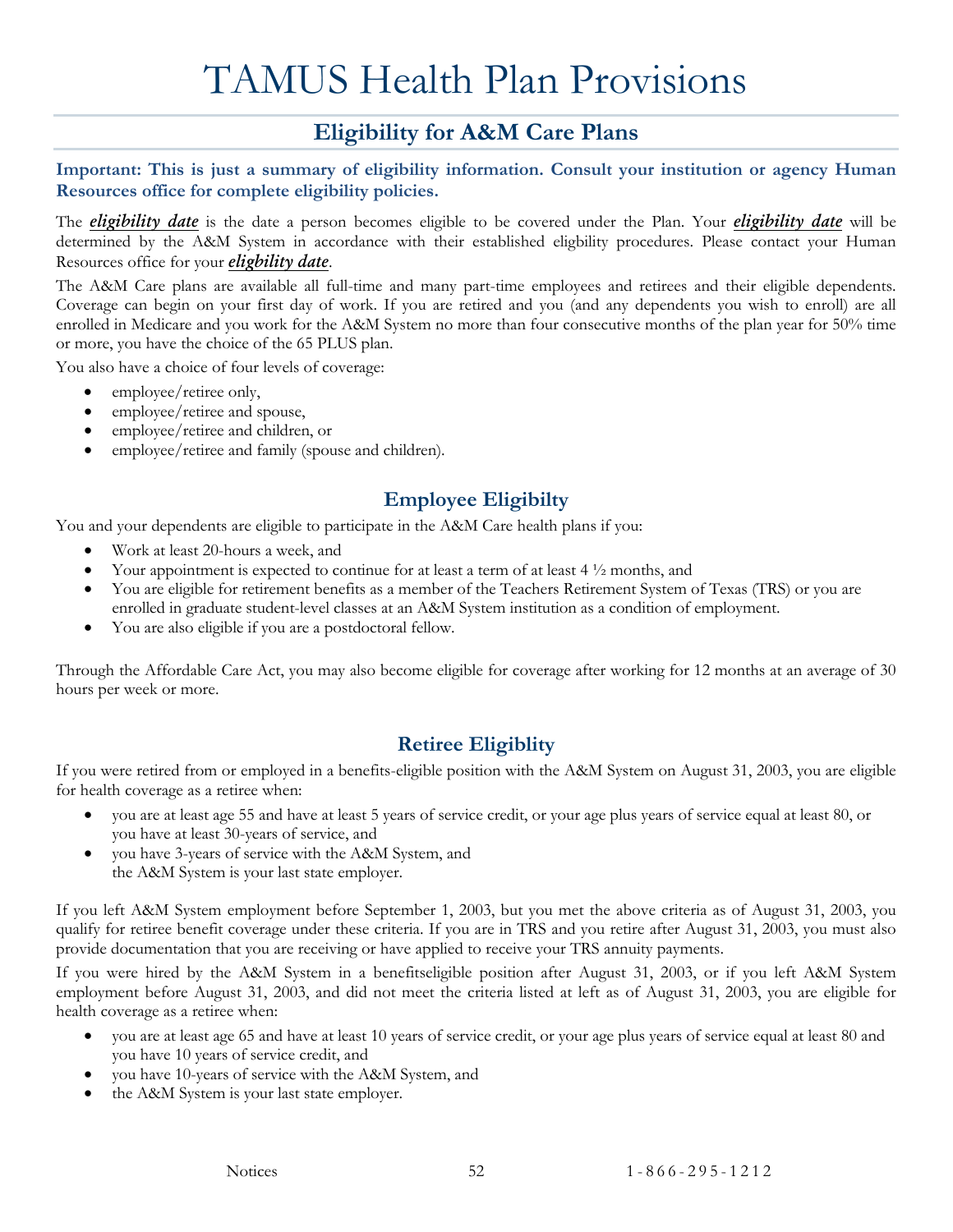If you are in TRS, you must also provide documentation that you are receiving or have applied to receive your TRS annuity payments.

#### **Dependent Eligibility**

<span id="page-55-0"></span>You may choose to cover any or all of your eligible dependents. If you enroll your dependents, you must enroll them in the same plan in which you enrolled yourself.

Dependents eligible for coverage include:

- your spouse, and
- your dependent children younger than 26.

Children include:

- a natural child.
- an adopted child,
- a stepchild who has a regular parent/child relationship with you.
- a foster child under a legally supervised foster care program,
- a child for whom you are the legal guardian or legal managing conservator and with whom you have a regular parent/child relationship,
- a grandchild who lives with you, and
- a dependent for which you have received a court order to provide health care coverage.

To cover a dependent on your A&M Care health plan, you will be required to provide specific documents to verify your relationship. If the child is mentally or physically unable to earn a living and is dependent on you for support, you must notify your Human Resources office of the child's disability before the child's 26th birthday. This will allow time for you to obtain and complete the necessary forms requesting approval for coverage to continue. Periodically, you may be required to provide evidence of the child's continuing disability and your support.

## **Initial Period of Eligibility for Employees**

<span id="page-55-1"></span>Coverage for you and your dependents can take effect either on your hire date or on your employer contribution eligibility date (the first of the month after your 60th day of employment) if you enroll on or before the seventh day after your hire date.

If you enroll beyond the seventh day after your hire date, but during your 45-day enrollment period, your coverage can take effect either on the first of the following month or on your employer contribution eligibility date.

On the first of the month following your 60th day of employment or benefit eligibility, you will automatically be enrolled in employee-only coverage under the A&M Care plan, unless during your 45-day enrollment period you:

- elect different coverage,
- elect coverage for your dependents, or
- waive coverage on yourself.

If you do not make any changes during your enrollment period, you must wait until you have a *[Qualifying Life Event](#page-55-2)* or until the next Open Enrollment period to enroll. Likewise, if you gain a new dependent, you must enroll that dependent within 60-days or wait until the next Open Enrollment period.

<span id="page-55-2"></span>If you choose to have your health coverage take effect before your employer contribution eligibility date, you must pay the full monthly premium yourself until you become eligible to receive the employer contribution.

## **Qualifying Life Events**

You can change dependent coverage during Open Enrollment (changes effective September 1) or within 60-days of a Qualifying Life Event. Life Events include:

- employee's marriage or divorce or death of employee's spouse,
- birth, adoption or death of a dependent child,
- change in employee's, spouse's or dependent child's employment status that affects benefit eligibility,
- child becoming ineligible for coverage due to reaching age 26,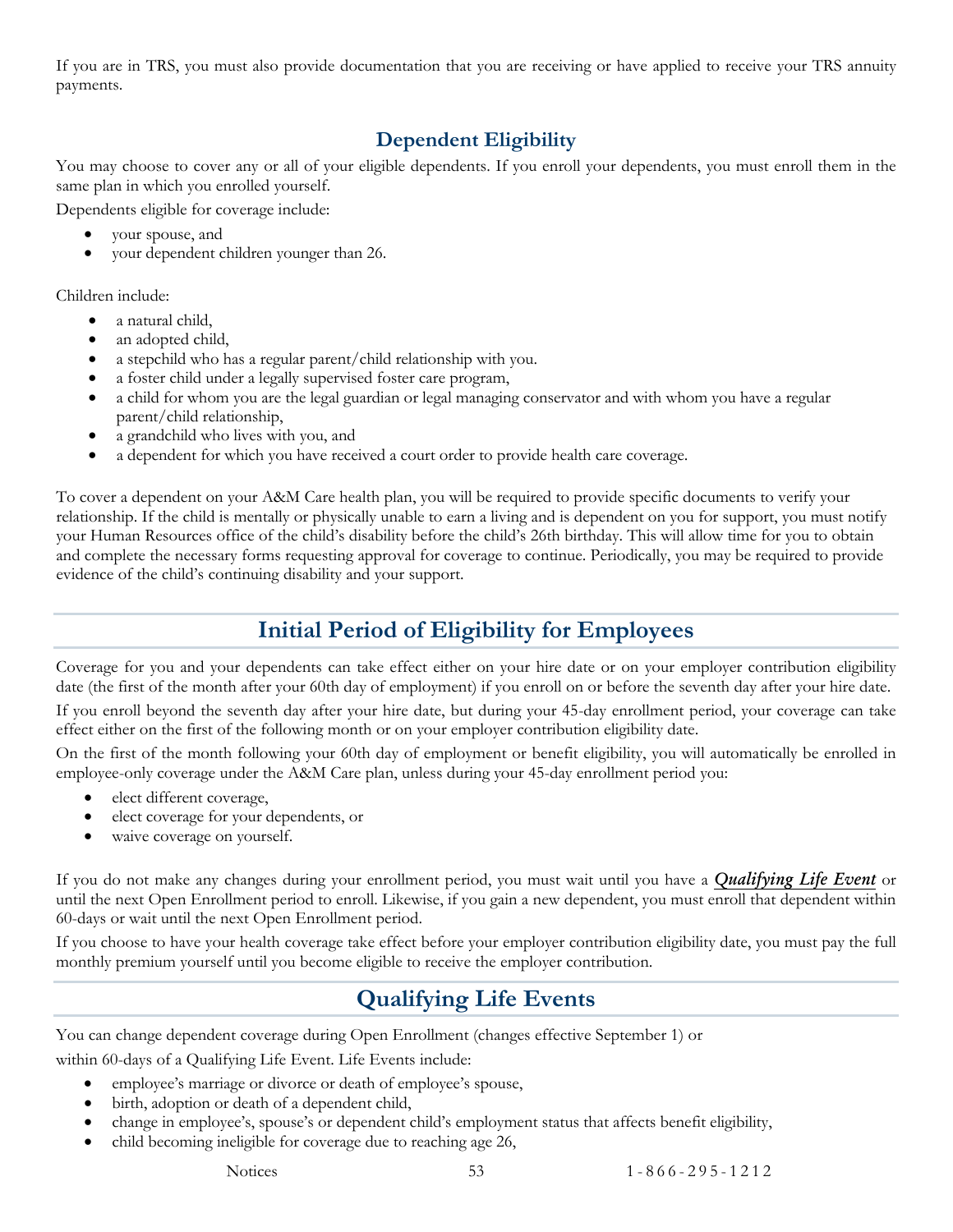- changes in the employee's, spouse's or a dependent child's residence that would affect eligibility for coverage,
- employee's receipt of a qualified medical child support order or letter from the Attorney General ordering the employee to provide (or allowing the employee to drop) medical coverage for a child,
- changes made by a spouse or dependent child during his/her open enrollment period with another employer,
- the employee, spouse or dependent child becoming eligible or ineligible for Medicare or Medicaid, or
- significant employer or carrier-initiated changes in or cancellation of the employee's, spouse's or dependent child's coverage.
- the employee or dependent reaching the lifetime maximum for all benefits from a non-A&M System health plan (health plan changes only)
- the employee or dependent child loses coverage under the state Medicaid or child health plan or becomes eligible for premium assistance under the Medicaid or child health plan.

Changes in coverage must be consistent with the Life Event. For example, if you have a baby, you may add that child to your coverage, but you may not drop your other children. A divorce is considered official when the trial court announces its decision in open court or by written memorandum filed with the clerk. You must provide the specific dependent documentation required by the A&M System to add or change coverage for dependents.

#### **Newborn Children**

If you are covered by the plan, your newborn child (children) is automatically covered from birth for 31 days. The effective date for newborns remains the date of birth if the child is added within 60-days of birth. The premium due date is the first of the month following birth and premiums will be collected from that point forward. Coverage will be effective the first of the month following receipt of the form in the Human Resources office. Newborn grandchildren, who meet eligibility for coverage, are not automatically covered and must be added via a Dependent Enrollment Change form after the birth of the child. Coverage will become effective the first of the month following receipt of the form in the Human Resources office. To continue the coverage for a newborn, you must complete and return a Dependent Enrollment/Change form along with the specific dependent documentation required by the A&M System to your Human Resources office within 60 days of the child's birth. Otherwise, coverage for that child will end after 31-days. Your next opportunity to enroll the child will be the next Open Enrollment period or your next Life Event.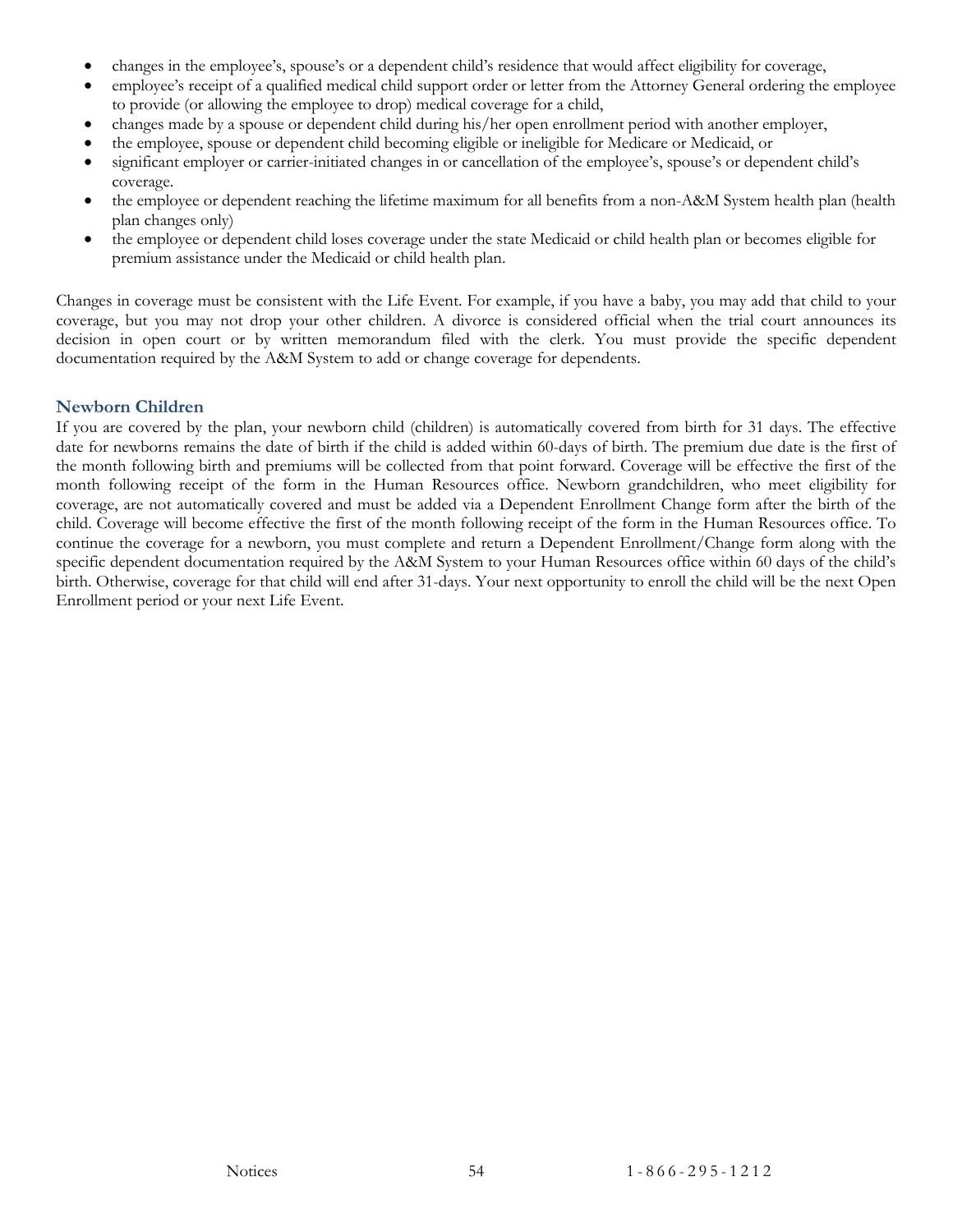# Definitions

<span id="page-57-0"></span>*Many terms used in describing health benefits have very specific meanings, and some are unfamiliar to most of us. Here's what these terms mean when used in this booklet.*

The following terms are bold when they are used in this booklet. These are the definitions for these terms as they are used in this booklet and in connection with your health plan.

<span id="page-57-1"></span>**Allowable Amount** means the maximum amount determined by the Claim Administrator (BCBSTX) to be eligible for consideration of payment for a particular service, supply, or procedure.

- For Hospitals and Facility Other Providers, Physicians, and Professional Other Providers contracting with the Claim Administrator in Texas or any other Blue Cross and Blue Shield Plan – The Allowable Amount is based on the terms of the Provider contract and the payment methodology in effect on the date of service. The payment methodology used may include diagnosis-related groups (DRG), fee schedule, package pricing, global pricing, per diems, case-rates, discounts, or other payment methodologies.
- For Hospitals and Facility Other Providers, Physicians, Professional Other Providers, and any other provider not contracting with the Claim Administrator in Texas - The Allowable Amount will be the lesser of: (i) the Provider's billed charges, or; (ii) the BCBSTX non-contracting Allowable Amount. Except as otherwise provided in this section, the non-contracting Allowable Amount is developed from base Medicare Participating reimbursements adjusted by a predetermined factor established by the Claim Administrator. Such factor shall be not less than 75% and will exclude any Medicare adjustment(s) which is/are based on information on the claim.

Notwithstanding the preceding sentence, the non-contracting Allowable Amount for Home Health Care is developed from base Medicare national per visit amounts for low utilization payment adjustment, or LUPA, episodes by Home Health discipline type adjusted for duration and adjusted by a predetermined factor established by the Claim Administrator. Such factor shall be not less than 75% and shall be updated on a periodic basis.

When a Medicare reimbursement rate is not available or is unable to be determined based on the information submitted on the claim, the Allowable Amount for non-contracting Providers will represent an average contract rate in aggregate for Network Providers adjusted by a predetermined factor established by the Claim Administrator. Such factor shall be not less than 75% and shall be updated not less than every two years.

The Claim Administrator will utilize the same claim processing rules and/or edits that it utilizes in processing Participating Provider claims for processing claims submitted by non-contracted Providers which may also alter the Allowable Amount for a particular service. In the event the Claim Administrator does not have any claim edits or rules, the Claim Administrator may utilize the Medicare claim rules or edits that are used by Medicare in processing the claims. The Allowable Amount will not include any additional payments that may be permitted under the Medicare laws or regulations which are not directly attributable to a specific claim, including, but not limited to, disproportionate share and graduate medical education payments. Any change to the Medicare reimbursement amount will be implemented by the Claim Administrator within ninety (90) days after the *[effective date](#page-58-0)* that such change is implemented by the Centers for Medicaid and Medicare Services, or its successor.

The non-contracting Allowable Amount does not equate to the Provider's billed charges and *[Participants](#page-59-0)* receiving services from a non-contracted Provider will be responsible for the difference between the non-contracting Allowable Amount and the non-contracted Provider's billed charge, and this difference may be considerable. To find out the BCBSTX non-contracting Allowable Amount for a particular service, *[Participants](#page-59-0)* may call customer service at the number on the back of your BCBSTX Identification Card.

- *For multiple surgeries*  The Allowable Amount for all surgical procedures performed on the same patient on the same day will be the amount for the single procedure with the highest Allowable Amount plus a determined percentage of the Allowable Amount for each of the other covered procedures performed. Form No. PPO-GROUP#12345-0116
- *For procedures, services, or supplies provided to Medicare recipients* The Allowable Amount will not exceed Medicare's limiting charge.
- *For Covered Drugs as applied to Participating and non-Participating Pharmacies -* The Allowable Amount for Participating Pharmacies and the Mail-Order Program will be based on the provisions of the contract between the Claim Administrator and the Participating Pharmacy or Pharmacy for the Mail-Order Program in effect on the date of service. The Allowable Amount for non-Participating Pharmacies will be based on the Average, Wholesale Price.

<span id="page-57-2"></span>**Clinical Ecology,** means the inpatient or outpatient diagnosis or treatment of allergic symptoms by:

- Cytotoxicity testing (testing the result of food or inhalant by whether or not it reduces or kills white blood cells);
	-

Notices 55 1 - 866 - 295 - 1212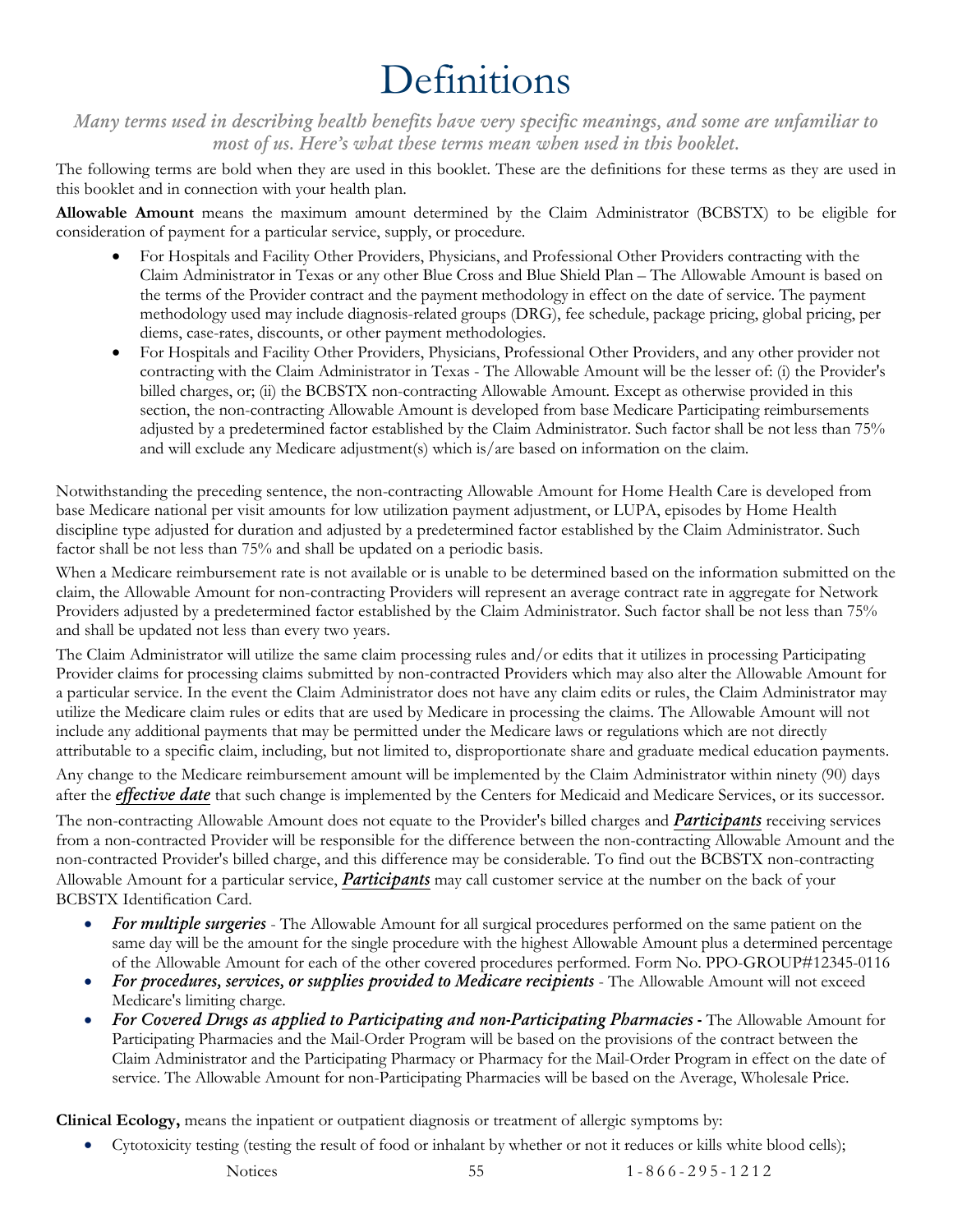- Urine auto injection (injecting one's own urine into the tissue of the body);
- Skin irritation by Rinkel method;
- Subcutaneous provocative and neutralization testing (injecting the patient with allergen); or Sublingual provocative testing (droplets of allergenic extracts are placed in mouth).

The A&M System does not provide coverage for clinical ecology; the definition is included for clarification purposes only.

<span id="page-58-2"></span>**Coinsurance** is A participant's share of covered services and supplies, not counting the deductible or copays. It is usually a percentage of the allowable amount. For example, if the coinsurance amount is "80/20" that means that the A&M Care Plan pays 80% and you pay 20% of the allowable amount for the eligible charges.

<span id="page-58-3"></span>**Copayment (Copay):** The set amount you pay for certain medical services and prescription drugs at the time of service. The \$30 amount a participant must pay for an FCP office visit when using network physicians is an example of a copay amount. Creditable Coverage: Prior health coverage under various plans including, but not limited to, group health plans, individual health policies, Medicare, and Medicaid.

**Care Coordination** means organized, information-driven patient care activities intended to facilitate the appropriate responses to Covered Person's healthcare needs across the continuum of care

<span id="page-58-7"></span>**Crisis stabilization unit** means a 24-hour residential program that is short-term, provides intensive supervision and is licensed or certified by the Texas Department of Mental Health and Mental Retardation.

<span id="page-58-6"></span>**Custodial care** means care (including room and board) that:

- is given mainly to help a person with personal hygiene or to per-form the activities of daily living, and
- can, under generally accepted medical standards, be safely and adequately given by people who are not trained or licensed medical or nursing personnel. Some examples of custodial care are training or help to get in and out of bed, bathe, dress, prepare special diets, eat, walk, use the toilet, or take drugs or medicines. These services are custodial regardless of who recommends, provides, or directs the care, or where the care is given.

<span id="page-58-1"></span>**Deductible** is the amount of out-of-pocket expense that must be paid for health care services by the covered individual before becoming payable by the A&M System Health Plan. The family deductible means three individuals in the family must each meet a plan year deductible under one A&M System Health Plan subscriber identification number

<span id="page-58-4"></span>**Doctor** means a person who is legally licensed to practice medicine. See Primary Care Physician and Specialist.

<span id="page-58-0"></span>**Effective Date:** The date the participant's coverage begins under A&M System Health Plan or any portion for which the participant has enrolled.

<span id="page-58-8"></span>**Eligibility Date**: The date the participant satisfies the definition of a(n) employee, retiree, or dependent and is in a class eligiblefor coverage under the A&M Care Plans or Graduate Student Employee Health Plan.

<span id="page-58-5"></span>**Emergency:** An emergency is the sudden onset of a medical condition manifesting itself by acute symptoms of sufficient severity, including severe pain, that would lead a prudent layperson possessing an average knowledge of medicine and health, to believe that the person's condition, sickness or injury is of such a nature that failure to get immediate care could result in:

- Placing the person's health in serious jeopardy
- Serious impairment to bodily functions
- Serious dysfunction of any bodily organ or part
- Serious disfigurement, or
- In the case of a pregnant woman, serious jeopardy to the health of the fetus.

The A&M Care Plan covers medical emergencies wherever they occur. In case of emergency, call 911 or go to the nearest emergency room.

Notices 56 1 - 866 - 295 - 1 2 1 2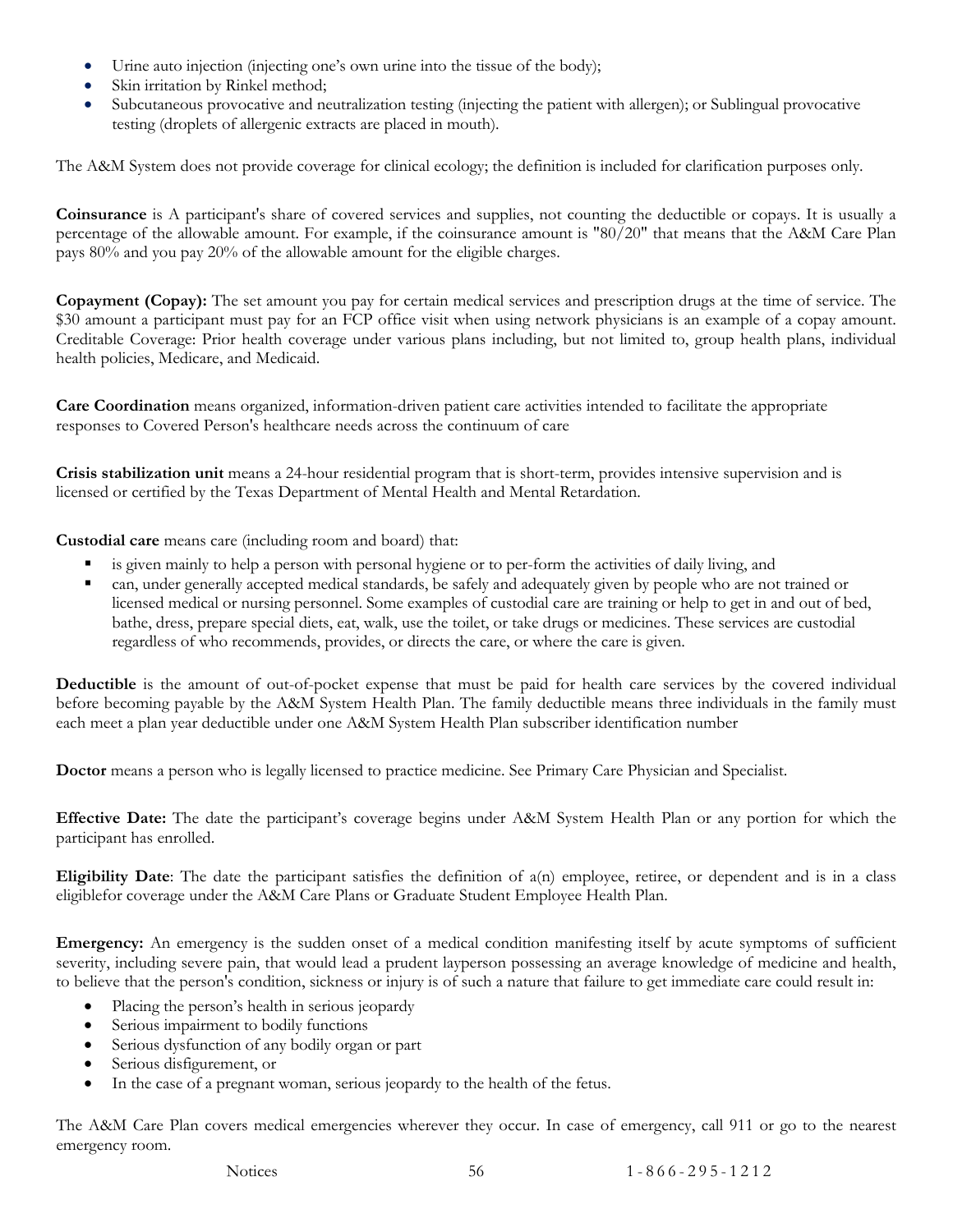<span id="page-59-7"></span>**Home health care agency** means a hospital or other organization:

- licensed or certified under a public health law or a similar law to provide home health care services, or
- recognized as a home health care agency by Medicare.

<span id="page-59-4"></span>**Hospital** means a facility that: is legally licensed,

- provides a broad range of 24-hour-a-day medical services for sick and injured persons by, or
- under the supervision of a staff of doctors, and
- provides 24-hour-a-day nursing care by, or under the direction of a *[nurse](#page-59-5)*.

**Life Threatening Disease or Condition** means, for the purposes of a clinical trial, any disease or condition from which the likelihood of death is probable unless the course of the disease or condition is interrupted.

<span id="page-59-9"></span>**Negotiated National Account Arrangement** means an agreement negotiated between one or more Blue Cross and Blue Shield Plans for any national account that is not delivered through the BlueCard Program.

<span id="page-59-5"></span>**Nurse** means a registered professional nurse (R.N.).

<span id="page-59-1"></span>**Out-of-Pocket Maximum** means your share of eligible expenses incurred during a plan year. After you reach the out-ofpocket maximum, the A&M Care Plan pays 100% of the allowable amount for covered charges for the rest of the plan year. *Preauthorization penalties and billed charges exceeding the Blue Cross and Blue Shield of Texas allowable amount do not apply to the out-of-pocket maximum.*

<span id="page-59-0"></span>**Participant:** An employee, or retiree or a dependent whose coverage has become effective according to the requirements of The A&M System Health Plans.

<span id="page-59-2"></span>**Primary Care Physician (PCP)** means a general or family practitioner, an internal medicine doctor, a pediatrician or an obstetrician/gynecologist.

<span id="page-59-3"></span>**Provider** means a Hospital, Physician, Behavioral Health Practitioner, Other Provider, or any other person, company, or institution furnishing to a Participant an item of service or supply listed as Eligible Expenses.

<span id="page-59-6"></span>**Reasonable and customary charge** means the lowest of:

- the usual charge by the doctor or other provider of the services or supplies for the same or similar services or supplies,
- the usual charge of most other doctors or other providers of similar training or experience in the same geographic area for the same or similar services or supplies, or
- the actual charge for the services or supplies.

<span id="page-59-8"></span>**Residential Treatment Center** means a facility setting (including a Residential Treatment Center for Children and Adolescents) offering a defined course of therapeutic intervention and special programming in a controlled environment which also offers a degree of security, supervision, structure and is licensed by the appropriate state and local authority to provide such service. It does not include halfway houses, wilderness programs, supervised living, group homes, boarding houses or other facilities that provide primarily a supportive environment and address long-term social needs, even if counseling is provided in such facilities. Patients are medically monitored with 24 hour medical availability and 24 hour onsite nursing service for Mental Health Care and/or for treatment of Chemical Dependency. BCBSTX requires that any facility providing Mental Health Care and/or a Chemical Dependency Treatment Center must be licensed in the state where it is located, or accredited by a national organization that is recognized by BCBSTX as set forth in its current credentialing policy, and otherwise meets all other credentialing requirements set forth in such policy.

**Residential Treatment Center for Children and Adolescents** means a child-care institution which is appropriately licensed and accredited by the Joint Commission on Accreditation of Healthcare Organizations or the American Association of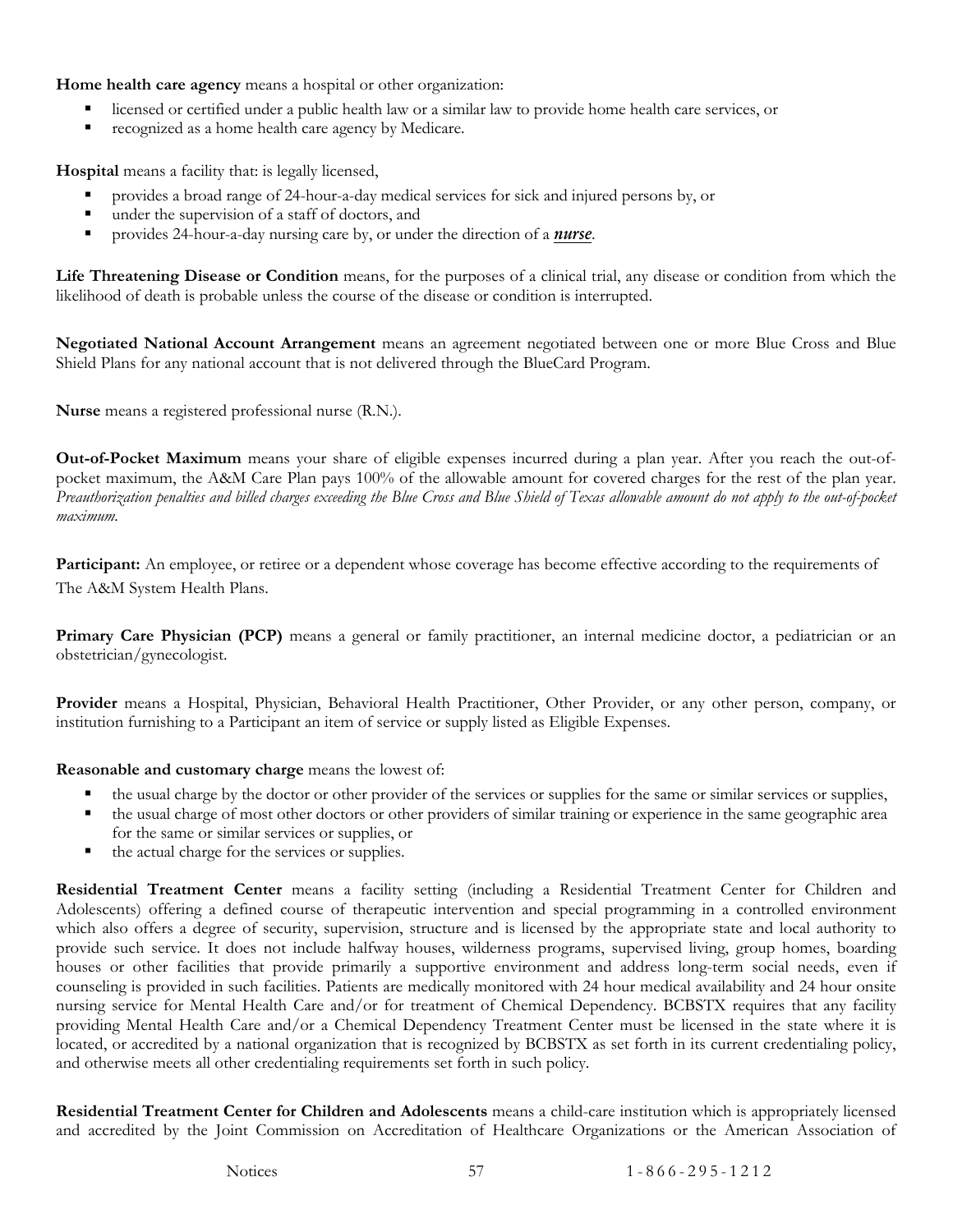Psychiatric Services for Children as a residential treatment center for the provisions of Mental Health Care and Serious Mental Illness services for emotionally disturbed children and adolescents.

<span id="page-60-1"></span>**Skilled nursing facility** means a place that:

- provides room and board and
- 24-hour-a-day nursing care by, or under the direction of, a *[nurse](#page-59-5)*,
- is accredited as an extended care facility by the Joint Commission on Accreditation of Hospitals or is recognized as an extended care facility by Medicare, and
- is not, other than incidentally, a hotel, motel, place for rest, or place for custodial care, the aged, drug addicts or alcoholics.

<span id="page-60-0"></span>**Specialist** means any doctor or licensed practitioner physician's assistant who is not a general or family practitioner, an internal medicine doctor, a pediatrician or an obstetrician/gynecologist. This includes:

- audiologists,
- chiropractors,
- dentists.
- dietitians.
- midwives,
- optometrists,
- osteopaths,
- podiatrists,
- professional counselors,
- psychologists, and
- speech pathologists.

Services of a **midwife** will be covered only if the midwife is an advanced nurse practitioner (certified nurse) or a licensed midwife. Services of certified midwives are not covered. Services by other professionals will be considered as services performed by a specialist if the services are recommended by a Doctor of Medicine (M.D.) or a Doctor of Osteopathy (D.O.) and the services performed are within the scope of the professional's license. These include services performed by:

- a licensed dietitian,
- a provisional licensed dietitian under the supervision of a licensed dietitian,
- a licensed marriage and family therapist,
- a licensed hearing aid fitter and dispenser,
- an advanced clinical practitioner,
- a licensed physical therapist,
- a licensed occupational therapist, or
- a licensed psychological associate.

Services of **advanced clinical practitioners**, **licensed chemical dependency counselors** and **licensed professional counselors** are covered if these providers are in the Blue Choice or BlueCard network or if you are referred to one of these providers by a doctor. See "*Professional Services*" for additional provider information.

<span id="page-60-2"></span>**Specialty Drug** means drugs which can be given by any route of administration and are typically used to treat chronic, complex conditions, are defined as having one or more of several key characteristics, including:

- the requirement for frequent dosing adjustments and intensive clinical monitoring to decrease the potential for drug toxicity and increase the probability for beneficial treatment outcomes,
- the need for intensive patient training and compliance assistance to facilitate therapeutic goals,
- limited or exclusive specialty pharmacy distribution, or
- specialized product handling and/or administration requirements.

**Value Based Program** means an outcome-based payment arrangement and/or a coordinated care model facilitated with one or more local providers that is evaluated against cost and quality metrics/factors and is reflected in provider payment.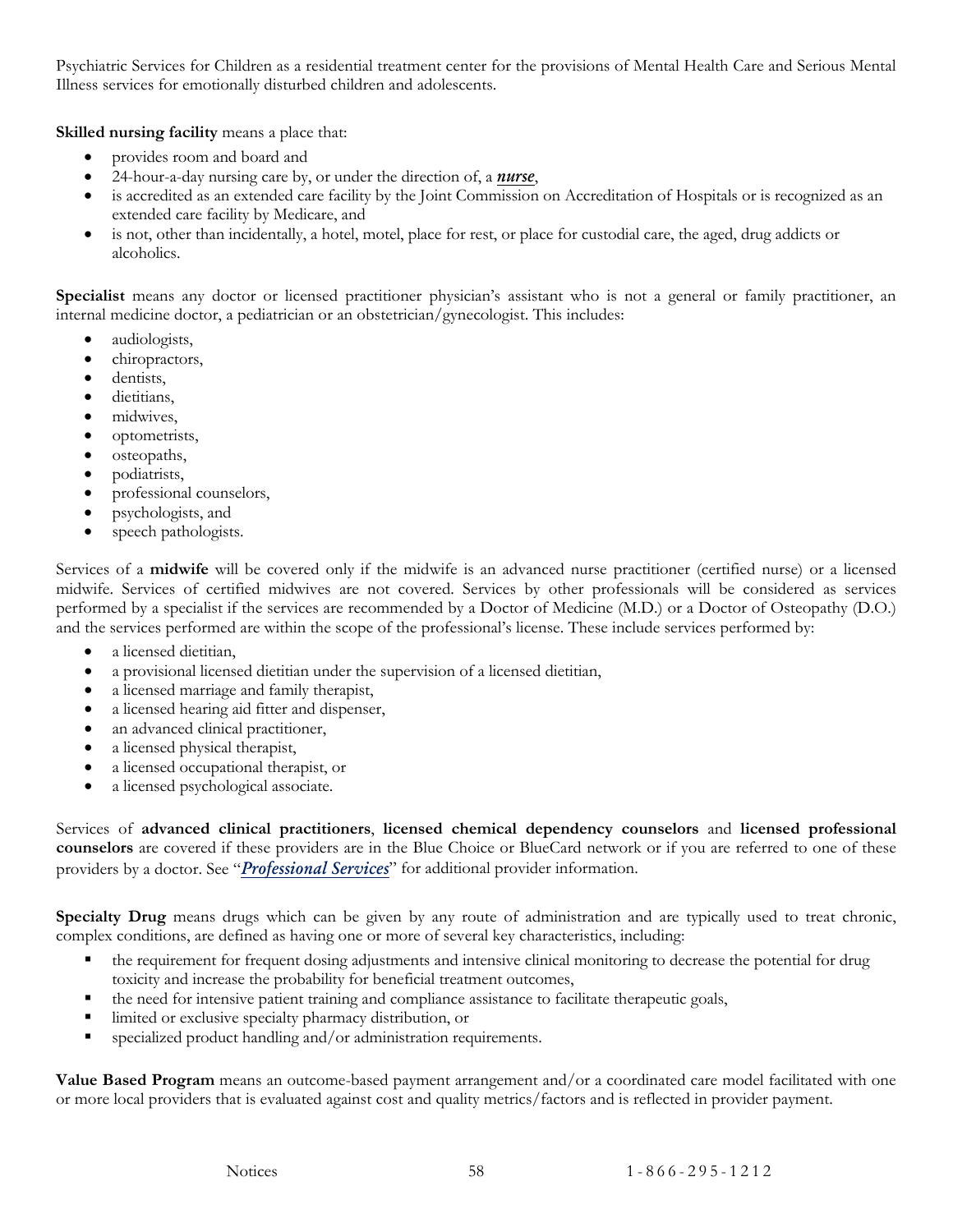# **Notices**

<span id="page-61-0"></span>*Other Blue Cross and Blue Shield Plans and Separate Financial Arrangements with Providers*

#### Out-of-Area Services

<span id="page-61-1"></span>Blue Cross and Blue Shield of Texas (BCBSTX) has a variety of relationships with other Blue Cross and BlueShield Licensees referred to generally as "Inter-Plan Programs." Whenever you obtain healthcare services outside of BCBSTX service area, the claims for these services may be processed through one of these Inter-Plan Programs, which includes the BlueCard Program, and may include *[negotiated National Account arrangements](#page-59-9)* available between BCBSTX and other Blue Cross and Blue Shield Licensees.

Typically, when accessing care outside our service area, you will obtain care from healthcare providers that have a contractual agreement (i.e., are "participating providers") with the local Blue Cross and Blue Shield Licensee in that other geographic area ("Host Blue"). In some instances, you may obtain care from nonparticipating healthcare providers. Our payment practices in both instances are described below.

#### **BlueCard® Program**

<span id="page-61-2"></span>Under the BlueCard® Program, when you access covered healthcare services within the geographic area served by a Host Blue, we will remain responsible for fulfilling our contractual obligations. However, the Host Blue is responsible for contracting with and generally handling all interactions with its participating healthcare providers.

Whenever you access covered healthcare services outside BCBSTX's service area and the claim is processed through the BlueCard Program, the amount you pay for covered healthcare services is calculated based on the lower of:

- The billed covered charges for your covered services; or
- The negotiated price that the Host Blue makes available to us.

Often, this "negotiated price" will be a simple discount that reflects an actual price that the Host Blue pays to your healthcare provider. Sometimes, it is an estimated price that takes into account special arrangements with your healthcare provider or provider group that may include types of settlements, incentive payments, and/or other credits or charges. Occasionally, it may be an average price, based on a discount that results in expected average savings for similar types of healthcare providers after taking into account the same types of transactions as with an estimated price.

Estimated pricing and average pricing, going forward, also take into account adjustments to correct for over-or underestimation of modifications of past pricing for the types of transaction modifications noted above. However, such adjustments will not affect the price we use for your claim because they will not be applied retroactively to claims already paid.

Federal law or the laws in a small number of states may require the Host Blue to add a surcharge to your calculation. If federal law or any state laws mandate other liability calculation methods, including a surcharge, we would then calculate your liability for any covered healthcare services according to applicable law.

#### **Negotiated (non-BlueCard Program) National Account Arrangements**

<span id="page-61-3"></span>As an alternative to the BlueCard Program, your claims for covered healthcare services may be processed through a *[negotiated National Account arrangement](#page-59-9)* with a Host Blue.

The amount you pay for covered healthcare services under this arrangement will be calculated based on the lower of either billed covered charges or negotiated price (Refer to the description of negotiated price under Section A., BlueCard Program) made available to us by the Host Blue.

#### **Non-Participating Healthcare Providers Outside BCBSTX Service Area**

<span id="page-61-4"></span>For nonparticipating healthcare providers outside our Plan Service Area please refer to the **Allowable Amount** definition in the "*Definitions*" section of this Benefit Booklet.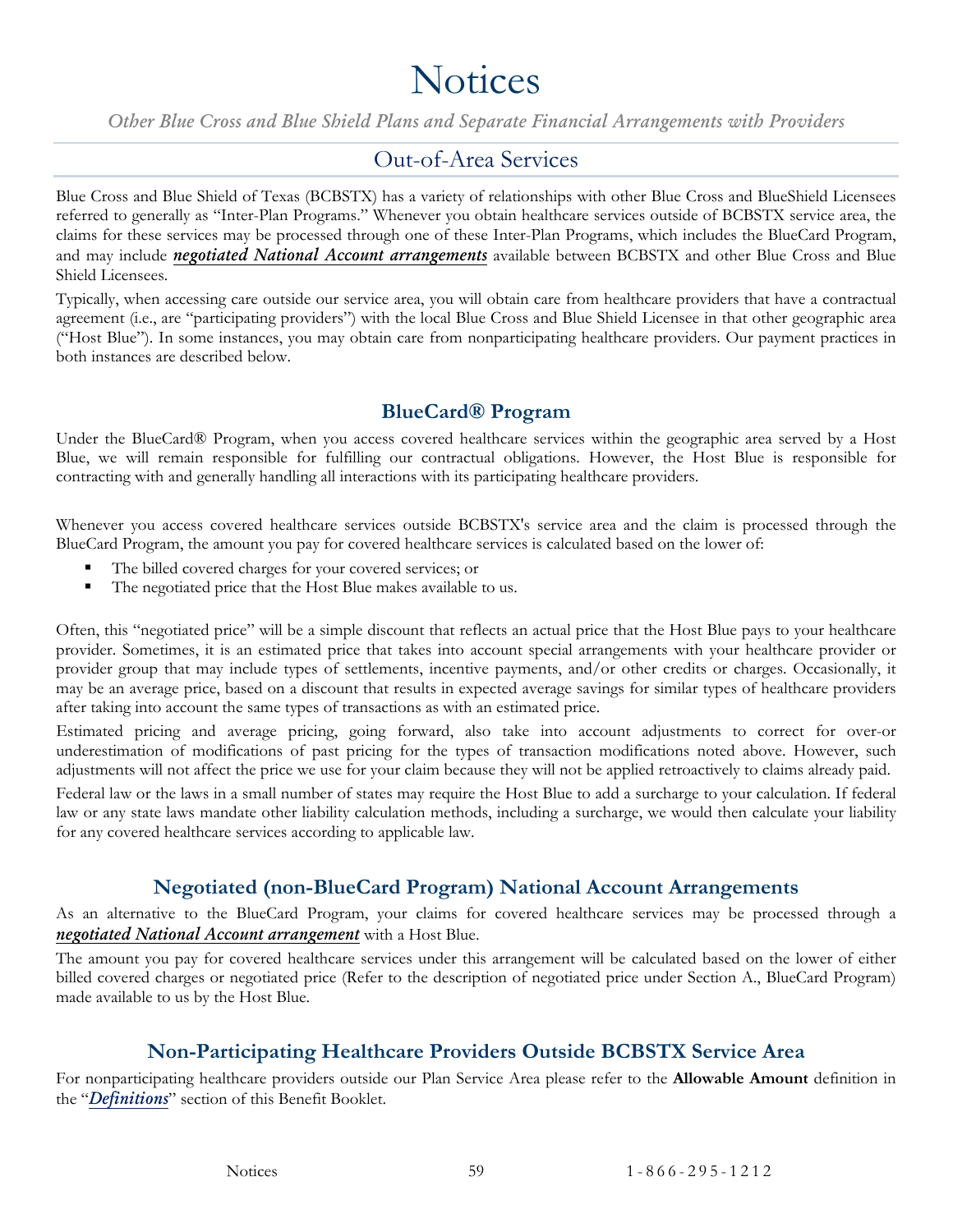#### **BlueCard Worldwide® Program**

<span id="page-62-0"></span>If you are outside the United States, the Commonwealth of Puerto Rico, and the U.S. Virgin Islands (hereinafter "BlueCard service area"), you may be able to take advantage of the BlueCard Worldwide® Program when accessing Covered Services. The BlueCard Worldwide Program is unlike the BlueCard Program available in the BlueCard service area in certain ways. For instance, although the BlueCard Worldwide Program assists you with accessing a network of inpatient, outpatient and professional providers, the network is not served by a Host Blue. As such, when you receive care from providers outside the BlueCard service area, you will typically have to pay the providers and submit the claims yourself to obtain reimbursement for these services.

If you need medical assistance services (including locating a doctor or **hospital**) outside the BlueCard service area, you should call the BlueCard Worldwide Service Center at 1.800.810.BLUE (2583) or call collect at 1.804.673.1177, 24 hours a day, seven days a week. An assistance coordinator, working with a medical professional, can arrange a physician appointment or hospitalization, if necessary.

#### **Inpatient Services**

In most cases, if you contact the BlueCard Worldwide Service Center for assistance, **hospitals** will not require you to pay for covered inpatient services, except for your cost-share amounts/deductibles, coinsurance, etc. In such cases, the **hospital** will submit your claims to the BlueCard Worldwide Service Center to begin claims processing. However, if you paid in full at the time of service, you must submit a claim to receive reimbursement for Covered Services. You must contact the Plan to obtain precertification for nonemergency inpatient services.

#### **Outpatient Services**

Outpatient Services are available for Emergency Care. Physicians, urgent care centers and other outpatient providers located outside the BlueCard service area will typically require you to pay in full at the time of service

#### **Submitting a BlueCard Worldwide Claim**

When you pay for Covered Services outside the BlueCard service area, you must submit a claim to obtain reimbursement. For institutional and professional claims, you should complete a BlueCard Worldwide International claim form and send the claim form with the provider's itemized bill(s) to the BlueCard Worldwide Service Center (the address is on the form) to initiate claims processing. Following the instructions on the claim form will help ensure timely processing of your claim. The claim form is available from the Plan the BlueCard Worldwide Service Center or online at www.bluecardworldwide.com. If you need assistance with your claim submission, you should call the BlueCard Worldwide Service Center at 1.800.810.BLUE (2583) or call collect at 1.804.673.1177, 24 hours a day, seven days a week.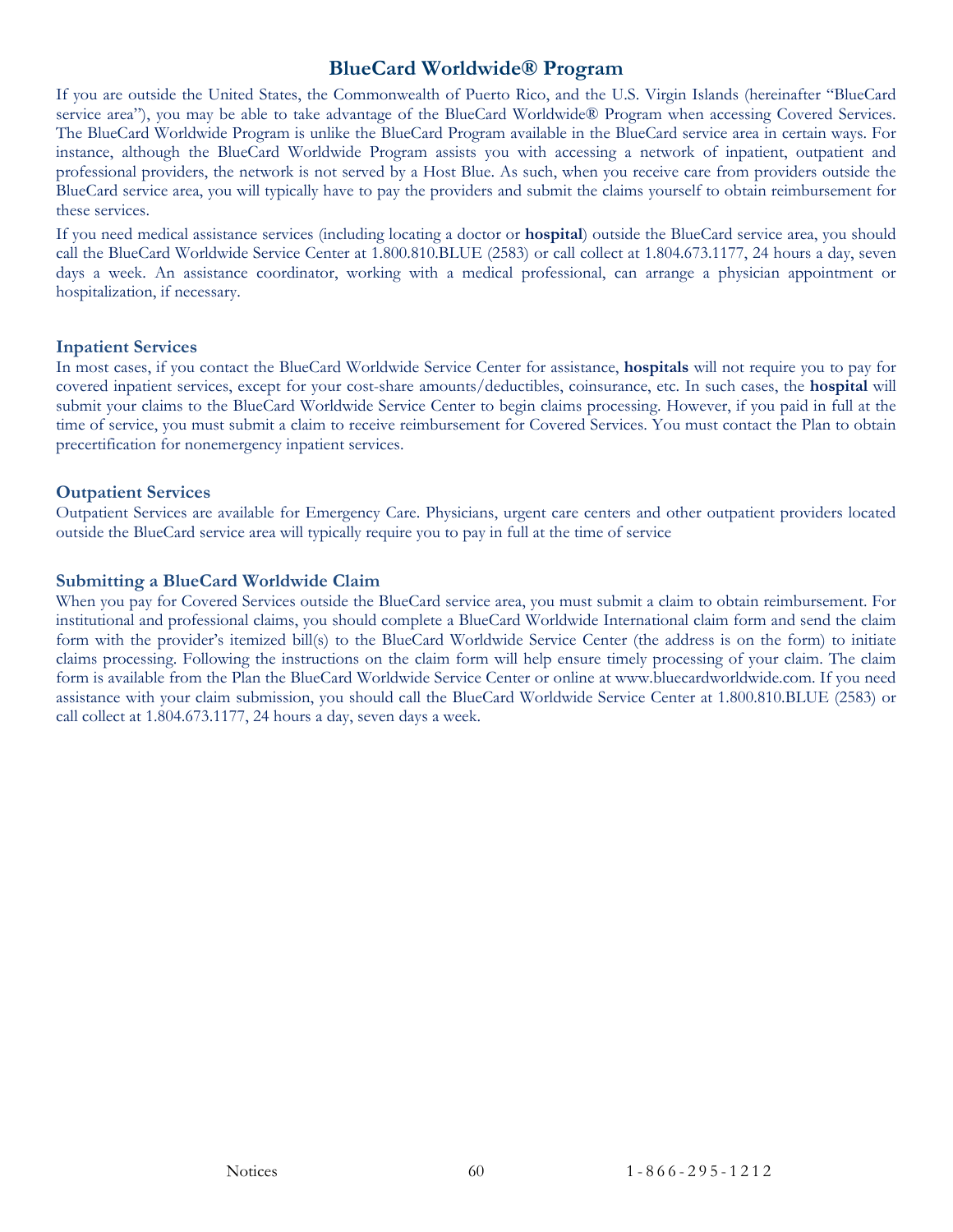# <span id="page-63-0"></span>Administrative and Privacy Information

*Here are some additional facts about the plan you might want to keep handy.*

#### **Plan Name**

<span id="page-63-1"></span>The official name of this plan is The Texas A&M University System Group Health Program. The more familiar names for these plans are A&M Care, J Plan and 65 PLUS.

#### **Plan Sponsor**

<span id="page-63-2"></span>Director of Benefits Administration The Texas A&M University System Moore/Connally Building 301 Tarrow Dr., 5th Floor College Station, TX 77840 Mail Stop: 1117 TAMU 1 (979) 458-6330

#### **Plan Administrator**

<span id="page-63-4"></span><span id="page-63-3"></span>The plan administrator is the Director of Benefits Administration. Contact at the address shown for the Plan Sponsor.

#### **Type of Plan**

The health plan is a group plan providing medical benefits. The Pretax Premiums Plan is a flexible benefit plan under section 125 of the IRS tax code.

#### **Claims Administrator**

<span id="page-63-5"></span>The Texas A&M University System is liable for all benefits under this plan. However, BlueCross BlueShield of Texas, Inc. (BCBSTX), in accordance with an administrative service agreement between BCBSTX and The Texas A&M University System, supervises and administers the payment of medical claims. Express Scripts, in accordance with an administrative agreement between Express Scripts and The Texas A&M University System, supervises and administers the payment of prescription drug claims.

*Medical claims should be sent to:*

BlueCross BlueShield of Texas, Inc. Claims Division P.O. Box 660044 Dallas, Texas 75266-0044

*Prescription drug claims not purchased with the prescription drug card should be sent to:*

Express Scripts P. O. Box 2872 Clinton, IA 52733-2872 1 (608) 741-5471 (fax)

*Mail-order drug claims should be sent to:* Express Scripts P.O. Box 650322 Dallas, TX 75265-0322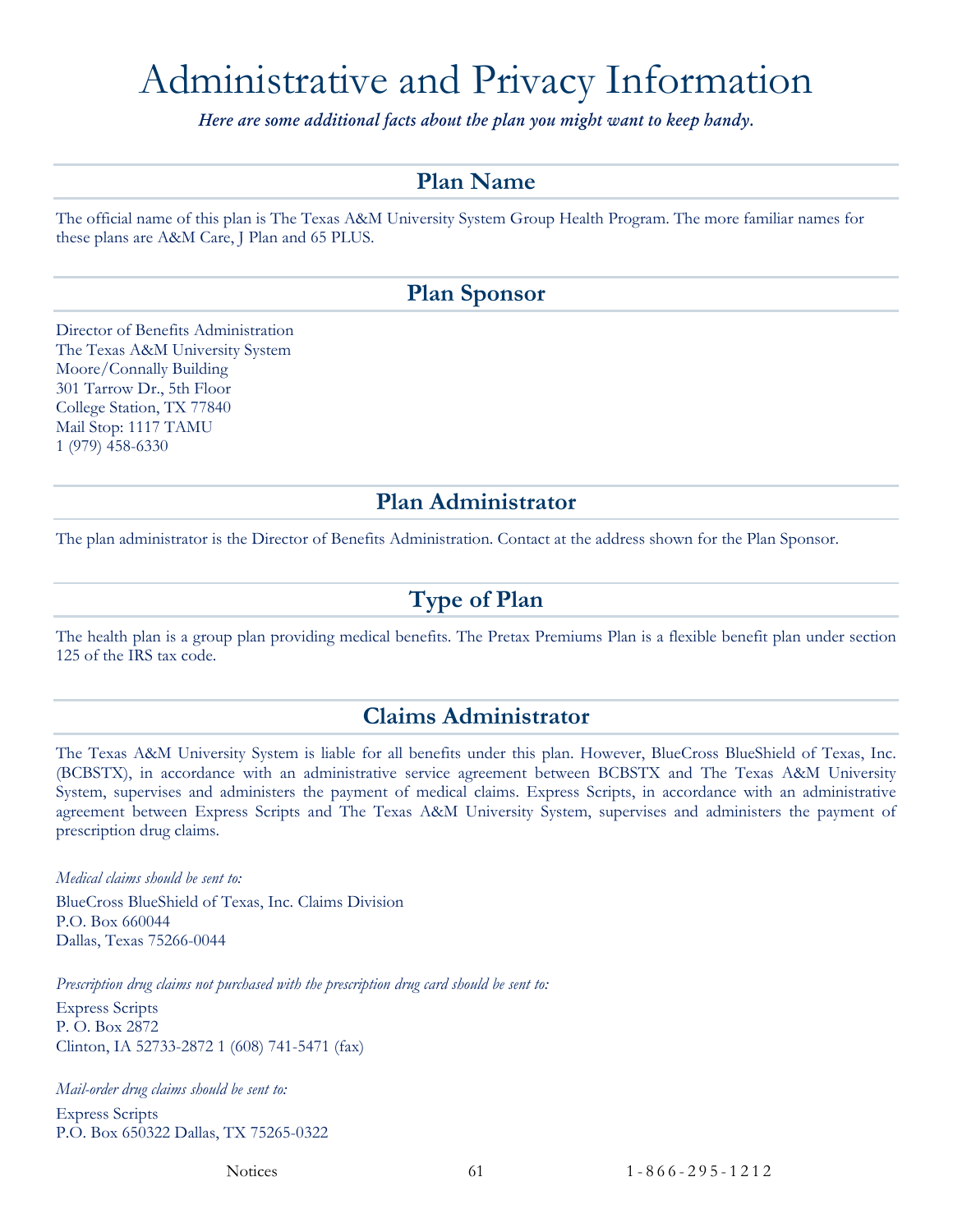<span id="page-64-0"></span>The A&M Care Plan legal documents govern all plan benefits. You may examine a copy of the documents or obtain a copy for a copying fee by contacting the Plan Sponsor.

#### **Plan Funding**

The health plan is self-funded through employer and employee contributions. The Pretax Premiums Plan is self-funded through employee contributions. This means the money you, the System and the state put into the plans is the same money that is used to pay benefits.

#### **Plan Year**

<span id="page-64-2"></span><span id="page-64-1"></span>Plan records are kept on a plan-year basis. The plan year begins each September 1 and runs through the next August 31.

## **Employer Identification Number**

74-2648747

**Group Number**

<span id="page-64-4"></span><span id="page-64-3"></span>039993

## **Agent for Service of Legal Process**

<span id="page-64-5"></span>Plan Administrator

## **Qualified Medical Child Support Orders**

You may obtain a copy, at no charge, of the A&M System's procedures for qualified medical child support orders by contacting your Human Resources office.

#### **Privacy Information**

<span id="page-64-6"></span>The A&M System, BlueCross BlueShield of Texas (BCBSTX) and Express Scripts must gather certain personal information to administer your health benefits. They maintain strict confidentiality of your records, with access limited to those who need information to administer the plan or your claims. BCBSTX and Express Scripts gathers information about you from your applications, claims and other forms. They also have personal health information that comes in from your claims, your healthcare providers and other sources used in managing your health care administration. The A&M System will not use the disclosed information to make employment-related decisions or take employment-related actions.

BCBSTX, Express Scripts and the A&M System have strict policies and procedures to protect the confidentiality of personal information. They maintain physical, electronic and procedural safeguards to protect personal data from unauthorized access and unanticipated threats or hazards. Names, mailing lists and other information are not sold to or shared with outside organizations. Personal information is not disclosed except where allowed or required by law or unless you give permission for information to be released. These disclosures are usually made to affiliates, administrators, consultants, and regulatory or governmental authorities. These groups are subject to the same policies regarding privacy of our information as we are.

The A&M System may use and disclose your protected health information (PHI) without your written authorization or without giving you the opportunity to agree or disagree when your PHI is required:

- **for treatment**
-